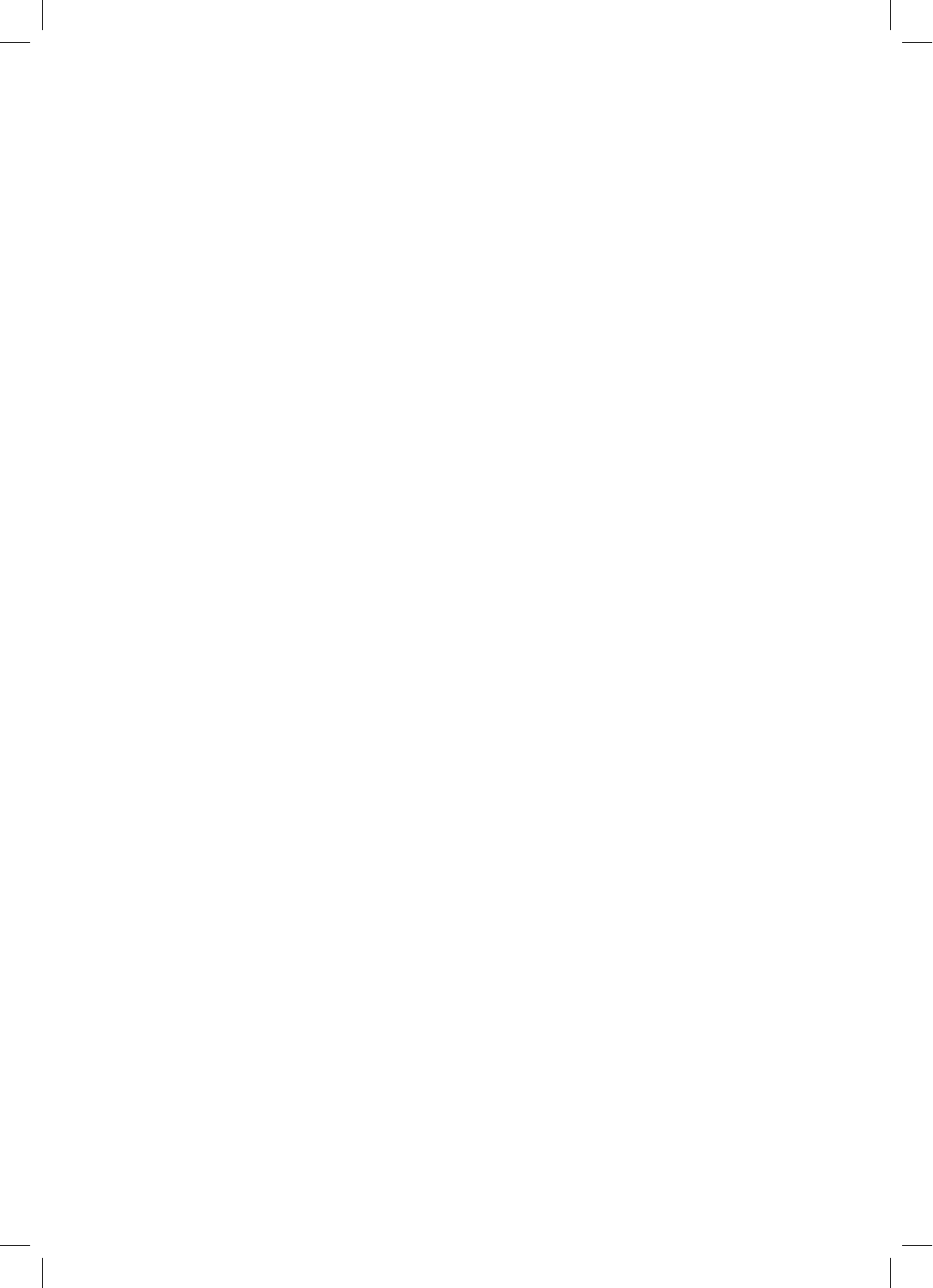| READ ALL INSTRUCTIONS BEFORE USE                                 | EN        |
|------------------------------------------------------------------|-----------|
| LES ALLE ANVISNINGER FØR BRUK                                    | <b>NO</b> |
| LÄS IGENOM ALLA INSTRUKTIONER INNAN PRODUKTEN ANVÄNDS            | <b>SE</b> |
| LÆS ALLE VEJLEDNINGER INDEN BRUG                                 | <b>DK</b> |
| LUE OHJEET HUOLELLISESTI ENNEN KÄYTTÖÄ                           | F1        |
| LESEN SIE DIE ANLEITUNG VOR DEM GEBRAUCH GRÜNDLICH DURCH         | DE        |
| LEES VÓÓR GEBRUIK ALLE INSTRUCTIES                               | <b>NL</b> |
| PRZED UŻYCIEM ZAPOZNAĆ SIĘ ZE WSZYSTKIMI ZALECENIAMI             | PL        |
| PRENEZ CONNAISSANCE DE TOUTES LES INSTRUCTIONS AVANT UTILISATION | <b>FR</b> |
| LEGGERE TUTTE LE ISTRUZIONI PRIMA DELL'USO                       | IT        |
| LEA TODAS LAS INSTRUCCIONES ANTES DE USAR                        | ES        |
| ПЕРЕД ИСПОЛЬЗОВАНИЕМ ПРОЧТИТЕ ВСЕ ИНСТРУКЦИИ                     | <b>RU</b> |
|                                                                  |           |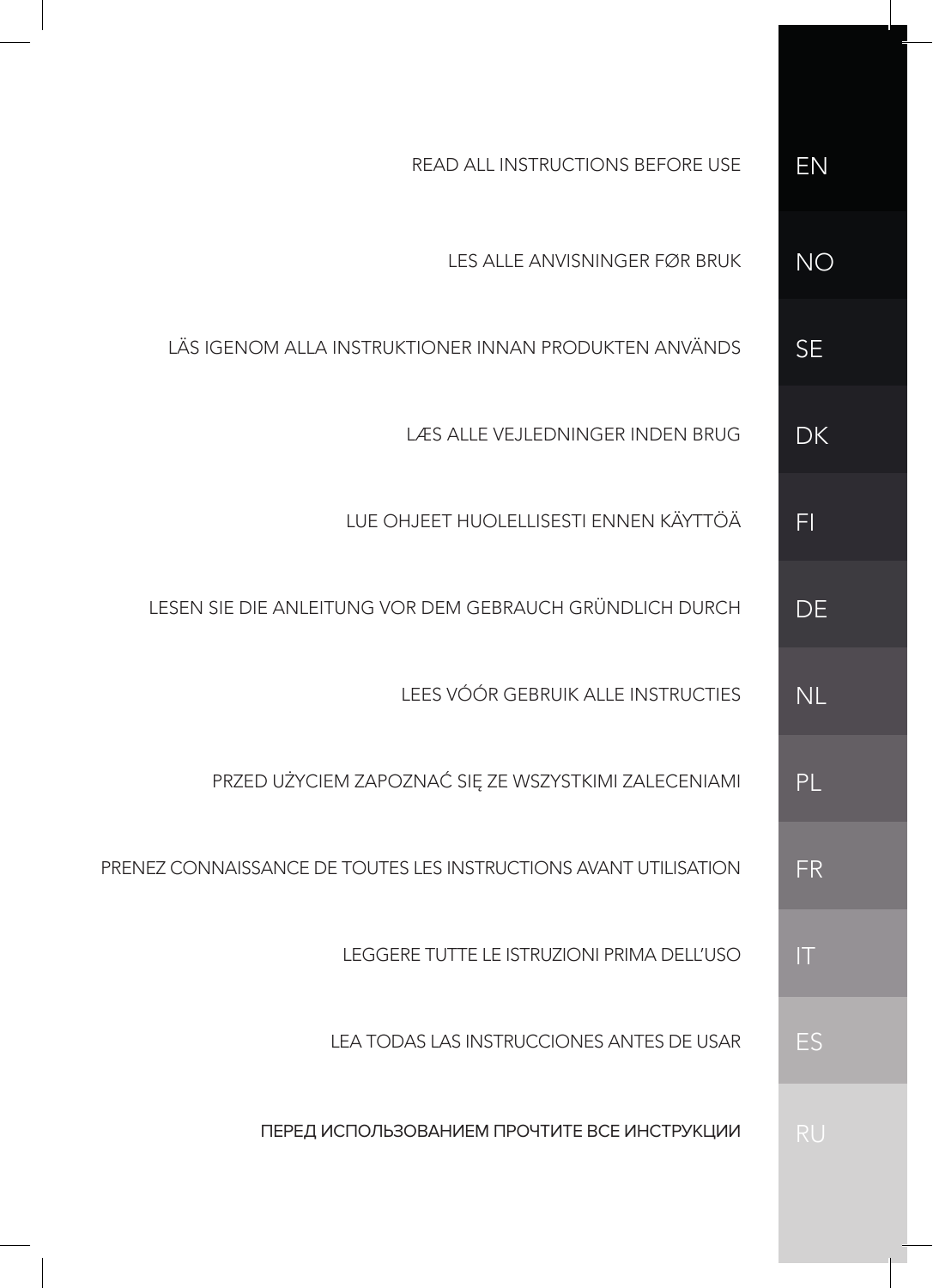INSTRUCTION MANUAL · WILFA PERFORMANCE

EN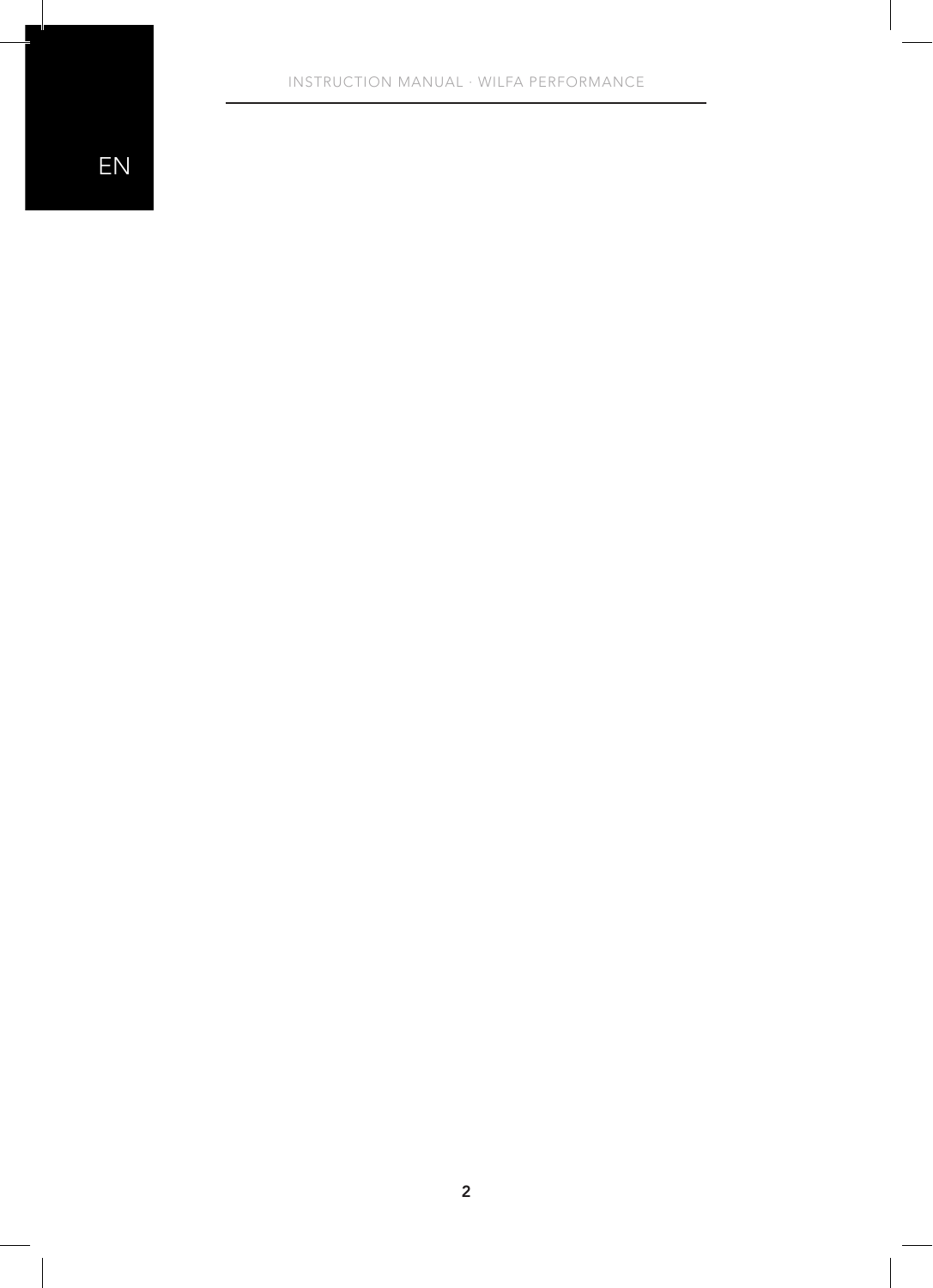#### COFFE BREWER · WSPL-3B, CM7T-125

EN

### CONTENTS

- IMPORTANT SAFETY INSTRUCTIONS
- SPECIAL SAFETY INSTRUCTIONS FOR THIS UNIT
- PRODUCT OVERVIEW
- BEFORE USE
- OPERATION
- 
- CLEANING & MAINTENANCE
- TROUBLESHOOTING
- 
- 
- GUARANTEE
- 
- 
- 
- 
- 
- 
- 
- 
- - -
- PRODUCT SPECIFICATIONS
	-
- SUPPORT AND SPARE PARTS
- RECYCLABILITY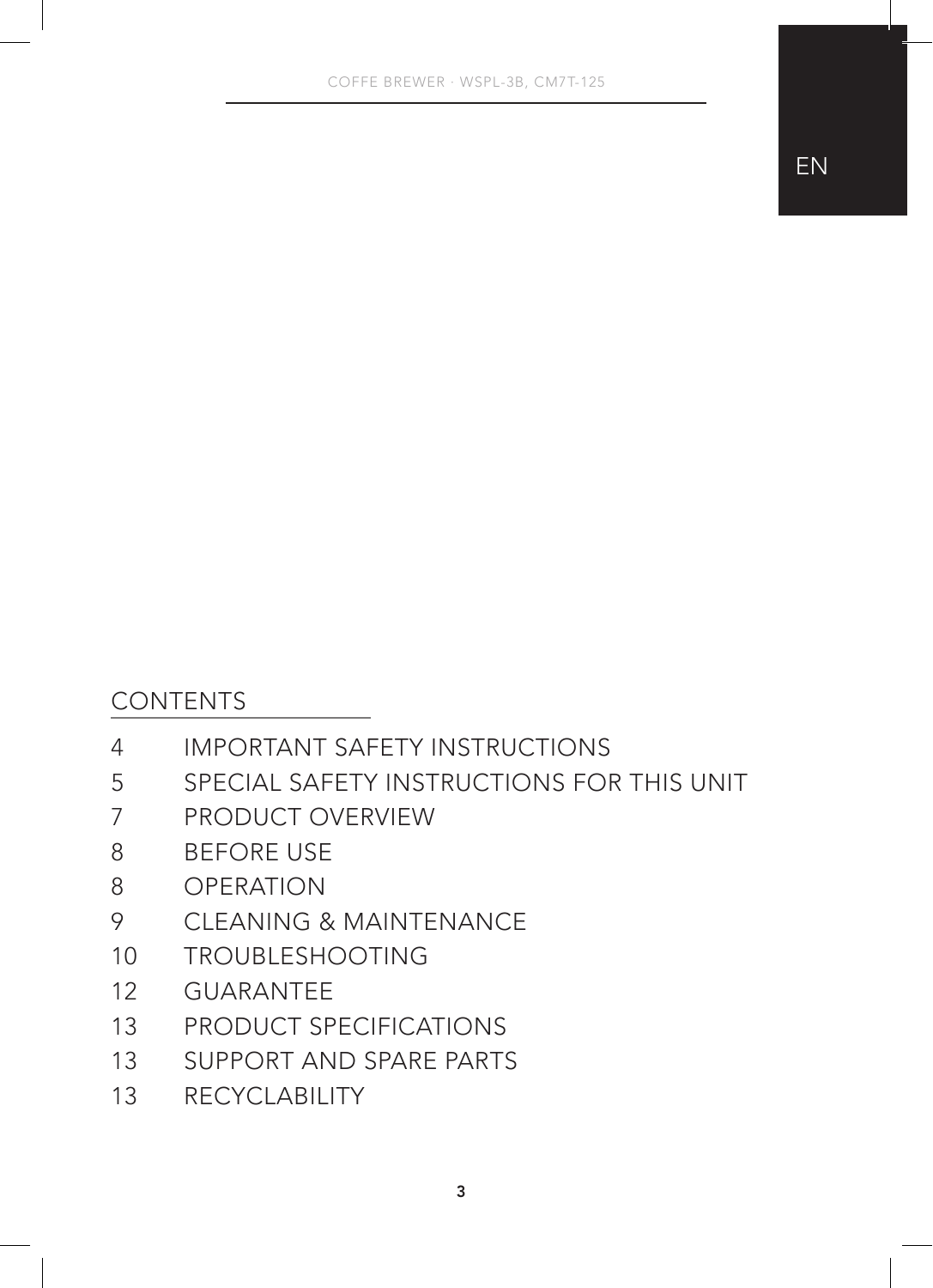### **EN IMPORTANT SAFETY INSTRUCTIONS**

- This appliance can be used by children aged from 8 years and above if they have been given supervision or instruction concerning use of the appliance in a safe way and if they understand the hazards involved. Cleaning and user maintenance shall not be made by children unless they are older than 8 and supervised. Keep the appliance and its cord out of reach of children aged less than 8 years.
- Appliances can be used by persons with reduced physical, sensory or mental capabilities or lack of experience and knowledge if they have been given supervision or instruction concerning use of the appliance in a safe way and understand the hazards involved.
- Children shall not play with the appliance.
- Be aware that the heating plate will be warm for some time after use.
- This product is intended for indoor, non-industrial, non-commercial; household use only.
- Always unplug the appliance after use and before cleaning.
- Check device and cable regularly for damage. Do not use if it is damaged.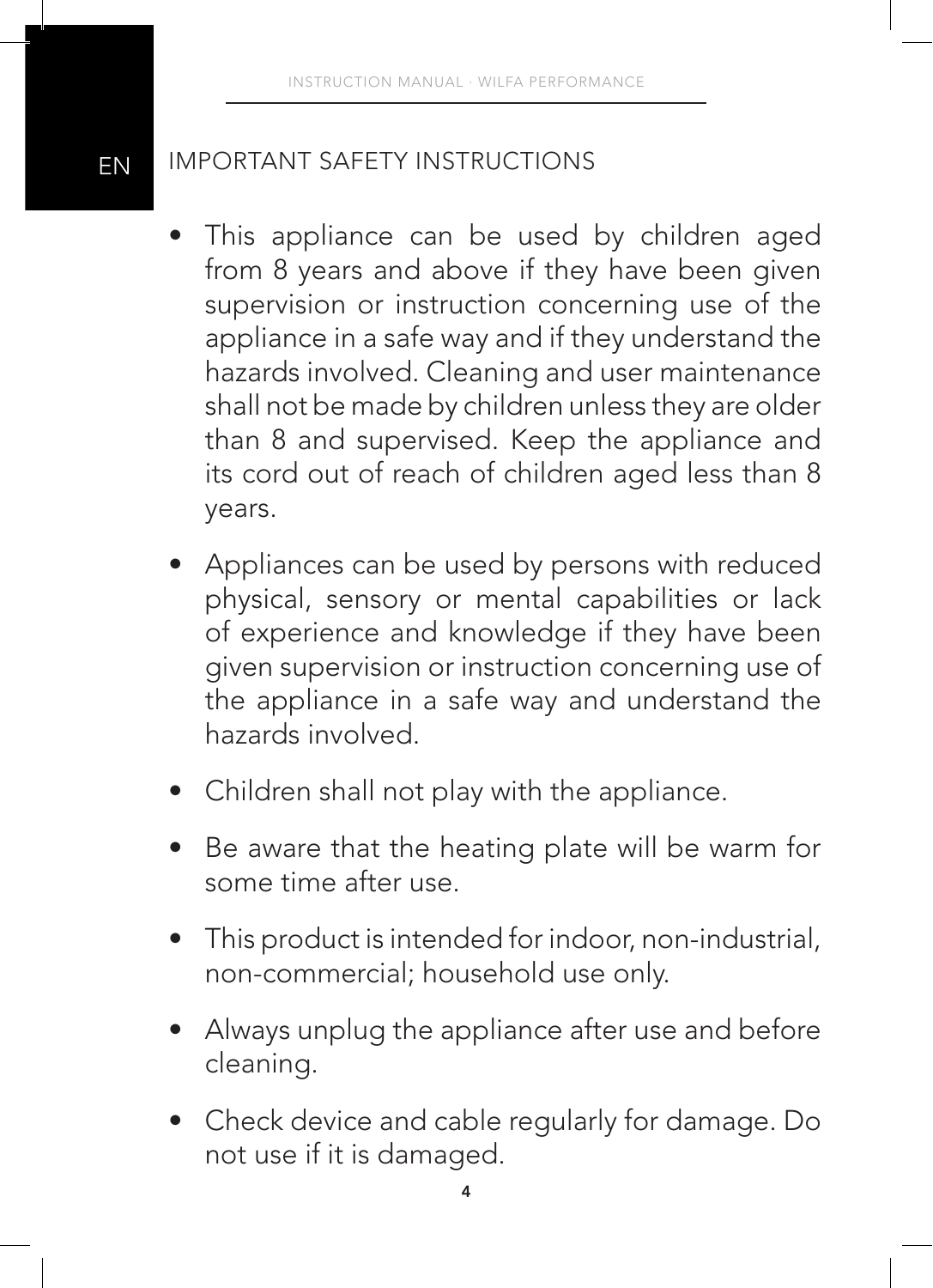- If the supply cord is damaged, it must be replaced  $E_N$ by the manufacturer, its service agent or similarly qualified persons in order to avoid a hazard.
	-

- Always return the appliance to the store or a service center for examination or repair. Do not attempt to repair the appliance yourself, otherwise the guarantee becomes invalid.
- Keep the appliance away from heat sources, direct sunlight, moisture and sharp edges.
- Do not use with wet hands. Unplug immediately if the unit is damp or wet. Do not immerse in water.
- When the unit is cleaned after use, it must not be submerged in water or any other fluid.
- Be especially aware of "special safety instructions" below.

SPECIAL SAFETY INSTRUCTIONS FOR THIS UNIT

- The unit must only be filled with fresh water.
- Pull out the plug when the unit is not in use.
- Only use original spare parts.
- Never use the glass jug on hotplates or in a microwave oven.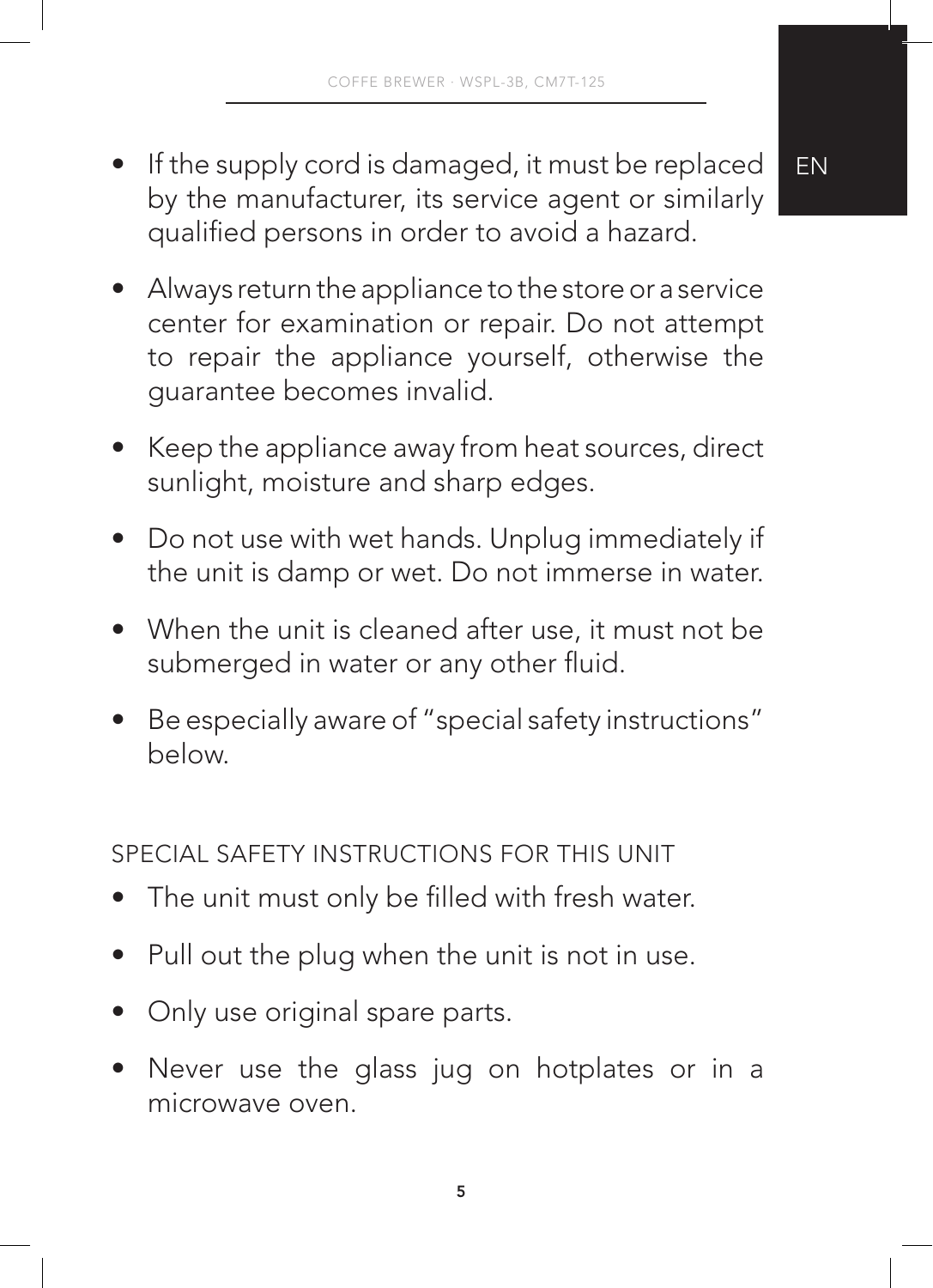EN • Always remove the plug from the power socket prior to cleaning.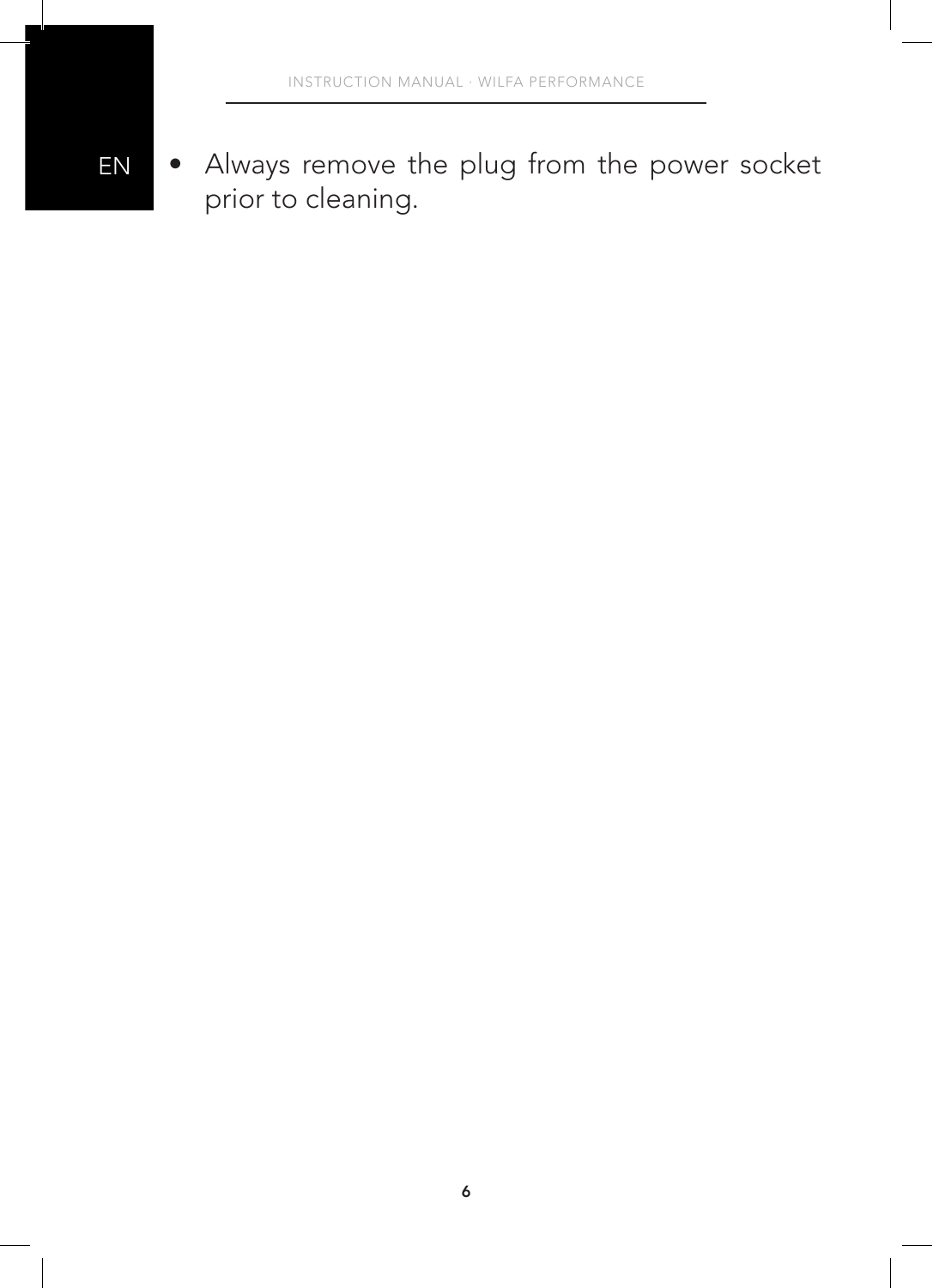### PRODUCT OVERVIEW THE SERVICE OF THE SERVICE OF THE SERVICE OF THE SERVICE OF THE SERVICE OF THE SERVICE OF THE



- 1. On/off power switch
- 2. Removable water tank
- 3. Coffee jug
- 4. Filter holder
- 5. Flow control and drip stop<br>6. Start button
	- Start button
- 7. Power cord<br>8. Measuring s
	- Measuring spoon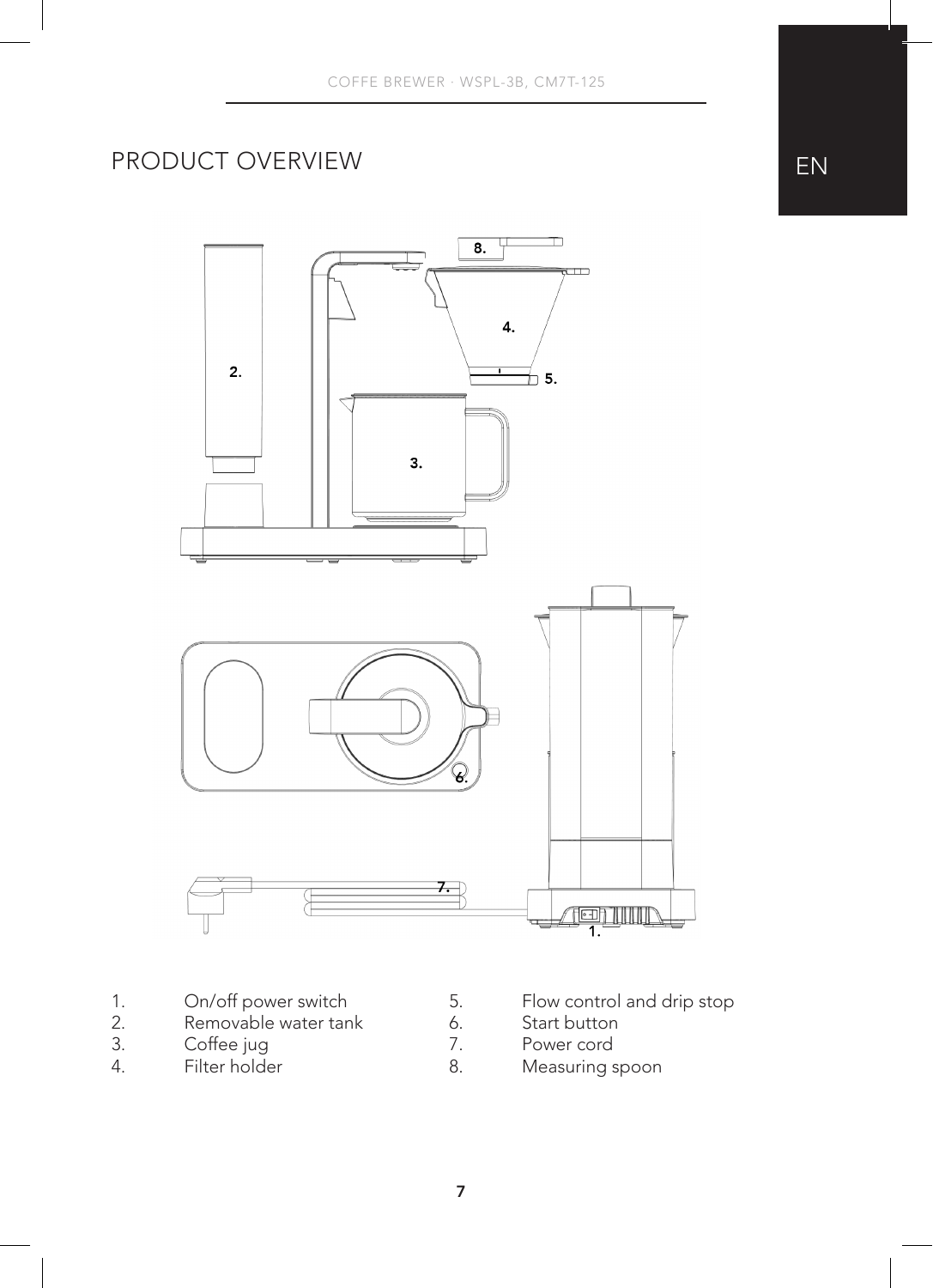### EN BEFORE USE

#### ELECTRICAL CONNECTION

Check that the voltage where you shall use the unit is the same as that specified on the unit. Details can be found on the label on the unit's base plate.

#### WHEN USING THE UNIT FOR THE FIRST TIME

Please run 1.25L fresh water through the unit without using a coffee filter or coffee prior to using the unit for the first time.

### OPERATION

- Place the Wilfa Performance on a flat surface. Plug the power cord into the socket.
- Turn the on/off power switch on. Start button will blink twice and one beep will be heard.
- Fill the water tank with fresh water to the desired amount. Place a filter paper (1x4) in the filter holder. Place the recommended amount of coffee into the filter
- We recommend that you use filter ground coffee, 60 g per litre of water. Experiment with the coffee quantities for the first few brewing's to find the amount which you think is optimal.
- We also recommend that you use a Wilfa scale for best results.
- Attach the filter holder to the bracket. Set the flow control in relation to your desired brew preference.
- We recommend the following ratios of water and coffee (please note that different grinds and coffee types will influence these ratios somewhat):

| 1,25 l | 75 g |
|--------|------|
| 1 I    | 60g  |
| 0,751  | 45 g |
| 0,501  | 30 g |

- Press the start button to start the brewing process. Wilfa Performance has Wilfa's unique pump system which transports water through the system at an optimal temperature from the first to the last drop.
- When the brewing process is complete, the unit will switch over to the keep warm state. The start button will remain lit up. After 40 minutes the coffee maker will automatically be switched off. If you want to switch off the coffee maker before 40 minutes (with light in start button) just press the start button once and the coffee maker will be switched off.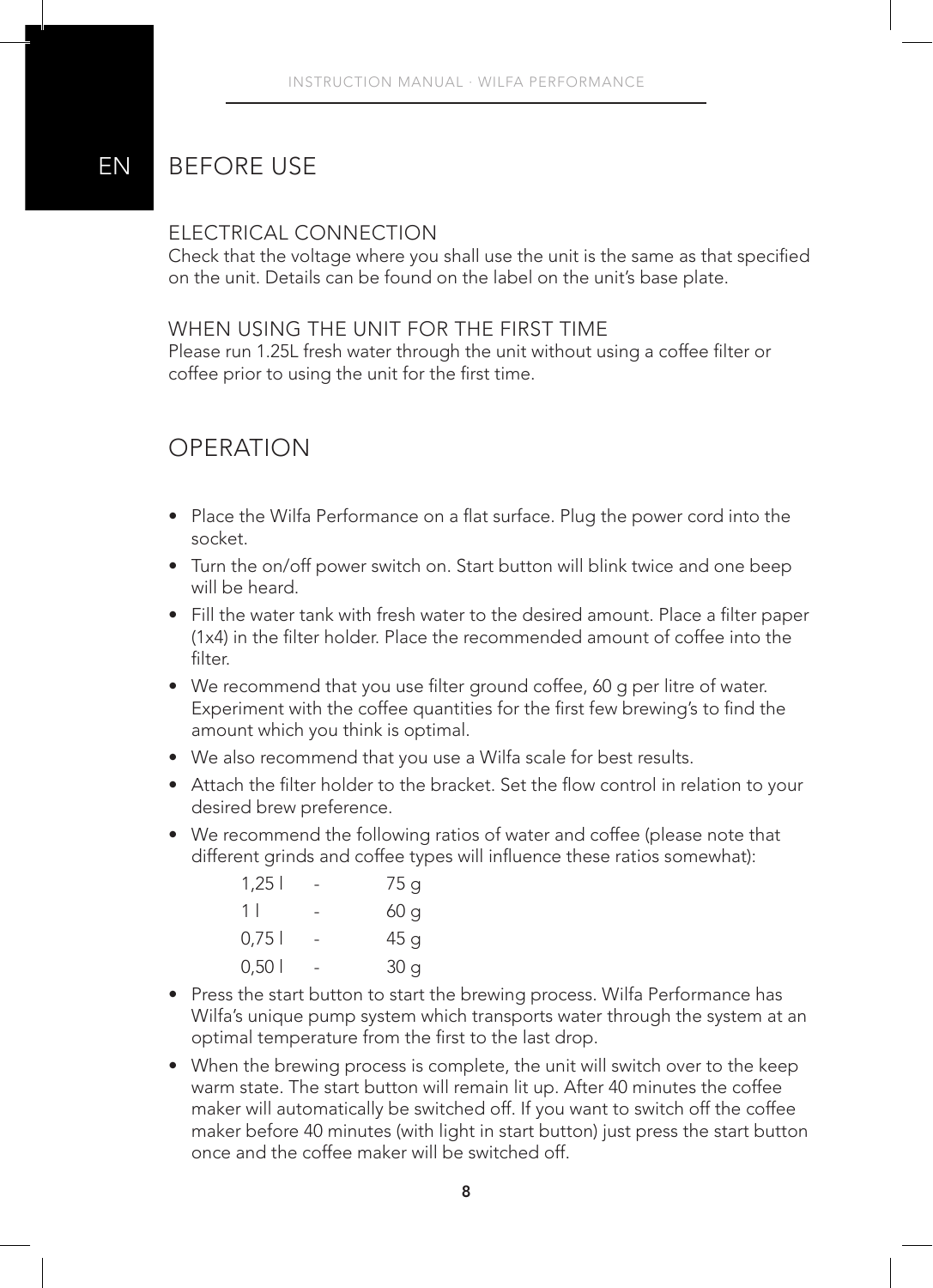• By setting the flow control to the right, it will act as a drip stop.  $\Box$ 

#### TIPS

- Rinse the coffee filter in water to remove any unwanted taste prior to brewing.
- Always use fresh coffee. You will obtain the best results if the coffee you use is freshly ground. Grounded coffee loose many of its aromas just after a few minutes and by grinding the coffee yourself just before you brew, you keep all the good aromas for the best coffee taste.
- You can use one of Wilfa's coffee grinders suitable for grinding filter coffee. Using dif-ferent degrees of grinding will affect the coffee's strength and taste.
- The enclosed filter holder has a manual drip stop. Wilfa does not recommend serving coffee before the filter process is completed, since this will diminish the final coffee result.
- If even hotter coffee is desired, the glass jug should be rinsed with hot water prior to brewing. This is especially recommended if you are making 0.5 litres of coffee or less.
- If the coffee maker has not been used for a while it is recommended to run clean water through the unit prior to use.
- Coffee residue will always stay on parts in contact with the coffee. For optimal coffee taste, you should clean the filter holder, jug and jug lid regularly.
- Do not use the coffee jug to fill the water tank with fresh water as coffee residues will influence on the quality of the brewed coffee.

#### CLEANING INDICATOR

The light on the start button will slowly pulsate when you start the 180th brewing process. The coffee machine indicates that it is time for cleaning, and you should then clean the unit. The button will pulsate for three brewing cycles before the counter automatically resets.

### CLEANING & MAINTENANCE

#### CLEANING

- Use a cleaning product, like Clean drop or other detergents intended for cleaning coffee makers. Remember to brew through with clean water after the cleaning process.
- If necessary, the device may be cleaned with a damp cloth without any additives.
- Filter holder, coffee jug and lid can be washed in hot soapy water or placed at the top in the dishwasher.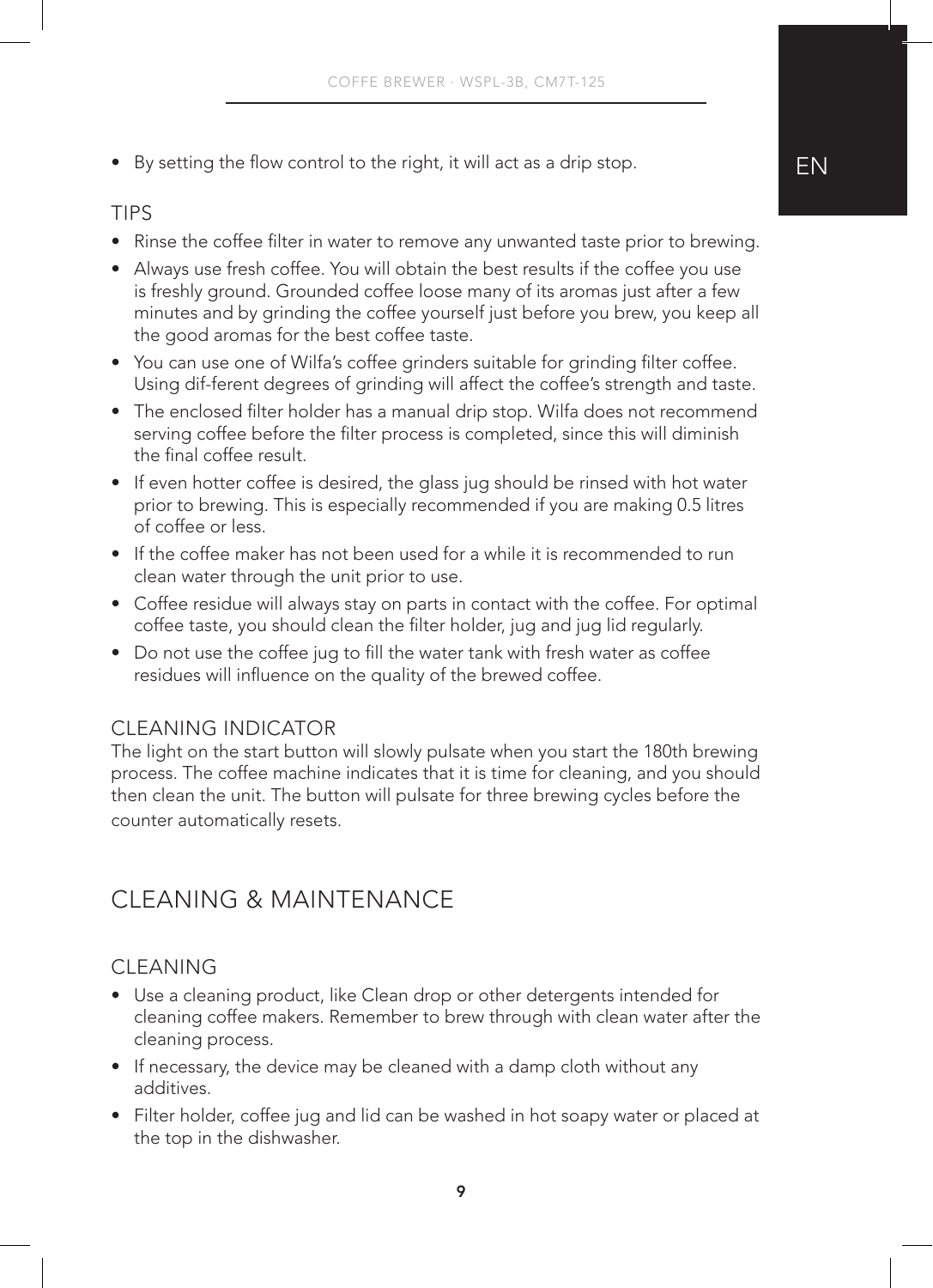- EN
- Never wash other parts of the device in the dishwasher. Never use strong detergents, scouring powders, steel wool or other release agents on any part of the coffee maker.

#### DESCALING

- Use a commercially available descaling detergent.
- Descaling should be done, as needed. In areas with hard water, descaling must be done regularly.

### TROUBLESHOOTING

| Problem                         | Possible reasons                                                                           | <b>Solutions</b>                                                                            |
|---------------------------------|--------------------------------------------------------------------------------------------|---------------------------------------------------------------------------------------------|
| Coffee maker does<br>not start  | Power cord is not<br>plugged in.                                                           | Plug into power socket                                                                      |
|                                 | Power switch is not "on"                                                                   | Turn on power switch (see No.1)<br>in the description)                                      |
|                                 | No water in the water<br>tank                                                              | Fill the water tank                                                                         |
|                                 | Pump is dry                                                                                | Run the unit with it's water tank<br>filled to maximum capacity<br>(1.25L)                  |
| Coffee maker<br>stops           |                                                                                            | Limescale in the product  Descale the coffee maker                                          |
| The coffee is not<br>hot enough | The glass jug is very<br>cold                                                              | Preheat the jug with hot water                                                              |
| Filter holder<br>overflowing    | Drip-stop is locked                                                                        | Open the drip-stop                                                                          |
|                                 | Coffee ground clogging<br>the flow-control valve at<br>the bottom of the filter<br>holder. | Set the flow control to 1,25<br>and rinse the filter holder by<br>running water through it. |
|                                 | Coffee too finely ground Use filter coffee                                                 |                                                                                             |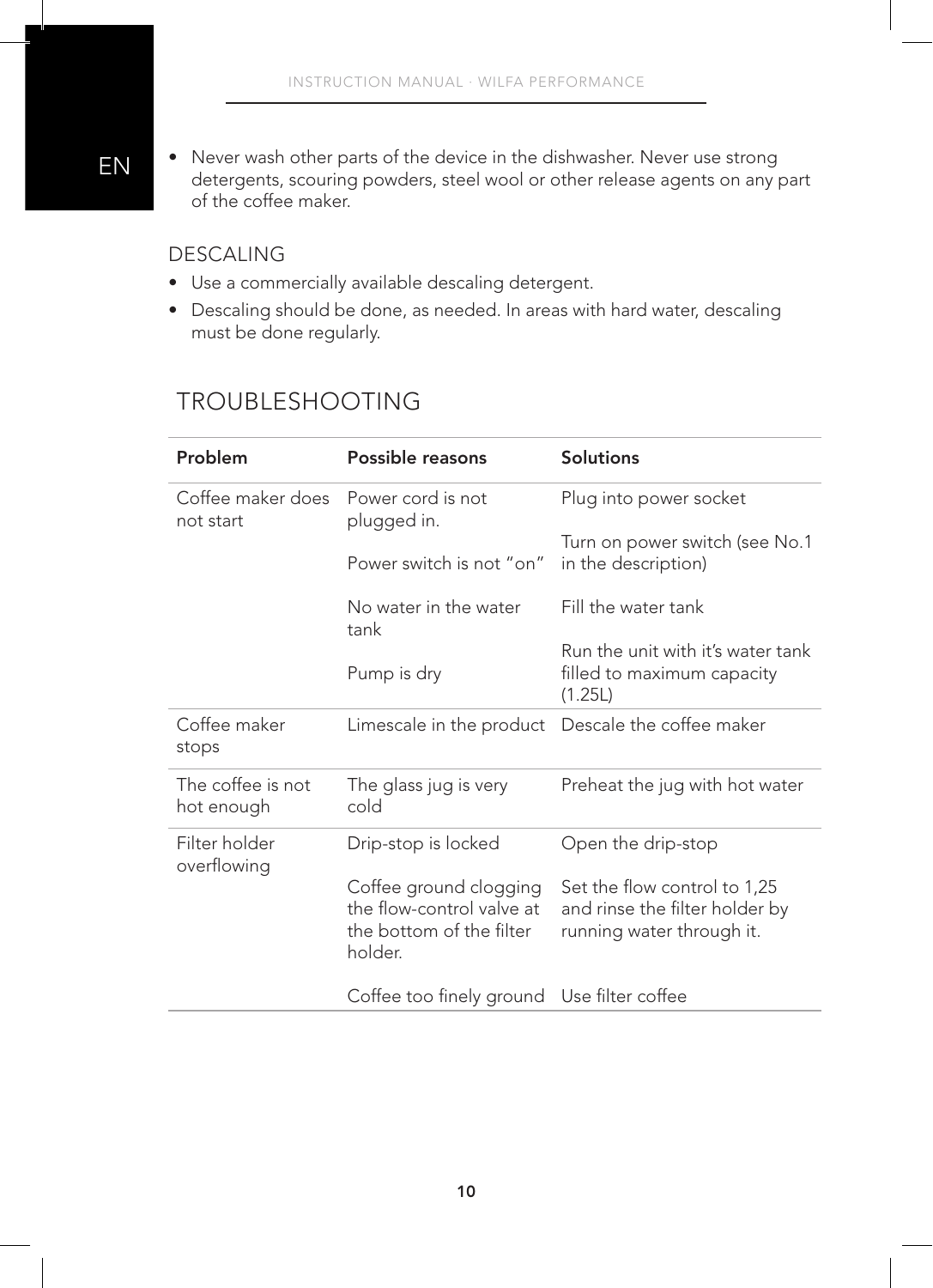#### COFFE BREWER · WSPL-3B, CM7T-125

EN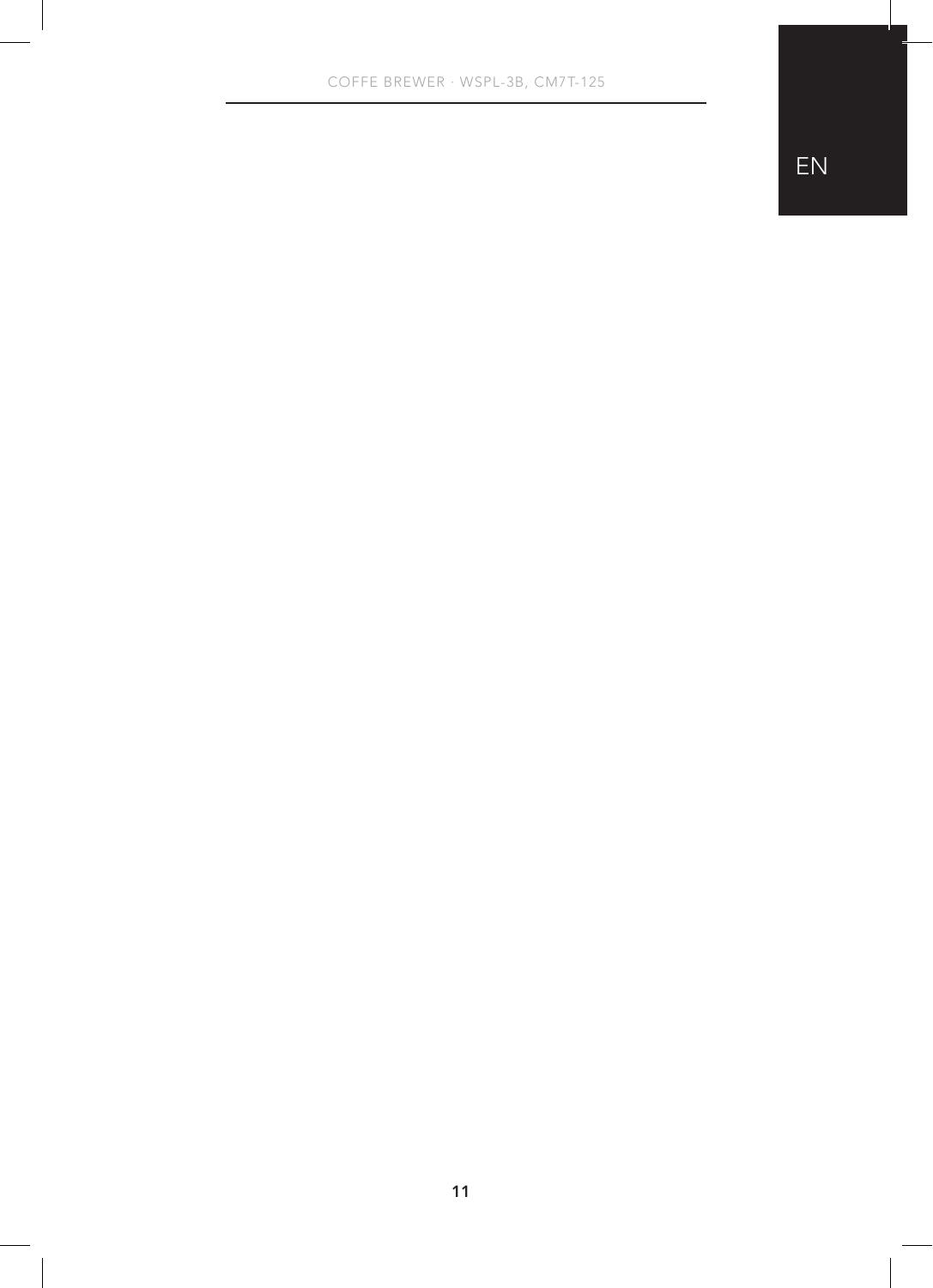

### GUARANTEE

Wilfa issues a 5 year guarantee on this product from the day of purchase is done. The guarantee covers production failure or defects that arise during the guarantee period. Your purchase receipt works as proof towards retailer if claiming your guarantee.

The guarantee is valid only for products that are bought and used in private households. The guarantee is not valid if the product is used commercially. The guarantee is not valid if the product is misused, used by negligence, if not following instructions given by Wilfa, if modified or if unauthorized reparation is done. The guarantee is also not valid for normal wear of the product, misuse, lack of maintenance, use of wrong electrical voltage or:

- Overloading of product
- Damage on glass
- Not descaled according to instruction manual
- Parts which are normally worn down
- Parts you can expect being replaced regularly (e.g. filter, battery etc.)

#### Instructions manual is also available at our website wilfa.com

EN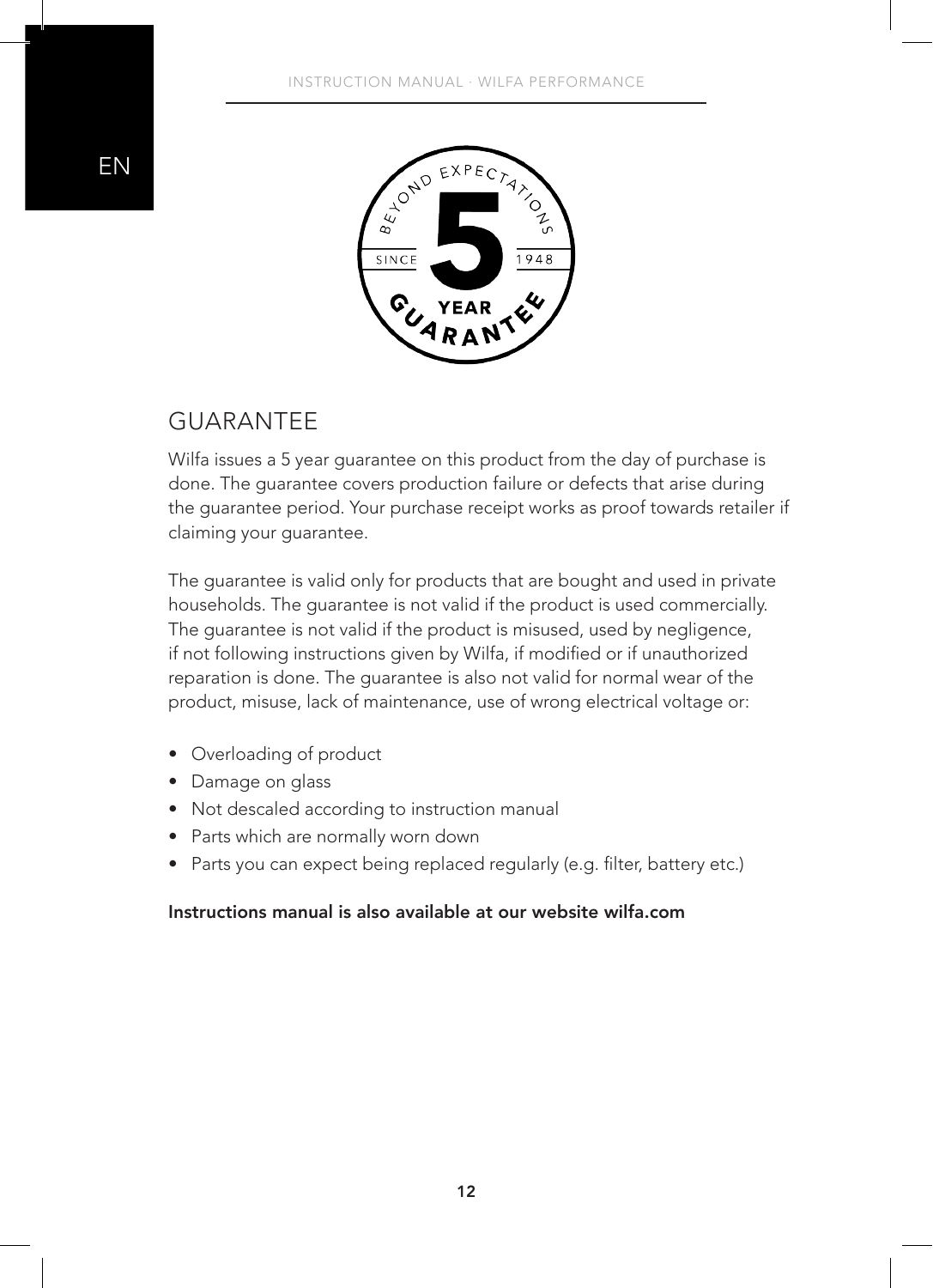### PRODUCT SPECIFICATIONS FINITIONS

220-240V~ 50/60Hz, 1800W

### SUPPORT AND SPARE PARTS

For support please visit us at wilfa.com, and see our customer service/support page. Here you will find frequently asked questions, spare parts, tips and tricks and all our contact information.

### RECYCLABILITY



This marking indicates that this product should not be disposed with other household wastes throughout the EU. To prevent possible harm to the environment or human health from uncontrolled waste disposal, recycle it responsibly to promote the sustainable reuse of material resources. To return your used device, please use the return and collection systems or

contact the retailer where the product was purchased. They can take this product for environmentally safe recycling free of charge.

AS Wilfa Nydalsveien 24, 0484 Oslo, Norway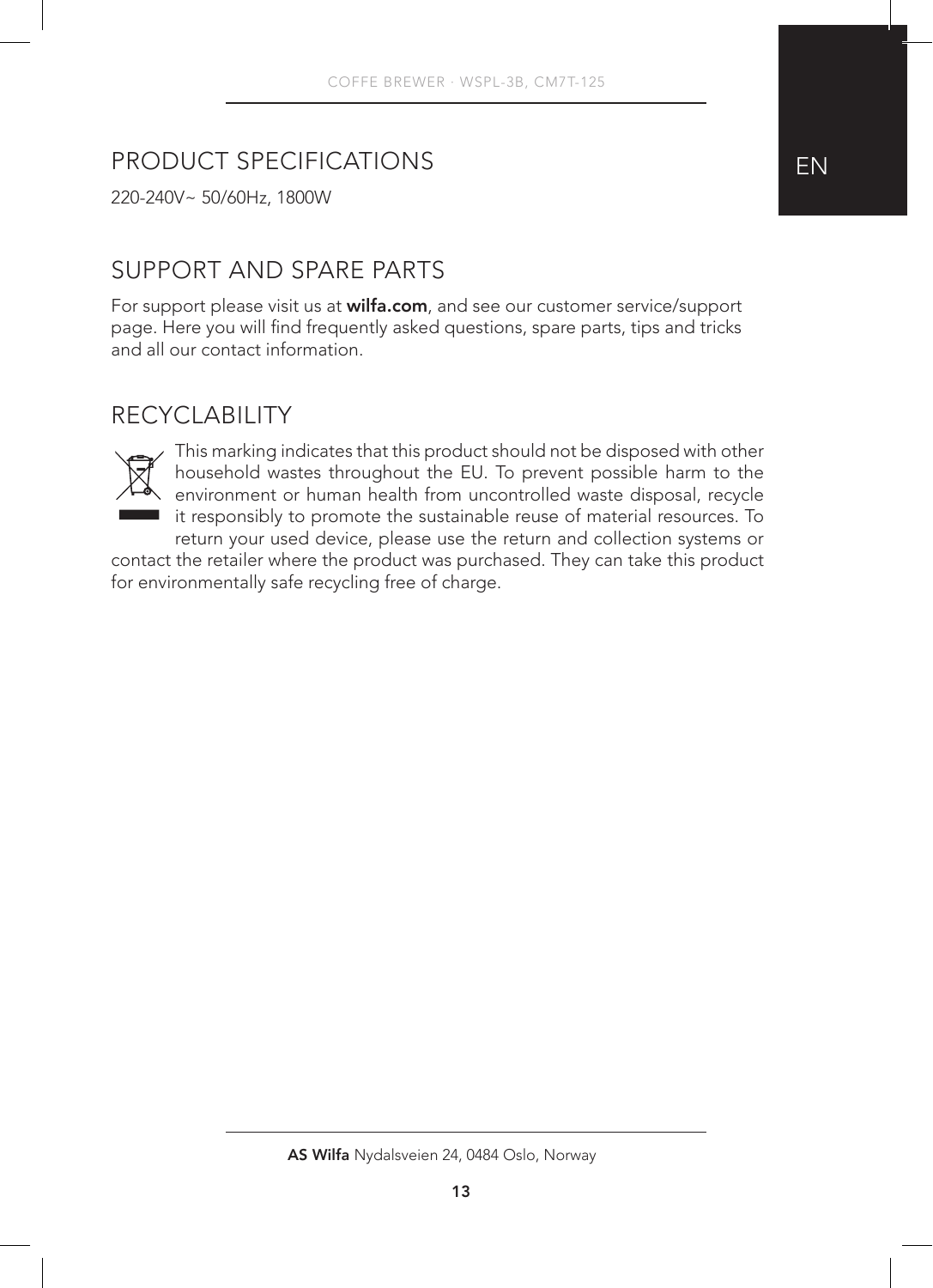BRUKSANVISNING · WILFA PERFORMANCE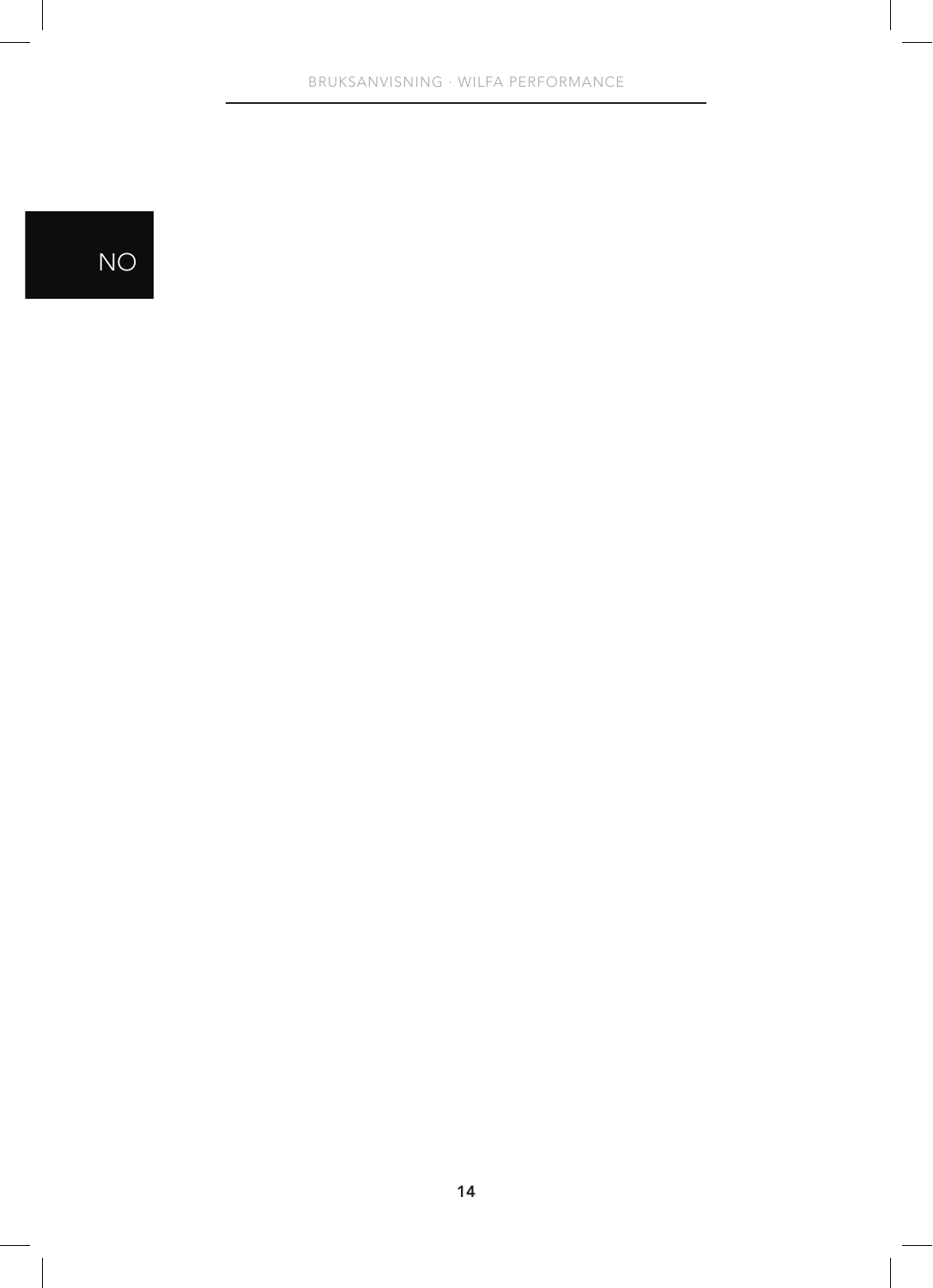NO

### INNHOLD

- VIKTIGE SIKKERHETSINSTRUKSJONER
- 17 SPESIELLE SIKKERHETSINSTRUKSER FOR DETTE APPARATET
- PRODUKTOVERSIKT
- FØR BRUK
- BRUK
- RENGJØRING OG VEDLIKEHOLD
- PROBLEMLØSING
- GARANTI
- PRODUKTSPESIFIKASJONER
- SUPPORT OG RESERVEDELER
- GJENVINNING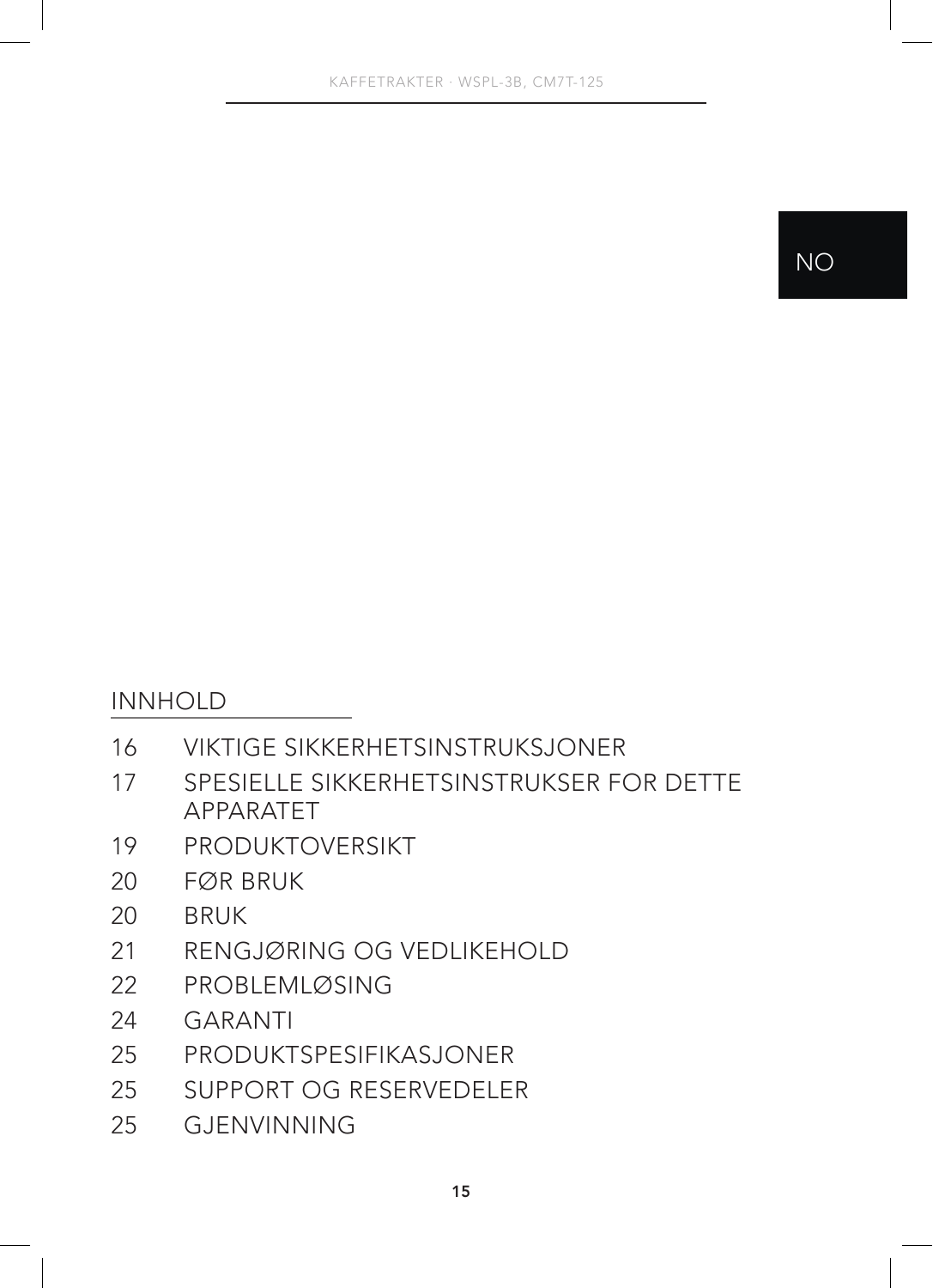### VIKTIGE SIKKERHETSINSTRUKSJONER

- Apparatet kan brukes av barn fra 8 år og oppover hvis de er under tilsyn eller har fått anvisninger om sikker bruk av produktet og forstår farene forbundet med bruk. Rengjøring og vedlikehold skal ikke utføres av barn under 8 år med mindre de er under tilsyn. Oppbevar apparatet og ledningen utilgjengelig for barn under 8 år.
	- Produktet kan brukes av personer med nedsatte fysiske, sansemessige eller mentale evner eller mangel på erfaring og kunnskap, hvis de er under tilsyn av eller har fått anvisninger om sikker bruk av apparatet og er klar over farene forbundet med bruk.
	- Ikke la barn leke med apparatet.
	- Husk at varmeplaten forblir varm en stund etter bruk.
	- Apparatet er kun beregnet for innendørs, ikkeindustriell, ikke-kommersiell privat bruk.
	- Trekk alltid ut støpselet fra stikkontakten etter bruk og ved rengjøring.
	- Kontroller apparatet og ledningen regelmessig etter tegn på skade. Apparatet må ikke brukes hvis det er skadet.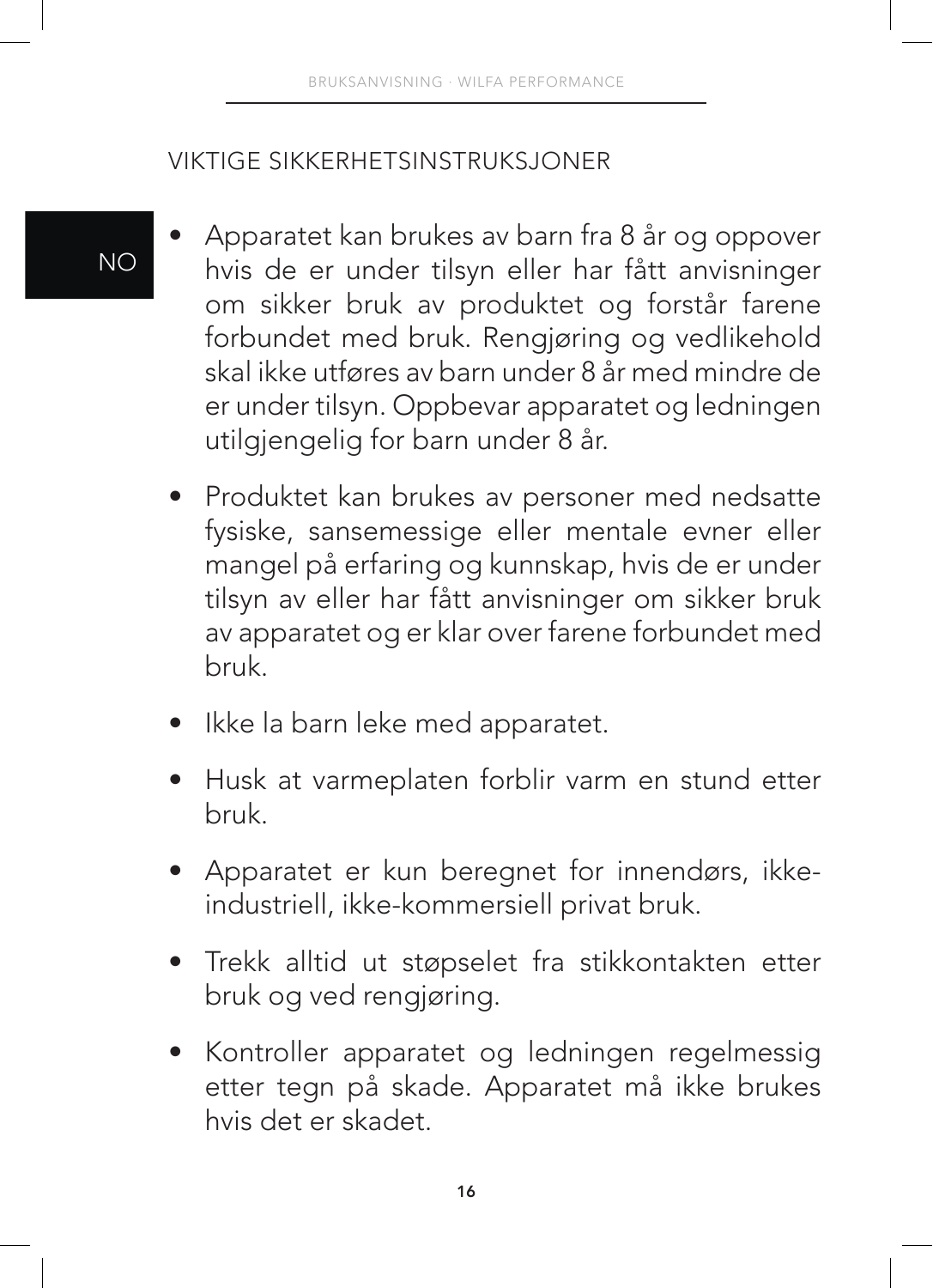- Hvis strømledningen er ødelagt, må den skiftes av produsenten, en servicetekniker eller lignende kvalifisert person for å unngå farlige situasjoner.
- Apparatet skal alltid returneres til butikk eller servicesenter for undersøkelse eller reparasjon. Du må aldri forsøke å reparere apparatet selv. Hvis du gjør dette vil garantien ugyldiggjøres.
- Unngå at apparatet står i nærheten av varmekilder, i direkte sollys, fuktighet og skarpe kanter.
- Apparatet må ikke brukes med våte hender. Trekk ut støpselet umiddelbart hvis apparatet er fuktig eller vått. Apparatet må ikke senkes ned i vann.
- Når apparatet er rengjort etter bruk, må den ikke senkes i vann eller annen væske.
- Les avsnittet «Spesielle sikkerhetsanvisninger» nedenfor.

### SPESIELLE SIKKERHETSINSTRUKSER FOR DETTE APPARATET

- Apparatet må bare fylles med friskt vann.
- Trekk ut støpselet når apparatet ikke er i bruk.
- Bruk kun originale reservedeler.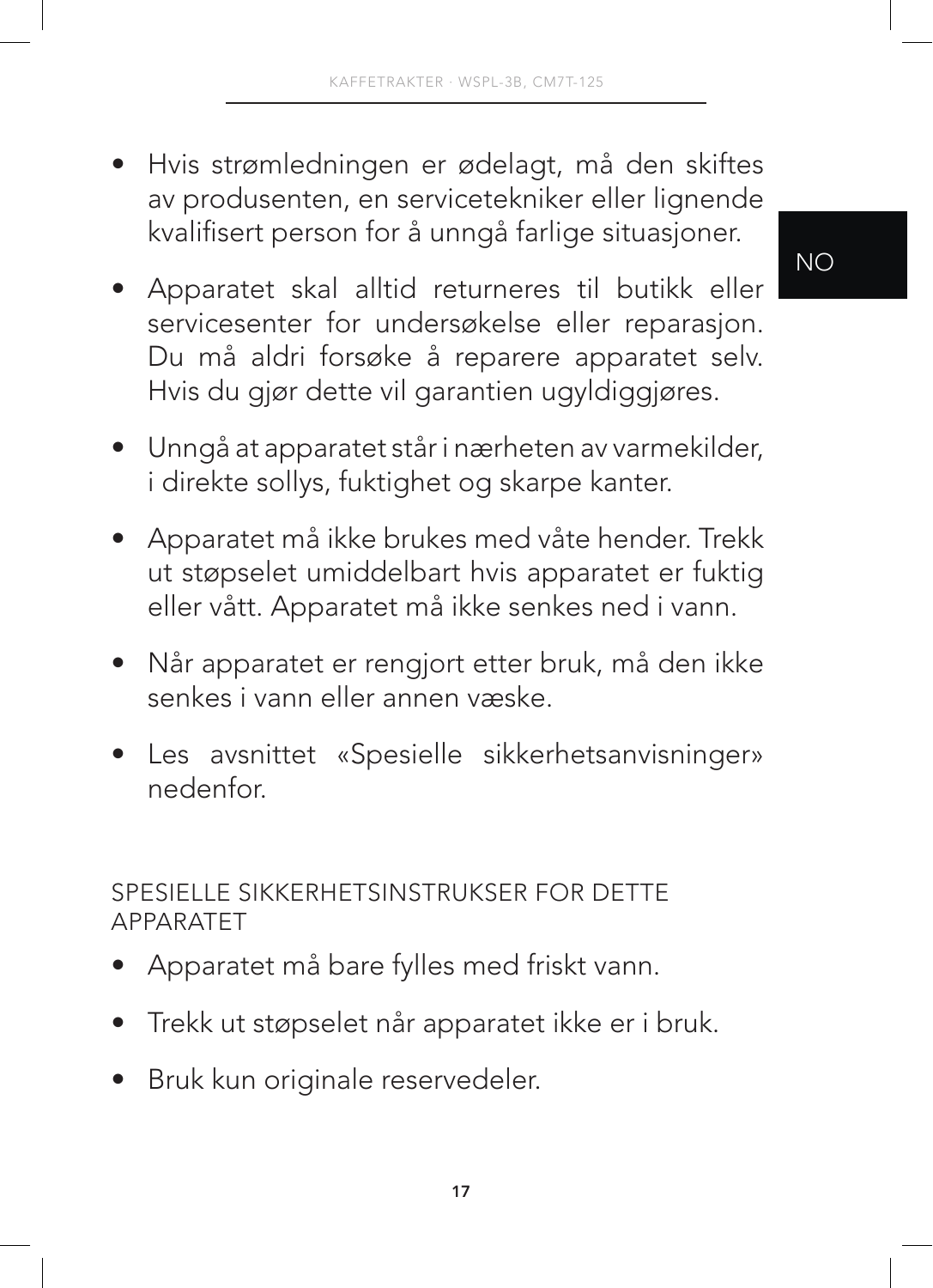• Sett aldri glasskannen på varmeplater eller i mikrobølgeovnen.

NO

• Trekk alltid ut støpselet fra stikkontakten før rengjøring.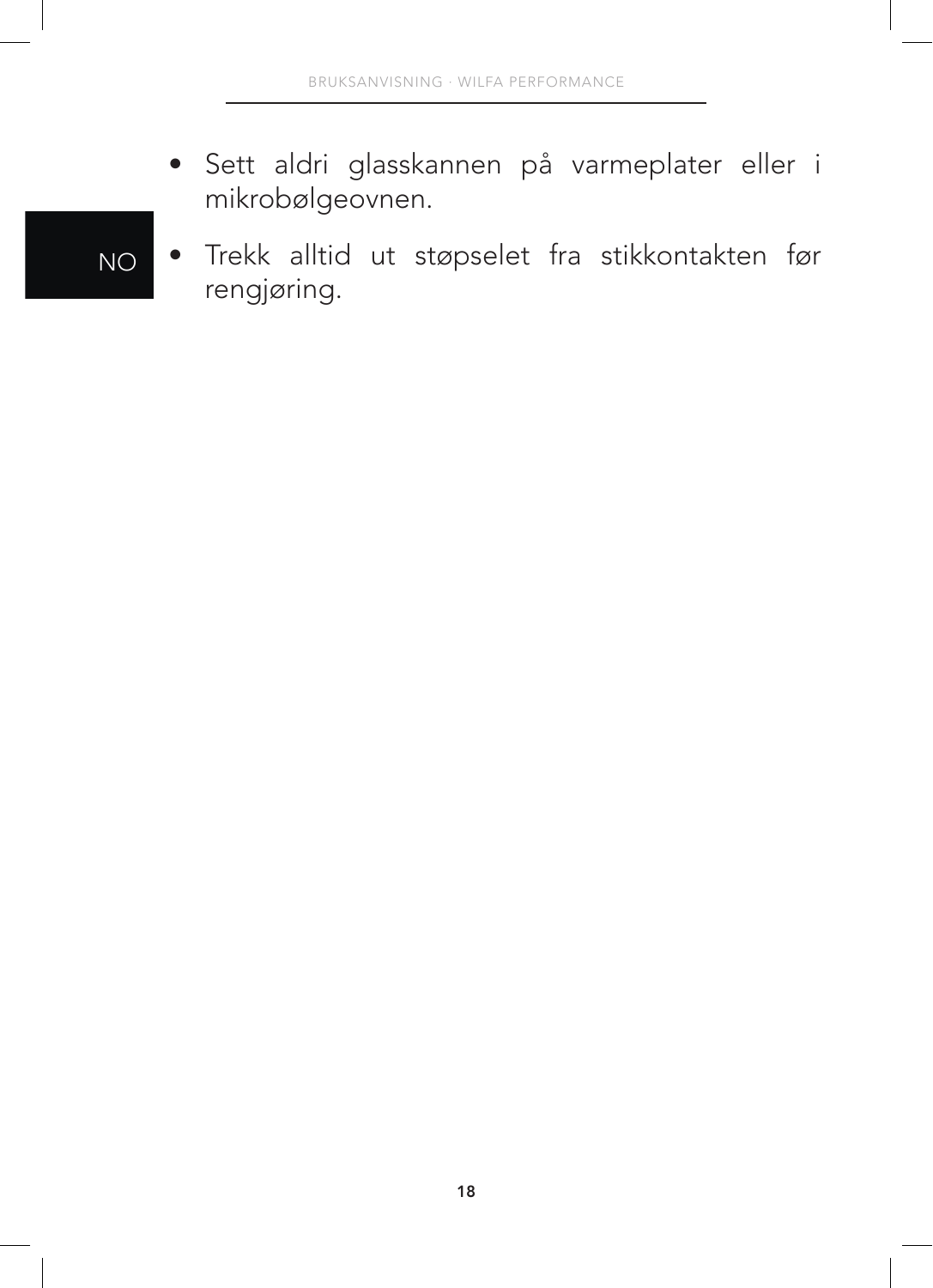### PRODUKTOVERSIKT



- 1. Av/på-bryter
- 2. Avtakbar vanntank
- 3. Glasskanne<br>4. Filterholder
- **Filterholder**
- 5. Aromakontroll og dryppstopp
- 6. Startknapp
- 7. Strømledning
- 8. Måleskje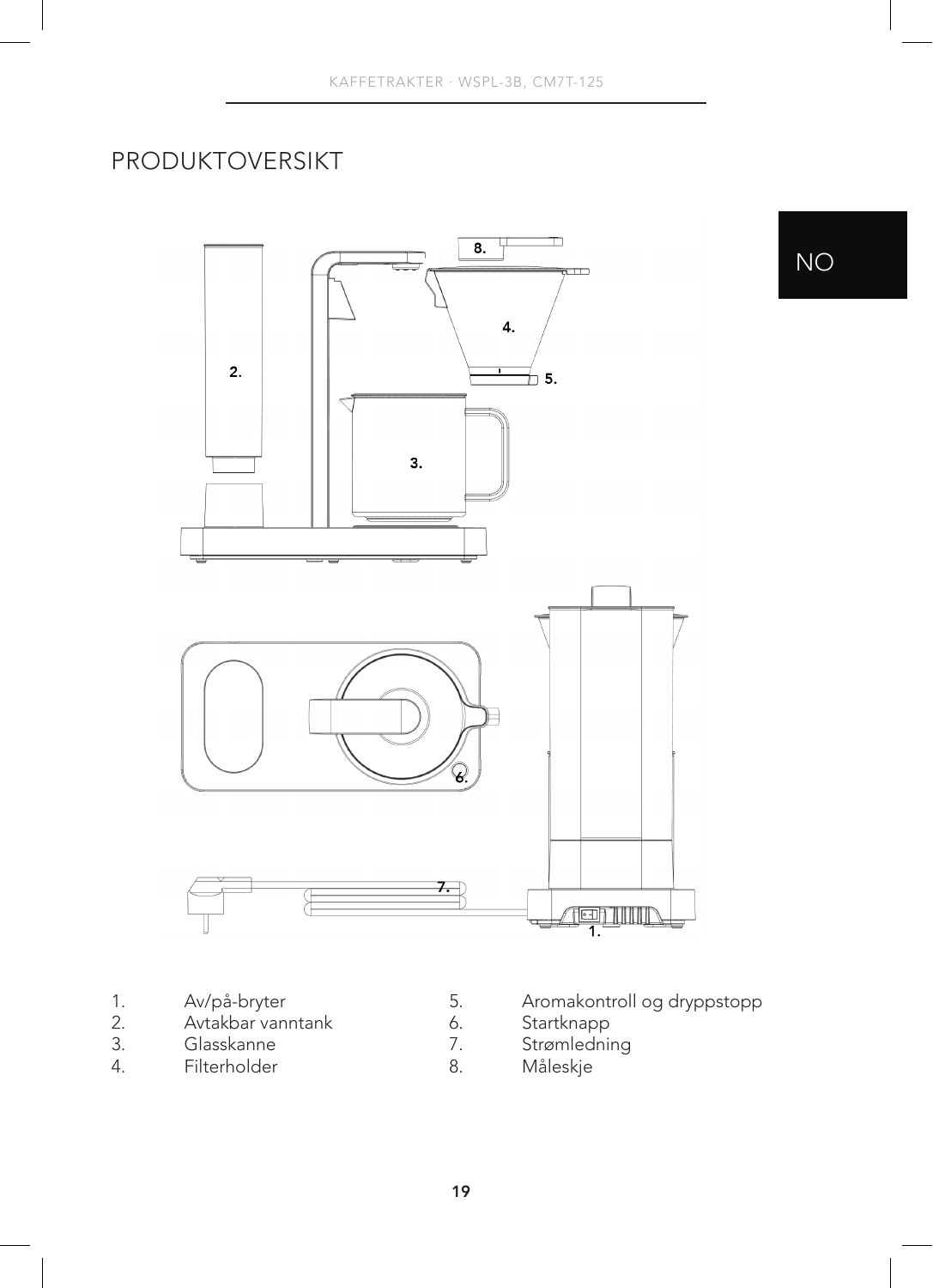#### FØR BRUK

#### ELEKTRISK TILKOBLING

Kontroller at spenningen der du skal bruke apparatet er den samme som spesifisert på apparatet. Du finner mer informasjon på merkingen på apparatets bunnplate.

NÅR DU BRUKER KAFFETRAKTEREN FOR FØRSTE GANG Brygg igjennom med 1.25L friskt vann uten bruk av kaffefilter eller kaffe før du bruker apparatet for første gang.

#### BRUK

- Sett Wilfa Performance på et plant underlag. Sett støpslet i stikkontakten.
- Slå Av/på-bryteren på. Startknappen vil blinke to ganger og du vil høre et lydsignal.
- Fyll vanntanken med ønsket mengde friskt vann. Sett et kaffefilter (1x4) i filterholderen. Fyll filteret med anbefalt mengde kaffe.
- Vi anbefaler at du bruker malt filterkaffe, 60 g per liter vann. Eksperimenter med kaffemengde når du brygger for første gang for å finne ut hvilken mengde som passer best for deg.
- Vi anbefaler også at du bruker en Wilfa vekt for best mulig resultat.
- Fest filterholderen til braketten. Still inn aromakontrollen til ønsket brygging.
- Vi anbefaler følgende blandingsforhold for vann/kaffe (husk at ulike male- og kaffetyper vil påvirke blandingsforholdet til en viss grad):

| $1,25$ l | - | 75 g |
|----------|---|------|
| 1 I      | - | 60 g |
| 0,751    | - | 45 g |
| 0,501    | - | 30g  |

- Trykk på startknappen for å starte bryggeprosessen. Wilfa Performance er utstyrt med det unike pumpesystemet fra Wilfa som transporterer vann gjennom systemet med optimal temperatur fra første til siste dråpe.
- Når bryggeprosessen er avsluttet, vil apparatet automatisk holde kaffen varm. Startknappen vil fortsatt lyse. Etter 40 minutter vil kaffetrakteren automatisk slås av. Hvis du ønsker å slå av kaffemaskinen før det har gått 40 minutter (med lys i startknappen), trykker du bare på startknappen og kaffetrakteren slås av.
- Ved å vri aromakontrollen til høyre, vil den fungere som dryppstopp.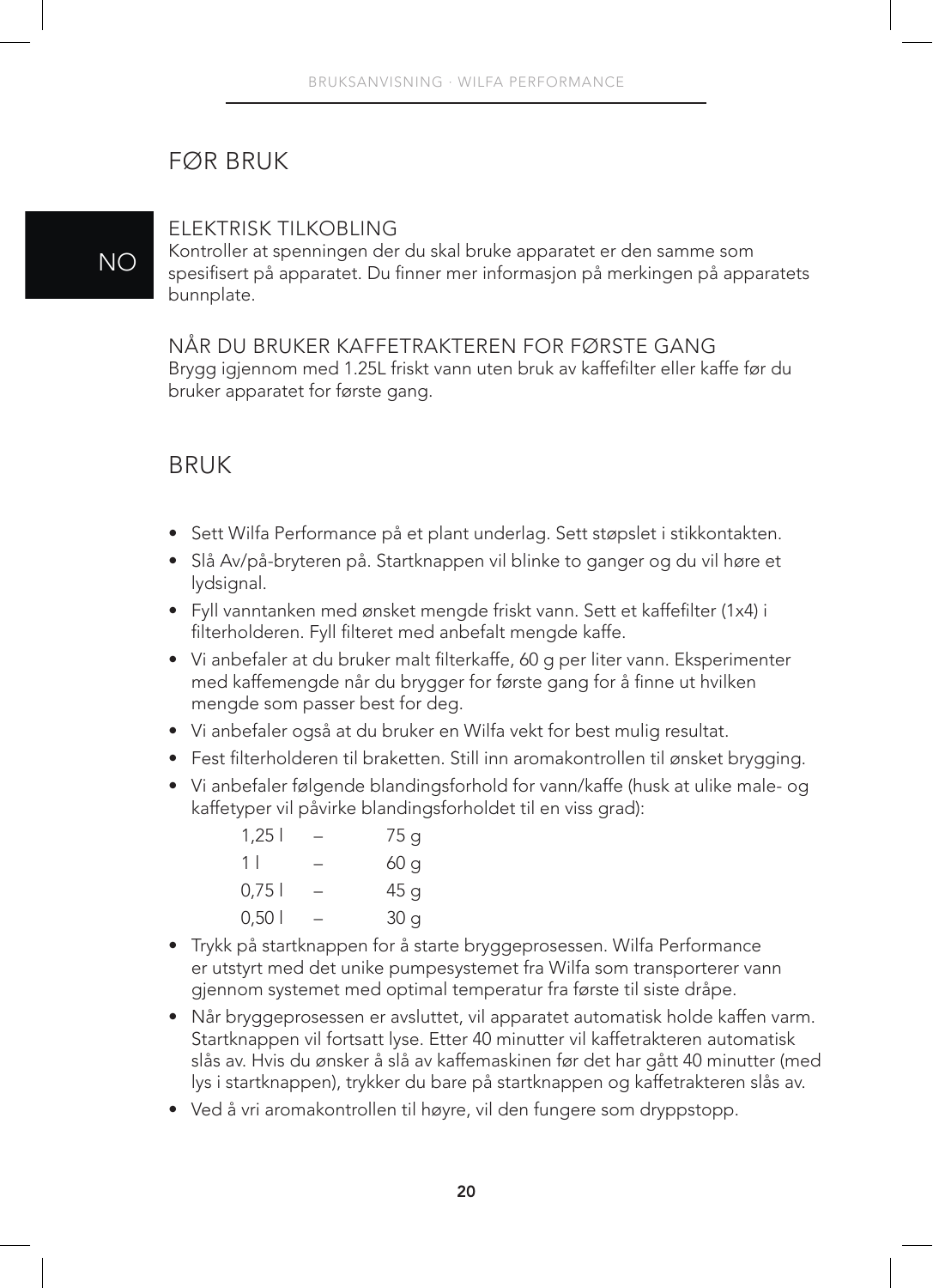#### TIPS

- Skyll kaffefilteret i vann for å fjerne uønsket smak før brygging.
- Bruk alltid fersk kaffe. Du får best resultat hvis du bruker nymalt kaffe. Malt kaffe mister mye av aromaen etter bare noen få minutter. Men hvis du maler kaffen selv rett før brygging, vil du beholde den gode aromaen for best mulig kaffesmak.
- Du kan bruke en av kaffekvernene fra Wilfa som er egnet til å male filterkaffe. Ulike malingsgrader vil påvirke kaffens styrke og smak.
- Den medfølgende filterholderen er utstyrt med manuell dryppstopp. Wilfa anbefaler ikke å servere kaffe før bryggeprosessen er fullført ettersom dette vil redusere kaffens styrke og smak.
- Hvis du ønsker varmere kaffe, bør glasskannen skylles med varmt vann før brygging. Vi anbefaler dette spesielt hvis du skal brygge 0,5 l kaffe eller mindre.
- Hvis kaffetrakteren ikke er brukt på en stund, anbefaler vi at du brygger igjennom med rent vann før bruk.
- Kafferester vil alltid feste seg på deler som kommer i kontakt med kaffen. For optimal kaffesmak, skal du alltid rengjøre filterholderen, glasskannen og lokket jevnlig.
- Du skal ikke bruke glasskannen til å fylle vanntanken med friskt vann ettersom kafferester vil påvirke kvaliteten på brygget kaffe.

#### RENSEINDIKATOR

Lyset på startknappen vil blinke sakte når du starter den 180. bryggingen. Kaffetrakteren indikerer at det er tid for rensing og man bør da rense trakteren. Knappen vil blinke ved tre brygge prosesser, for deretter å starte telleren på nytt.

### RENGJØRING OG VEDLIKEHOLD

#### RENGJØRING

- Bruk et rensemiddel som Clean Drop eller andre rengjøringsmidler som er ment for rengjøring av kaffetraktere. Husk å brygge med rent vann etter rengjøringsprosessen.
- Apparatet kan rengjøres med en fuktig klut uten tilsetningsstoffer etter behov.
- Filterholder, glasskanne og lokk kan rengjøres i varmt såpevann eller legges øverst i oppvaskmaskinen.
- Du må aldri legge andre deler av apparatet i oppvaskmaskinen. Du må aldri bruke sterke rengjøringsmidler, skurepulver, stålull eller andre kjemiske midler for å rengjøre kaffetrakteren.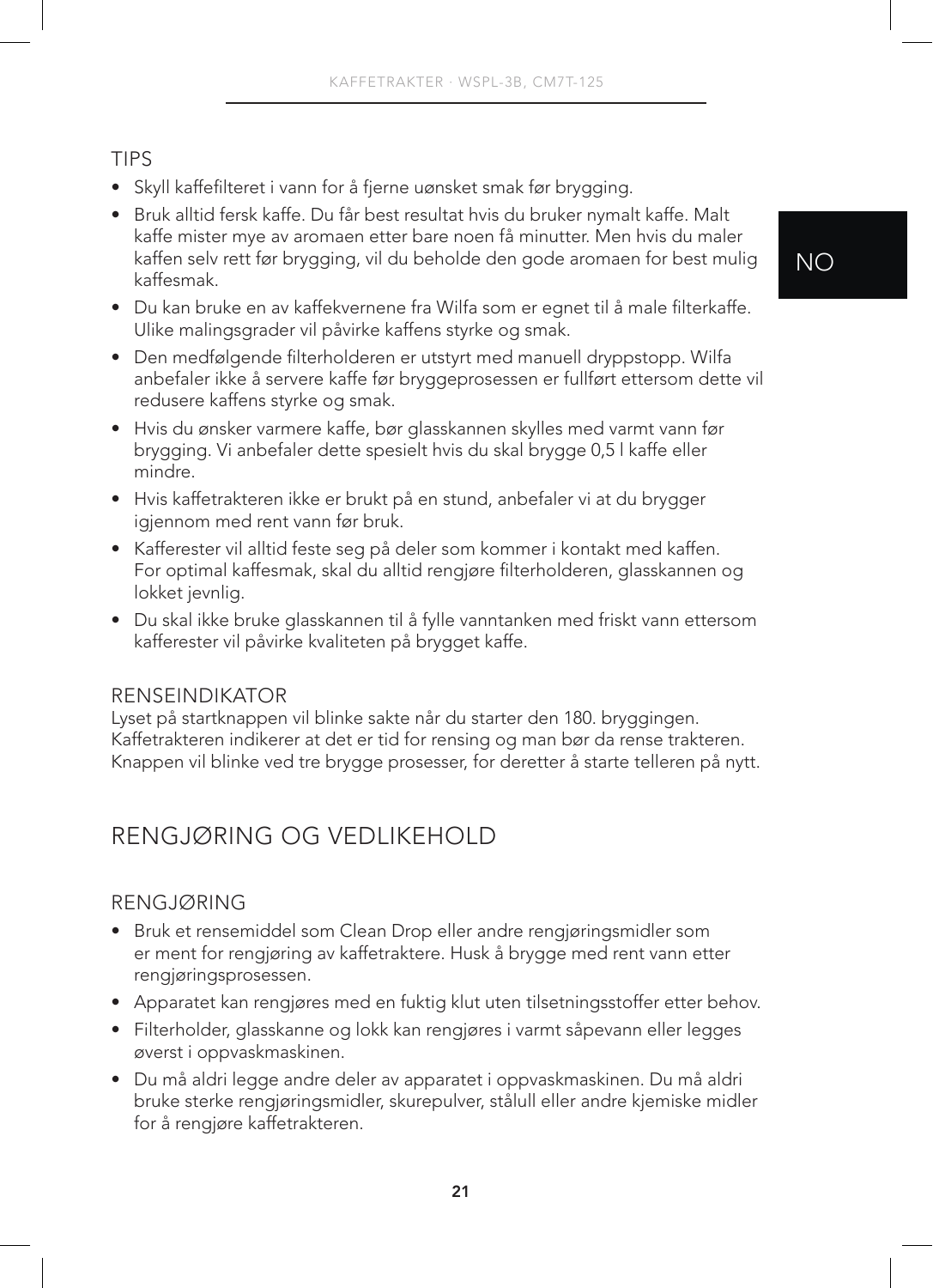#### AVKALKNING

- Bruk et kommersielt tilgjengelig avkalkningsmiddel.
- Avkalkning skal gjennomføres etter behov. På steder med hardt vann, anbefaler vi regelmessig avkalkning.

### NO

### PROBLEMLØSING

| Problem                        | Mulige årsaker                                                                 | Løsninger                                                                           |
|--------------------------------|--------------------------------------------------------------------------------|-------------------------------------------------------------------------------------|
| Kaffetrakteren<br>starter ikke | Støpselet er ikke<br>satt ordentlig inn i<br>stikkontakten                     | Sett støpselet i stikkontakten                                                      |
|                                | Slå på strømbryteren                                                           | Slå på strømbryteren (se nr. 1 i<br>produktoversikten)                              |
|                                | Ikke vann i vanntanken                                                         | Fyll opp vanntanken                                                                 |
|                                | Pumpen er tørr                                                                 | Kjør enheten med vanntanken<br>fylt til maks nivå (1.25L)                           |
| Kaffetrakteren<br>stopper      | Kalk i apparatet                                                               | Avkalk kaffetrakteren                                                               |
| Kaffen er ikke varm<br>nok     | Glasskannen er veldig<br>kald                                                  | Forhåndsvarm kannen med<br>varmt vann                                               |
| Filterholderen<br>renner over  | Dryppstopp er låst                                                             | Åpne dryppstopp                                                                     |
|                                | Kaffegruten blokkerer<br>reguleringsventilen<br>i bunnen av<br>filterholderen. | Still inn aromakontrollen til<br>1,25 og skyll filterholderen<br>med rennende vann. |
|                                | Kaffen er for finmalt                                                          | Bruk filterkaffe                                                                    |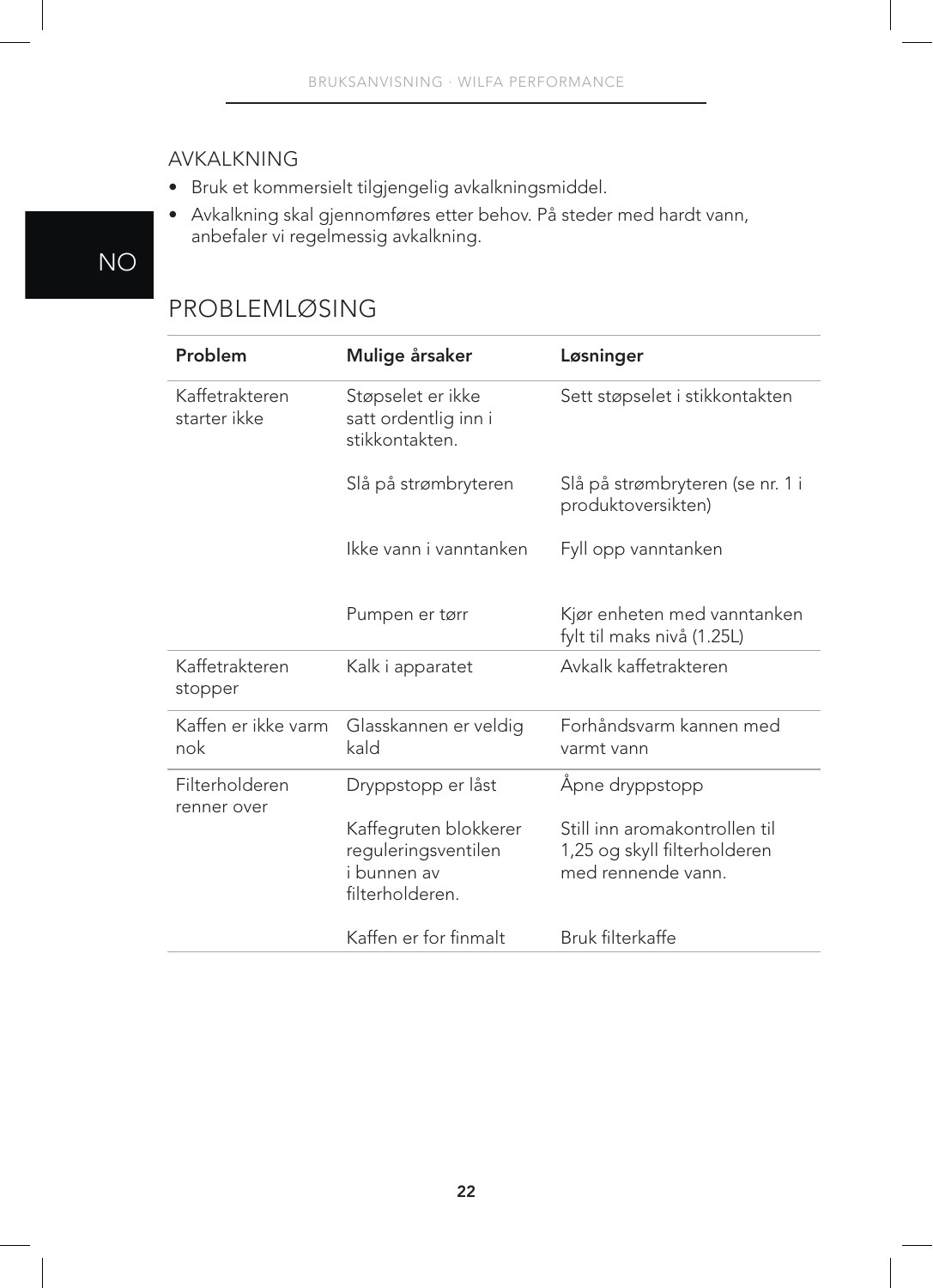#### KAFFETRAKTER · WSPL-3B, CM7T-125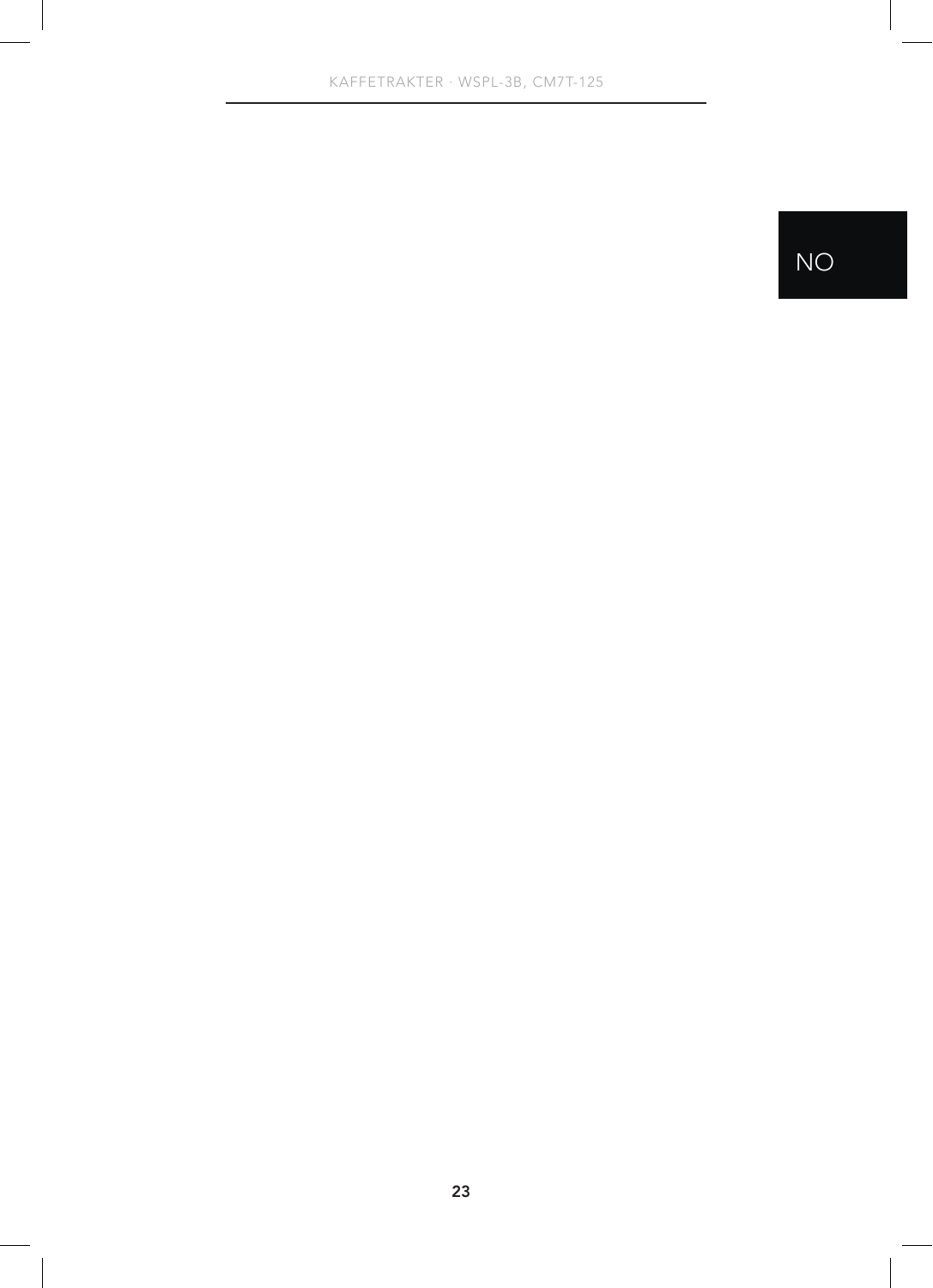

### GARANTI

Wilfa gir 5 års garanti på dette produktet fra kjøpsdatoen. Garantien dekker produksjonsfeil eller defekter som oppstår i garantiperioden. Kjøpskvitteringen fungerer som bevis overfor forhandleren ved eventuelle garantikrav.

Garantien er kun gyldig for produkter som er kjøpt og brukt i privathusholdning. Garantien gjelder ikke hvis produktet brukes kommersielt. Garantien er ikke gyldig hvis produktet misbrukes, ved uaktsom bruk eller hvis du ikke følger instruksjonene fra Wilfa, eller ved uautoriserte modifiseringer og reparasjoner. Garantien dekker heller ikke normal bruksslitasje på produktet, misbruk, mangel på vedlikehold, bruk av feil elektrisk spenning eller:

- Overbelastning av produktet
- Vanlige slitedeler
- Avkalkning må utføres i henhold til bruksanvisningen
- Skader på glass
- Deler som må skiftes ut regelmessig (f.eks. filter, batteri osv.)

#### Bruksanvisningen er også tilgjengelig på nettstedet vårt: wilfa.no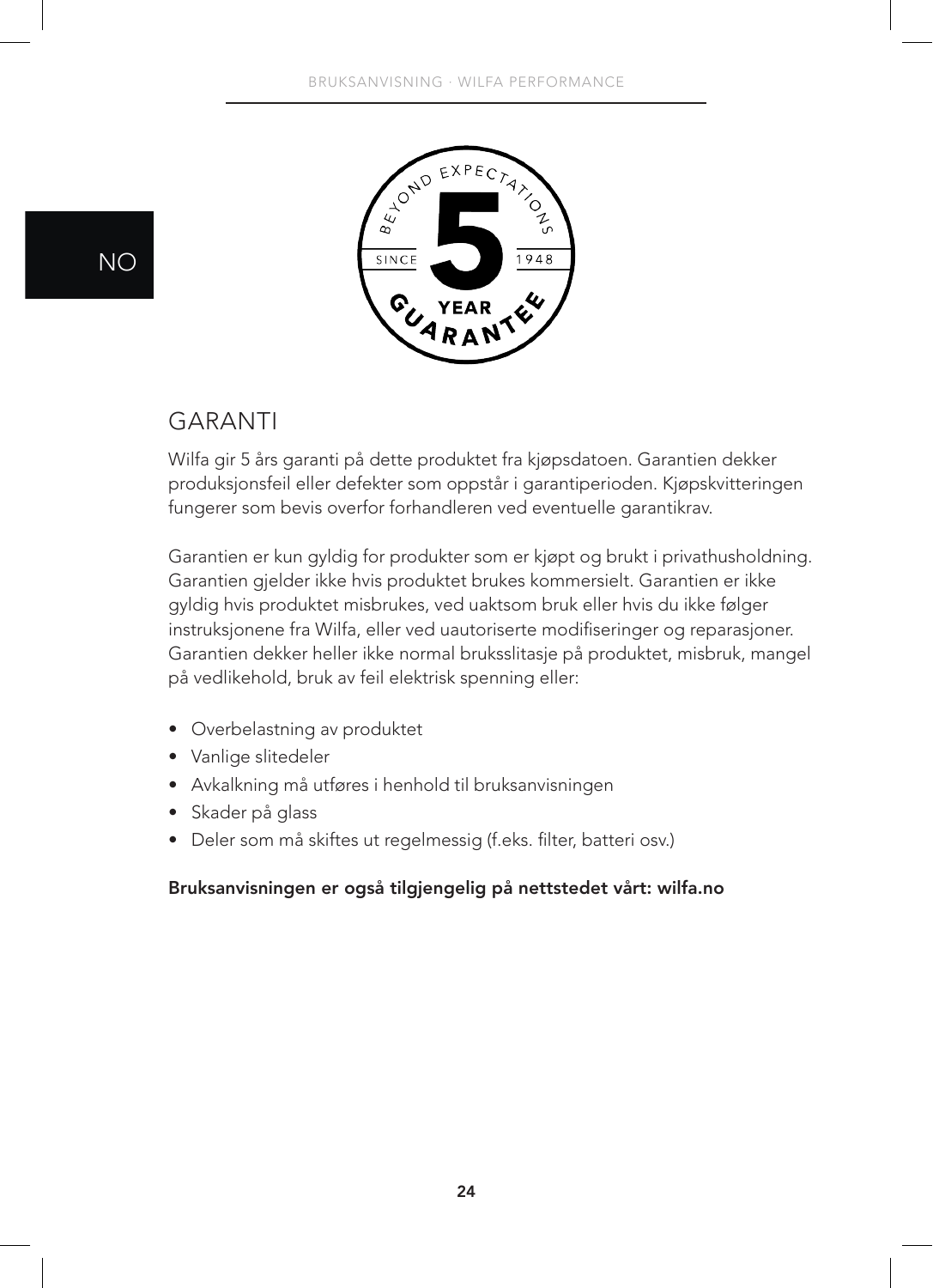### PRODUKTSPESIFIKASJONER

220–240 V ~ 50/60 Hz 1800 W

### SUPPORT OG RESERVEDELER

For support, besøk oss på wilfa.no, og se vår kundeservice/supportside. Her finner du vanlige spørsmål, reservedeler, tips og triks, samt all kontaktinformasjon.

### GJENVINNING



Dette merket betyr at produktet ikke må kastes sammen med vanlig husholdningsavfall i EU/EØS-området. For å unngå skade på miljø og mennesker, er det viktig at dette produktet gjenvinnes. Lever produktet til en miljøstasjon eller ta kontakt med butikken der du kjøpte det. De kan ta seg av produktet for gjenvinning helt kostnadsfritt.

#### AS Wilfa Nydalsveien 24, 0484 Oslo, Norge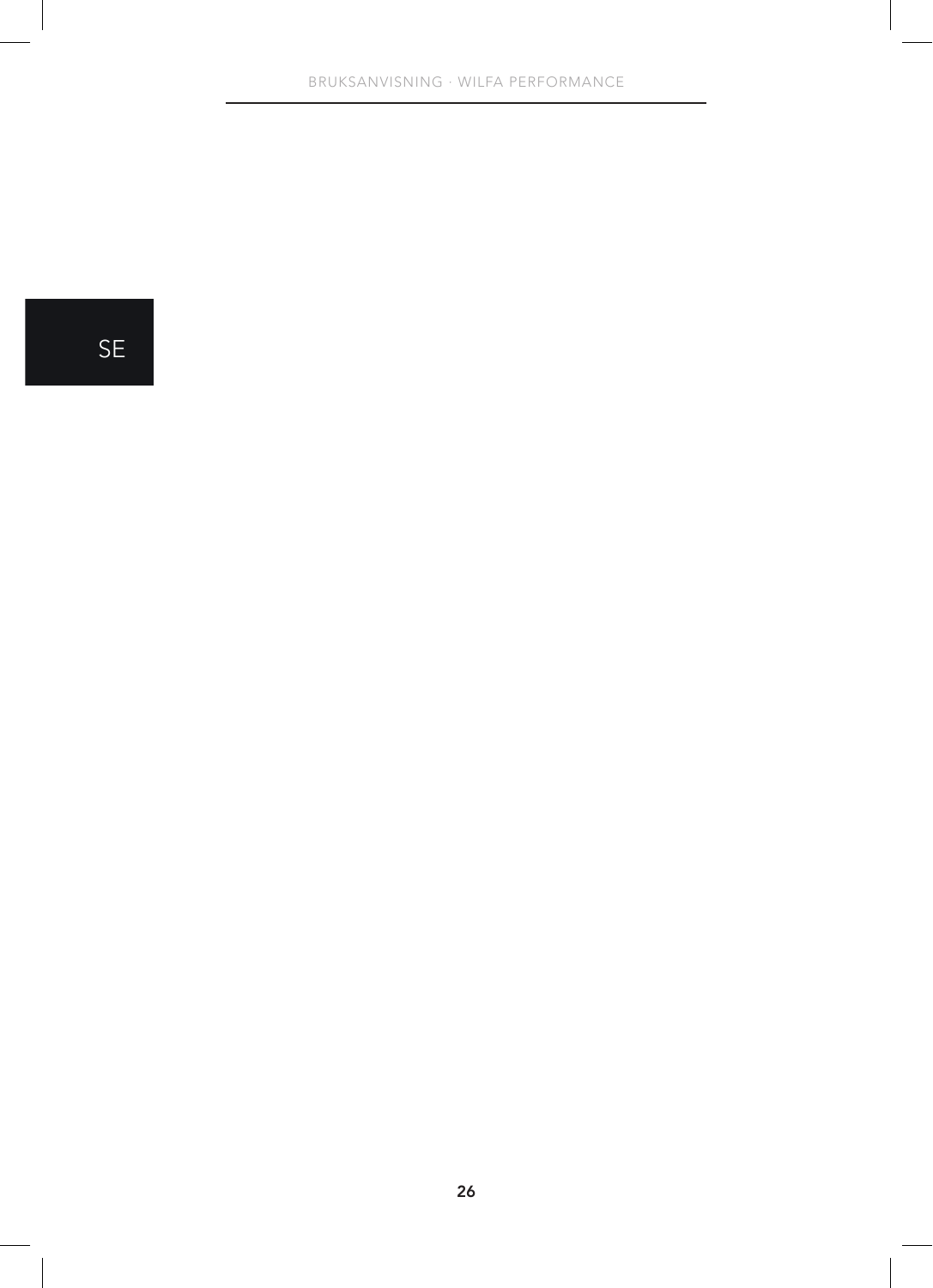### INNEHÅLL

- VIKTIGA SÄKERHETSANVISNINGAR
- 29 SPECIELLA SÄKERHETSANVISNINGAR FÖR DEN HÄR APPARATEN
- PRODUKTÖVERSIKT
- FÖRE ANVÄNDNING
- ANVÄNDNING
- RENGÖRING OCH UNDERHÅLL
- PROBLEMLÖSNING
- GARANTI
- PRODUKTSPECIFIKATIONER
- SUPPORT OCH RESERVDELAR
- ÅTERVINNINGSBARHET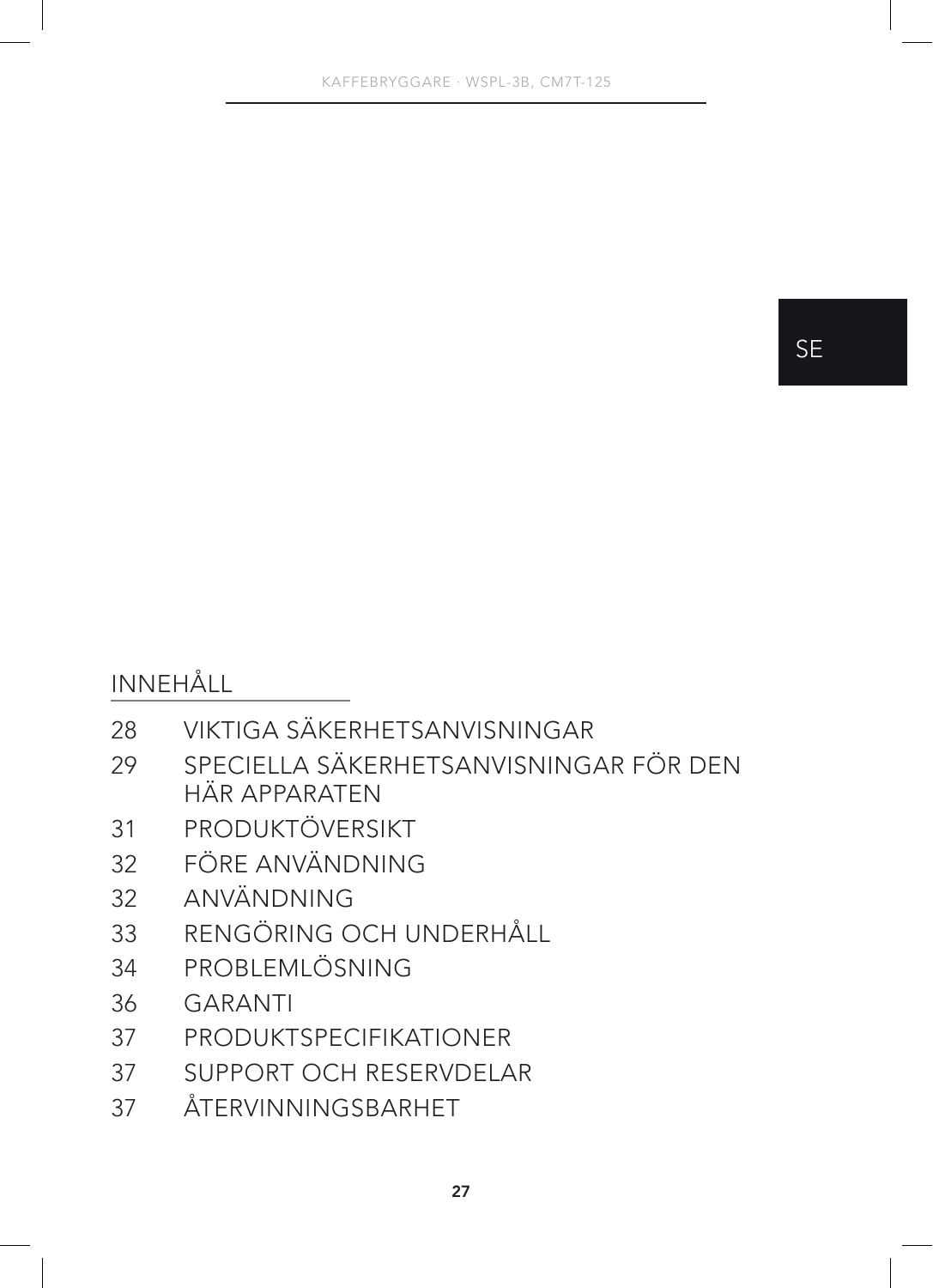### VIKTIGA SÄKERHETSANVISNINGAR

- Denna apparat kan användas av barn från 8 år och uppåt om detta sker under överinseende av en ansvarig vuxen person eller om de har fått instruktioner angående säker användning av apparaten och om de förstår riskerna med apparaten. Barn kan hjälpa till med rengöring och underhåll av apparaten om de fyllt 8 år och övervakas av ansvarig vuxen. Se till att apparaten och elkabeln är utom räckhåll för barn under 8 år.
- Apparaten kan användas av personer med nedsatt fysisk, sensorisk eller mental förmåga, eller som saknar kunskap om eller erfarenhet av apparaten, under förutsättning att detta sker under överinseende av en ansvarig vuxen person som förstår riskerna och ger instruktioner om hur apparaten används på ett säkert sätt.
- Låt aldrig barn leka med apparaten.
- Observera att värmeplattan förblir varm ett tag efter användning.
- Apparaten är endast avsedd att användas inomhus och för hemmabruk. Den är inte avsedd för masstillverkning eller kommersiell användning.
- Dra alltid ur stickkontakten ur eluttaget efter användning och vid rengöring.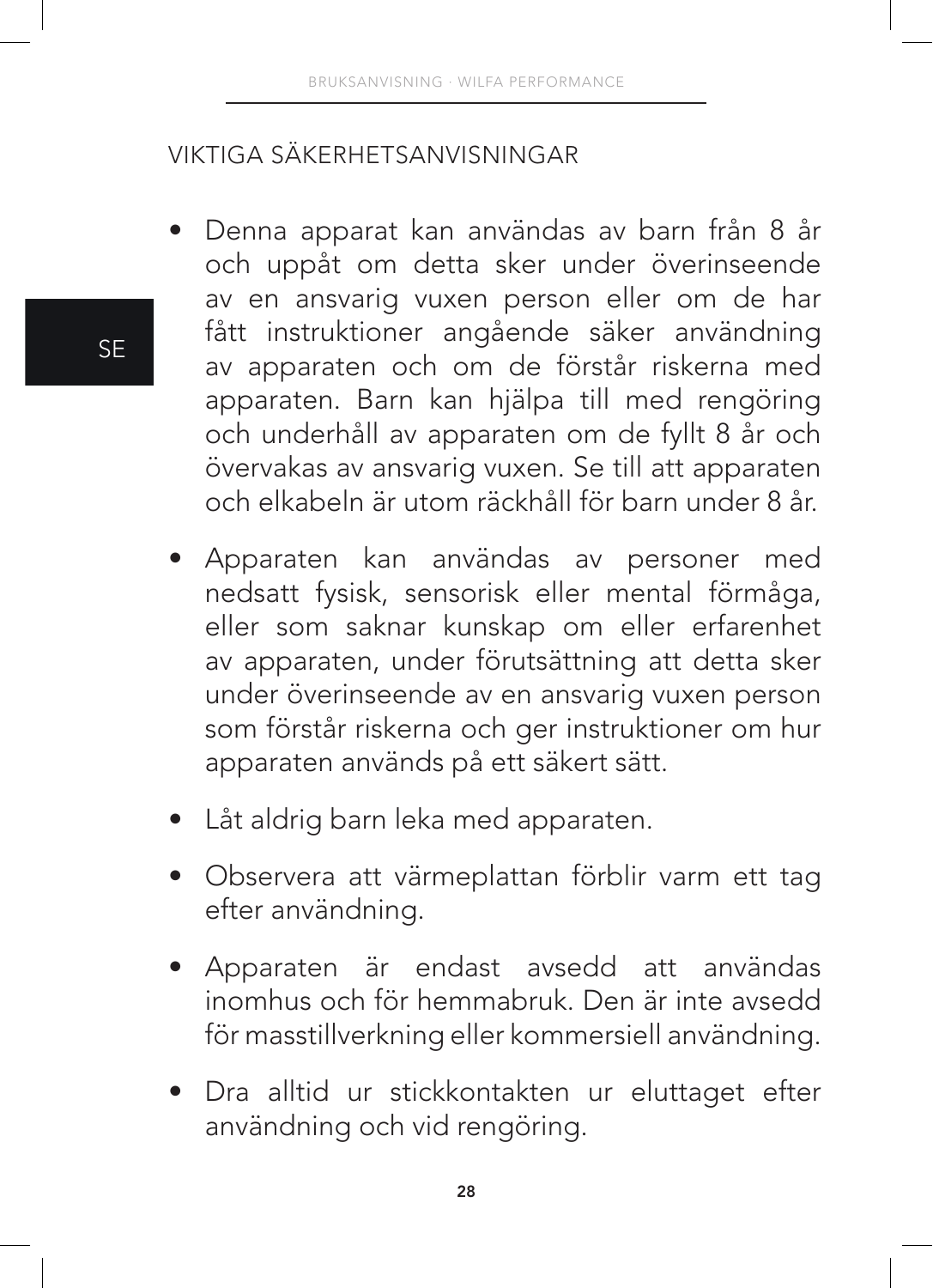- Kontrollera apparaten och kabeln regelbundet med avseende på skador. Använd inte apparaten om den eller kabeln är skadad.
- Om elkabeln är skadad ska den bytas ut av tillverkaren eller dennes servicerepresentant eller motsvarande, detta för att undvika fara/skador.
- Lämna alltid in apparaten till butiken eller ett servicecenter för kontroll och/eller reparation. Försök aldrig att reparera apparaten på egen hand, då gäller inte garantin.
- Håll apparaten på avstånd från värmekällor, direkt solljus, fukt och vassa kanter.
- Använd inte apparaten med fuktiga händer. Dra genast ut stickkontakten ur stickkontakten om apparaten är fuktig eller våt. Apparaten får inte sänkas ner i vatten.
- När apparaten ska rengöras efter användning, får den inte sänkas ner i vatten eller annan vätska.
- Observera framförallt avsnittet "speciella säkerhetsanvisningar" nedan.

SPECIELLA SÄKERHETSANVISNINGAR FÖR DEN HÄR APPARATEN

• Apparaten får endast fyllas med dricksvatten.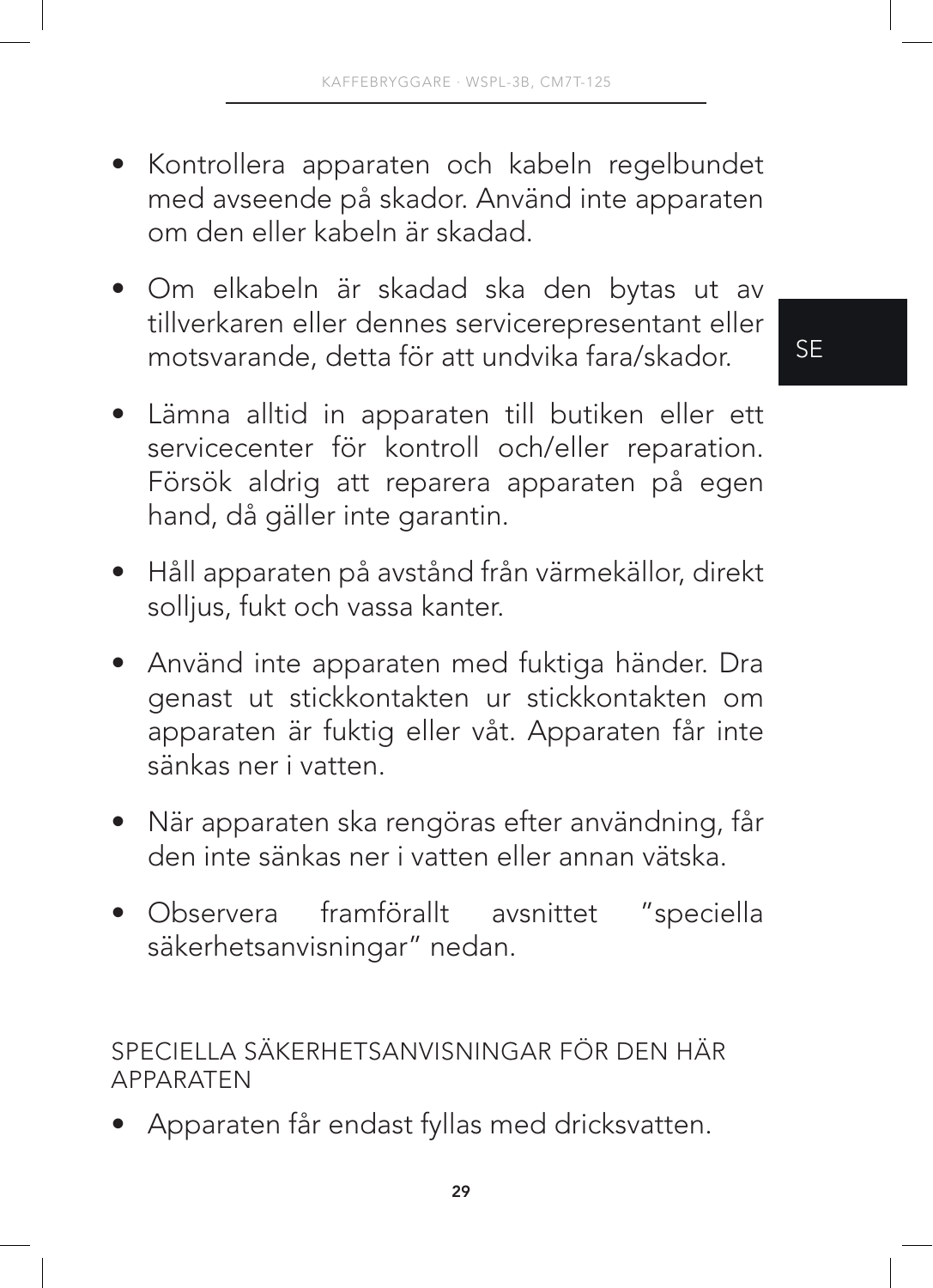- Dra ut stickkontakten ur uttaget när apparaten inte används.
- Använd endast originalreservdelar.
- Använd aldrig glaskannan på spisplatta eller i mikrovågsugn.
- Dra alltid ur stickkontakten ur eluttaget före rengöring.

SE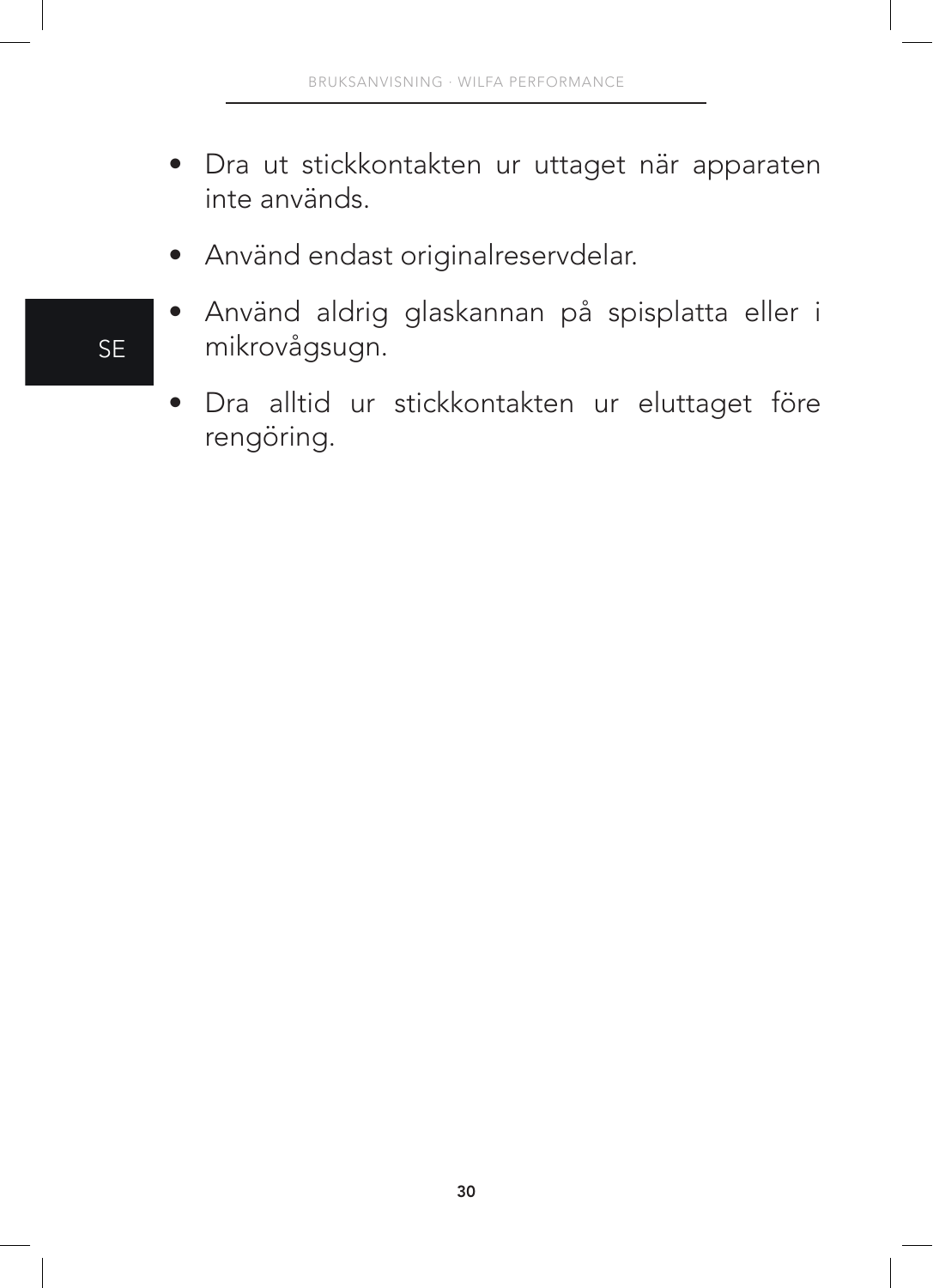### PRODUKTÖVERSIKT



- 1. Strömbrytare
- 2. Löstagbar vattentank
- 3. Kaffekanna<br>4. Filterhållare
- 4. Filterhållaren
- 5. Flödeskontroll och droppstopp
- 6. Startknapp
- 7. Elkabel<br>8. Måttske
	- 8. Måttsked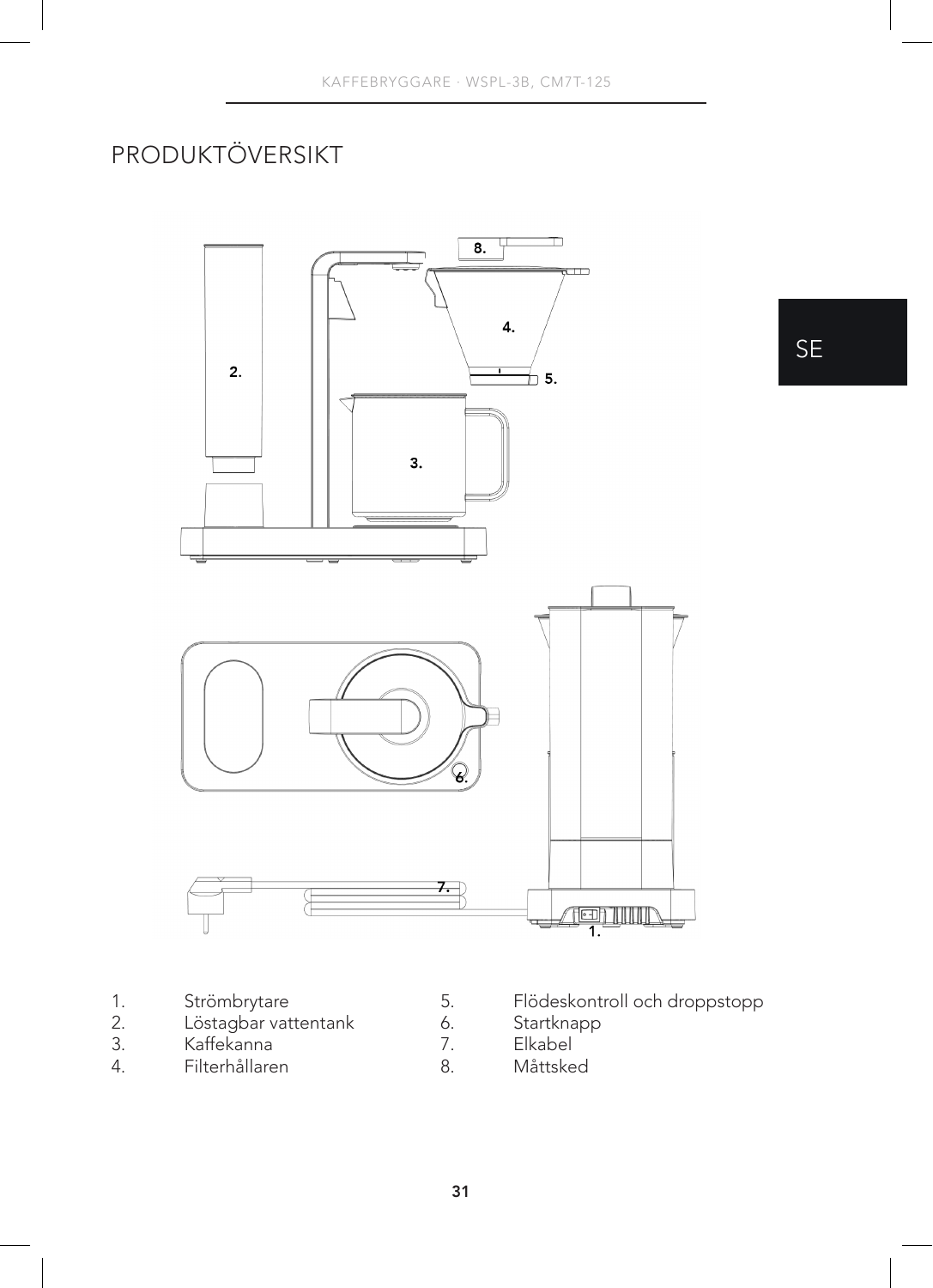### FÖRE ANVÄNDNING

#### ELEKTRISK ANSLUTNING

Kontrollera nätspänningen där du ska använda apparaten så att den överensstämmer med det som anges på apparaten. Denna information hittar du på märkplåten på apparatens bottenplatta.

#### NÄR DU ANVÄNDER APPARATEN FÖRSTA GÅNGEN

Innan du börjar använda apparaten för att brygga kaffe – kör först igenom apparaten med 1,25L endast friskt vatten en gång utan att använda kaffefilter eller kaffe.

### ANVÄNDNING

- Ställ Wilfa Performance på en plan yta. Anslut elkabeln till eluttaget.
- Tryck på strömbrytaren för att sätta på kaffebryggaren. Startknappen blinkar två gånger och ett pip avges.
- Fyll vattenbehållaren med önskad mängd dricksvatten. Sätt ett kaffefilter (1x4) i filterhållaren. Fyll på rekommenderad mängd kaffe i filtret.
- Vi rekommenderar att du använder malet bryggkaffe, 60 g per liter vatten. Experimentera med kaffemängden vid de första bryggtillfällen för att komma fram till den mängd du tycker är optimal.
- Vi rekommenderar även att du använder en Wilfa-våg för bästa resultat.
- Sätt fast filterhållaren i fästet. Ställ in flödeskontrollen till önskat läge beroende på önskad bryggpreferens.
- Vi rekommenderar följande proportioner av vatten och kaffe (observera att olika malning och kaffetyper i viss grad påverkar dessa proportioner):

 $1,25$  l – 75 g  $11 - 60$  g

 $0,75$  l – 45 g

0,50 l – 30 g

- Tryck på startknappen för att starta bryggningsprocessen. Wilfa Performance har Wilfas unika pumpsystem som transporterar vatten genom systemet vid en optimal temperatur från första till sista droppen.
- När bryggningsprocessen har slutförts växlar apparaten till varmhållningsläge. Startknappen fortsätter lysa. Efter 40 minuter stängs kaffebryggaren av automatiskt. Om du vill stänga av kaffebryggaren innan 40 minuter har gått (lampan lyser i startknappen), trycker du bara på startknappen en gång så stängs kaffebryggaren av.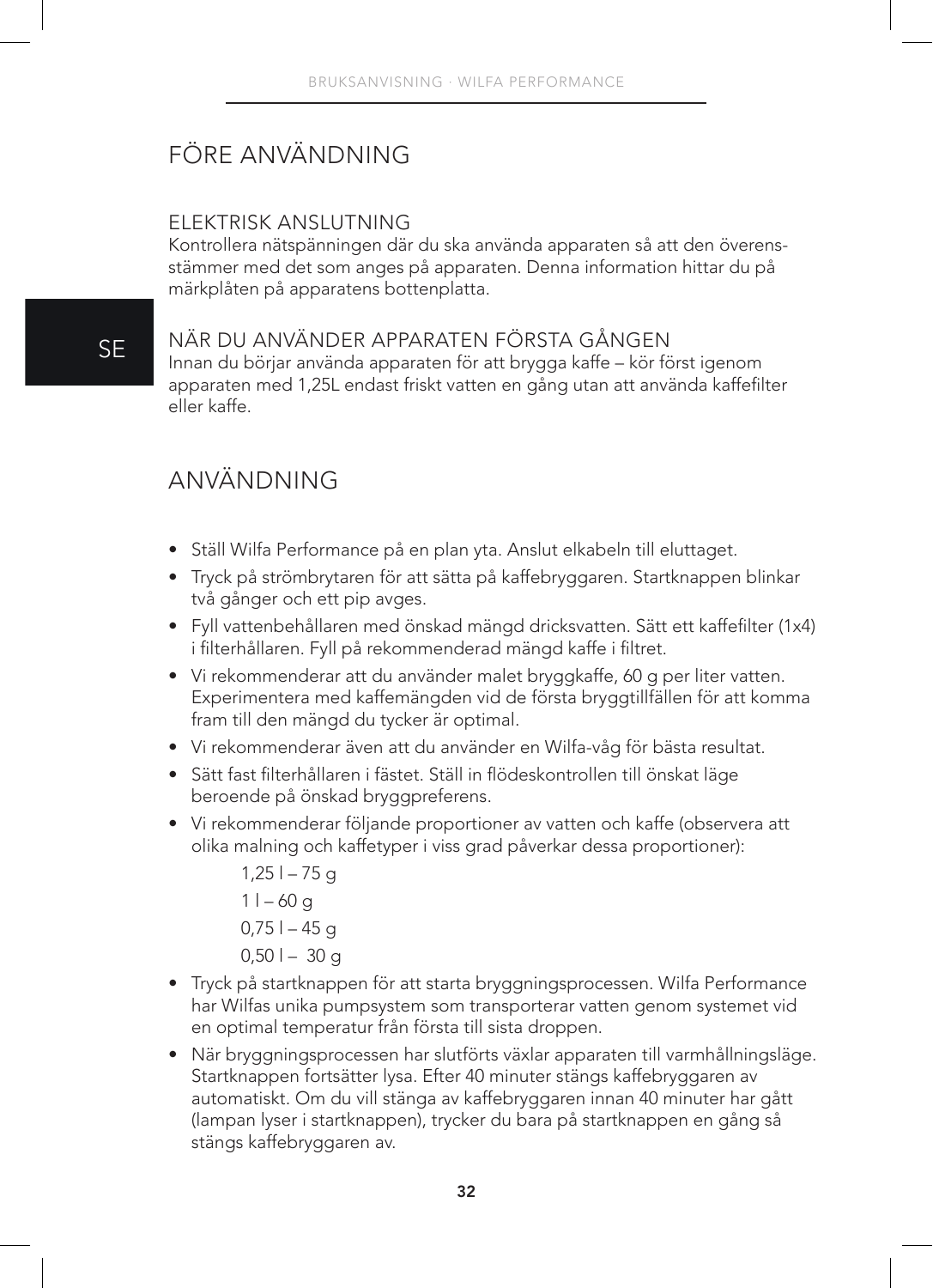• Genom att dra flödeskontrollen åt höger, fungerar den som droppstopp.

#### TIPS!

- Skölj ur kaffefiltret för att avlägsna eventuell oönskad bismak före bryggning.
- Använd alltid färskt kaffe. Du får bäst resultat om kaffet du använder är nymalet. Malet kaffe kan förlora mycket av sin arom bara efter några minuter och genom att mala kaffet själv strax före bryggning, bevarar du all den fina aromen för bästa möjliga kaffesmak.
- Du kan använda en av Wilfas kaffekvarnar som passar för malning av bryggkaffe. Bryggkaffe av malningsgrader påverkar styrkan och smaken på kaffet.
- Medföljande filterhållare har en manuell droppstoppfunktion. Wilfa rekommenderar dock att du inte serverar kaffe innan hela kaffebryggningsprocessen har slutförts eftersom det påverkar det slutliga kafferesultatet negativt.
- Om du önskar ännu varmare kaffe sköljer du ur glaskannan med varmt vatten före bryggning. Detta rekommenderas i synnerhet om du brygger 0,5 liter kaffe eller mindre.
- Om kaffebryggaren inte har använts ett tag rekommenderar vi att du kör igenom apparaten med rent vatten före användning.
- Kafferester samlas alltid på delar som är i kontakt med kaffet. För optimal kaffesmak bör du regelbundet rengöra filterhållaren, kannan och kannans lock.
- Använd inte kaffekannan för att fylla på vattenbehållaren eftersom kafferester då skulle påverka kvaliteten på det bryggda kaffet.

#### RENGÖRINGSINDIKATOR

Ljuset på start-/stoppknappen pulserar långsamt när du startar den 180:e bryggningsprocessen. Detta är en indikation på att det är dags att rengöra kaffebryggaren. Knappen pulserar under tre bryggningscykler, därefter startas räkneverket om.

### RENGÖRING OCH UNDERHÅLL

#### RENGÖRING

- Använd en rengöringsprodukt som Clean drop eller annan rengöringsprodukt specifikt avsedd för rengöring av kaffebryggare. Kom ihåg att brygga igenom apparaten med endast friskt vatten efter rengöringsprocessen.
- Vid behov kan apparaten rengöras med en fuktad trasa utan några tillsatser.
- Filterhållaren, kannan och locket kan handdiskas med varmt vatten och milt diskmedel eller ställas i den övre korgen i diskmaskinen.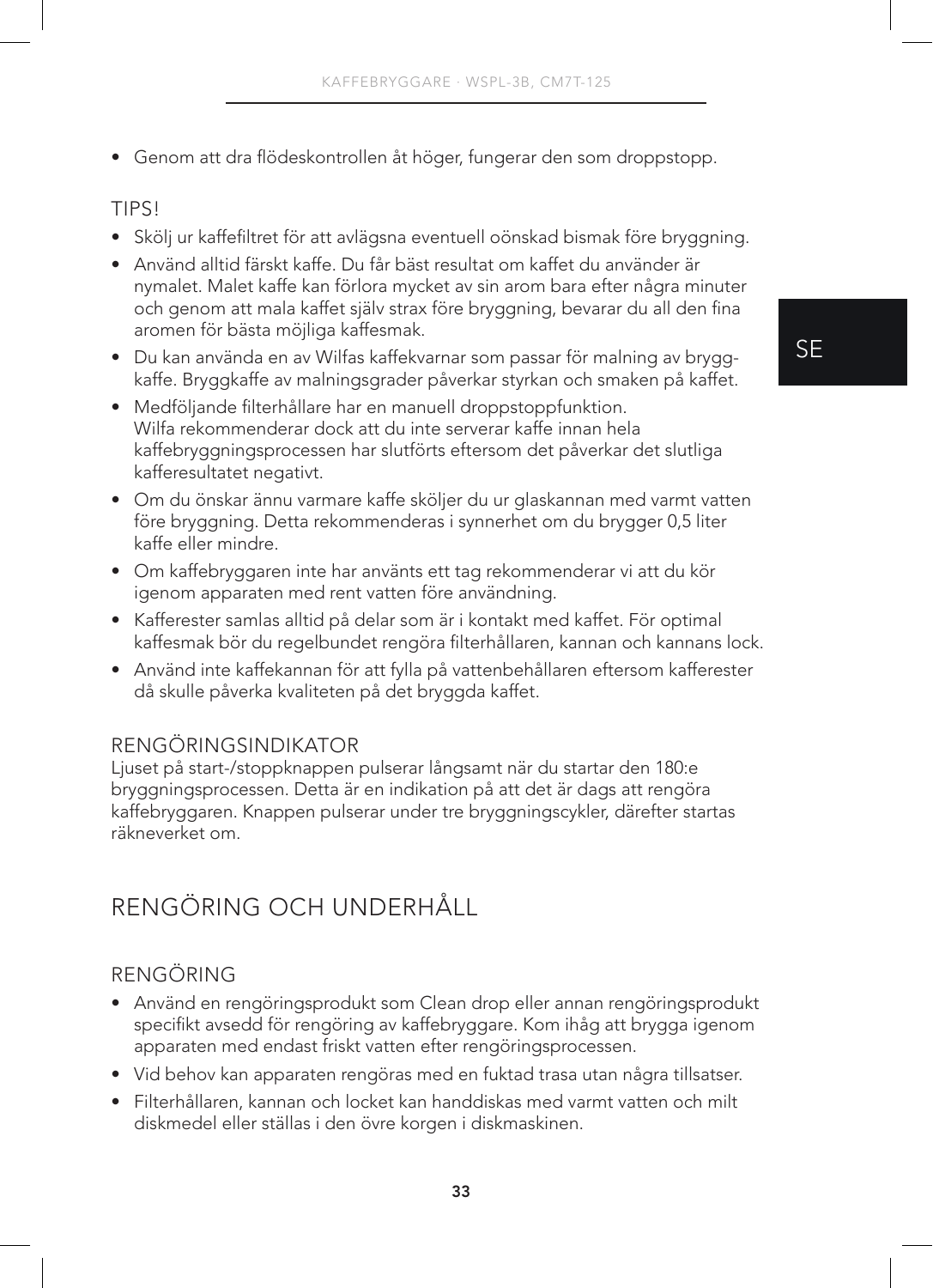• Inga andra delar av kaffebryggaren får maskindiskas. Använd aldrig starka rengöringsmedel, skurpulver, stålull eller lösningsmedel på någon del av kaffebryggaren.

#### AVKALKNING

Använd ett avkalkningsmedel som kan köpas i butik. Avkalkning bör utföras efter behov. I områden med hårt vatten måste avkalkning göras regelbundet.

### PROBLEMLÖSNING

| Problem                              | Möjliga orsaker                                                           | Åtgärder                                                                                       |
|--------------------------------------|---------------------------------------------------------------------------|------------------------------------------------------------------------------------------------|
| Kaffebryggaren<br>startar inte       | Stickkontakten är inte<br>ansluten till eluttaget.                        | Sätt in stickkontakten i<br>eluttaget                                                          |
|                                      | Strömbrytaren är inte<br>"på"                                             | Sätt på strömbrytaren (se nr 1 i<br>beskrivningen av delarna)                                  |
|                                      | Inget vatten i<br>vattenbehållaren.                                       | Fyll på vattenbehållaren                                                                       |
|                                      | Pumpen är torr                                                            | Kör enheten med vattentanken<br>fylld till maximal kapacitet<br>(1, 25L)                       |
| Kaffebryggaren<br>stannar            | Kalk i produkten                                                          | Kalka av kaffebryggaren                                                                        |
| Kaffet är inte<br>tillräckligt varmt | Glaskannan är väldigt<br>kall                                             | Förvärm kannan med varmt<br>vatten                                                             |
| Filterhållaren<br>svämmar över       | Droppstoppet är i<br>spärrat läge                                         | Öppna droppstoppet                                                                             |
|                                      | Malet kaffe täpper till<br>flödesventilen längst ner<br>i filterhållaren. | Ställ in flödeskontrollen till 1,25<br>och skölj igenom filterhållaren<br>med rinnande vatten. |
|                                      | Kaffet är för finmalet                                                    | Använd bryggkaffe                                                                              |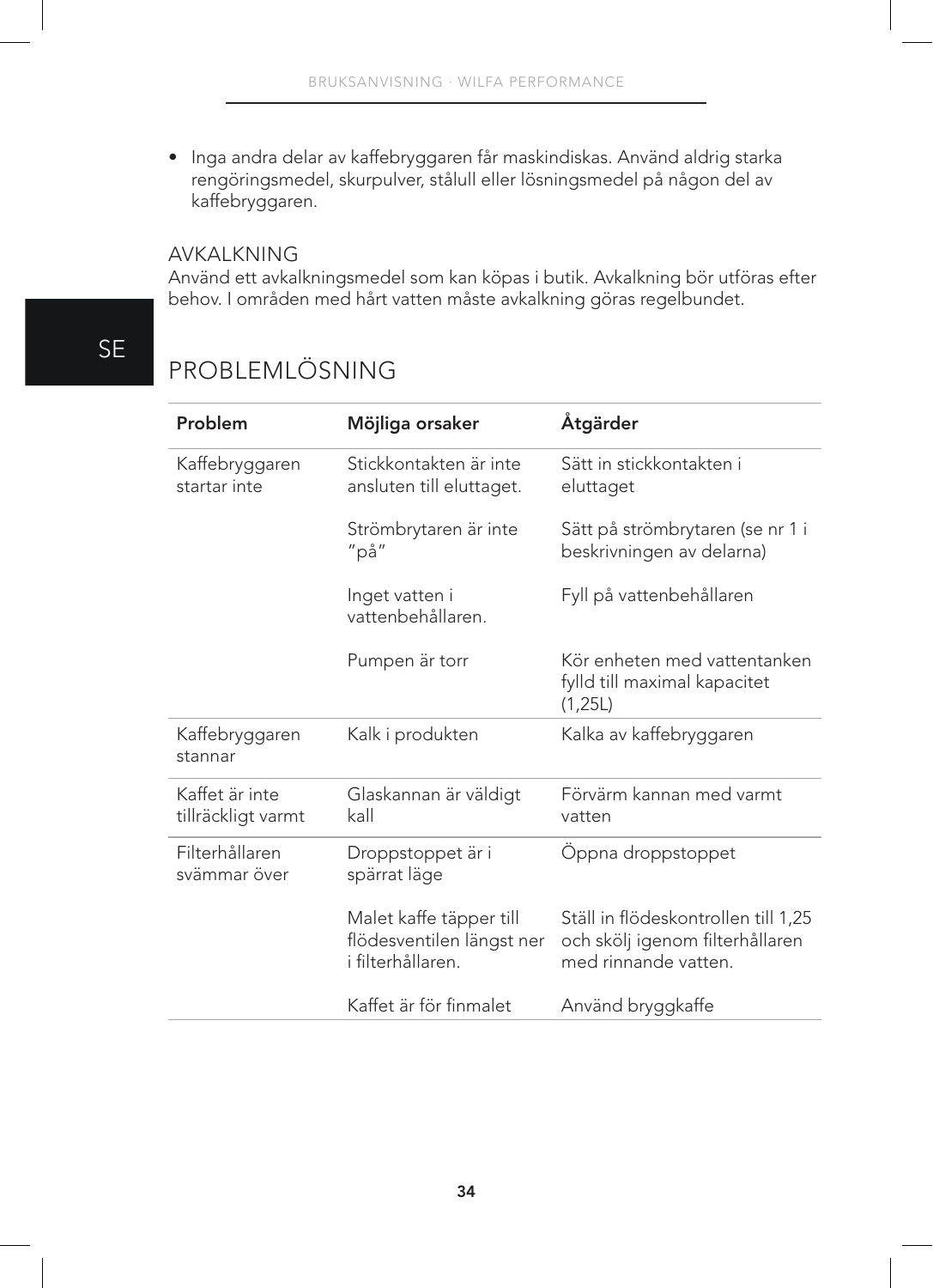KAFFEBRYGGARE · WSPL-3B, CM7T-125

SE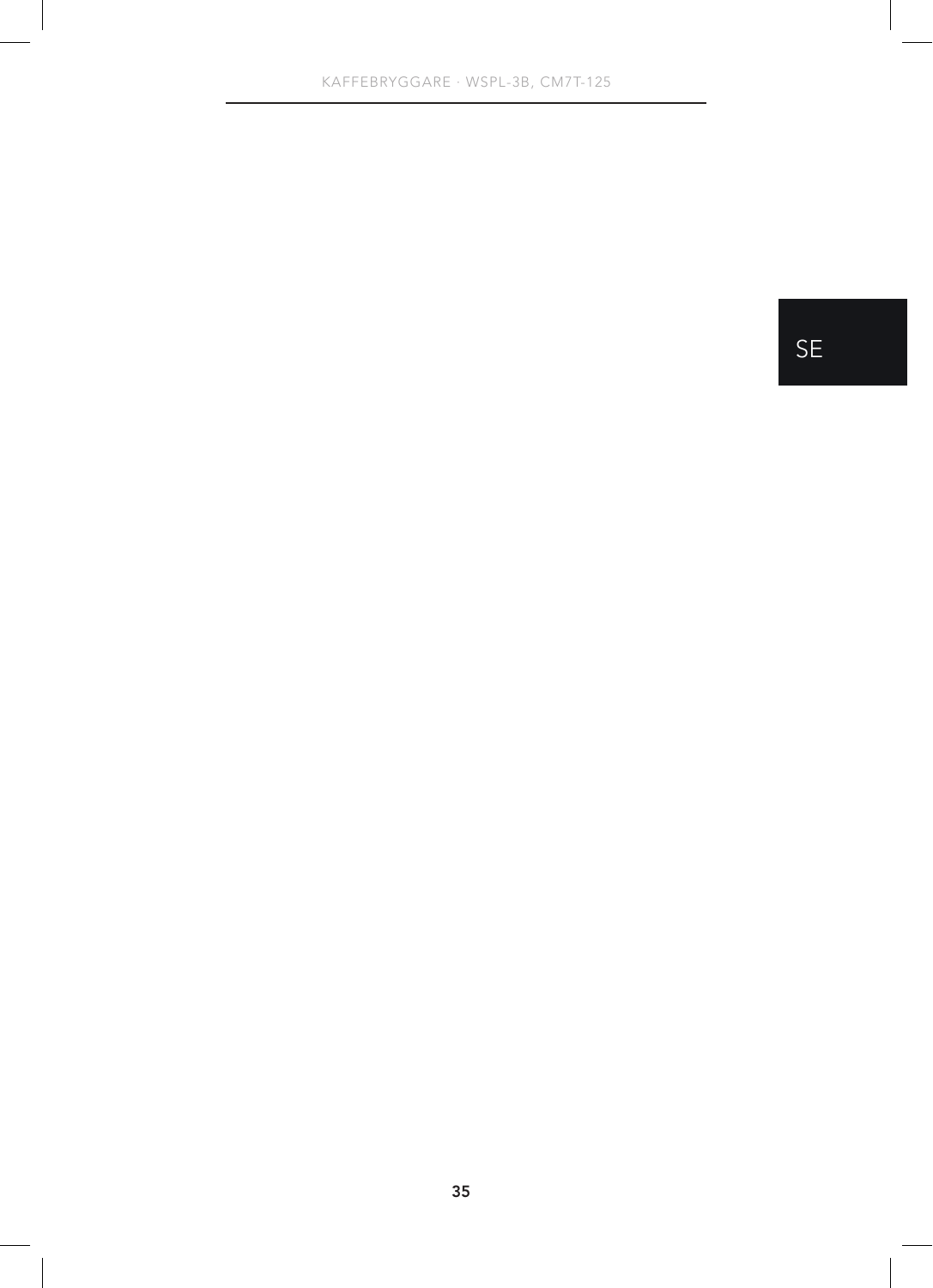

### GARANTI

Wilfa ger en garanti på fem (5) år på denna produkt från och med inköpsdatum. Garantin täcker tillverkningsfel eller defekter som uppstår under garantiperioden. Ditt inköpskvitto fungerar som bevis gentemot återförsäljaren om du åberopar garanti.

Garantin gäller endast produkter som köps och används för privat bruk, för normala hushållsändamål. Garantin gäller inte om produkten används för kommersiella ändamål. Garantin gäller inte om produkten används felaktigt eller oaktsamt, om du underlåter att följa Wilfas anvisningar, om produkten har modifierats eller om reparation har utförts av en icke auktoriserad person/ verkstad. Garantin omfattar vidare inte fel som uppstår till följd av normalt slitage, felaktig användning, bristande underhåll eller felaktig elektrisk spänning eller:

- Överbelastning av produkten
- Produkten inte avkalkats enligt instruktioner i manual
- Skada på glas
- Delar som normalt slits
- Delar som du kan förvänta dig ska bytas ut regelbundet (t.ex. filter, batteri osv.)

#### Bruksanvisningen finns även på vår hemsida wilfa.com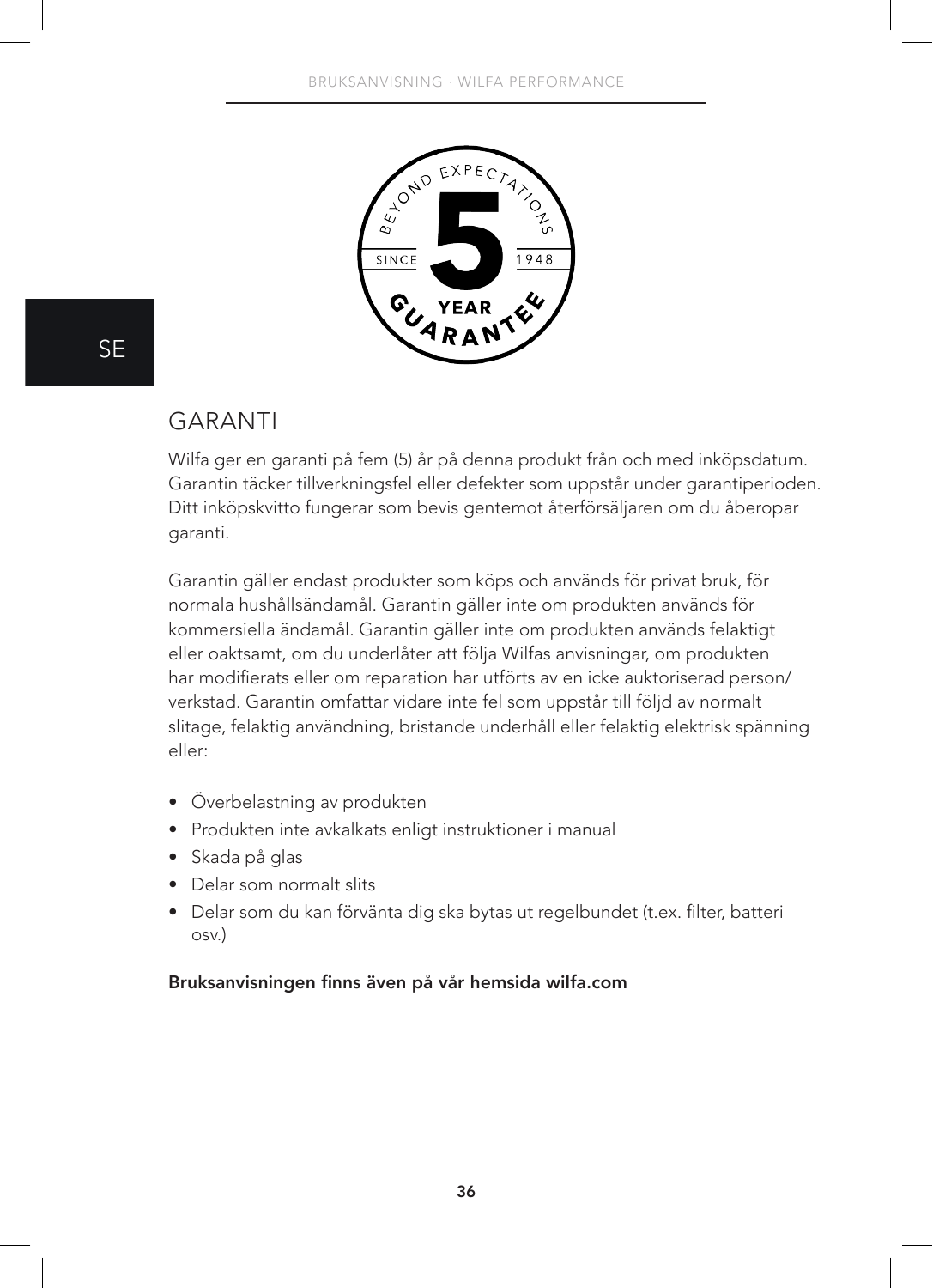### PRODUKTSPECIFIKATIONER

220-240 V ~ 50/60 Hz 1 800 W

# SUPPORT OCH RESERVDELAR

För support besök oss på wilfa.com och se vår kundservice-/supportsida. Här hittar du svar på vanliga frågor, reservdelar, tips och tricks och all vår kontaktinformation.

# ÅTERVINNINGSBARHET



Denna märkning anger att produkten inte får kastas med vanligt hushållsavfall inom EU. För att förhindra skador på miljö och människor ska produkten lämnas in och återvinnas i enlighet med gällande miljöbestämmelser. Den uttjänta produkten kan lämnas på angivna återvinningsanläggningar eller lämnas till din lokala återförsäljare. Där kan

du lämna produkten för miljövänlig återvinning gratis.

Wilfa Sverige AB Traktorvägen 6B 4 trp., 226 60 Lund, Sverige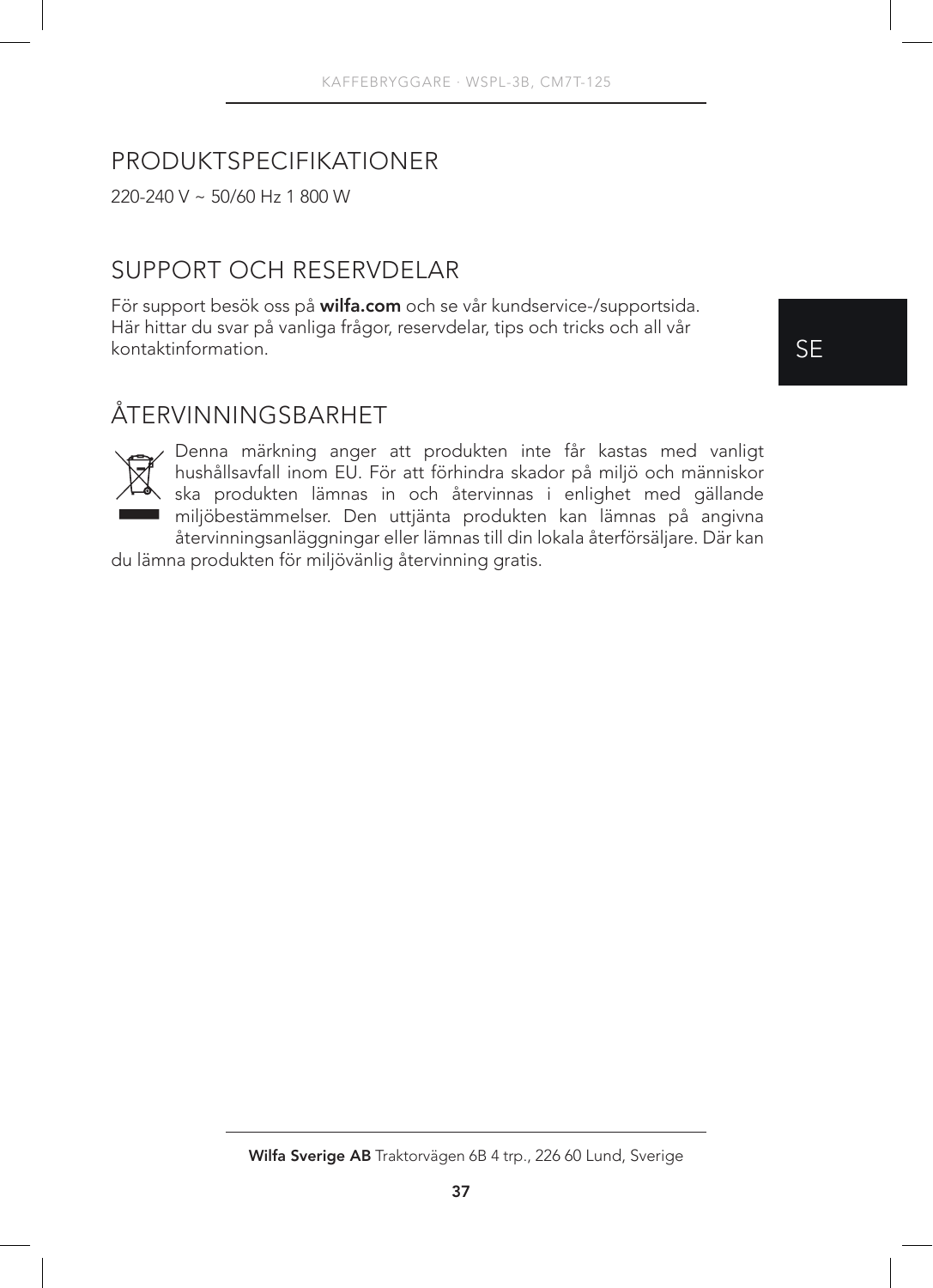BETJENINGSVEJLEDNING · WILFA PERFORMANCE

DK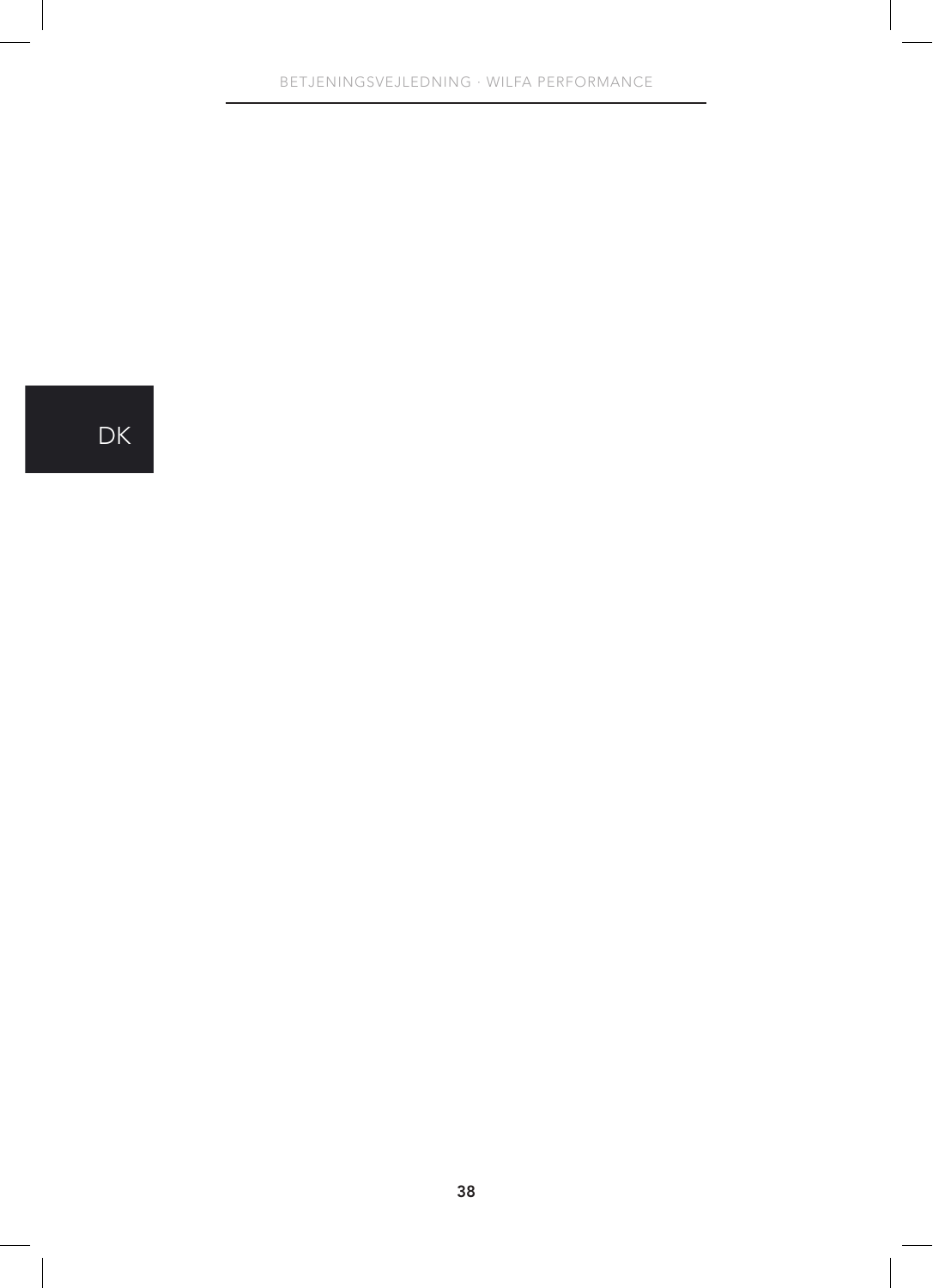**DK** 

### INDHOLD

- VIGTIGE SIKKERHEDSANVISNINGER
- 41 SÆRLIG SIKKERHEDSVEJLEDNING TIL DENNE ENHED
- PRODUKTOVERSIGT
- FØR BRUG
- BETJENING
- RENGØRING OG VEDLIGEHOLDELSE
- PROBLEMLØSNING
- GARANTI
- PRODUKTSPECIFIKATIONER
- SUPPORT OG RESERVEDELE
- GENANVENDELIGHED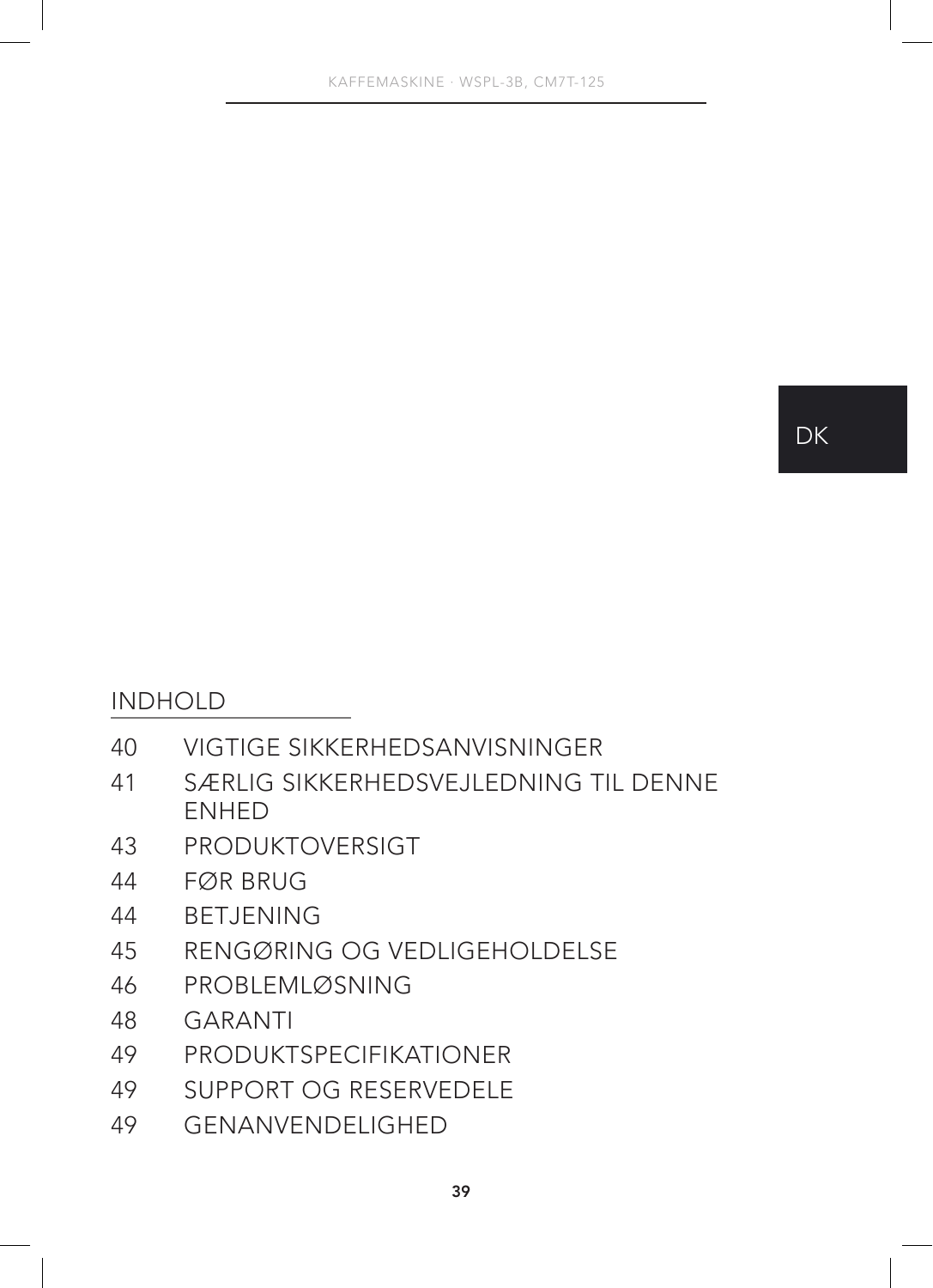# VIGTIGE SIKKERHEDSANVISNINGER

- Dette apparat kan anvendes af børn fra 8 år, hvis de er under opsyn og har fået vejledning eller instruktion i sikker brug af apparatet og forstår den risiko, der er forbundet ved brug af produktet. Rengøring og vedligeholdelse må ikke foretages af børn, medmindre de er over 8 år og er under opsyn. Apparat og ledning skal opbevares utilgængeligt for børn, der er yngre end 8 år.
- Apparatet kan benyttes af personer med begrænsede fysiske, sensoriske eller mentale evner eller mangel på erfaring og viden, hvis de har fået vejledning eller instruktion i brug af apparatet på en sikker måde og forstår risikoen.
- Børn må ikke lege med apparatet.
- Vær opmærksom på, at varmepladen vil være varm i et stykke tid efter brug.
- Dette produkt er kun beregnet til indendørs, ikkeindustriel, ikke-kommerciel husholdningsbrug.
- Tag altid stikket til apparatet ud efter brug og inden rengøring.
- Kontroller jævnligt apparat og ledning for beskadigelse. Brug det ikke, hvis det er beskadiget.

# DK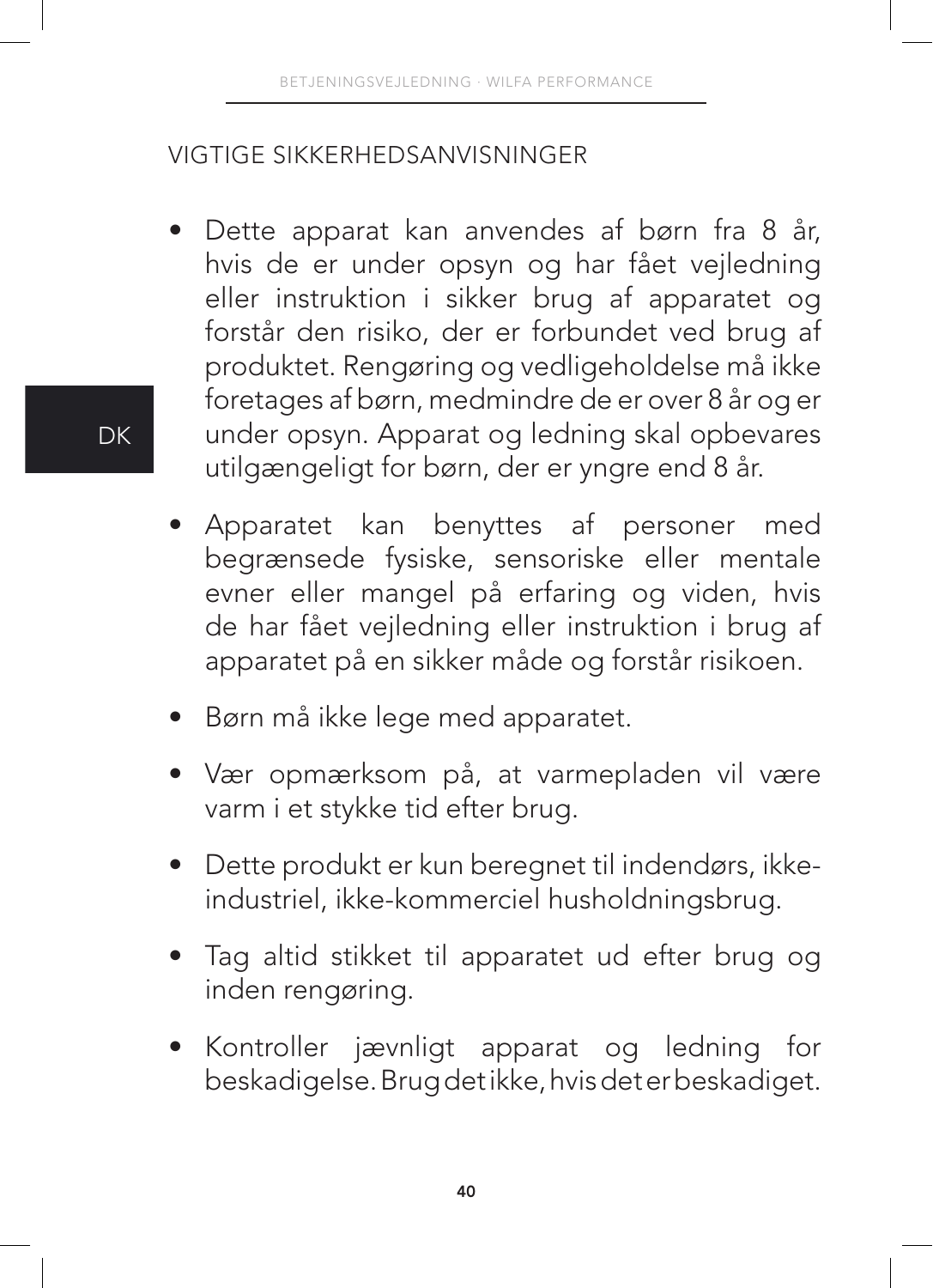- Hvis strømledningen er beskadiget, skal den udskiftes af producenten, en fagmand eller en lignende kvalificeret person for at undgå farlige situationer.
- Indlever altid produktet til undersøgelse eller reparation i butikken eller et servicecenter. Forsøg ikke at reparere apparatet selv, da det kan betyde, at garantien bortfalder.
- Apparatet må ikke komme i kontakt med varmekilder, direkte sollys, fugt og skarpe kanter.
- Må ikke benyttes med våde hænder. Tag straks stikket, ud hvis enheden er fugtig eller våd. Produktet må ikke nedsænkes i vand.
- Når enheden rengøres efter brug, må den ikke nedsænkes i vand eller anden væske.
- Vær især opmærksom på den "særlige sikkerhedsvejledning" herunder.

SÆRLIG SIKKERHEDSVEJLEDNING TIL DENNE ENHED

- Enheden må kun fyldes med frisk vand.
- Tag stikket ud, når enheden ikke er i brug.
- Brug kun originale reservedele.

**DK**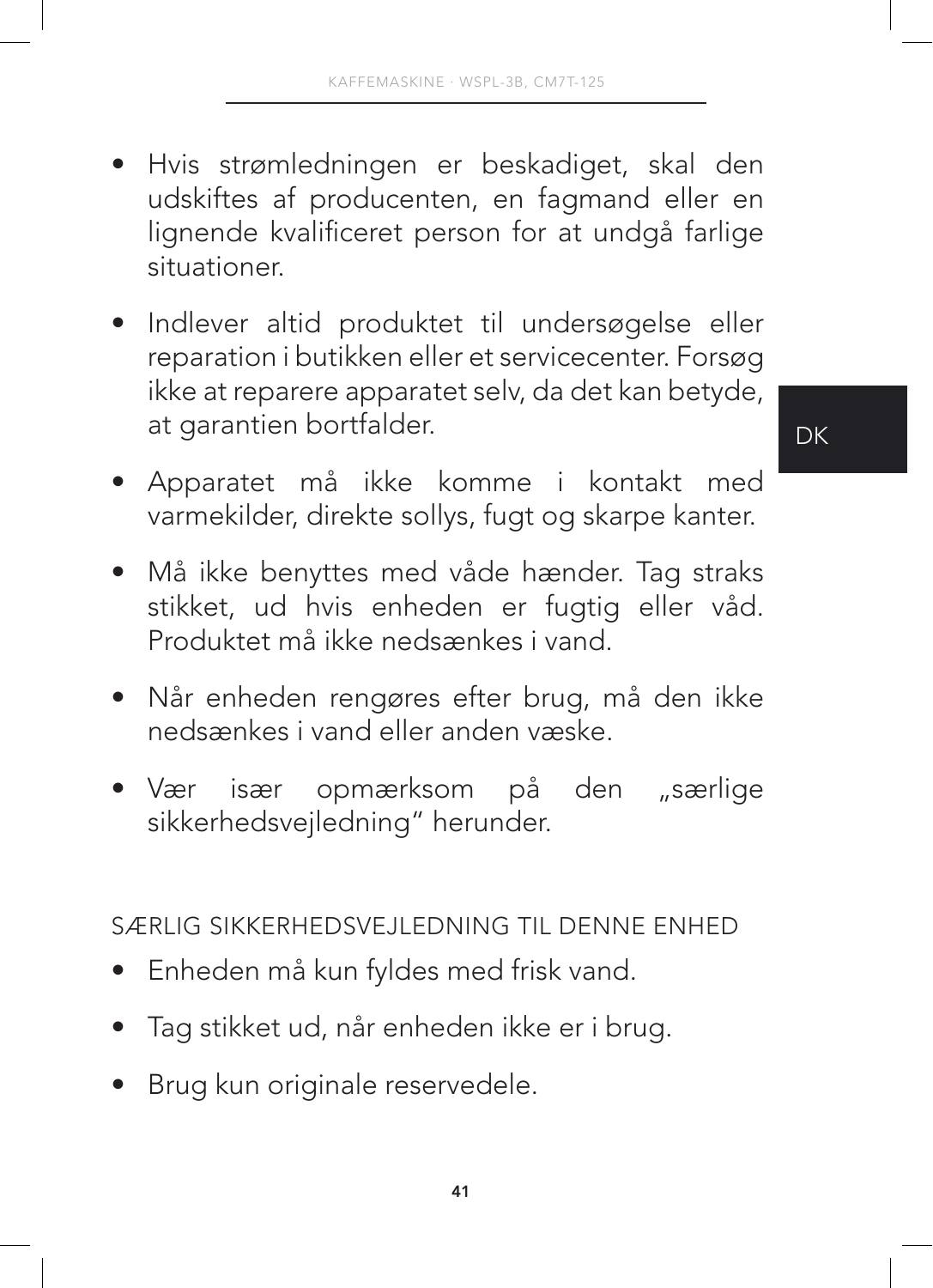- Brug aldrig glaskanden på varmeplader eller i mikrobølgeovnen.
- Tag altid stikket ud af stikkontakten inden rengøring.

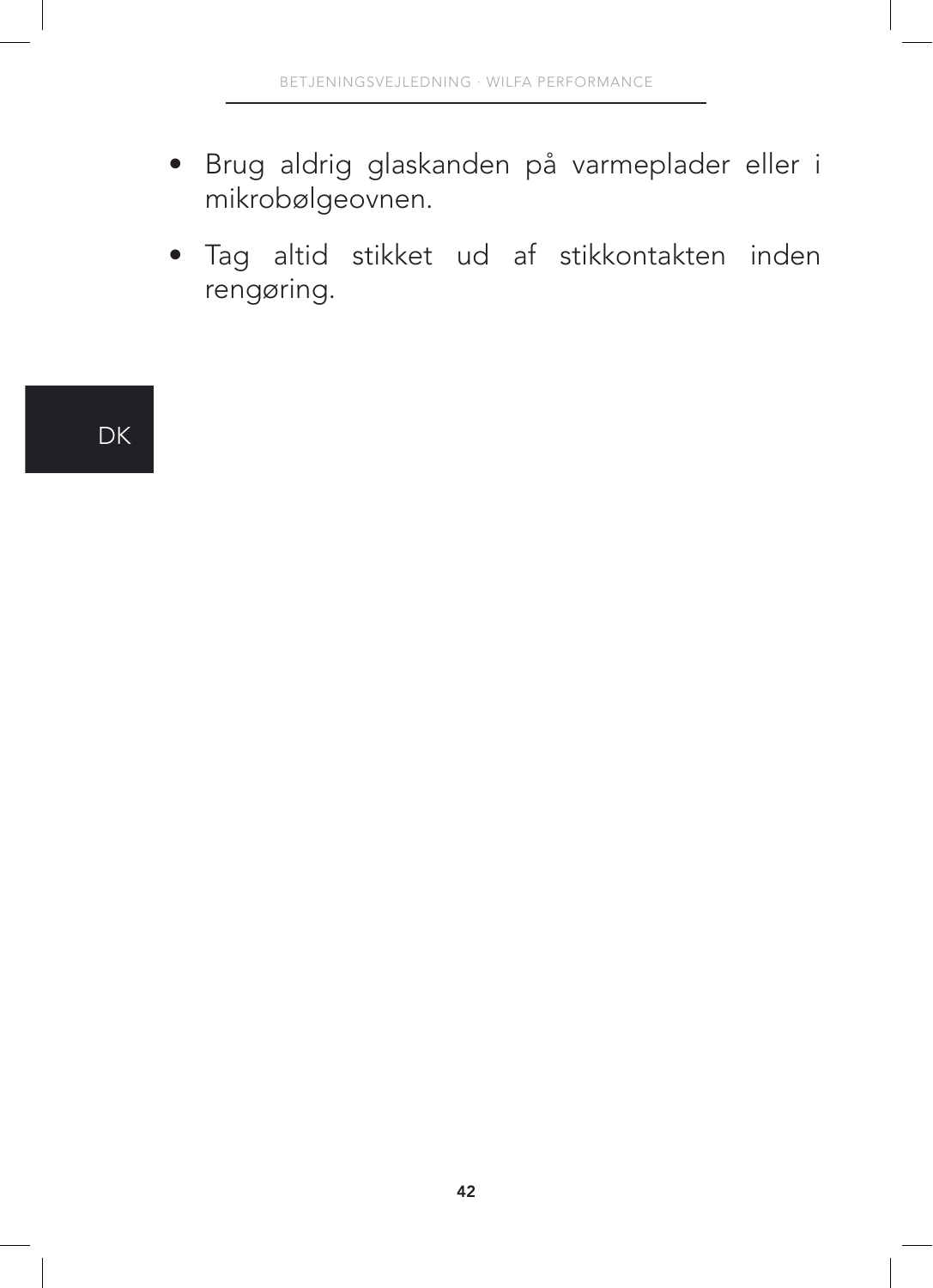# PRODUKTOVERSIGT



D<sub>K</sub>

- 1. Tænd/sluk-knap
- 2. Aftagelig vandbeholder
- 3. Kaffekande
- 4. Filterholder
- 5. Åbning og drypstop
- 6. Startknap
- 7. Elledning
- 8. Måleske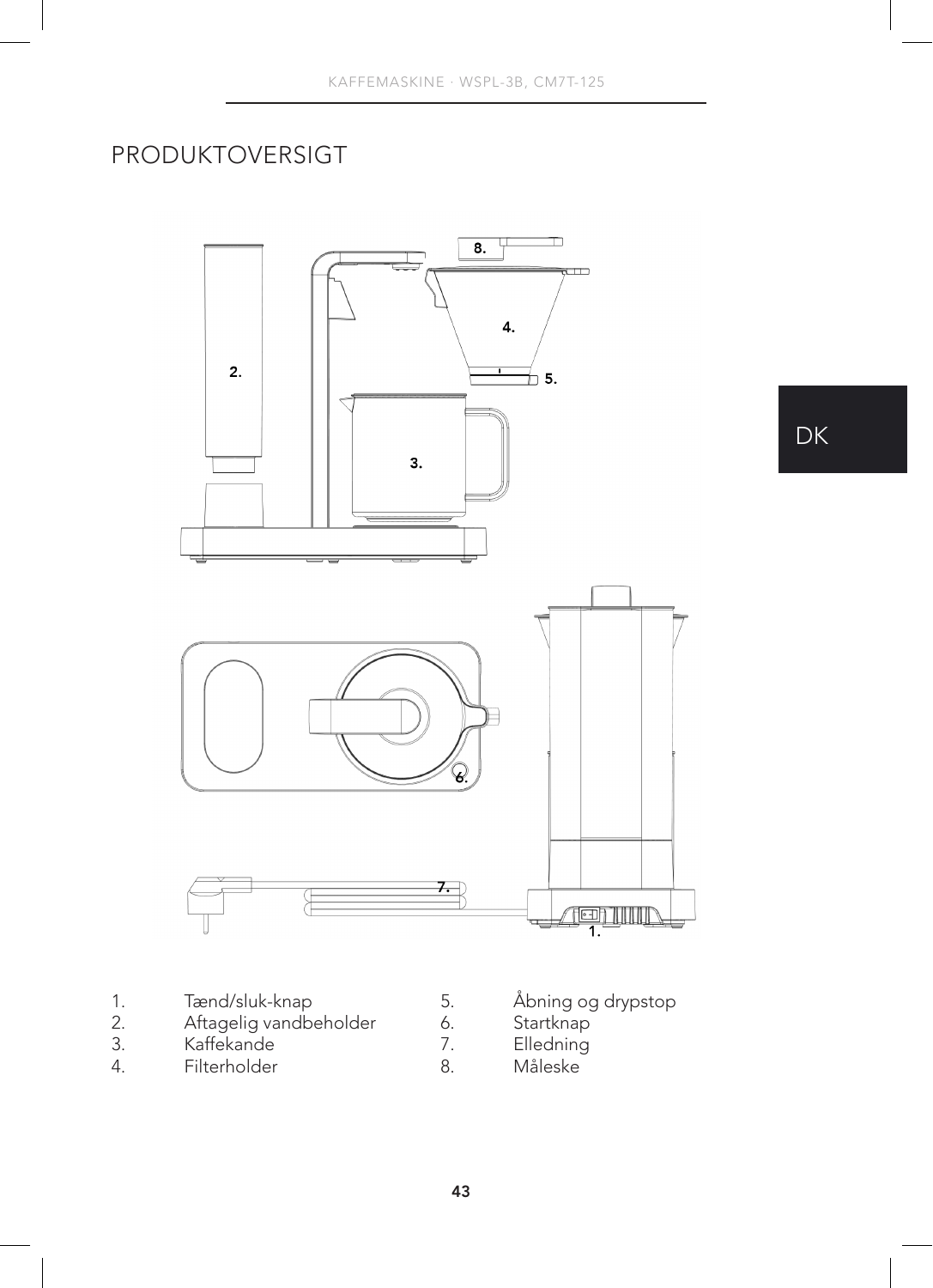### FØR BRUG

#### ELEKTRISK FORBINDELSE

Kontroller, at spændingen, hvor du befinder dig, passer til specifikationen på enheden. Du kan finde flere oplysninger på enhedens mærkeskiltet.

#### NÅR APPARATET TAGES I BRUG FØRSTE GANG

Lad 1,25L vand løbe igennem enheden uden kaffefilter eller kaffe, inden du bruger enheden første gang.

#### DK **BETJENING**

- Placér Wilfa Performance på et fladt underlag. Sæt stikket i en stikkontakt.
- Tænd for apparatet. Startknappen blinker to gange, og der lyder et bip.
- Fyld vandbeholderen med rent vand til det ønskede niveau. Sæt et papirfilter (1x4) i filterholderen. Hæld den anbefalede mængde kaffe i filteret.
- Vi anbefaler, at du bruger filterkværnet kaffe, 60 g pr. liter vand. Eksperimenter med mængden af kaffe ved de første brygninger for at finde den mængde, du synes er optimal.
- Vi anbefaler, at du bruger en Wilfa vægt for at opnå det bedste resultat.
- Sæt filterholderen på holderen. Juster åbningen i forhold til din ønskede brygning.
- Vi anbefaler, at du følger mængden af vand og kaffe (bemærk venligst at forskellige kværningsgrader og kaffetyper kan påvirke dette forhold):

| $1,25$ l | - | 75 q            |
|----------|---|-----------------|
| 1 I      |   | 60 <sub>g</sub> |
| 0,75 l   | - | 45 g            |
| 0,501    | - | 30 g            |

- Tryk på startknappen for at starte bryggeprocessen. Wilfa Performance har Wilfas unikke pumpesystem, der transporterer vand gennem systemet ved en optimal temperatur fra første til sidste dråbe.
- Når bryggeprocessen er afsluttet, skifter enheden til at holde kaffen varm. Startknappen vil fortsat lyse. Efter 40 minutter slukker kaffemaskinen automatisk. Hvis du ønsker at slukke for kaffemaskinen, inden de 40 minutter er gået (med lys i startknappen), trykker du på startknappen en gang, og kaffemaskinen slukkes.
- Hvis du indstiller åbningen til højre, fungerer den som drypstop.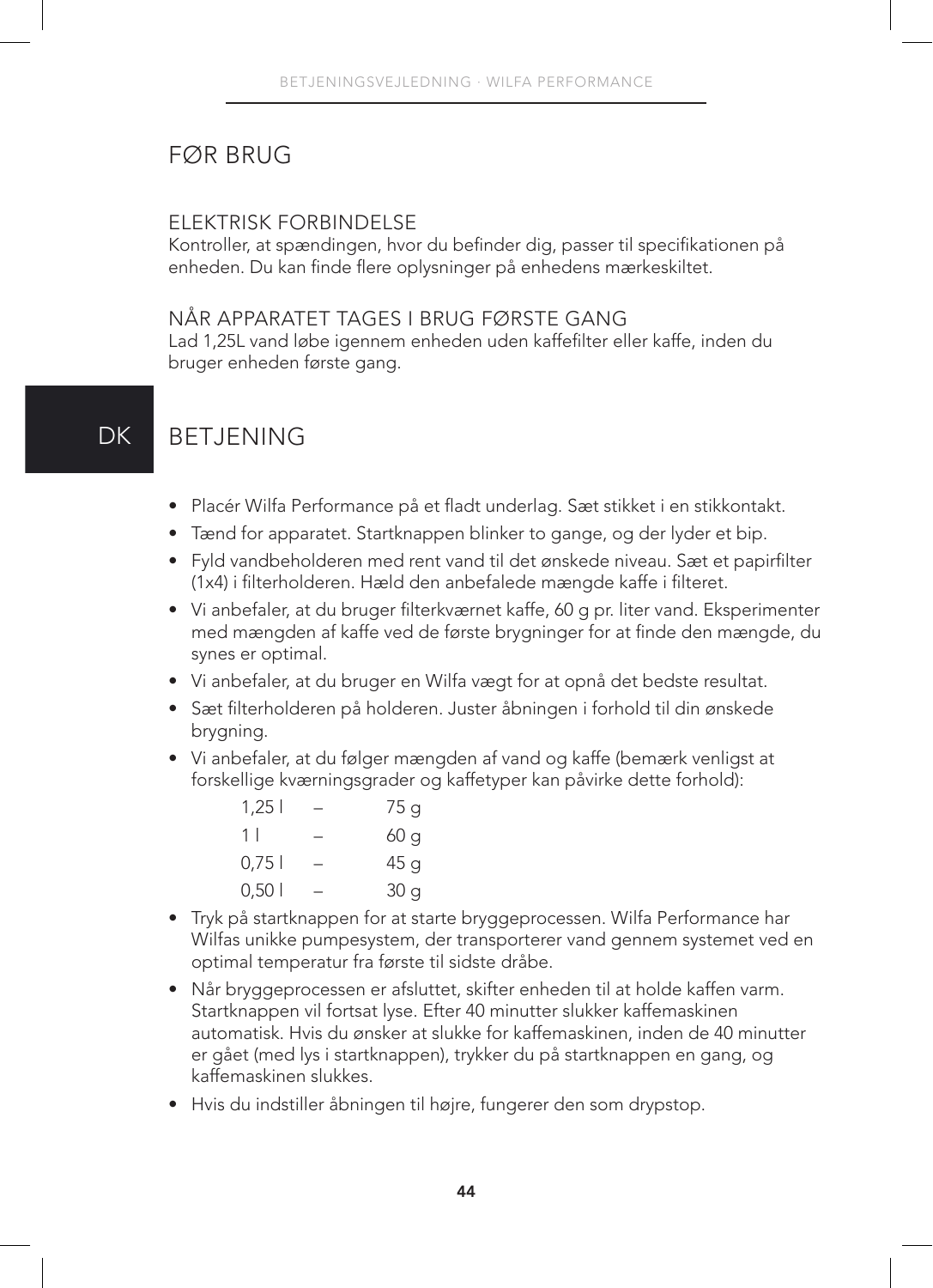#### TIP

- Skyl kaffefilteret i vand for at fjerne uønsket smag inden brygning.
- Brug altid frisk kaffe. Du opnår det bedste resultat, hvis du bruger friskkværnet kaffe. Kværnet kaffe mister mange af sine aromaer allerede efter et par minutter, og hvis du selv kværner kaffen, lige inden du brygger den, holder du fast i alle de gode aromaer og får den bedste kaffesmag.
- Du kan bruge en af Wilfas kaffekværne, der er egnet til at kværne filterkaffe. Brug af forskellige kværningsgrader påvirker kaffens styrke og smag.
- Medfølgende filterholder har manuel drypstop. Wilfa anbefaler ikke servering af kaffen, før filterprocessen er afsluttet, da det vil forringe det endelige kafferesultat.
- Hvis man ønsker varmere kaffe, skal glaskanden skylles med varmt vand inden brygning. Det anbefales især, hvis du brygger 0,5 liter kaffe eller mindre.
- Hvis du ikke har brugt kaffemaskinen i en periode, anbefales det at lade rent vand løbe igennem apparatet inden brug.
- Der vil altid være kafferester på dele, der kommer i kontakt med kaffen. Rengør filterholder, kande og kandens låg regelmæssigt for optimal kaffesmag.
- Brug ikke kaffekanden til at fylde vandbeholderen med frisk vand, da kafferester kan påvirke kvaliteten af den bryggede kaffe.

#### RENGØRINGSINDIKATOR

Lyset på startknappen pulserer langsomt, når du starter den 180 brygningsproces.Kaffemaskinen indikerer, at det er tid til afkalkning, og man bør afkalke maskinen. Knappen pulserer i tre bryggeprocesser, før tælleren automatisk nulstilles.

### RENGØRING OG VEDLIGEHOLDELSE

#### RENGØRING

- Brug et rengøringsprodukt som Clean drop eller andre opløsningsmidler beregnet til at rengøre kaffemaskiner. Husk at brygge med rent vand efter rengøringsprocessen.
- Om nødvendigt kan apparatet rengøres med en fugtig klud uden rengøringsmidler.
- Filterholder, kaffekande og låg kan vaskes i varmt sæbevand eller i øverste skuffe i opvaskemaskinen.
- Vask aldrig andre dele af apparatet i opvaskemaskinen. Brug aldrig stærke opløsningsmidler, skurepulver, ståluld eller andre frigørelsesmidler på nogen dele af kaffemaskinen.

### DK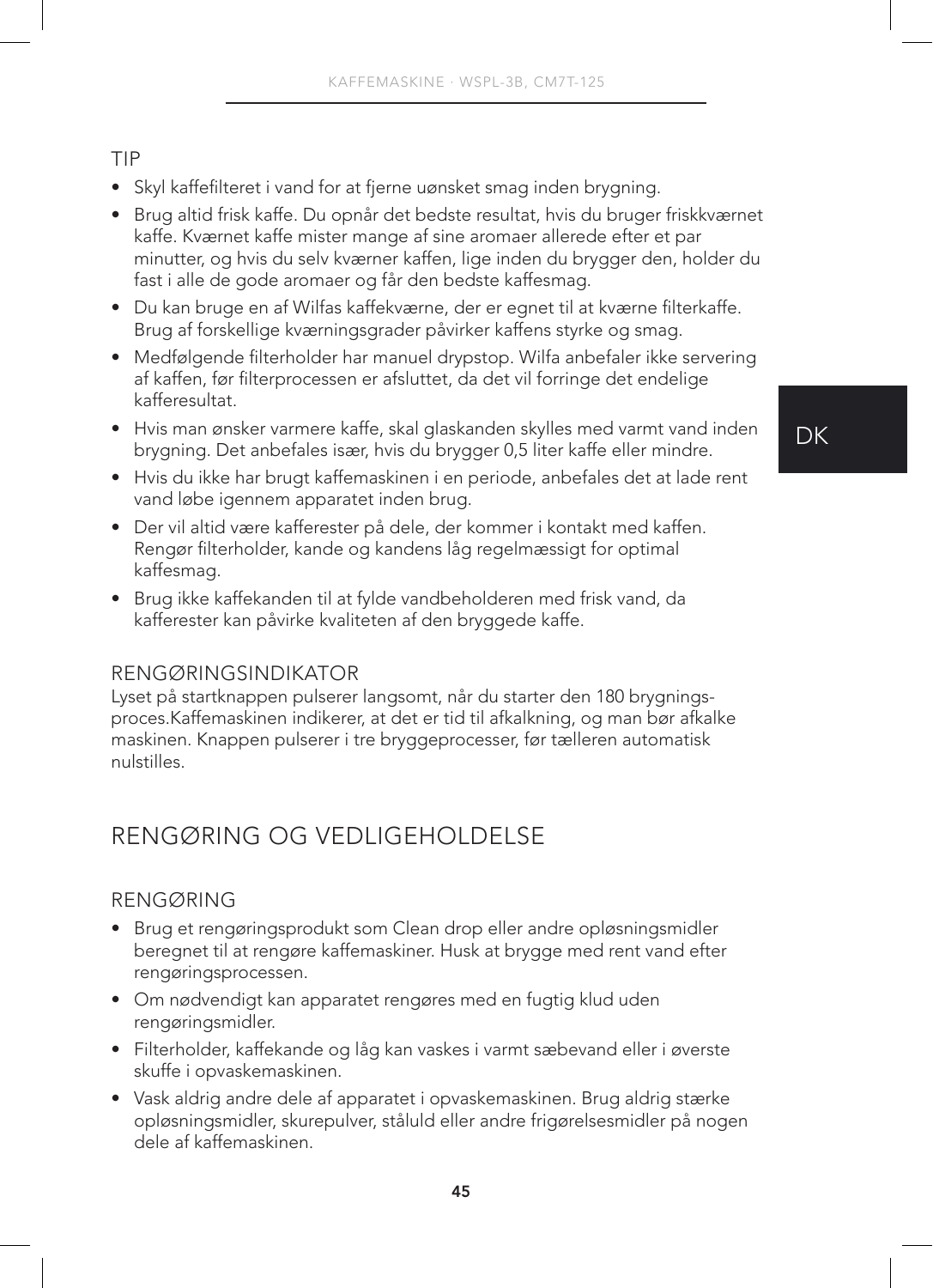### AFKALKNING

- Brug et kommercielt afkalkningsmiddel.
- Afkalkning bør ske efter behov. I områder med hårdt vand, skal afkalkning ske regelmæssigt.

# PROBLEMLØSNING

| Problem                       | Mulige årsager                                                             | Løsninger                                                                             |
|-------------------------------|----------------------------------------------------------------------------|---------------------------------------------------------------------------------------|
| Kaffemaskinen<br>starter ikke | Stikket er ikke sat i.                                                     | Sæt stikket i stikkontakten                                                           |
|                               | Tændknappen er ikke<br>$"$ on $"$                                          | Tænd for stikkontakten (se nr. 1<br>i beskrivelsen)                                   |
|                               | Der er ikke vand i<br>vandbeholderen                                       | Fyld vand i vandbeholderen                                                            |
|                               | Pumpen er tør                                                              | Kør maskinen igennem med<br>fuld vandtank (max. kapacitet<br>1,25L)                   |
| Kaffen er ikke varm<br>nok    | Kalk i produktet                                                           | Afkalk kaffemaskinen                                                                  |
| Kaffen er ikke varm<br>nok    | Glaskanden er meget<br>kold                                                | Forvarm kanden med varmt<br>vand                                                      |
| Filterholder<br>svømmer over  | Drypstop er lukket                                                         | Abn drypstop                                                                          |
|                               | Kværnet kaffe stopper<br>åbningsventilen<br>i bunden af<br>filterholderen. | Indstil åbningen på 1,25,<br>og skyl filterholderen ved at<br>hælde vand igennem den. |
|                               | Kaffen er kværnet for<br>fint                                              | Brug filterkaffe                                                                      |
|                               |                                                                            |                                                                                       |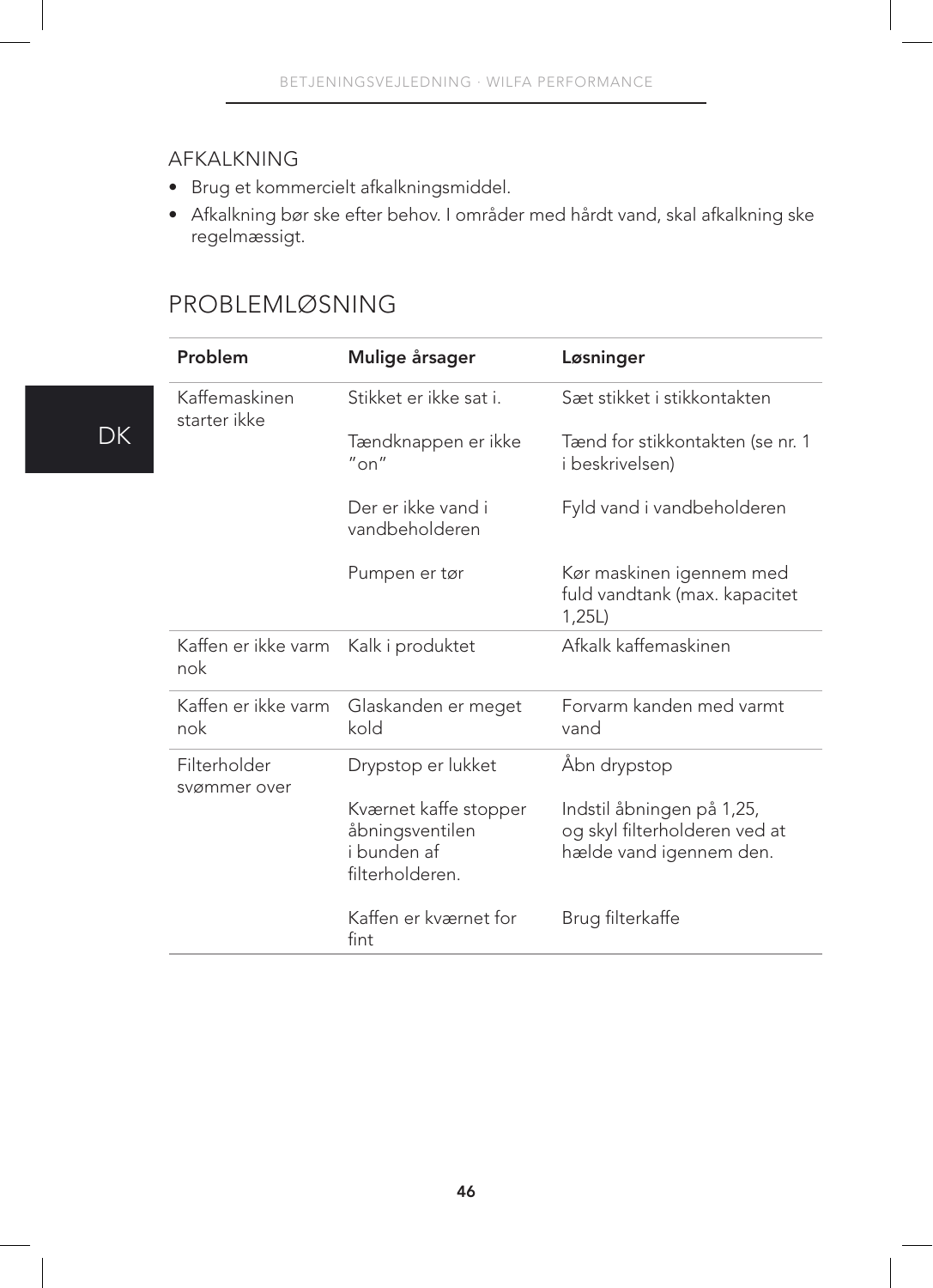KAFFEMASKINE · WSPL-3B, CM7T-125

DK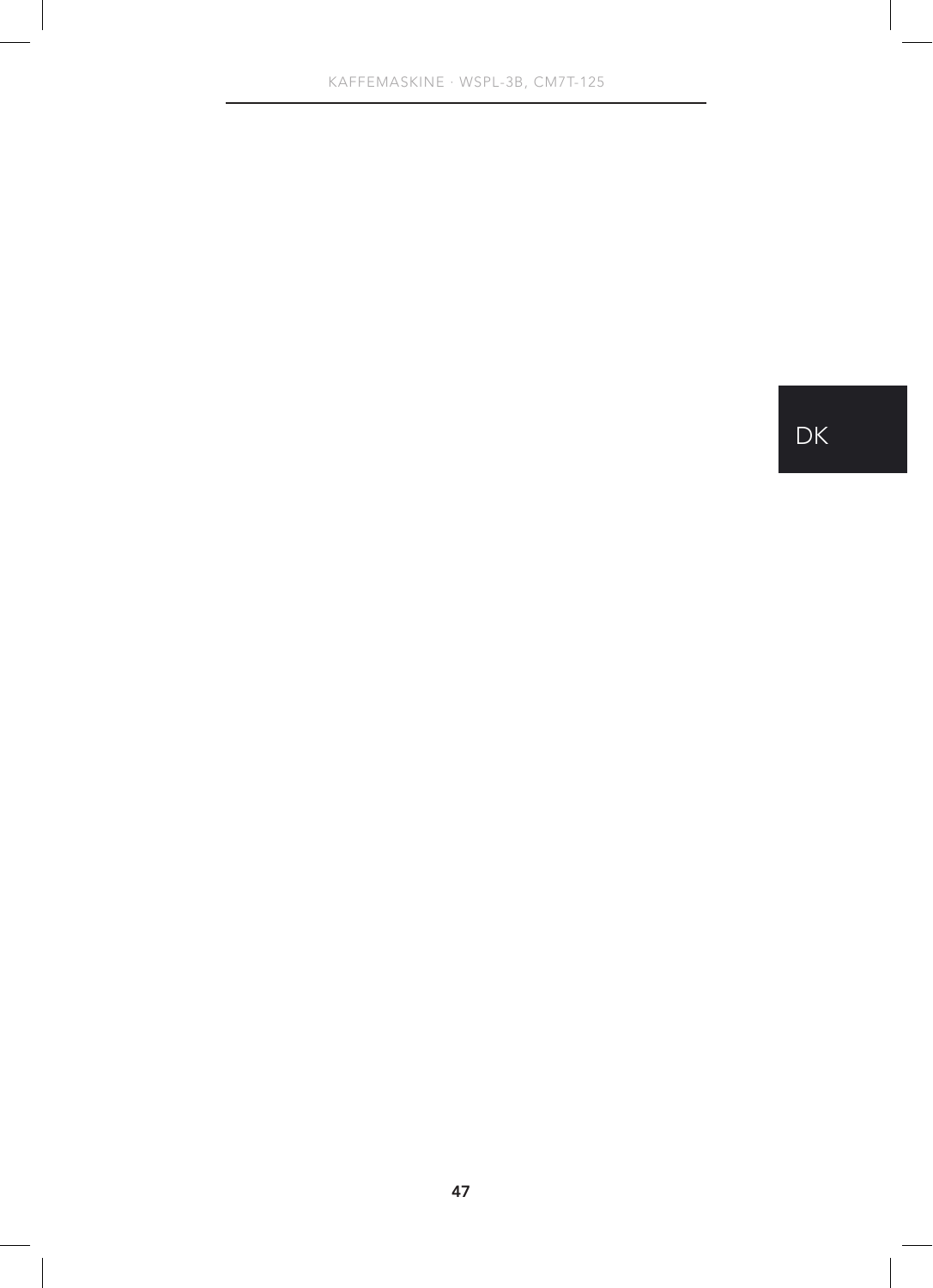

# DK GARANTI

Wilfa yder 5 års garanti på dette produkt fra købsdatoen. Garantien dækker produktionsfejl eller mangler, der opstår i garantiperioden. Din kvittering fungerer som dokumentation over for forhandleren, hvis du ønsker at benytte din garanti.

Garantien gælder kun for produkter, der er købt til og bruges i private husstande. Garantien gælder ikke, hvis produktet bruges kommercielt. Garantien gælder ikke, hvis produktet er misbrugt, forsømt, vejledningen fra Wilfa ikke er fulgt, produktet er ændret, eller der er foretaget uautoriseret reparation. Garantien gælder heller ikke for normalt slid på produktet, misbrug, manglende vedligeholdelse, brug af forkert spænding eller:

- Overbelastning af produktet
- Ikke afkalket i henhold til brugsanvisningen
- Beskadigelse af glas
- Dele, der normalt bliver slidt
- Dele, der kan forventes udskiftet regelmæssigt (f.eks. filter, batteri osv.)

#### Brugervejledningen er også tilgængelig på vores hjemmeside wilfa.dk/wilfa.com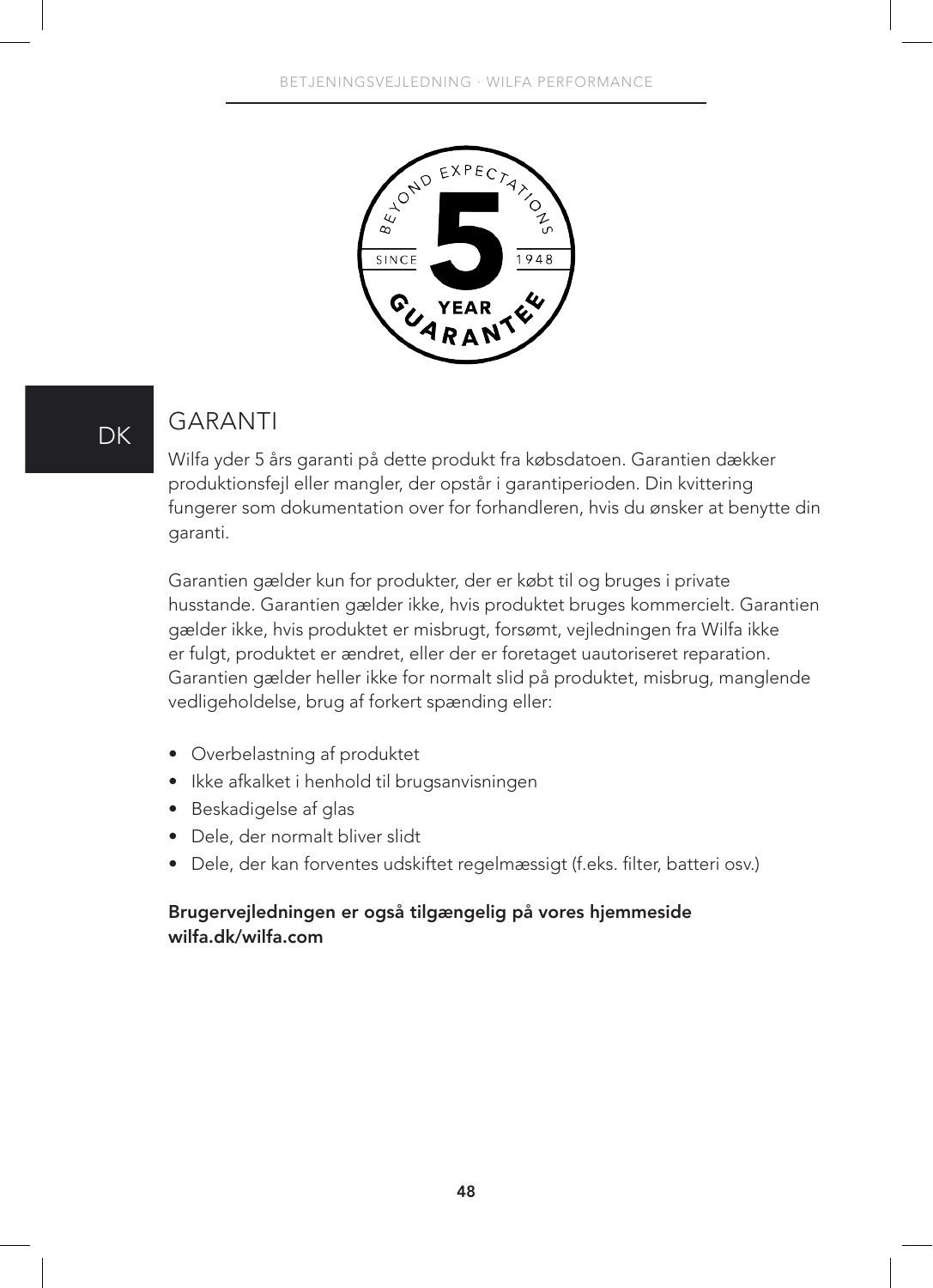### PRODUKTSPECIFIKATIONER

220-240V ~ 50/60Hz 1800W

## SUPPORT OG RESERVEDELE

Hvis du har brug for support, kan du finde vores kundeservice/supportside på Wilfa.com. Her finder du ofte stillede spørgsmål, reservedele, tips og tricks og alle vores kontaktoplysninger.

### GENANVENDELIGHED



Denne mærkat angiver, at produktet ikke må bortskaffes sammen med andet husholdningsaffald nogen steder i EU. For at undgå potentiel skade på miljøet eller menneskers sundhed pga. ukontrolleret bortskaffelse af affald, skal produktet genanvendes ansvarligt for at fremme bæredygtig genanvendelse af materielle ressourcer. Brug retur- og indsamlingssystemerne til genanvendelse af den brugte enhed, eller kontakt den

forhandler, hvor du købte produktet. De kan tage dette produkt til en miljøvenlig genanvendelse uden beregning.

**DK** 

Wilfa Danmark A/S Havneholmen 29 (BDO), 1561 København, Danmark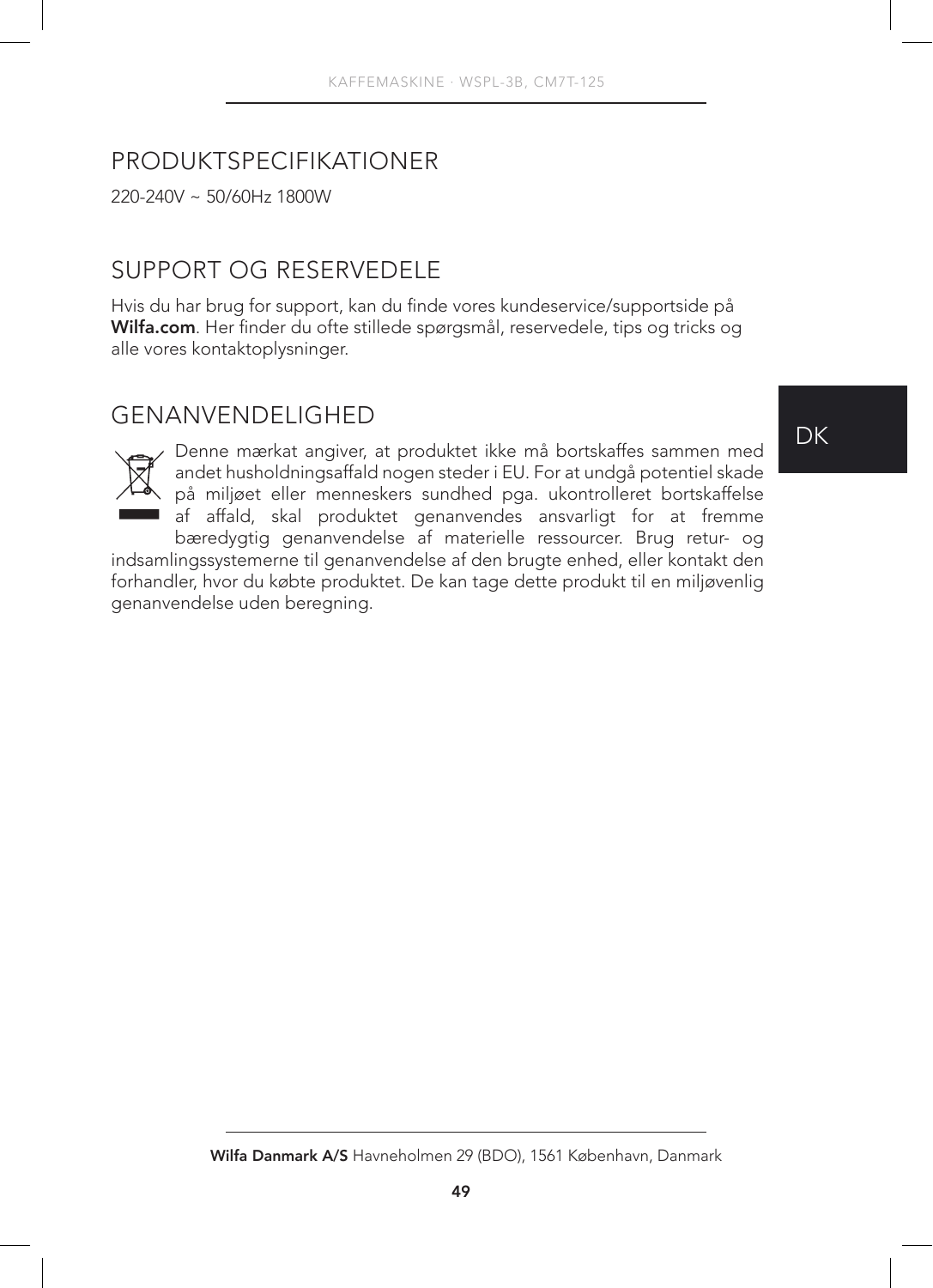KÄYTTÖOHJE · WILFA PERFORMANCE

 $F1$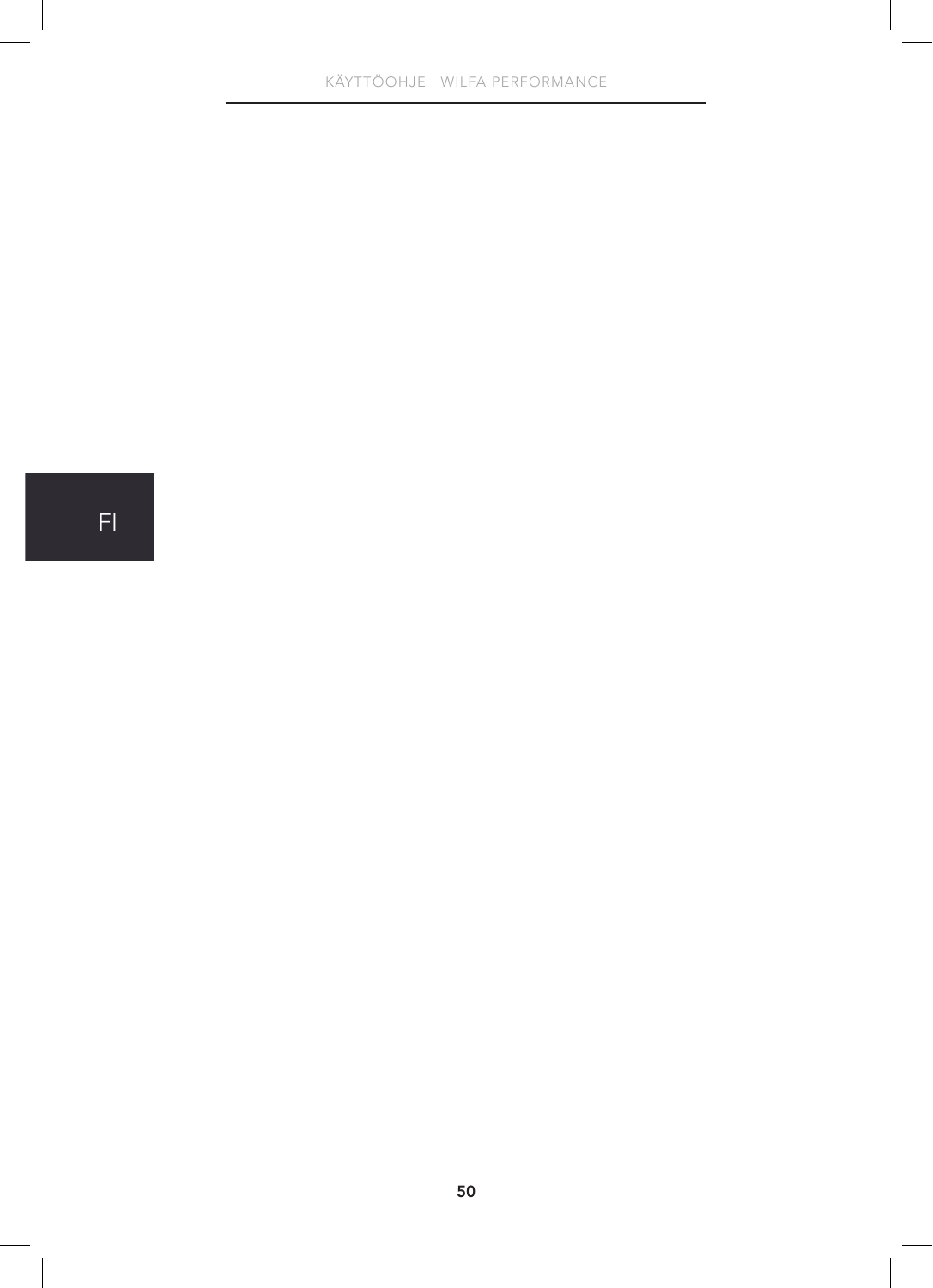# SISÄLTÖ

- 52 TURVALLISUUSOHJEET
- 53 LAITTEEN TURVALLISUUSOHJEET
- 55 TUOTTEEN KUVAUS
- 56 ENNEN KÄYTTÄMISTÄ
- 56 KÄYTTÖ
- 57 PUHDISTUS JA KUNNOSSAPITO
- 58 ONGELMANRATKAISU
- 60 TAKUU
- **TUOTETIEDOT** 61
- 61 TUKI JA VARAOSAT
- KIERRÄTYS 61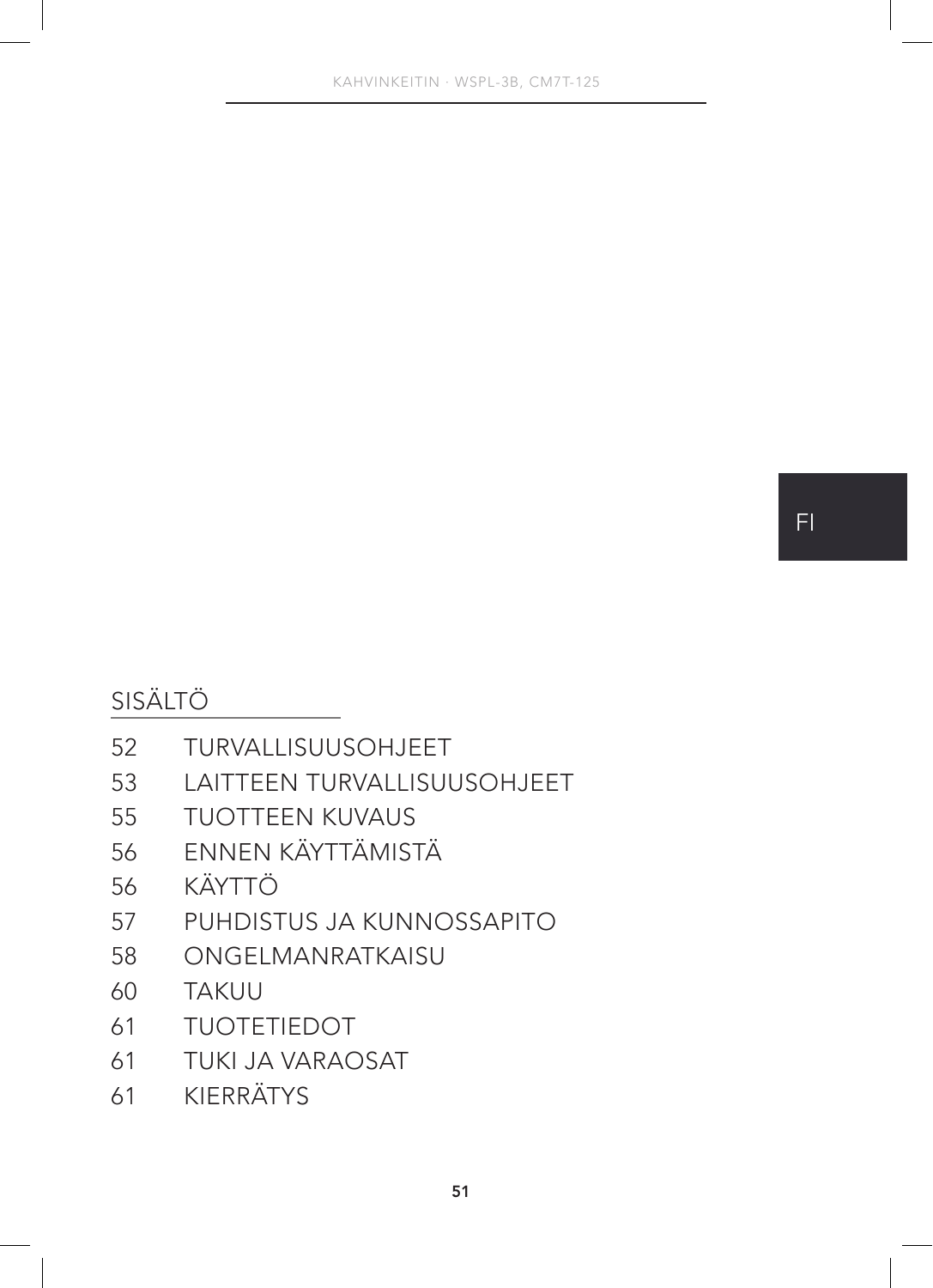# TURVALLISUUSOHJEET

- Kahdeksan vuotta täyttäneet lapset voivat käyttää laitetta, jos heitä valvotaan tai jos heitä on neuvottu käyttämään laitetta turvallisesti ja he ymmärtävät käyttämiseen liittyvät vaarat. Alle 8-vuotiaat lapset eivät saa puhdistaa tai huoltaa laitetta ilman aikuisen valvontaa. Säilytä laite ja sen johto alle kahdeksanvuotiaiden lasten ulottumattomissa.
- Fyysisesti, henkisesti, aisteiltaan tai tietämykseltään rajoittuneet tai kokemattomat henkilöt voivat käyttää laitetta, jos heitä valvotaan tai jos heitä on neuvottu käyttämään laitetta turvallisesti ja he ymmärtävät käyttämiseen liittyvät vaarat.
- Lapset eivät saa leikkiä laitteella.
- Ota huomioon, että lämpölevy on pysyy lämpimänä jonkin aikaa käytön jälkeen.
- Tämä laite on tarkoitettu ainoastaan kotikäyttöön sisätiloissa. Sitä ei ole tarkoitettu teolliseen tai kaupalliseen käyttöön.
- Irrota laite pistorasiasta aina käytön jälkeen ja ennen puhdistamista.
- Tarkista laite ja johto säännöllisesti vaurioiden varalta. Älä käytä vaurioitunutta laitetta.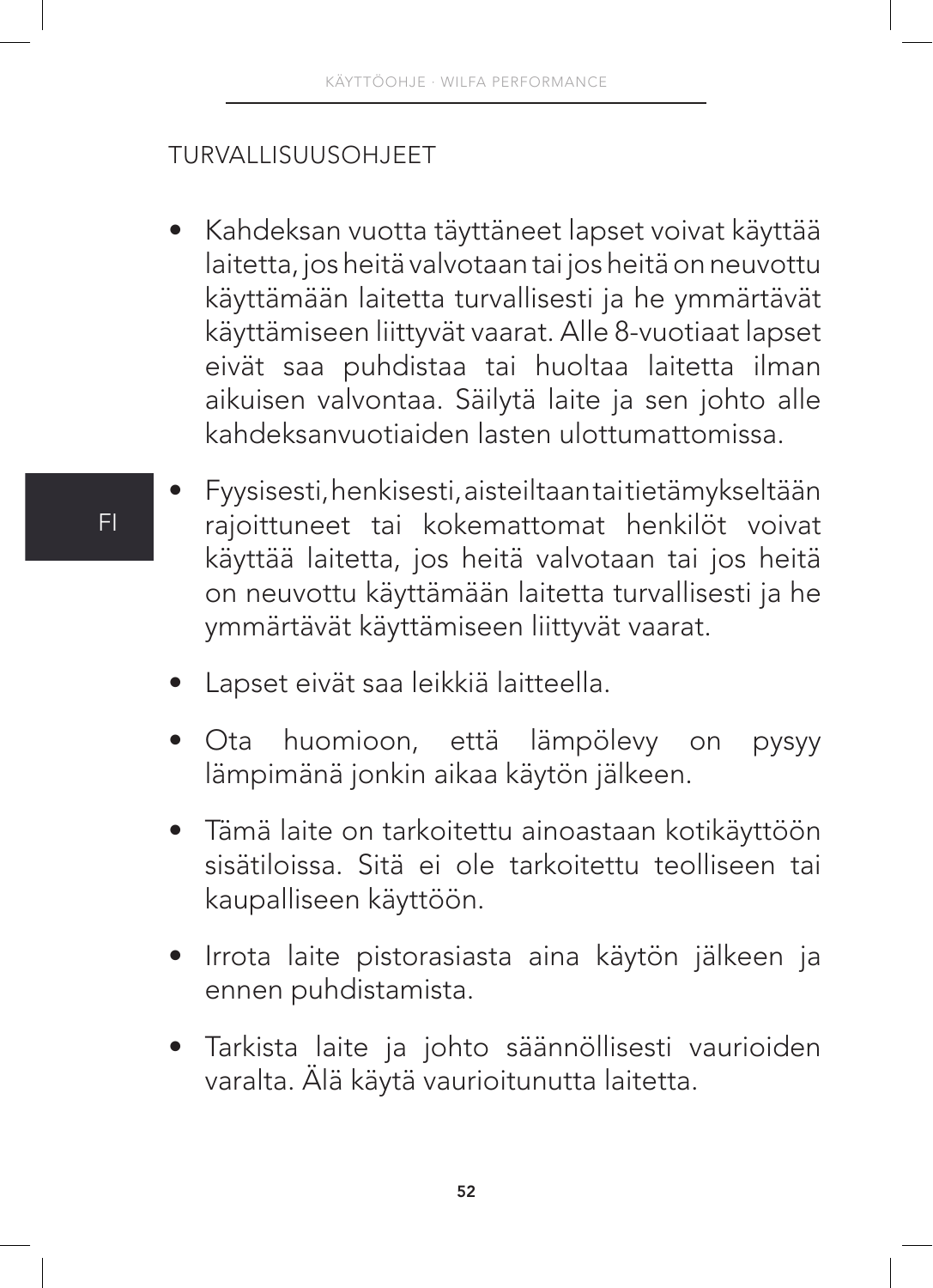- Jos virtajohto on vahingoittunut, se on vaaran välttämiseksi vaihdatettava valmistajalla, valmistajan valtuuttamassa huoltokorjaamossa tai valtuutetulla ammattilaisella.
- Palauta tarkastettava tai korjattava laite aina myymälään tai huoltokeskukseen. Älä yritä korjata laitetta itse, sillä silloin takuu raukeaa.
- Pidä laite etäällä lämmönlähteistä, suorasta auringonvalosta, kosteudesta ja terävistä kulmista.
- Älä käytä laitetta märin käsin. Jos laite on kostea tai märkä, irrota se heti pistorasiasta. Älä upota laitetta veteen.
- Kun laite puhdistetaan käytön jälkeen, sitä ei saa upottaa veteen tai muuhun nesteeseen.
- Kiinnitä erityistä huomiota seuraaviin turvallisuusohjeisiin.

LAITTEEN TURVALLISUUSOHJEET

- Laitteeseen saa kaataa ainoastaan puhdasta vettä.
- Irrota pistoke pistorasiasta, kun laitetta ei käytetä.
- Käytä vain alkuperäisiä varaosia.

FI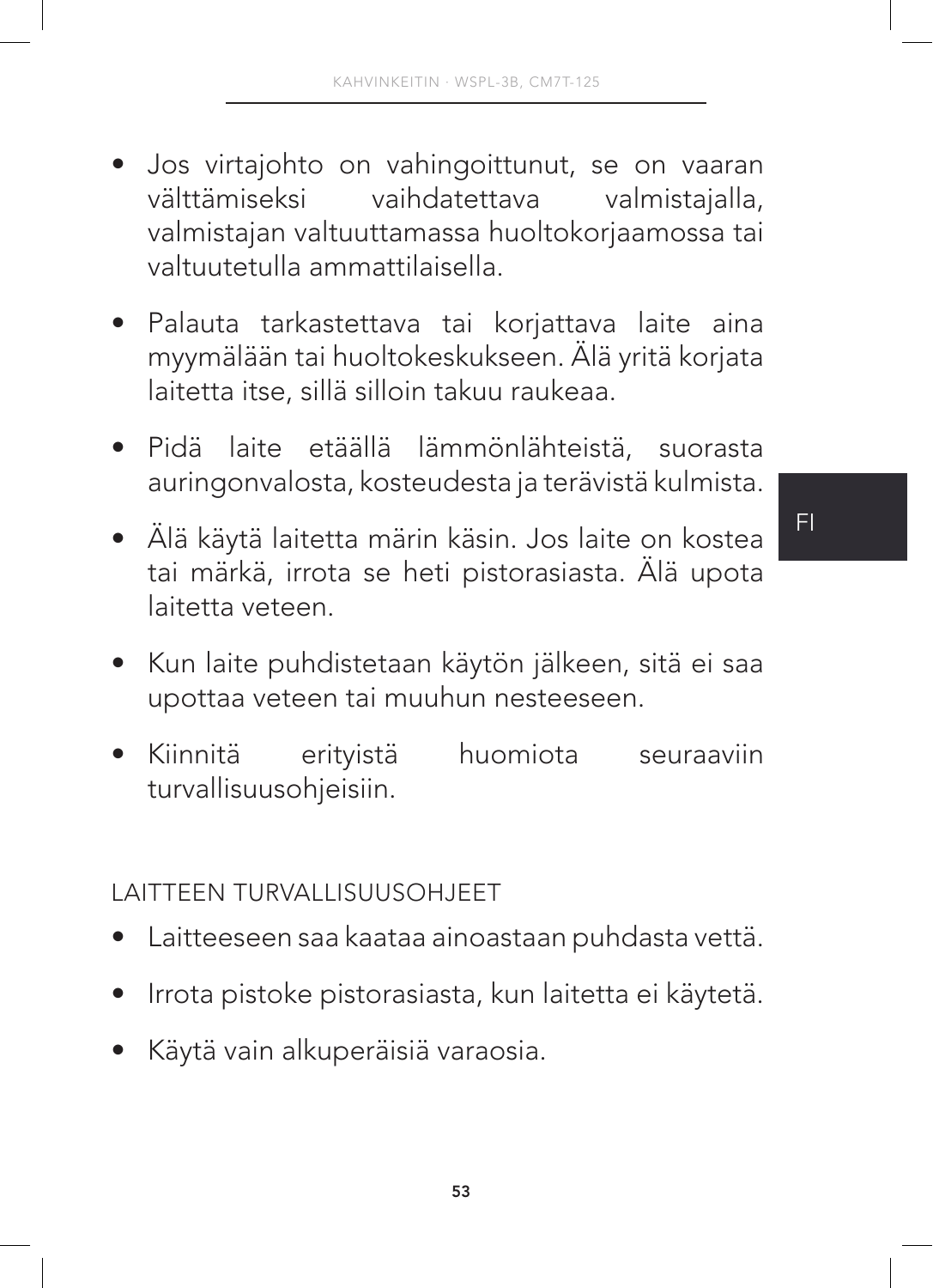- · Älä ikinä aseta lasikannua keittolevylle tai mikroaaltouuniin.
- · Irrota pistoke aina pistorasiasta ennen puhdistamista.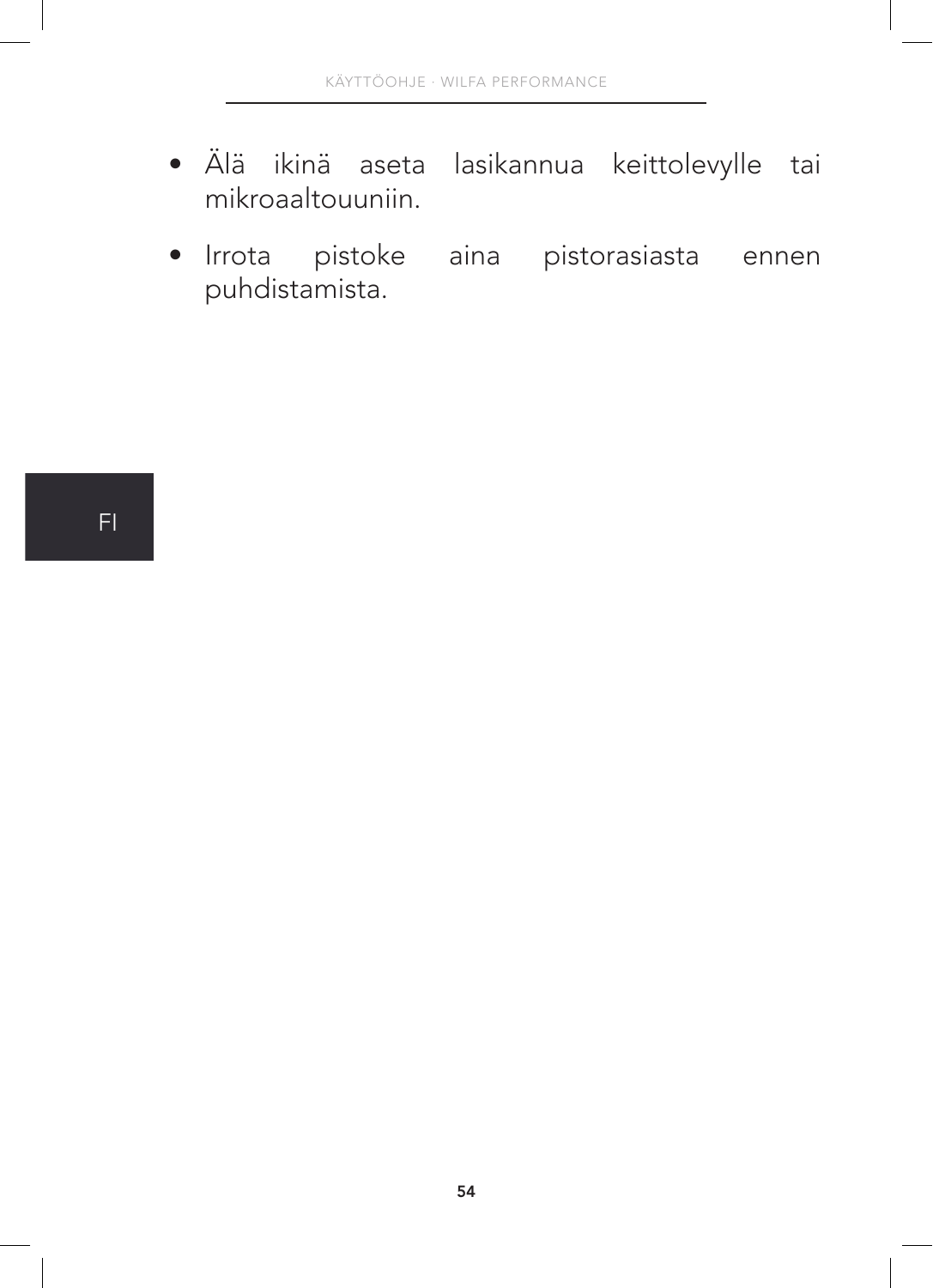# TUOTTEEN KUVAUS



FI

1. Virtakytkin<br>2. Irrotettava

Irrotettava vesisäiliö

- 3. Kahvikannu<br>4. Suodatinsup
- Suodatinsuppilo
- 5. Uuttoajan säädin ja tippalukko
- 6. Käynnistyspainike
- 7. Virtajohto<br>8. Mittalusikk
	- Mittalusikka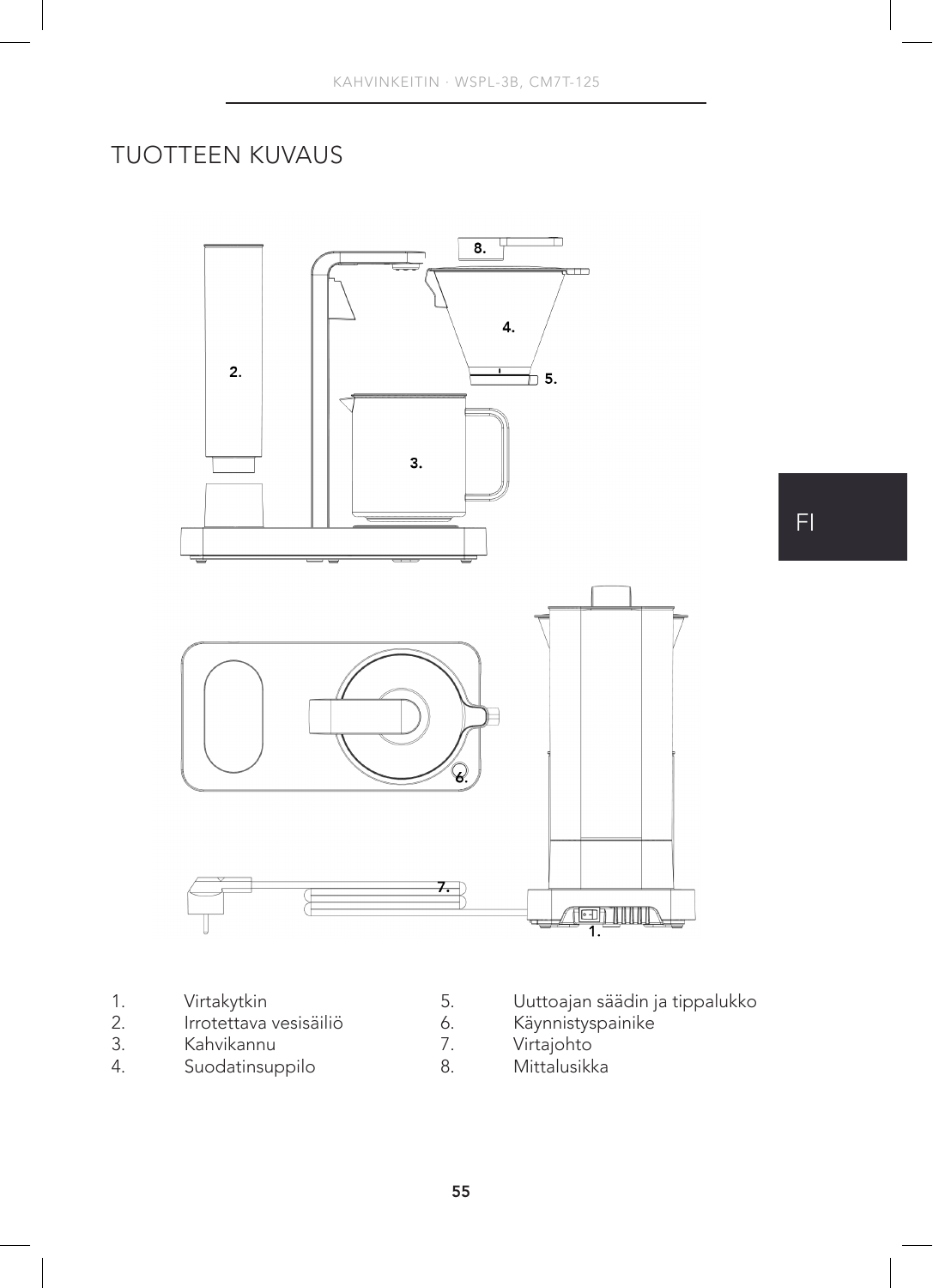# ENNEN KÄYTTÄMISTÄ

### SÄHKÖLIITÄNTÄ

Varmista, että sähköverkon jännite vastaa laitteessa ilmoitettua jännitettä. Tiedot näkyvät laitteen pohjassa olevassa tarrassa.

#### LAITTEEN ENSIMMÄINEN KÄYTTÖKERTA

Ennen laitteen ensimmäistä käyttökertaa keitä 1,25L laitteella kannullinen puhdasta vettä ilman suodatinta tai kahvia.

# KÄYTTÖ

- Aseta Wilfa Performance tasaiselle alustalle. Liitä virtajohto pistorasiaan.
- Käynnistä virta virtakytkimestä. Käynnistyspainike vilkkuu kahdesti ja yksi merkkiääni kuuluu.
- Lisää vesisäiliöön haluttu määrä puhdasta vettä. Aseta suodatinpaperi (1x4) suodatinsuppiloon. Kaada suodatinpussiin suositeltu määrä kahvia.
- Suosittelemme suodatinjauhetun kahvin käyttöä 60 grammaa kahvia yhtä vesilitraa kohden. Kokeile eri kahvimääriä ensimmäisillä käyttökerroilla omaan makuusi parhaiten sopivan yhdistelmän löytämiseksi.
- Suosittelemme myös Wilfa vaa'an käyttöä kahvin punnitsemiseen saadaksesi parhaan mahdollisen lopputuloksen.
- Kiinnitä suodatinsuppilo kannattimeen. Aseta uuttoajan säädin haluamaasi asentoon.
- Suosittelemme seuraavia veden ja kahvin välisiä suhteita (ota huomioon, että eri jauhatuskarkeudet ja kahvityypit vaikuttavat suhteisiin jonkin verran):

| $1,25$ l |   | 75 g            |
|----------|---|-----------------|
| 1 I      |   | 60 <sub>g</sub> |
| 0,751    | - | 45g             |
| 0,50 l   | - | 30q             |

- Aloita kahvin valmistaminen painamalla käynnistyspainiketta. Wilfa Performance -kahvinkeittimessä on Wilfan ainutlaatuinen pumppujärjestelmä, joka kuljettaa vettä laitteen läpi juuri oikean lämpöisenä ensimmäisestä pisarasta viimeiseen.
- Kun kahvi on valmis, laite siirtyy lämpimänäpitotilaan. Käynnistyspainikkeen merkkivalo palaa yhä. 40 minuutin jälkeen kahvinkeitin sammuu automaattisesti. Jos haluat sammuttaa kahvinkeittimen ennen 40 minuutin lämpimänäpitojakson päättymistä (käynnistyspainikkeen merkkivalon palaessa), paina käynnistyspainiketta kertaalleen.

FI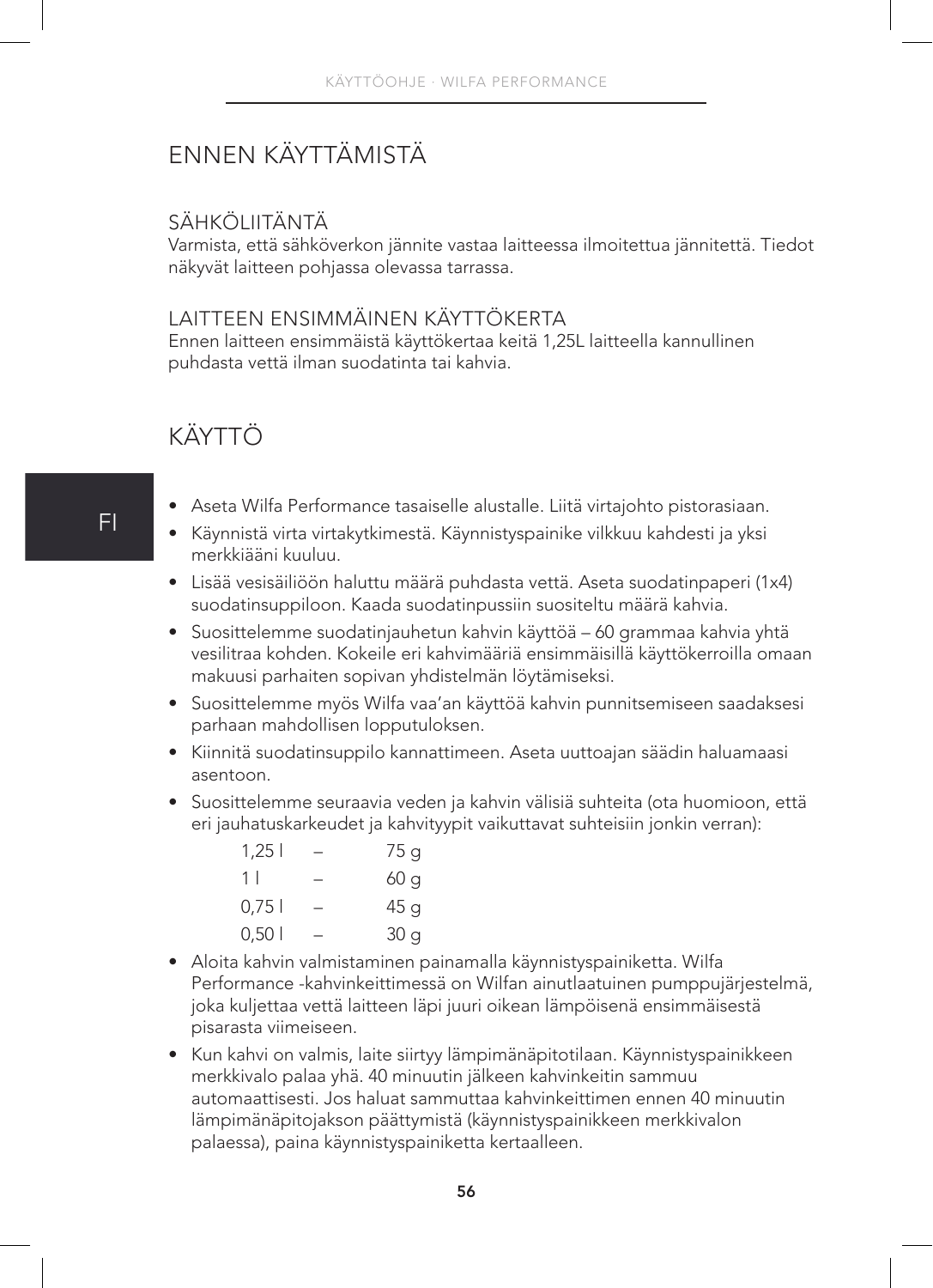• Uuttoajan säädin toimii tippalukkona oikeassa ääriasennossa.

### VINKKEJÄ

- Huuhtele suodatinpussi vedellä ennen kahvin valmistamista. Tämä poistaa eitoivotut maut paperisesta suodatinpussista.
- Käytä aina tuoretta kahvia. Paras lopputulos saavutetaan, jos kahvi jauhetaan juuri ennen kahvin valmistusta. Jauhettu kahvi menettää suuren osan aromeistaan vain muutamassa minuutissa. Kahvin jauhaminen itse juuri ennen keittämistä säilyttää aromit ja takaa kahvin parhaan maun.
- Voit käyttää kahvipapujen jauhamiseen jotakin Wilfan kahvimyllyistä. Eri jauhatuskarkeudet vaikuttavat kahvin vahvuuteen ja makuun.
- Mukana toimitettavassa suodatinsuppilossa on manuaalinen tippalukko. Wilfa ei suosittele kahvin tarjoamista ennen koko kahvinvalmistusprosessin päättymistä, sillä se vaikuttaa kahvin makuun.
- Jos kahvin halutaan olevan kuumempaa, lasikannu tulee huuhdella kuumalla vedellä ennen kahvin keittämistä. Tätä suositellaan erityisesti, jos kahvia keitetään 0,5 litraa tai vähemmän.
- Jos edellisestä kahvinvalmistuskerrasta on aikaa eikä kahvinkeitintä ole käytetty hetkeen, on suositeltavaa keittää yksi kannullinen pelkkää vettä ennen käyttöä.
- Kahvista jää aina jäämiä kahvin kanssa kosketuksissa olleisiin osiin. Saadaksesi nauttia parhaimman mahdollisen makuista kahvia, puhdista suodatinsuppilo, kannu ja kannun kansi säännöllisesti.
- Älä käytä kahvikannua vesisäiliön täyttämiseen vedellä, sillä kahvijäämät vaikuttavat keitetyn kahvin laatuun.

#### PUHDISTUSMUISTUTUS

Tässä kahvinkeittimessä on automaattinen puhdistusmuistutus. Kahvinkeittimen käynnistyspainikkeen valo alkaa hitaasti vilkkua 180. käyttökerran jälkeen ja kahvinkeitin tulisi silloin puhdistaa. Käynnistyspainikkeen valo vilkkuu kolmella seuraavalla käyttökerralla, kunnes laskuri nollautuu automaattisesti.

# PUHDISTUS JA KUNNOSSAPITO

#### PUHDISTUS

- Käytä Clean Drop -puhdistusainetta tai muuta kahvinkeitinten puhdistamiseen tarkoitettua puhdistusainetta. Huuhtele keitin puhdistuksen jälkeen keittämällä kannullinen puhdasta vettä.
- Tarvittaessa laitteen ulkopinnat voi puhdistaa kostealla liinalla ilman pesuainetta.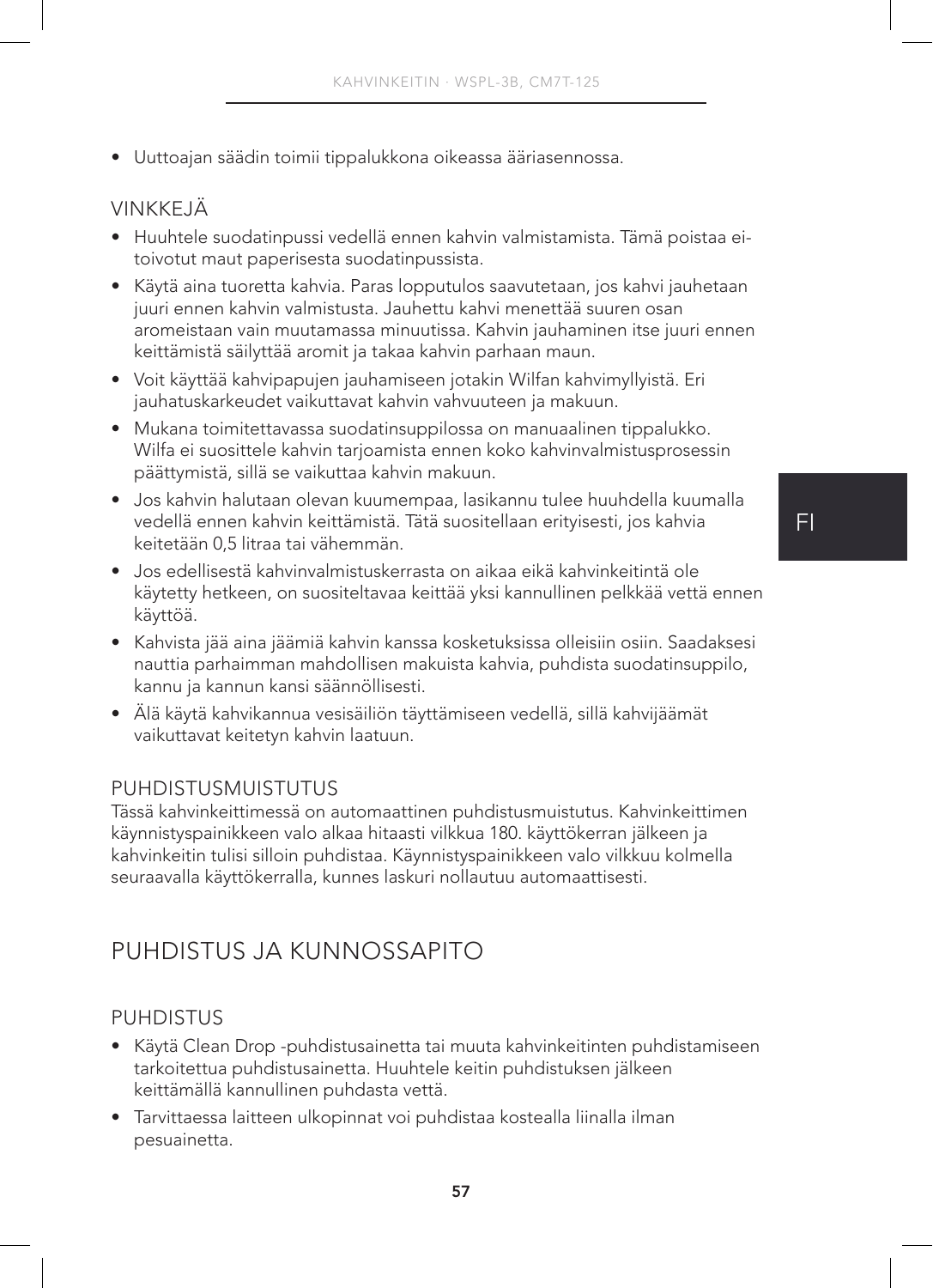- Suodatinsuppilo, kahvikannu ja kansi voidaan puhdistaa kuumassa saippuavedessä tai astianpesukoneen yläkorissa.
- Älä ikinä pese muita laitteen osia astianpesukoneessa. Älä ikinä käytä vahvoja puhdistusaineita, hankaavia jauheita, teräsvillaa tai muita pinttyneen lian irrotusaineita minkään kahvinkeittimen osan puhdistamiseen.

#### KALKINPOISTO

FI

- Käytä yleisesti kaupoista saatavilla olevaa kalkinpoistoainetta.
- Tee kalkinpoisto aina tarvittaessa. Kovan veden alueilla kalkinpoisto on suoritettava säännöllisesti.

| Ongelma                          | Mahdolliset syyt                                                                             | Ratkaisut                                                                           |
|----------------------------------|----------------------------------------------------------------------------------------------|-------------------------------------------------------------------------------------|
| Kahvinkeitin ei<br>käynnisty     | Virtajohto ei ole kiinni<br>pistorasiassa                                                    | Työnnä pistoke pistorasiaan                                                         |
|                                  | Virtakytkin ei ole päällä<br>eli ON-asennossa                                                | Kytke laite päälle (katso<br>osaluettelon nro 1)                                    |
|                                  | Vesisäiliössä ei ole vettä                                                                   | Täytä vesisäiliö                                                                    |
|                                  | Pumppu on kuiva                                                                              | Keitä täysi vesisäiliöllinen vettä<br>(1,25L) keittimen läpi.                       |
| Kahvinkeitin<br>pysähtyy         | Kalkkisaostumia<br>laitteessa                                                                | Suorita kahvinkeittimelle<br>kalkinpoisto                                           |
| Kahvi ei ole<br>riittävän kuumaa | Lasikannu on erittäin<br>kylmä                                                               | Esilämmitä kannu kuumalla<br>vedellä                                                |
| Vettä valuu<br>suodatinsuppilon  | Tippalukko on kiinni                                                                         | Avaa tippalukko                                                                     |
| reunojen yli                     | Kahvinpuru tukkii<br>suodatinsuppilon<br>pohjassa olevan<br>uuttoajan säätimen<br>venttiilin | Aseta uuttoajan säätimen<br>asetukseksi 1,25 ja huuhtele<br>suodatinsuppilo vedellä |
|                                  | Kahvi on lijan hienoksi<br>jauhettua                                                         | Käytä suodatinjauhatusta                                                            |

## ONGELMANRATKAISU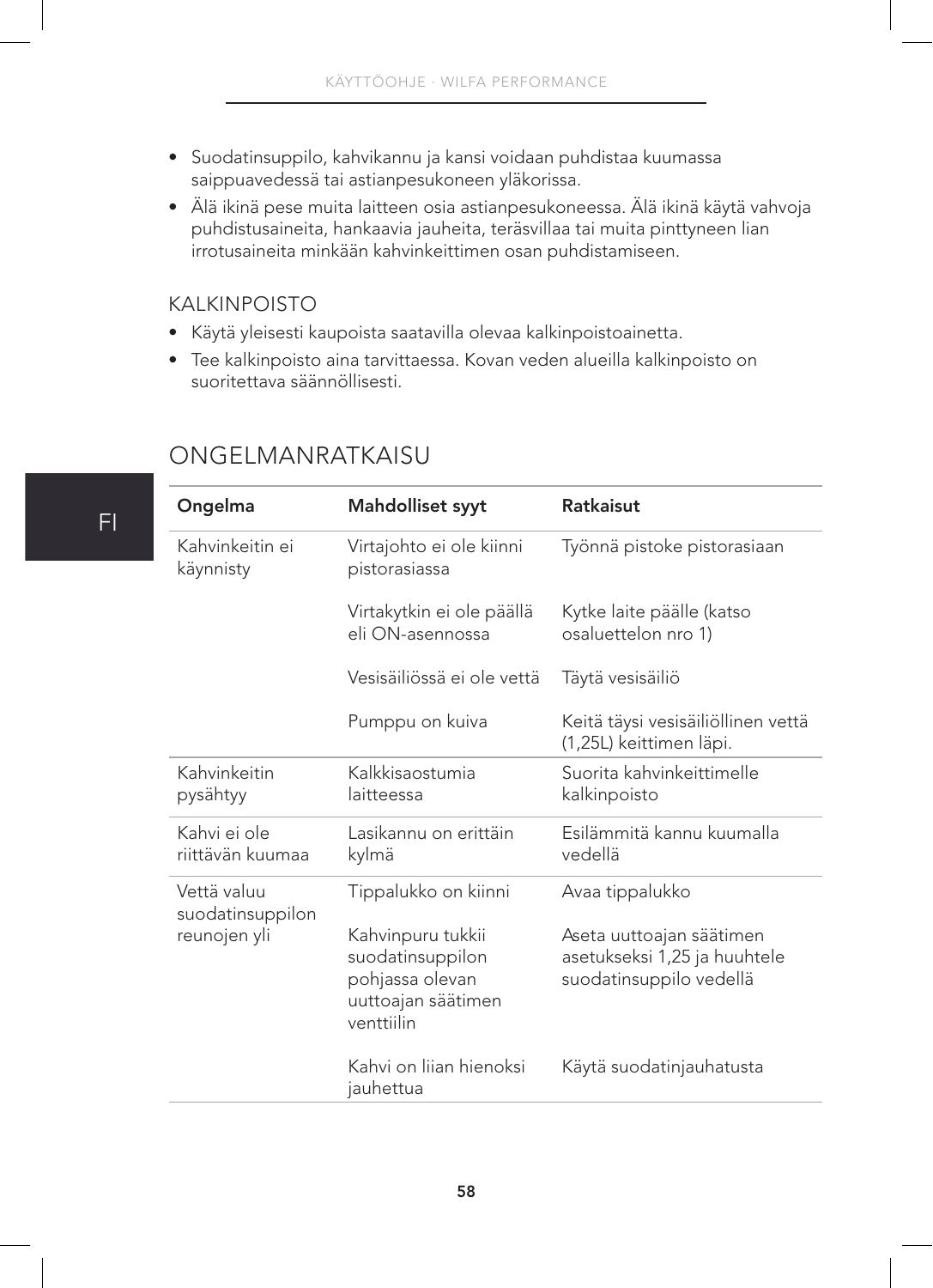KAHVINKEITIN · WSPL-3B, CM7T-125

 $F1$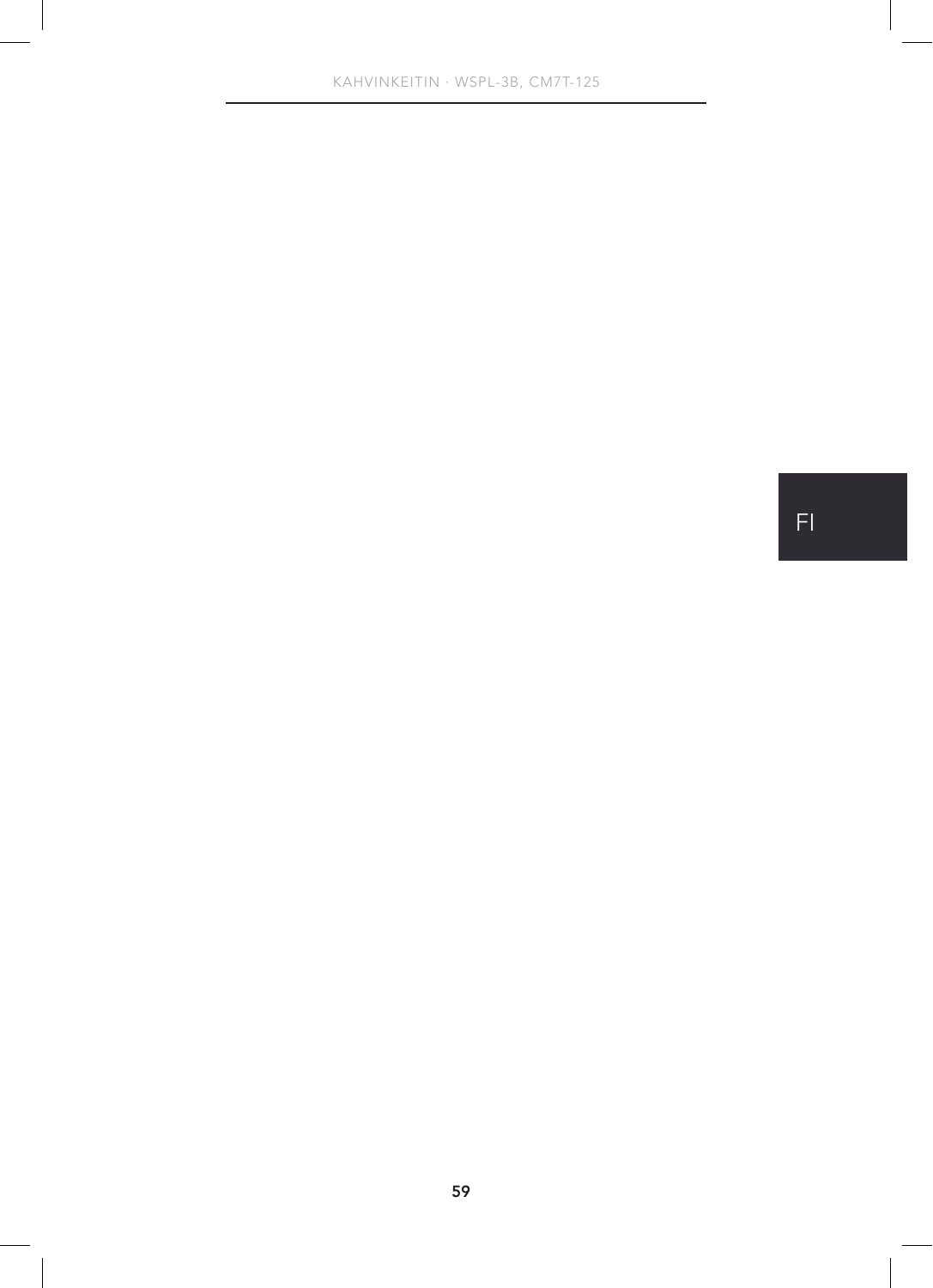

### TAKUU

Wilfa myöntää tälle tuotteelle viiden (5) vuoden takuun ostopäivämäärästä alkaen. Takuu kattaa valmistusvirheet ja takuuaikana ilmenevät viat. Ostokuitti toimii todisteena jälleenmyyjälle takuuvaatimusten esittämisen yhteydessä.

Takuu koskee ainoastaan yksityiskäyttöön ostettuja ja yksityiskäytössä olleita tuotteita. Takuu ei ole voimassa, jos tuotetta on käytetty kaupallisesti. Takuu ei ole voimassa, jos tuotetta on käytetty väärin, huolimattomasti tai Wilfan antamien ohjeiden vastaisesti tai jos tuotetta on muutettu tai korjattu valtuuttamattomalla tavalla. Takuu ei koske myöskään tuotteen normaalia kulumista, väärinkäyttöä, huollon puutetta tai väärän sähköjännitteen käyttöä eikä:

- Tuotteen ylikuormittamista
- Normaalisti kuluvia osia
- Käyttöohjeessa ohjeistetun kalkinpoiston ja/tai puhdistuksen tekemättä jättämistä
- Lasin rikkoontumista
- Osia, jotka pitääkin vaihtaa säännöllisesti (esim. suodatin, paristo jne.)

#### Käyttöohje on saatavana myös verkkosivustoltamme osoitteessa wilfa.fi

FI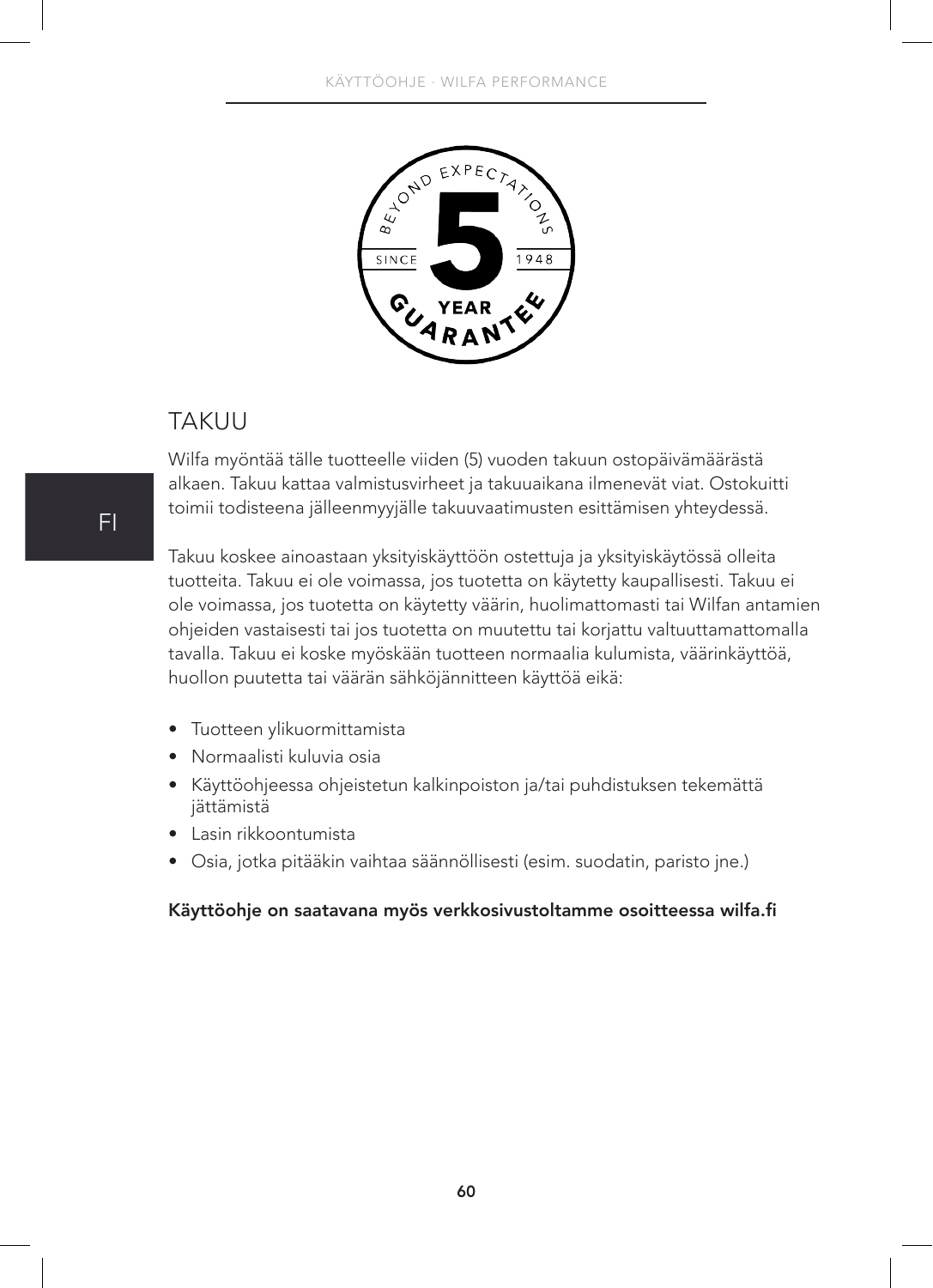# TUOTETIEDOT

220–240 V ~ 50/60 Hz, 1800 W

# TUKI JA VARAOSAT

Tukiasioissa käy osoitteessa wilfa.fi ja tutustu asiakaspalvelu- ja tukisivuumme. Sieltä löydät usein kysytyt kysymykset, varaosat, vinkit ja neuvot sekä kaikki yhteystietomme.

### KIERRÄTYS



Tämä merkki osoittaa, että laitetta ei saa hävittää missään EU:n alueella talousjätteen mukana. Laite tulee kierrättää vastuullisesti ja kestävän kehityksen periaatteiden mukaisesti, jottei ympäristölle ja ihmisten terveydelle aiheudu haittaa. Kierrätä käytetty laite viemällä se keräyspisteeseen tai palauttamalla se tuotteen jälleenmyyjälle. Tällöin se

käsitellään ympäristön kannalta turvallisesti.

FI

Oy Wilfa Suomi Ab Piispansilta 11 C, FI-02230 Espoo, Suomi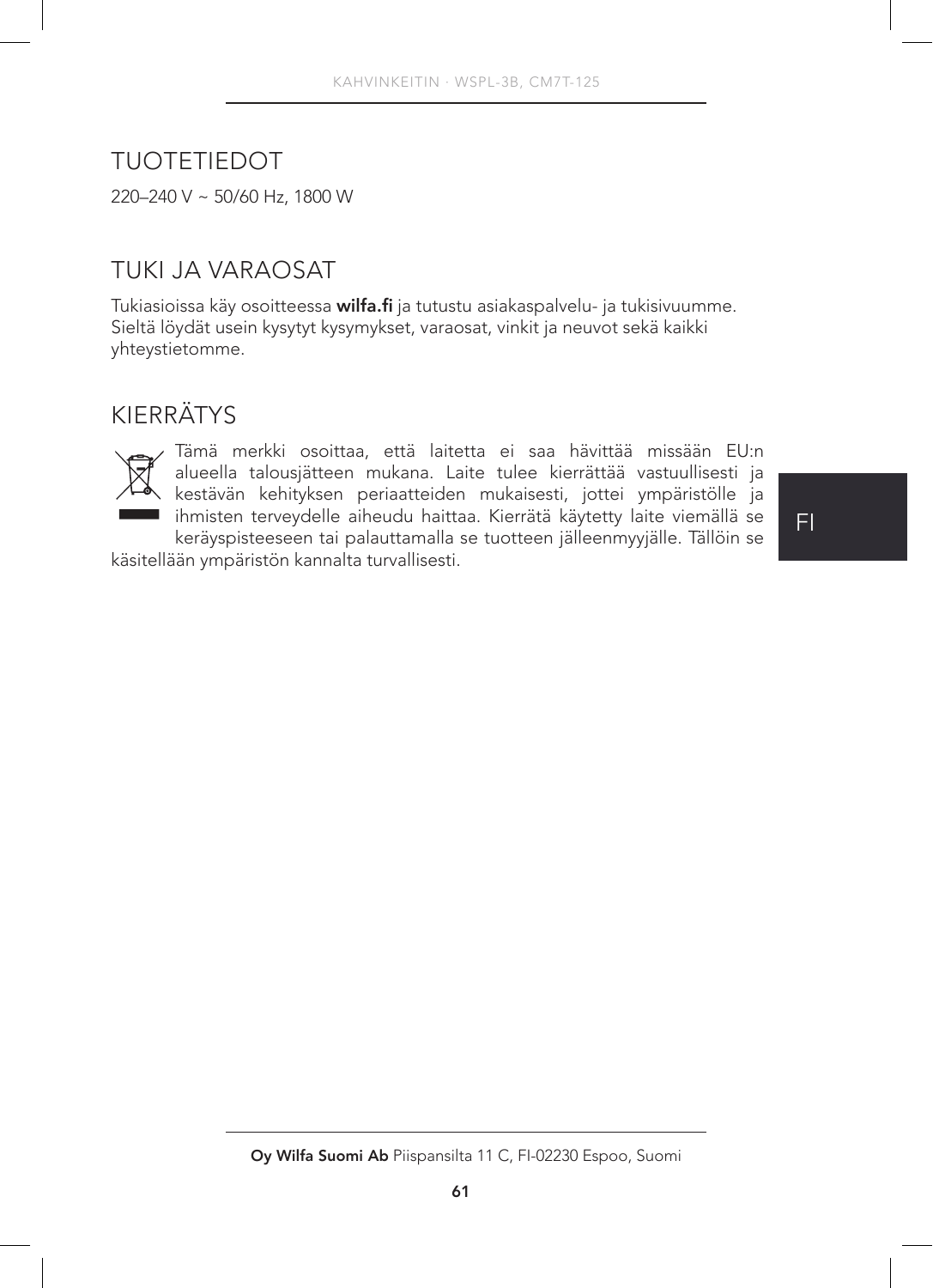ANLEITUNG · WILFA PERFORMANCE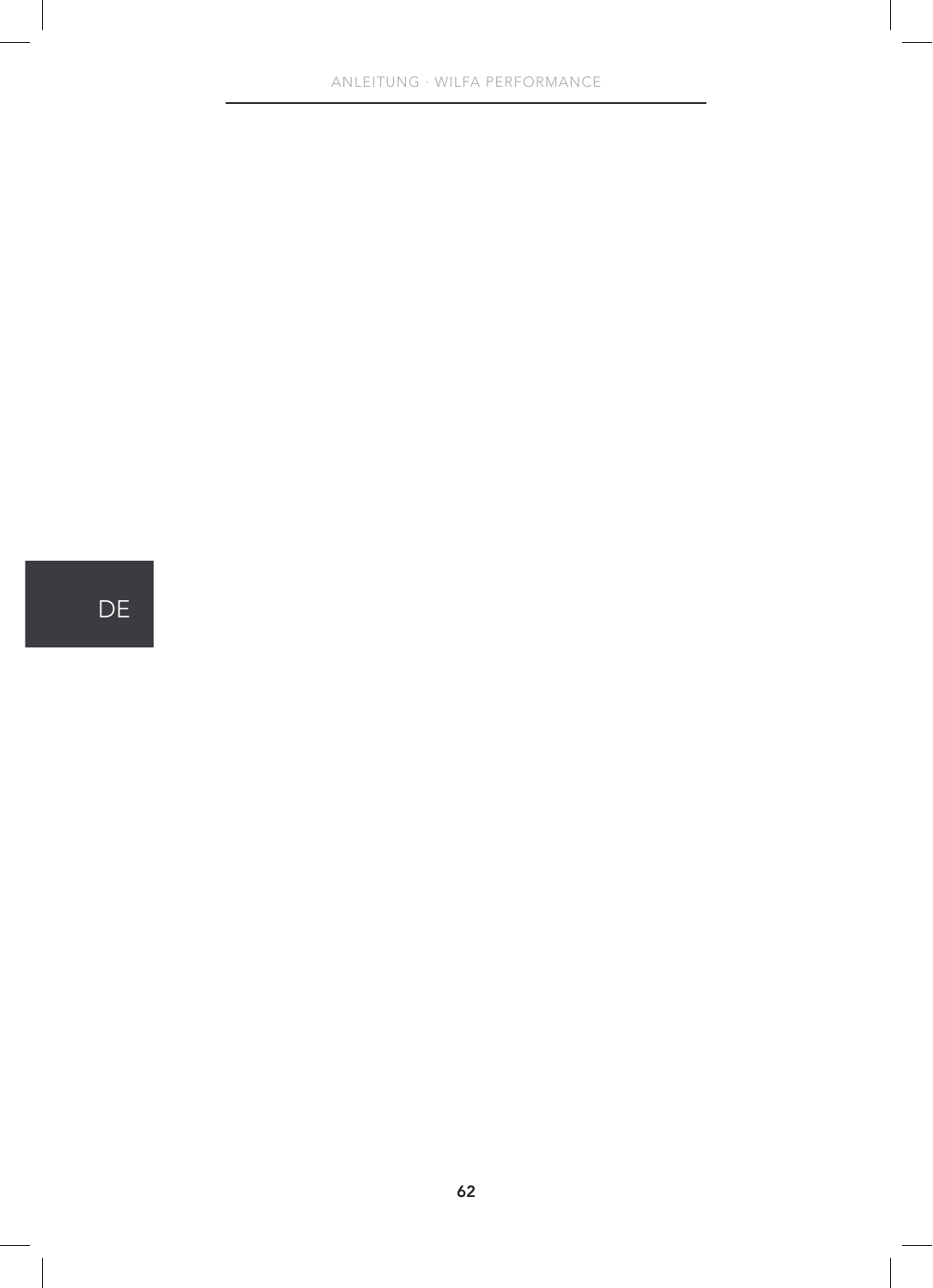### DE

### INHALTSVERZEICHNIS

- WICHTIGE SICHERHEITSHINWEISE
- 66 BESONDERE SICHERHEITSHINWEISE FÜR DIESE KAFFEEMASCHINE
- PRODUKTÜBERSICHT
- VOR DEM GEBRAUCH
- BEDIENUNG
- REINIGUNG UND PFLEGE
- PROBLEMBEHEBUNG
- GARANTIE
- TECHNISCHE DATEN
- SUPPORT UND ERSATZTEILE
- RECYCLINGFÄHIGKEIT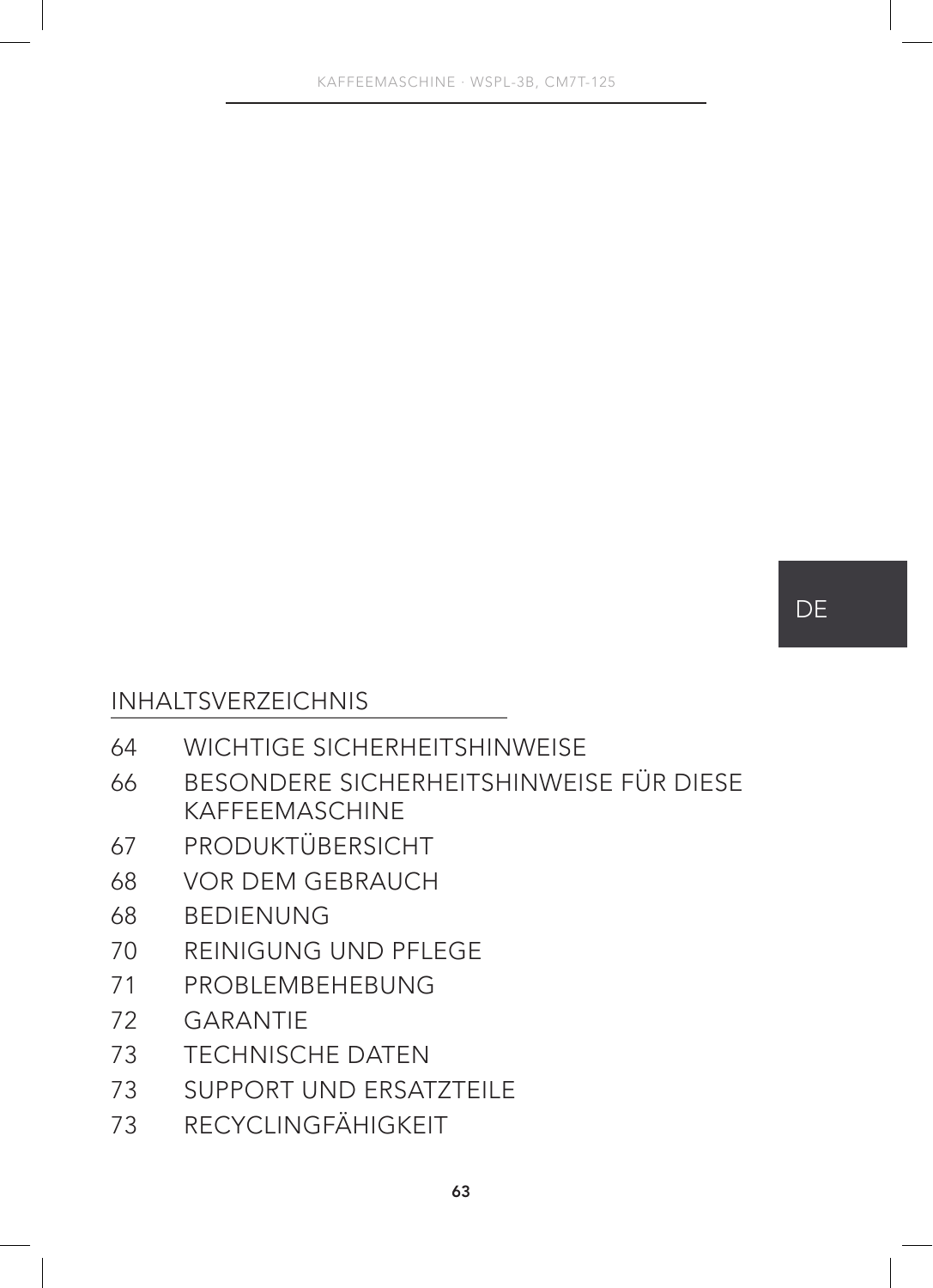# WICHTIGE SICHERHEITSHINWEISE

- Dieses Gerät kann von Kindern ab 8 Jahren benutzt werden, wenn sie beaufsichtigt werden, eine Einweisung zur sicheren Nutzung des Geräts erhalten haben und die damit verbundenen Gefahren verstanden haben. Die Reinigung und benutzerseitige Pflege darf nicht von Kindern ausgeführt werden, es sei denn, sie sind älter als 8 Jahre und werden beaufsichtigt. Das Gerät und sein Kabel außerhalb der Reichweite von Kindern unter 8 Jahren aufbewahren.
- Die Nutzung des Geräts durch Personen mit verminderten körperlichen, sensoriellen oder geistigen Fähigkeiten bzw. ohne ausreichende Erfahrung und Wissen ist untersagt, sofern sie nicht beaufsichtigt werden, eine Einweisung zur sicheren Nutzung der Geräte erhalten haben und die damit verbundenen Gefahren verstanden haben.
	- Das Gerät ist kein Spielzeug für Kinder.
	- Denken Sie daran, dass die Heizplatte auch einige Zeit nach Gebrauch noch heiß bleibt.
	- Dieses Gerät ist nur für die Verwendung in Innenräumen und die nicht-industrielle, nichtgewerbliche Verwendung im Haushalt gedacht.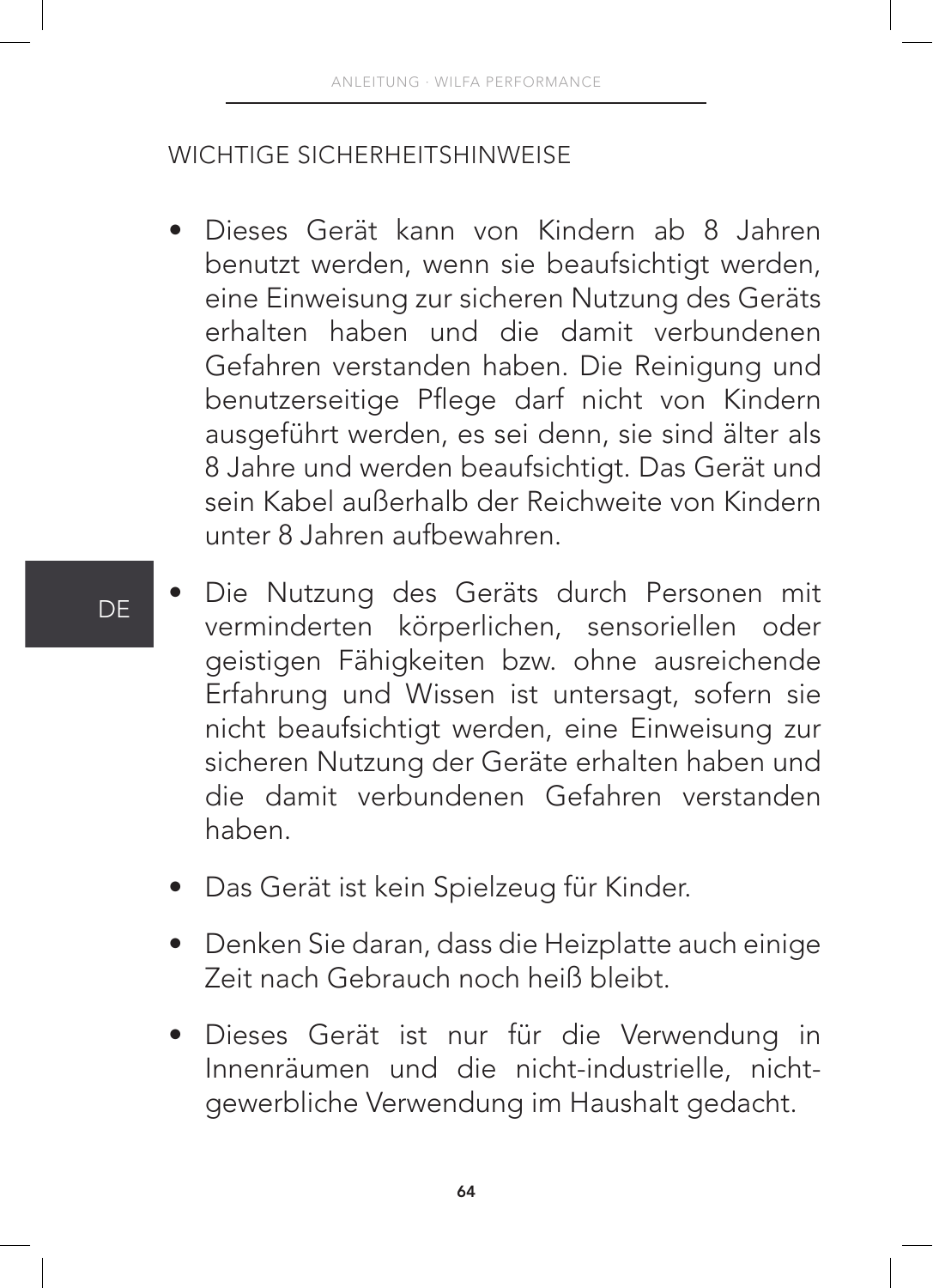- Ziehen Sie nach Gebrauch und vor der Reinigung des Geräts immer den Stecker heraus.
- Kontrollieren Sie Gerät und Kabel regelmäßig auf Schäden. Verwenden Sie es nicht, wenn es beschädigt ist.
- Wenn das Stromkabel beschädigt ist, muss es vom Hersteller, seiner Servicestelle oder ähnlich qualifizierten Personen ersetzt werden, um eine Gefährdung auszuschließen.
- Bringen Sie das Gerät immer zum Geschäft oder zu einer Werkstatt zur Prüfung und Reparatur. Versuchen Sie nicht, das Gerät selbst zu reparieren, da sonst die Garantie erlischt.
- Halten Sie das Gerät von Wärmequellen, direkter Sonneneinstrahlung, Feuchtigkeit und scharfen Kanten fern.
- Verwenden Sie es nicht mit nassen Händen. Ziehen Sie unverzüglich den Stecker heraus, wenn das Gerät feucht oder nass geworden ist. Nicht in Wasser eintauchen.
- Wenn die Maschine nach Gebrauch gereinigt werden soll, darf sie nicht in Wasser oder eine andere Flüssigkeit getaucht werden.
- Bitte beachten Sie die "Besonderen Sicherheitshinweise" unten.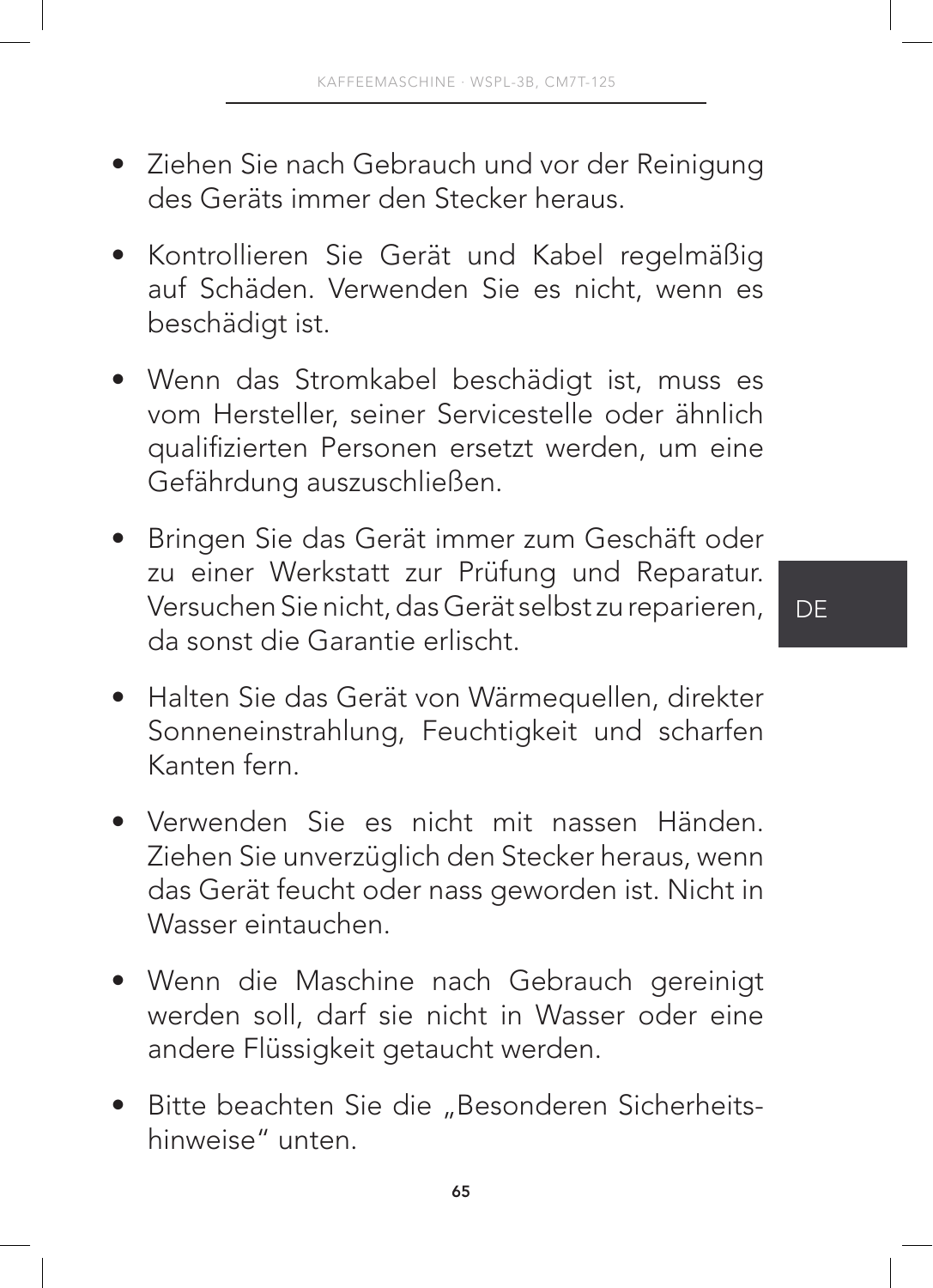# BESONDERE SICHERHEITSHINWEISE FÜR DIESE KAFFEEMASCHINE

- Die Maschine darf nur mit sauberem Wasser gefüllt werden.
- Ziehen Sie den Stecker aus der Steckdose, wenn die Maschine nicht in Gebrauch ist.
- Verwenden Sie nur Original-Ersatzteile.
- Stellen Sie die Glaskanne nie auf Herdplatten oder in der Mikrowelle.
- Ziehen Sie vor der Reinigung immer den Stecker aus der Steckdose.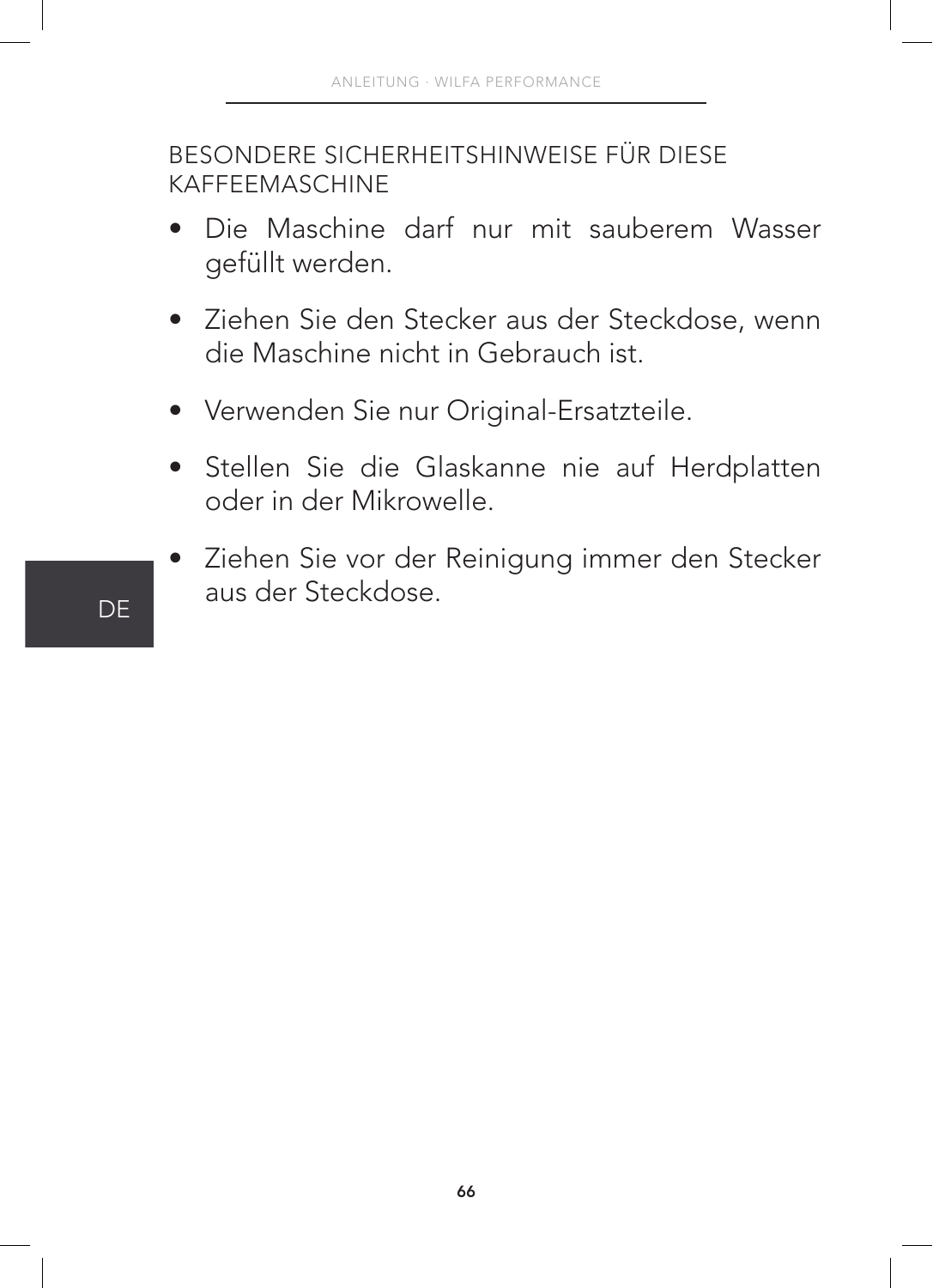# PRODUKTÜBERSICHT



- 1. Ein/Aus-Schalter<br>2. Abnehmbarer Wa
- 2. Abnehmbarer Wasserbehälter
- 3. Kaffeekanne<br>4. Filterhalter
- Filterhalter
- 5. Durchflussregelung und
	- Tropfstopp
- 6. Startschalter
- 7. Kabel<br>8. Messli Messlöffel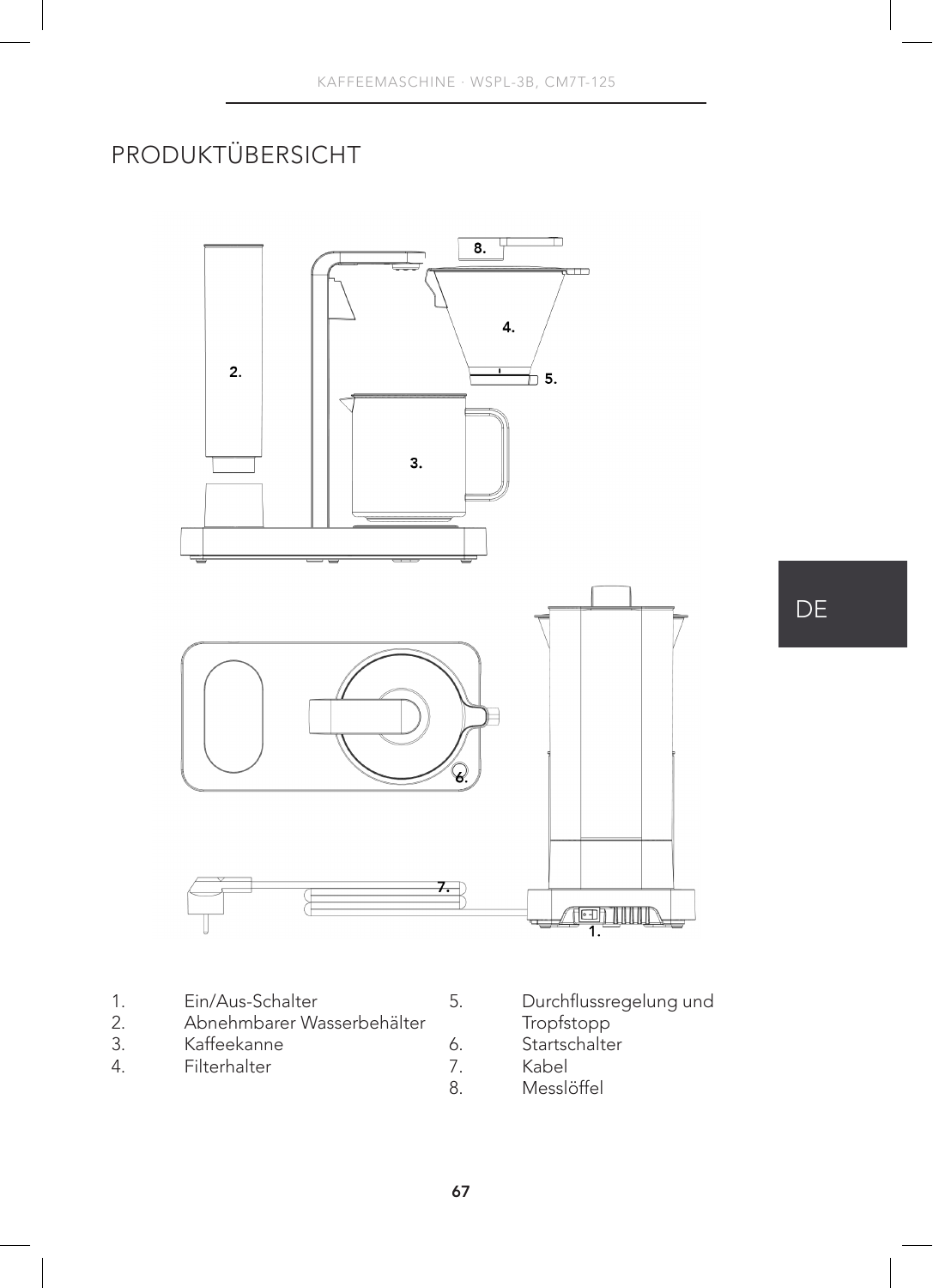### VOR DEM GEBRAUCH

#### ELEKTRISCHER ANSCHLUSS

Kontrollieren Sie, dass die Spannung am Ort, an dem Sie die Kaffeemaschine verwenden möchten, der auf der Maschine angegebenen Spannung entspricht. Details finden Sie auf dem Etikett auf der Bodenplatte der Maschine.

#### BEIM ERSTEN GEBRAUCH DER KAFFEEMASCHINE

Bitte lassen Sie vor dem ersten Gebrauch der Kaffeemaschine 1,25L frisches Wasser durch die Maschine laufen, ohne einen Kaffeefilter oder Kaffee zu verwenden.

### BEDIENUNG

- Stellen Sie die Wilfa Performance auf eine ebene Fläche. Stecken Sie den Stecker in die Steckdose.
- Schalten Sie das Gerät ein. Der Startschalter blinkt zweimal auf und ein Piepton ist zu hören.
- Füllen Sie die gewünschte Menge frisches Wasser in den Wasserbehälter. Setzen Sie einen Kaffeefilter (1x4) in den Filterhalter. Füllen Sie die empfohlene Menge Kaffee in den Filter.
- Wir empfehlen, dass Sie gemahlenen Filterkaffee verwenden, 60 g pro Liter Wasser. Experimentieren Sie bei Ihren ersten Brühvorgängen mit der Kaffeemenge, um die Menge zu ermitteln, die für Sie optimal ist.
- Wir empfehlen die Verwendung einer Wilfa Waage für optimale Resultate.
- Schieben Sie den Filterhalter in die Halterung. Stellen Sie die Durchflussregelung auf Ihre gewünschte Brühweise ein.
- Wir empfehlen das folgende Verhältnis zwischen Wasser und Kaffee (beachten Sie, dass Unterschiede beim Mahlgrad und Kaffeetyp das Verhältnis leicht beeinflussen):

| $1,25$ l | 75 g |
|----------|------|
| 1        | 60g  |
| 0,751    | 45 g |
| 0,501    | 30 g |

- Drücken Sie auf den Startschalter, um den Brühvorgang zu starten. Die Wilfa Performance hat eine spezielle Pumpe, die Wasser vom ersten bis zum letzten Tropfen mit einer optimalen Temperatur durch das System fördert.
- Wenn der Brühvorgang beendet ist, wechselt die Kaffeemaschine in den Warmhaltezustand. Der Startschalter leuchtet weiterhin. Nach 40 Minuten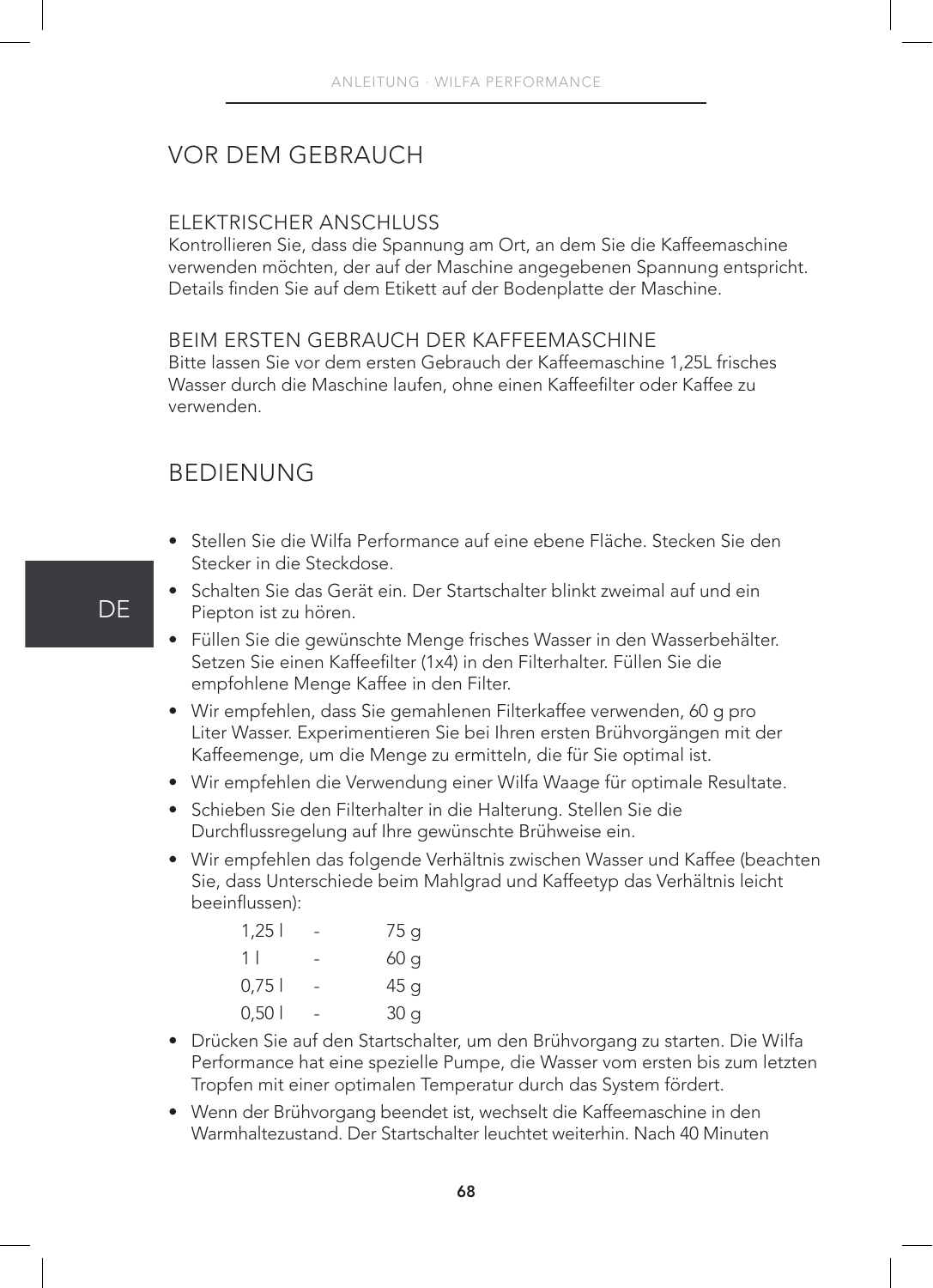schaltet sich die Kaffeemaschine automatisch aus. Wenn Sie die Kaffeemaschine früher ausschalten möchten (während der Startschalter noch leuchtet), drücken Sie einfach auf den Startschalter und die Kaffeemaschine wird ausgeschaltet.

• Durch Verstellen der Durchflussregelung nach rechts dient diese als Tropfstopp.

#### TIPPS

- Spülen Sie den Kaffeefilter mit Wasser aus, um vor dem Brühen unerwünschte Aromen zu beseitigen.
- Verwenden Sie immer frischen Kaffee. Sie erzielen die besten Ergebnisse, wenn der Kaffee, den Sie verwenden, frisch gemahlen ist. Gemahlener Kaffee verliert in wenigen Minuten viele seiner Aromen. Indem Sie den Kaffee vor dem Brühen selbst mahlen, bewahren Sie alle die guten Aromen und erzielen einen optimalen Kaffeegeschmack.
- Verwenden Sie eine unserer Wilfa Kaffeemühlen, die für das Mahlen von Filterkaffee geeignet sind. Durch Verwenden von verschiedenen Mahlgraden werden Stärke und Aroma des Kaffees beeinflusst.
- Der beigefügte Filterhalter hat einen manuellen Tropfstopp. Wilfa empfiehlt nicht, den Kaffee zu servieren, bevor der Filtervorgang beendet ist, da dies die Kaffeequalität verringert.
- Wenn ein noch heißerer Kaffee gewünscht wird, spülen Sie die Glaskanne vor dem Brühen mit heißem Wasser aus. Dies wird besonders empfohlen, wenn Sie 0,5 Liter Kaffee oder weniger brühen.
- Wenn die Kaffeemaschine längere Zeit nicht benutzt wurde, empfehlen wir, vor Gebrauch sauberes Wasser durch die Maschine laufen zu lassen.
- Auf allen Teilen, die in Kontakt mit dem Kaffee sind, bleiben immer Kaffeerückstände zurück. Für einen optimalen Kaffeegeschmack sollten Sie den Filterhalter, die Kanne und den Kannendeckel regelmäßig reinigen.
- Verwenden Sie die Kaffeekanne nicht zum Füllen von frischem Wasser in den Wasserbehälter, da Kaffeerückstände die Qualität des gebrühten Kaffees beeinträchtigen.

#### REINIGUNGSANZEIGE

Die Leuchte im Startknopf blinkt, wenn Sie den 180. Brühvorgang starten. Die Kaffeemaschine zeigt damit an, dass es Zeit für eine Reinigung ist, und Sie sollten dann die Maschine reinigen. Der Knopf blinkt für drei Brühvorgänge, bevor der Zähler zurückgesetzt wird.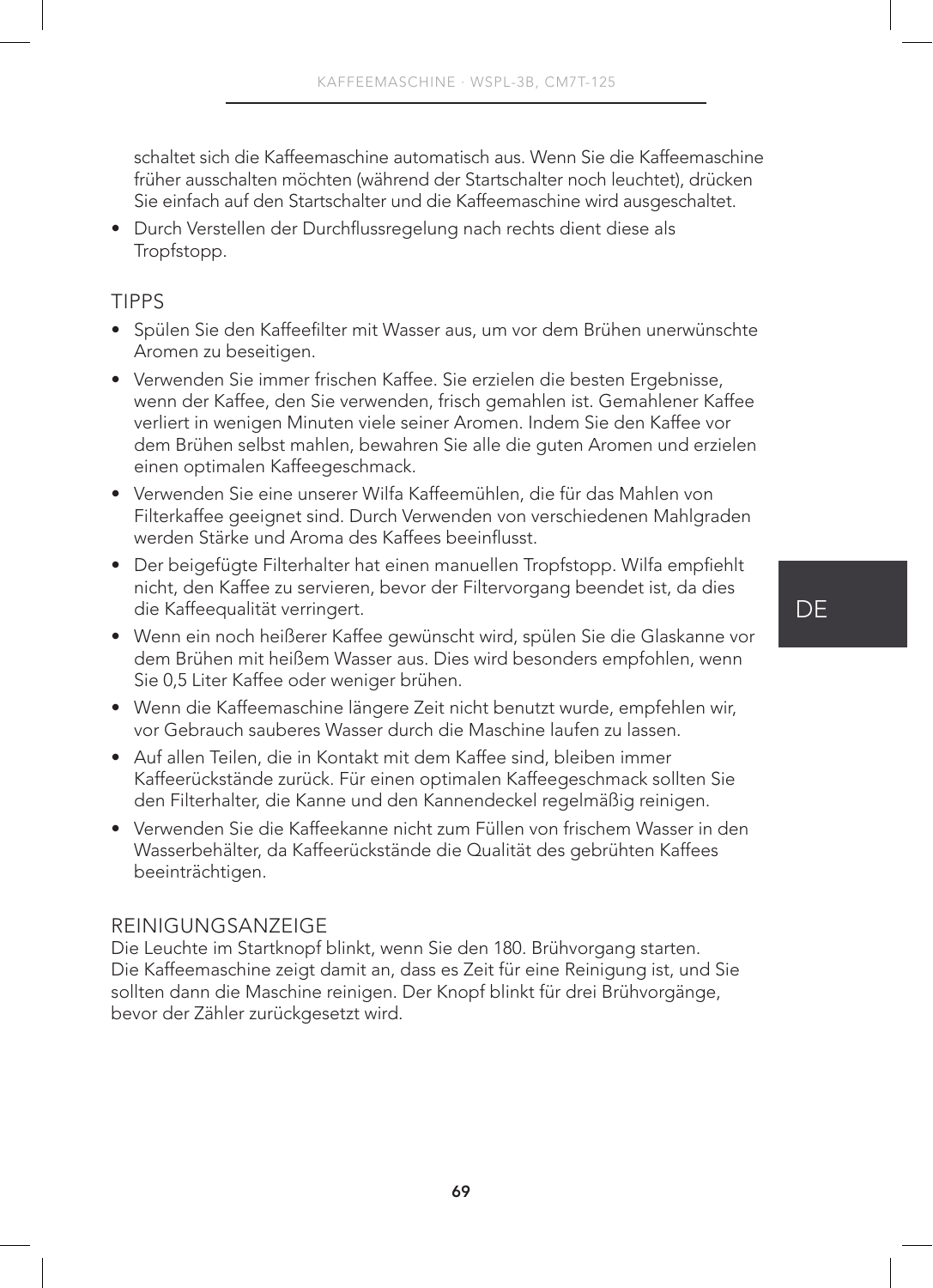# REINIGUNG UND PFLEGE

#### REINIGUNG

- Verwenden Sie ein Reinigungsprodukt, das zur Reinigung von Kaffeemaschinen vorgesehen ist, wie zum Beispiel Reinigungstabletten. Lassen Sie das Gerät nach der Reinigung einmal nur mit sauberem Wasser laufen.
- Falls nötig, kann das Gerät mit einem feuchten Tuch ohne Zusätze abgewischt werden.
- Filterhalter, Kaffeekanne und Deckel können in warmem Seifenwasser oder auf der oberen Ebene in der Geschirrspülmaschine gespült werden.
- Spülen Sie nie andere Teile des Geräts in der Geschirrspülmaschine. Verwenden Sie nie starke Reinigungsmittel, Scheuerpulver, Stahlwolle oder andere scheuernde Mittel an Teilen der Kaffeemaschine.

#### ENTKALKEN

- Verwenden Sie einen handelsüblichen Entkalker.
- Entkalken Sie das Gerät bei Bedarf. In Regionen mit hartem Wasser müssen Sie das Gerät regelmäßig entkalken.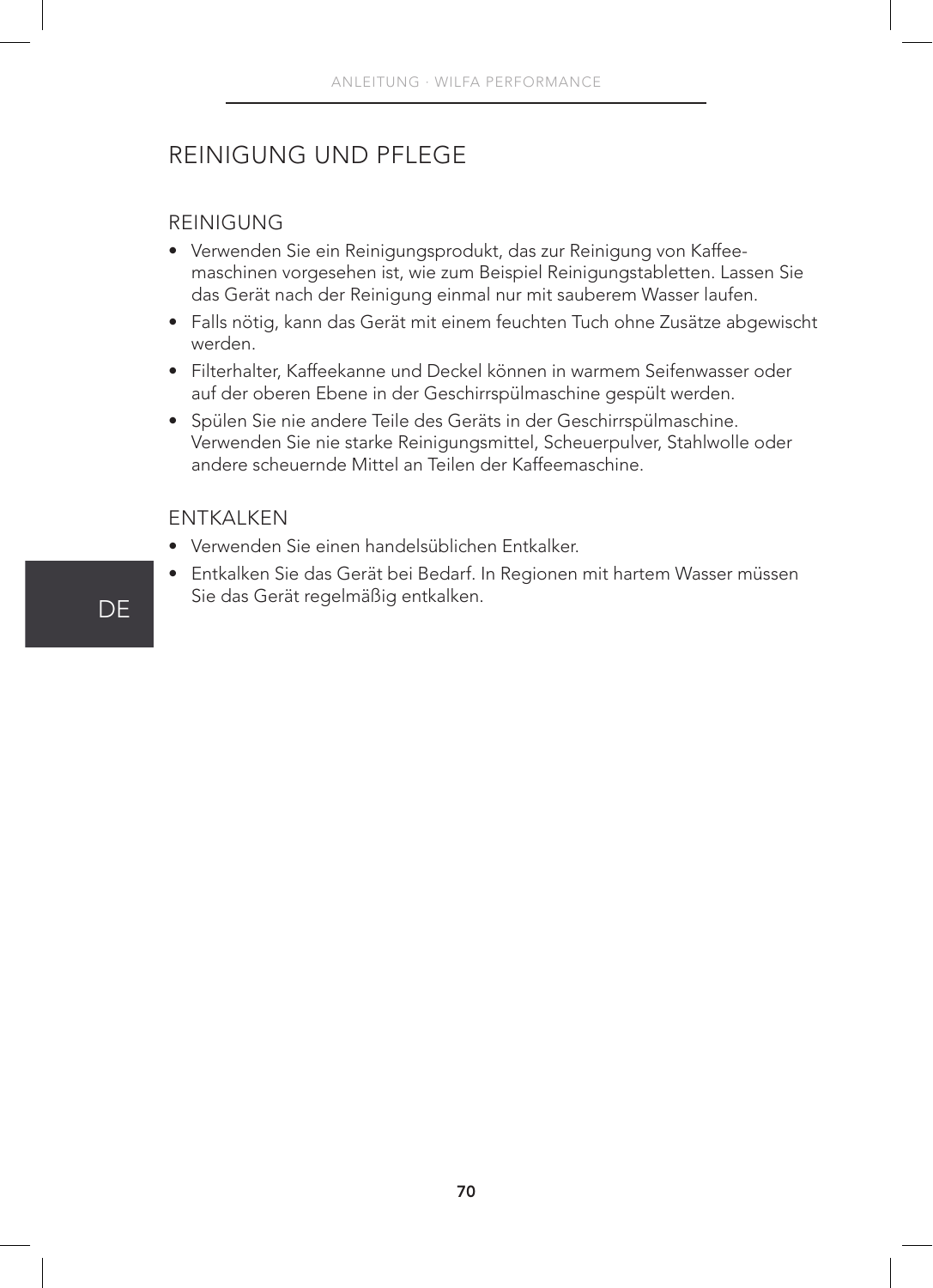# PROBLEMBEHEBUNG

| Problem                            | Mögliche Ursachen                                                                      | Lösungen                                                                                        |    |
|------------------------------------|----------------------------------------------------------------------------------------|-------------------------------------------------------------------------------------------------|----|
| Kaffeemaschine<br>startet nicht    | Kabel ist nicht in<br>Steckdose gesteckt.                                              | Stecker in die Steckdose<br>stecken                                                             |    |
|                                    | Ein/Aus-Schalter ist<br>nicht eingeschaltet                                            | Ein/Aus-Schalter einschalten<br>(siehe Nr. 1 in Beschreibung)                                   |    |
|                                    | Kein Wasser im<br>Wasserbehälter                                                       | Wasserbehälter füllen                                                                           |    |
|                                    | Die Pumpe ist trocken                                                                  | Lassen Sie das Gerät mit<br>vollständig gefülltem<br>Wasserbehälter (1,25 l) laufen             |    |
| Die Kaffee-<br>maschine hält an    | Kalkablagerung im<br>Gerät                                                             | Kaffeemaschine entkalken                                                                        |    |
| Der Kaffee ist nicht<br>heiß genug | Die Glaskanne ist sehr<br>kalt                                                         | Die Kanne mit heißem Wasser<br>vorwärmen                                                        | DE |
| Filterhalter fließt<br>über        | Tropfstopp ist verstopft                                                               | Tropfstopp öffnen                                                                               |    |
|                                    | Kaffeesatz verstopft das<br>Durchflusskontrollventil<br>am Boden des<br>Filterhalters. | Die Durchflusskontrolle auf<br>1,25 stellen und Wasser durch<br>den Filterhalter laufen lassen. |    |
|                                    | Kaffee zu fein gemahlen                                                                | Filterkaffee verwenden                                                                          |    |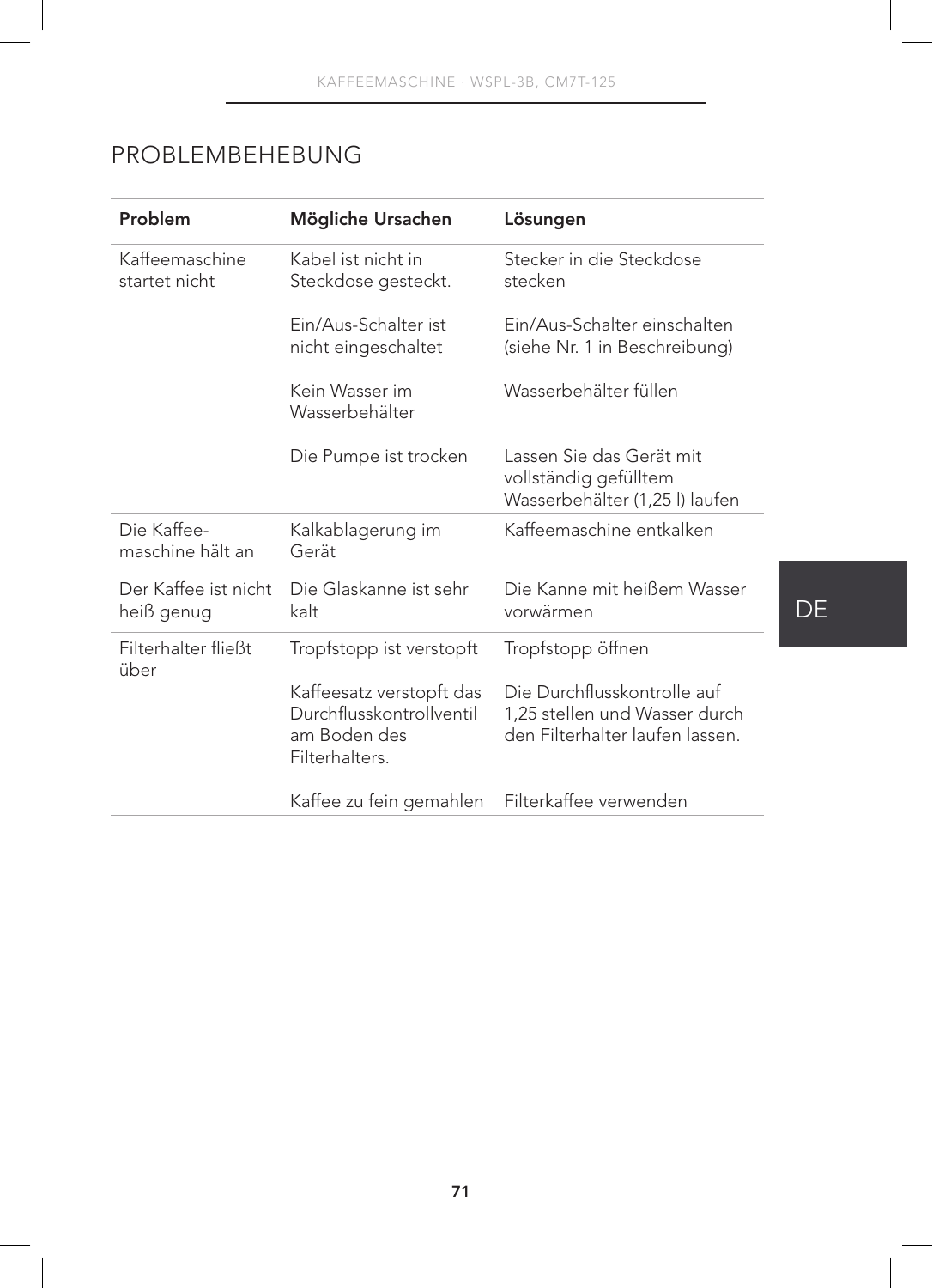

### GARANTIE

Wilfa gewährt auf dieses Produkt 5 Jahre Garantie ab Kaufdatum. Die Garantie deckt Produktionsfehler oder Mängel ab, die während der Garantiezeit auftreten. Ihr Kaufbeleg dient als Nachweis gegenüber dem Händler, wenn Sie Ihre Garantie in Anspruch nehmen.

Die Garantie gilt nur für Produkte, die für Privathaushalte gekauft und dort verwendet werden. Die Garantie gilt nicht, wenn das Produkt gewerblich verwendet wird. Die Garantie gilt nicht bei unsachgemäßer oder fahrlässiger Verwendung, Nichtbefolgung der Anleitungen von Wilfa oder falls das Gerät modifiziert oder eine nicht-autorisierte Reparatur daran vorgenommen wird. Die Garantie gilt auch nicht für normalen Verschleiß und Abnutzung des Produkts, fehlerhafte Verwendung, mangelhafte Pflege, Verwendung einer falschen elektrischen Spannung oder:

- Überlastung des Produkts
- Teile, die normal abgenutzt sind
- Nicht gemäß Gebrauchsanweisung entkalkt
- Schäden am Glas
- Teile, bei denen ein regelmäßiger Austausch zu erwarten ist (z. B. Filter, Batterie usw.)

#### Die Gebrauchsanweisung finden Sie auch auf unserer Website wilfa.com

### **DE**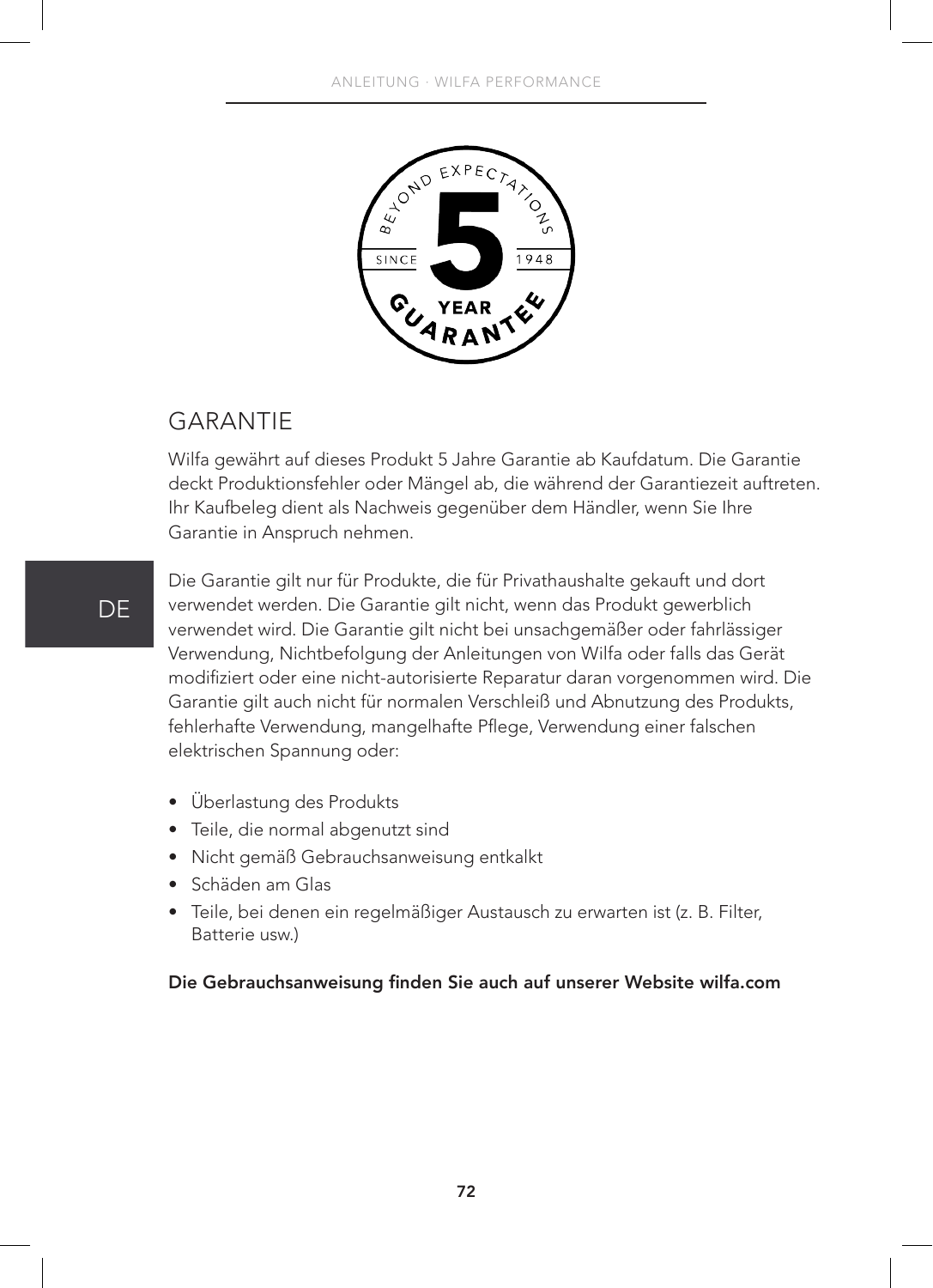### TECHNISCHE DATEN

220–240 V ~ 50/60 Hz 1.800 W

### SUPPORT UND ERSATZTEILE

Support erhalten Sie auf wilfa.com und auf unserer Kundenservice-/Supportseite. Dort finden Sie Antworten auf häufig gestellte Fragen, Ersatzteile, Tipps und Tricks sowie alle unsere Kontaktdaten.

## RECYCLINGFÄHIGKEIT



Diese Kennzeichnung weist darauf hin, dass das Produkt in der EU nicht über den Hausmüll entsorgt werden darf. Um mögliche Schäden für die Umwelt oder die menschliche Gesundheit durch unkontrollierte Abfallentsorgung zu vermeiden, recyceln Sie das Gerät verantwortungsvoll. Sie fördern so die nachhaltige Wiederverwendung von Materialressourcen. Um Ihr Altgerät

zurückzugeben, nutzen Sie bitte eines der Rückgabe- und Sammelsysteme oder wenden Sie sich an den Händler, bei dem das Produkt gekauft wurde. Dort kann das Produkt kostenlos für ein umweltfreundliches Recycling zurückgenommen werden.

DE

Wilfa Germany GMBH Feldbergst. 27-29, 61440 Oberursel, Germany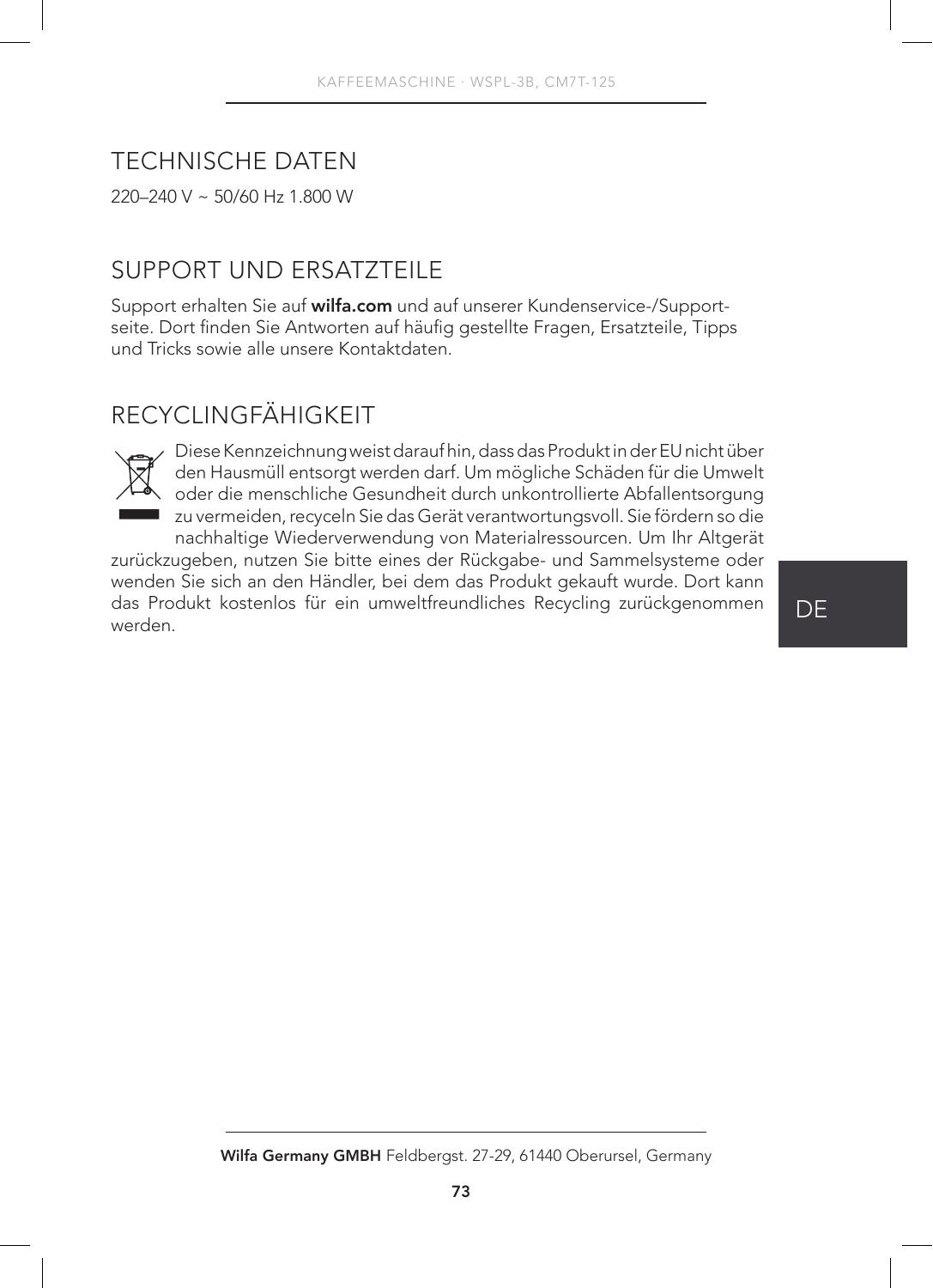INSTRUCTIES · WILFA PERFORMANCE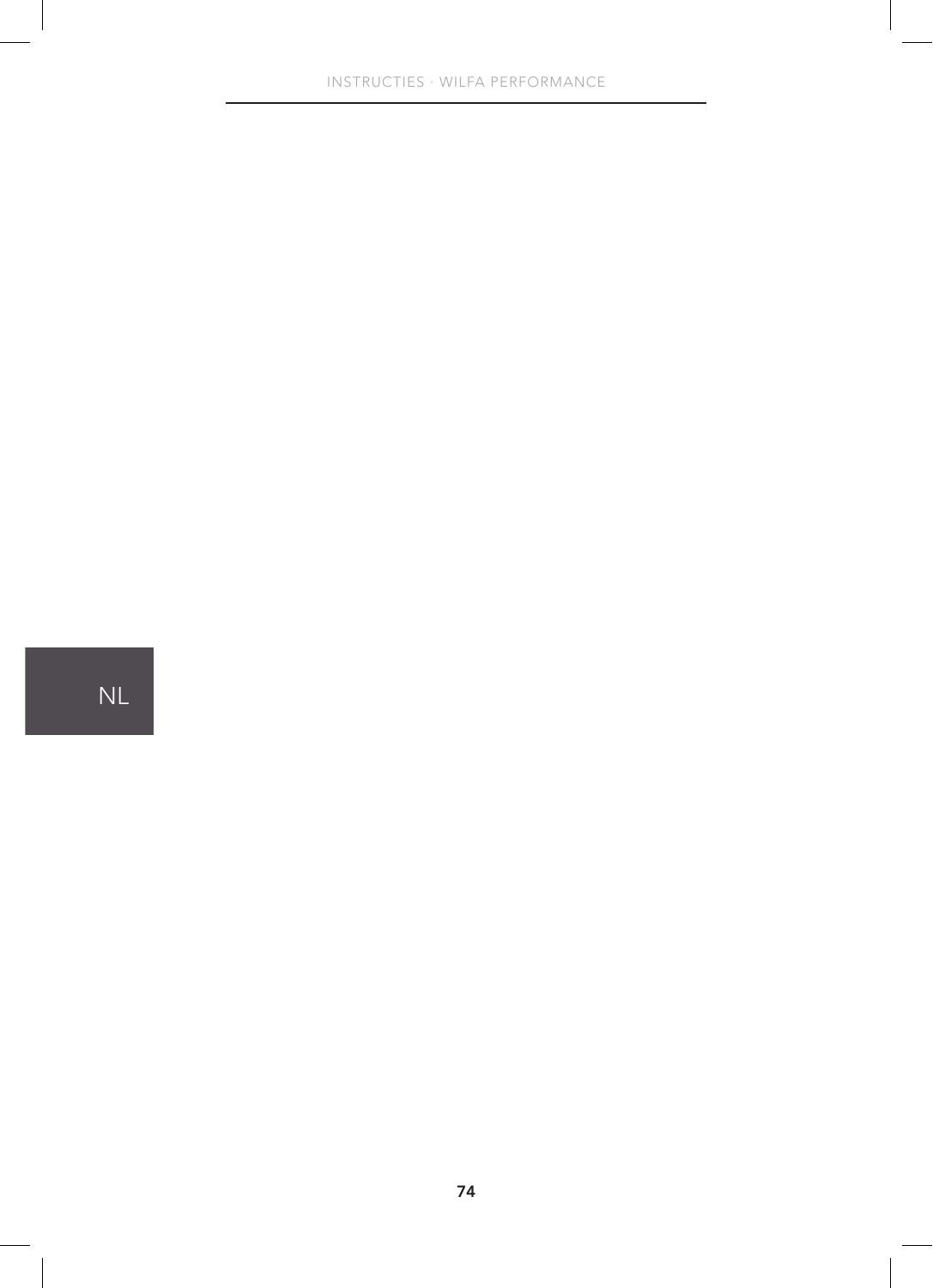# INHOUDSOPGAVE NL

- BELANGRIJKE VEILIGHEIDSINSTRUCTIES
- 78 SPECIALE VEILIGHEIDSINSTRUCTIES VOOR DIT APPARAAT
- PRODUCTOVERZICHT
- VÓÓR GEBRUIK
- BEDIENING
- REINIGING & ONDERHOUD
- PROBLEEMOPLOSSING
- GARANTIE
- PRODUCTSPECIFICATIES
- ONDERSTEUNING EN RESERVEONDERDELEN
- RECYCLEBAARHEID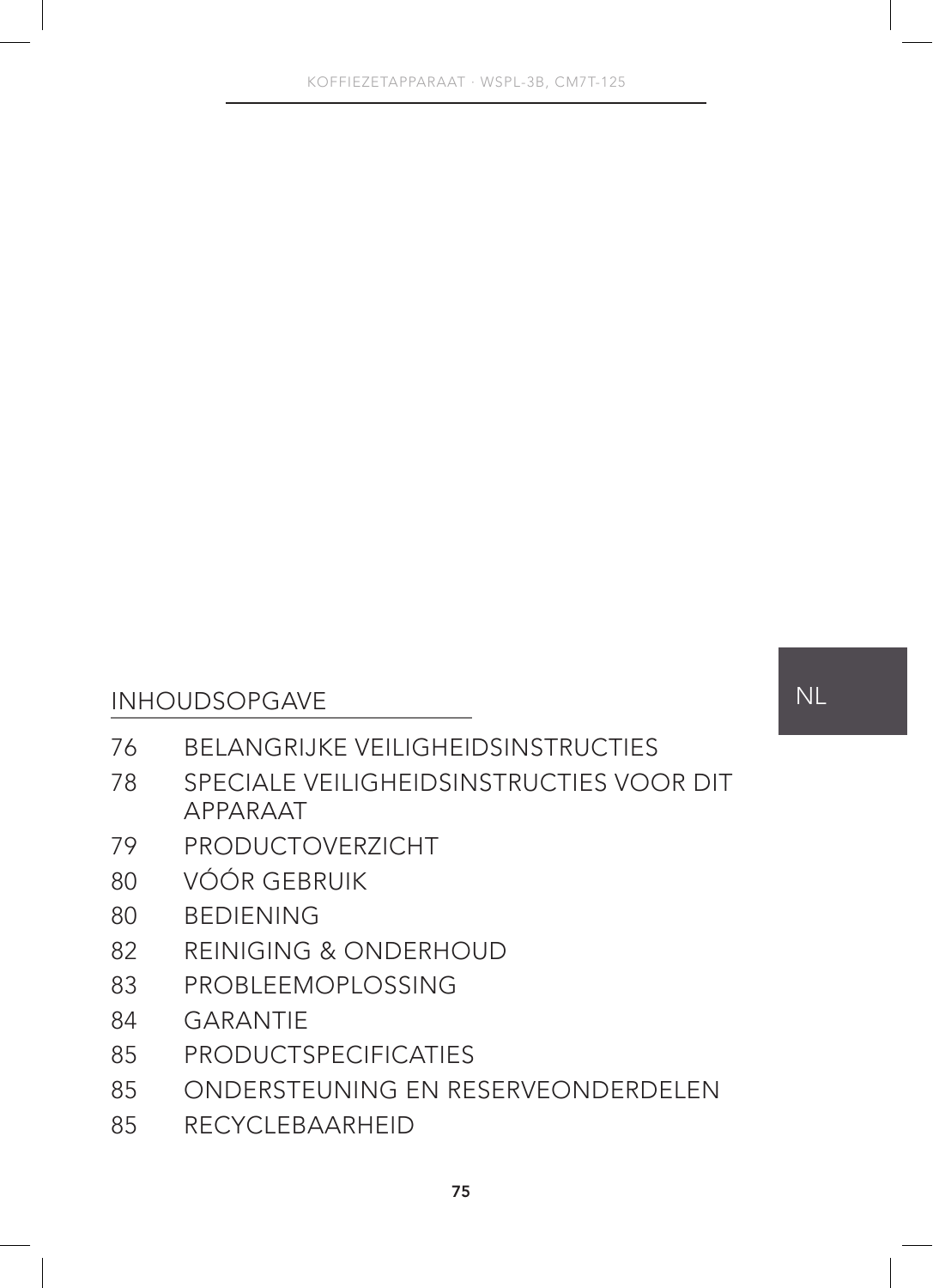# BELANGRIJKE VEILIGHEIDSINSTRUCTIES

- Dit apparaat kan door kinderen vanaf 8 jaar en ouder gebruikt worden als zij het apparaat onder toezicht gebruiken en/of instructies gekregen hebben over hoe het apparaat op veilige manier gebruikt moet worden en de hieraan gerelateerde gevaren begrepen hebben. Het apparaat mag niet gereinigd en onderhouden worden door kinderen, tenzij zij ouder zijn dan 8 jaar en deze handelingen onder toezicht uitgevoerd worden. Houd het apparaat en het snoer uit de buurt van kinderen die jonger zijn dan 8 jaar.
- Apparaten kunnen gebruikt worden door personen met een fysieke, zintuiglijke of mentale beperking en door mensen met een gebrek aan ervaring of kennis op voorwaarde dat zij het apparaat onder toezicht gebruiken of instructies gekregen hebben over de veilige manier waarop het apparaat gebruikt moet worden en de hieraan gerelateerde gevaren begrepen hebben.
- Kinderen mogen het apparaat niet als speelgoed gebruiken.
- Houd er rekening mee dat de verwarmingsplaat na gebruik nog enige tijd warm zal zijn.
- Dit product is uitsluitend bestemd voor huishoudelijk gebruik binnenshuis en is niet bestemd voor industrieel of commercieel gebruik.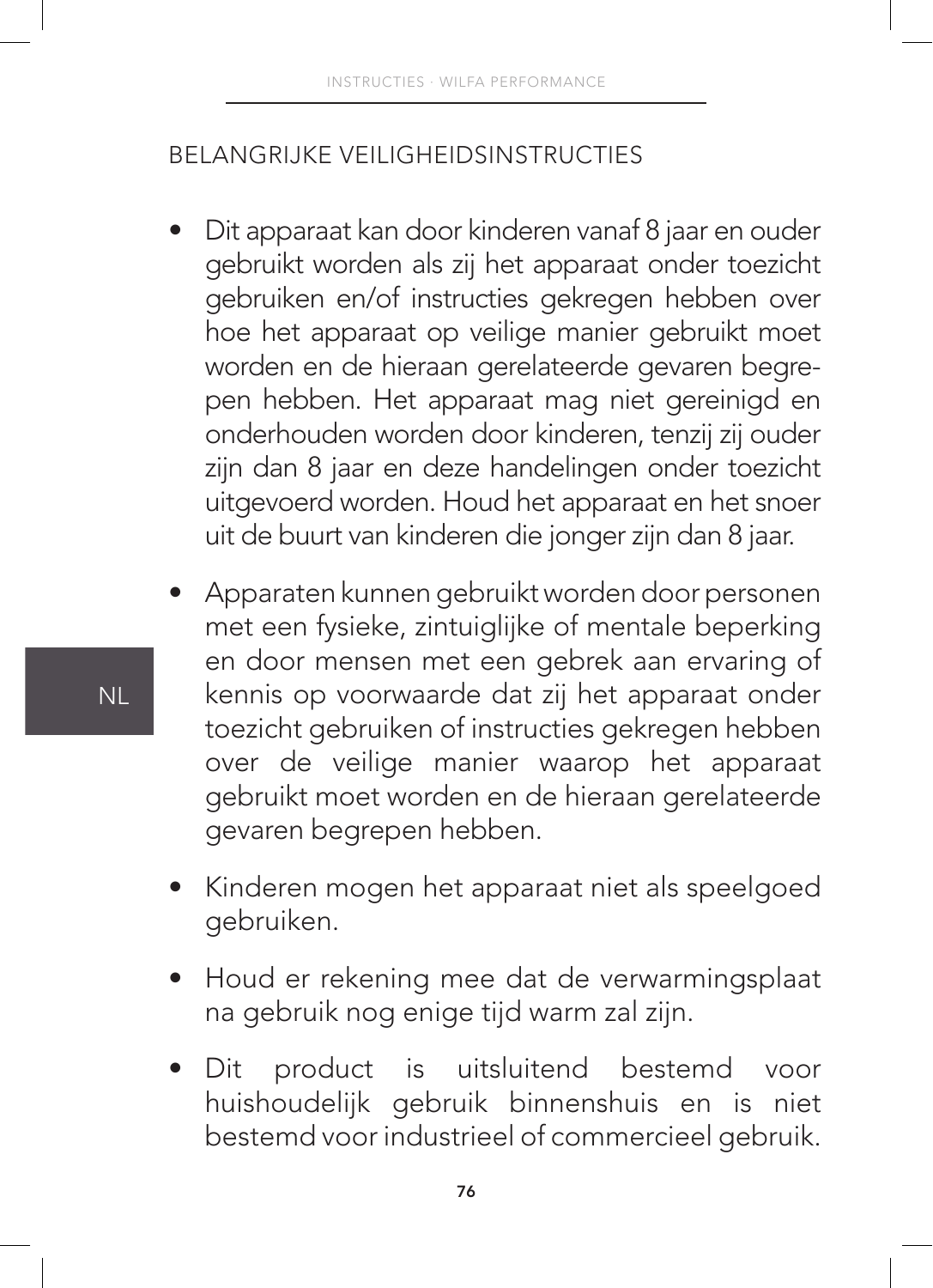- Haal altijd de stekker uit het stopcontact na gebruik en vóór reiniging.
- Controleer het apparaat en het snoer regelmatig op beschadigingen. Gebruik het apparaat niet als het beschadigd is.
- Als het snoer beschadigd is, dient dit te worden vervangen door de fabrikant, de servicetechnicus of soortgelijke gekwalificeerde personen, zodat gevaarlijke situaties voorkomen worden.
- Breng het apparaat altijd terug naar de winkel of een servicecentrum voor controle of reparatie. Probeer het apparaat niet zelf te repareren, anders vervalt de garantie.
- Houd het apparaat uit de buurt van warmtebronnen, direct zonlicht, vocht en scherpe randen.
- Gebruik het apparaat niet met natte handen. Neem direct de stekker uit het stopcontact als het apparaat vochtig of nat is. Dompel het apparaat niet in water onder.
- Als het apparaat na gebruik gereinigd is, mag het niet ondergedompeld worden in water noch in enige andere vloeistof.
- Lees vooral de onderstaande 'speciale veiligheidsinstructies'.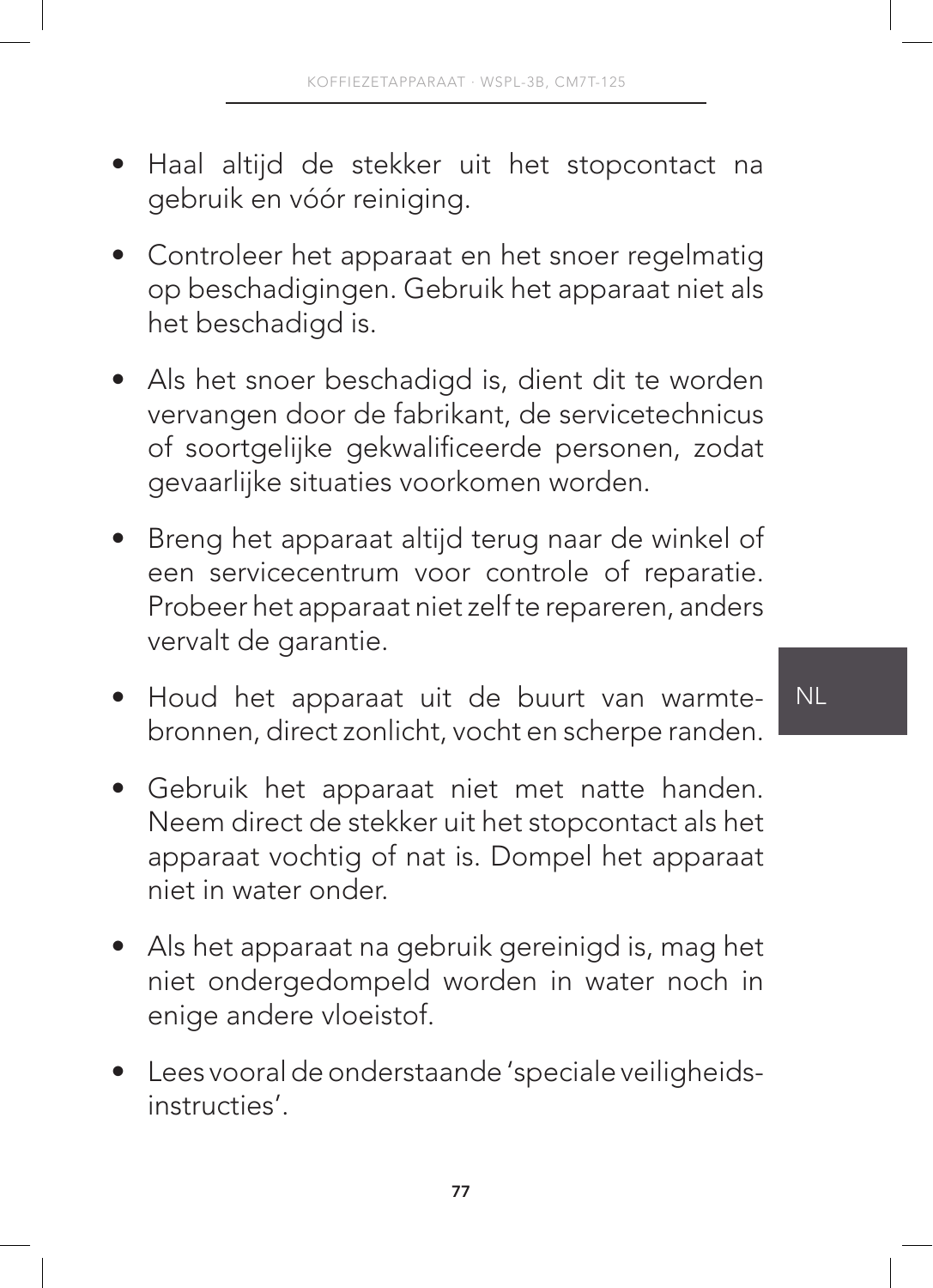SPECIALE VEILIGHEIDSINSTRUCTIES VOOR DIT APPARAAT

- Het apparaat mag alleen met koud water gevuld worden.
- Trek de stekker uit het stopcontact als het apparaat niet gebruikt wordt.
- Gebruik alleen originele reserveonderdelen.
- Gebruik de glazen kan nooit op kookplaten of in een magnetron.
- Haal altijd de stekker uit het stopcontact voordat u het apparaat schoonmaakt.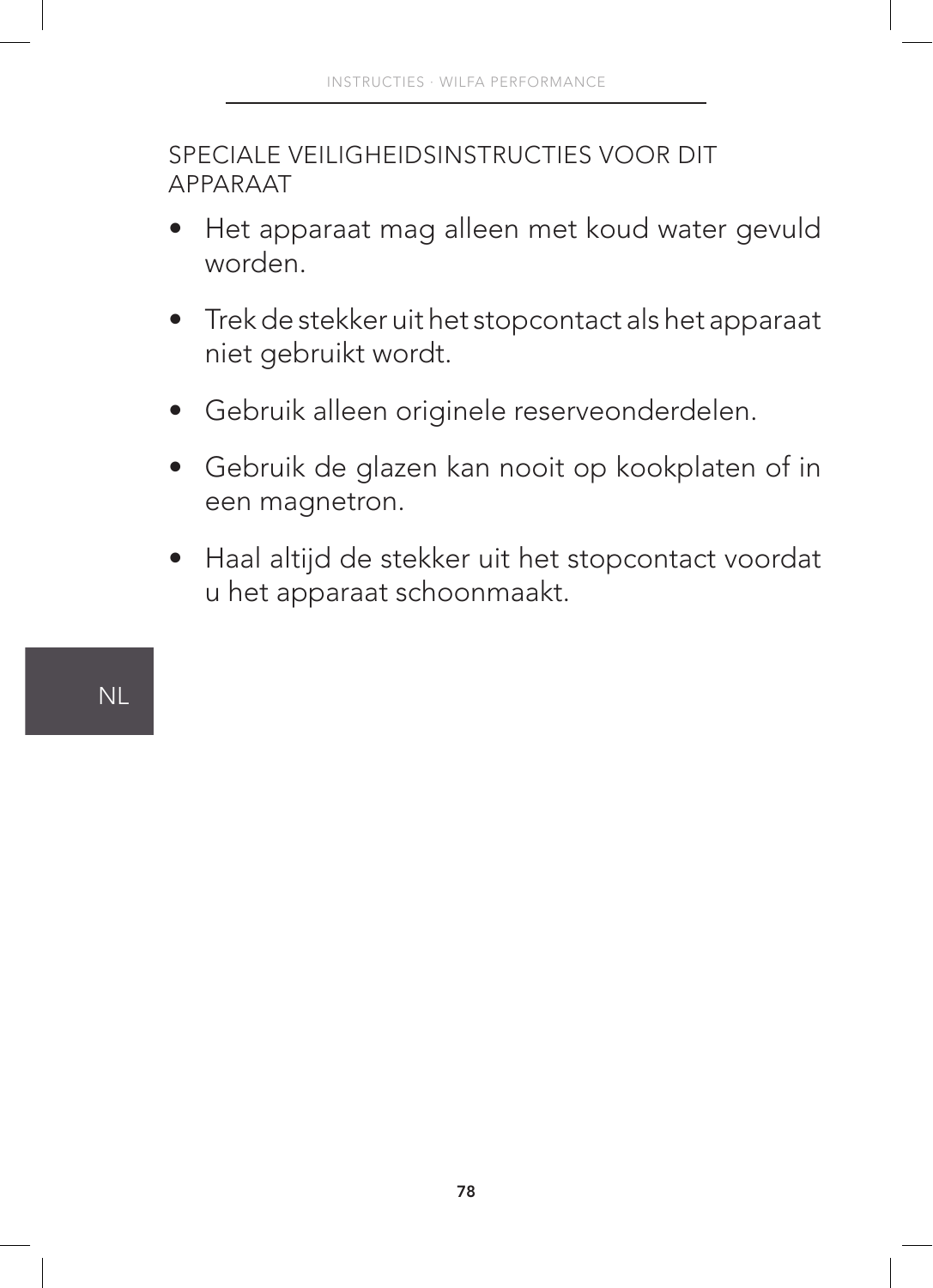# PRODUCTOVERZICHT



- 1. Aan-uitschakelaar<br>2. Uitneembaar wate
- Uitneembaar waterreservoir
- 3. Koffiekan<br>4. Filterhoud
- **Filterhouder**
- 5. Doorloopsnelheidsregelaar
	- en druppelstop
- 6. Startknop
- 7. Snoer<br>8. Meetle Meetlepel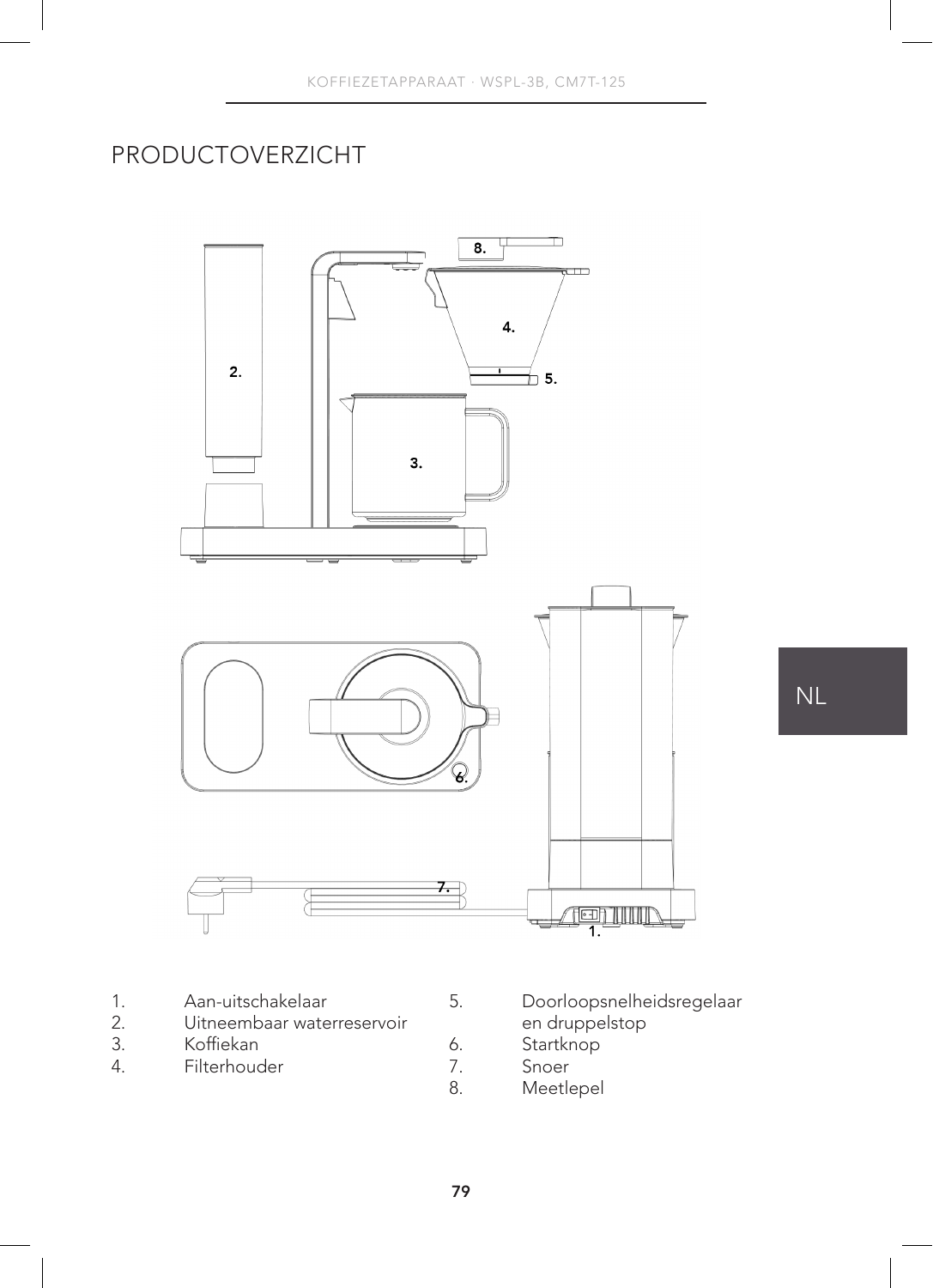# VÓÓR GEBRUIK

#### ELEKTRISCHE AANSLUITING

Controleer of het voltage op de plaats waar u het apparaat gaat gebruiken hetzelfde is als het voltage dat op het apparaat aangegeven wordt. Details vindt u op het etiket op de bodemplaat van het apparaat.

#### BIJ HET EERSTE GEBRUIK VAN HET APPARAAT

Laat vóór het eerste gebruik van het apparaat 1,25L koud water door het apparaat lopen zonder gebruik te maken van een koffiefilter of koffie.

### BEDIENING

- Plaats de Wilfa Performance op een vlak oppervlak. Steek de stekker in het stopcontact.
- Schakel het apparaat in. De startknop knippert twee keer en er klinkt een pieptoon.
- Vul het waterreservoir met vers water tot de gewenste hoeveelheid. Plaats een koffiefilter (1x4) in de filterhouder. Plaats de aanbevolen hoeveelheid koffie in het filter.
- We adviseren het gebruik van gemalen filterkoffie, ca. 60 g per liter water. Experimenteer met de koffiehoeveelheden voor de eerste paar bereidingen om de hoeveelheid te vinden die u optimaal vindt.
- We raden u ook aan om een Wilfa-weegschaal te gebruiken voor het beste resultaat.
- Bevestig de filterhouder aan de beugel. Stel de doorloopsnelheidsregelaar in op basis van uw voorkeur.
- We adviseren de volgende verhoudingen van water en koffie (houd er rekening mee dat verschillende malingen en koffiesoorten deze verhoudingen enigszins zullen beïnvloeden):

| $1,25$ l | - | 75 g |
|----------|---|------|
| 1 I      |   | 60 g |
| 0,75 l   | - | 45g  |
| 0.50 l   | - | 30 g |

• Druk op de startknop om het zetproces te starten. Wilfa Performance is uitgerust met het unieke Wilfa-pompsysteem dat het water van de eerste tot de laatste druppel bij een optimale temperatuur door het systeem transporteert.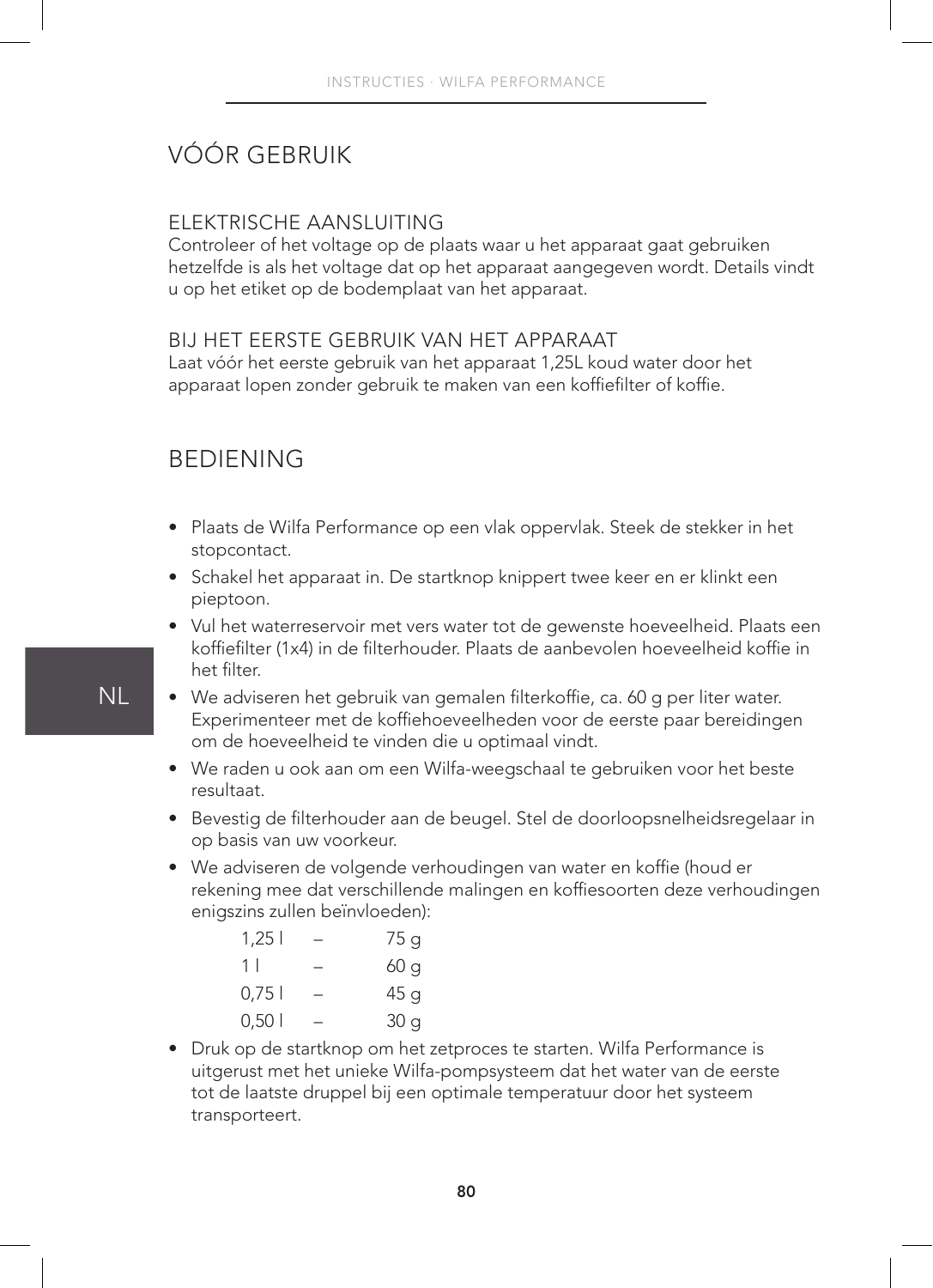- Als het zetproces voltooid is, schakelt het apparaat over op de warmhoudstand. De startknop blijft branden. Na 40 minuten wordt het koffiezetapparaat automatisch uitgeschakeld. Als u het koffiezetapparaat vóór het verstrijken van 40 minuten wilt uitschakelen (met licht in de startknop) hoeft u slechts één keer op de startknop te drukken, waarna het koffiezetapparaat wordt uitgeschakeld.
- Door de doorloopsnelheidsregelaar naar rechts te draaien, functioneert deze als een druppelstop.

#### TIPS

- Spoel het koffiefilter af in water om eventuele ongewenste smaken te verwijderen voordat u koffie zet.
- Gebruik altijd verse koffie. U verkrijgt de beste resultaten als u vers gemalen koffie gebruikt. Gemalen koffie verliest veel van zijn aroma's al na enkele minuten en door de koffie zelf te malen net vóór het zetten, behoudt u alle goede aroma's voor de beste koffiesmaak.
- U kunt een van de koffiemolens van Wilfa gebruiken die geschikt zijn voor het malen van filterkoffie. Het gebruik van verschillende maalgraden heeft invloed op de sterkte en de smaak van de koffie.
- De meegeleverde filterhouder heeft een handmatige druppelstop. Wilfa raadt aan geen koffie te serveren voordat het filterproces voltooid is, omdat dit het uiteindelijke koffieresultaat negatief beïnvloedt.
- Als er nóg warmere koffie gewenst is, moet de glazen kan vóór het zetten met heet water gespoeld worden. Dit is vooral aan te bevelen als u 0,5 liter of minder koffie zet.
- Als het koffiezetapparaat een tijdje niet gebruikt is, is het aan te raden om vóór gebruik schoon water door het apparaat te laten lopen.
- Koffieresten blijven altijd achter op de onderdelen die in contact komen met de koffie. Voor een optimale koffiesmaak dient u de filterhouder, de kan en het deksel van de kan regelmatig te reinigen.
- Gebruik de koffiekan niet om het waterreservoir met vers water te vullen, omdat koffieresten invloed hebben op de kwaliteit van de gezette koffie.

#### REINIGINGSINDICATOR

Het licht op de knop Start gaat knipperen als u gaat starten met het voor de 180e keer koffiezetten. De koffiemachine geeft aan dat het tijd is voor een reiniging, waarna u de eenheid moet reinigen. De knop zal gedurende drie keer dat koffie wordt gezet knipperen, voordat de teller opnieuw wordt ingesteld.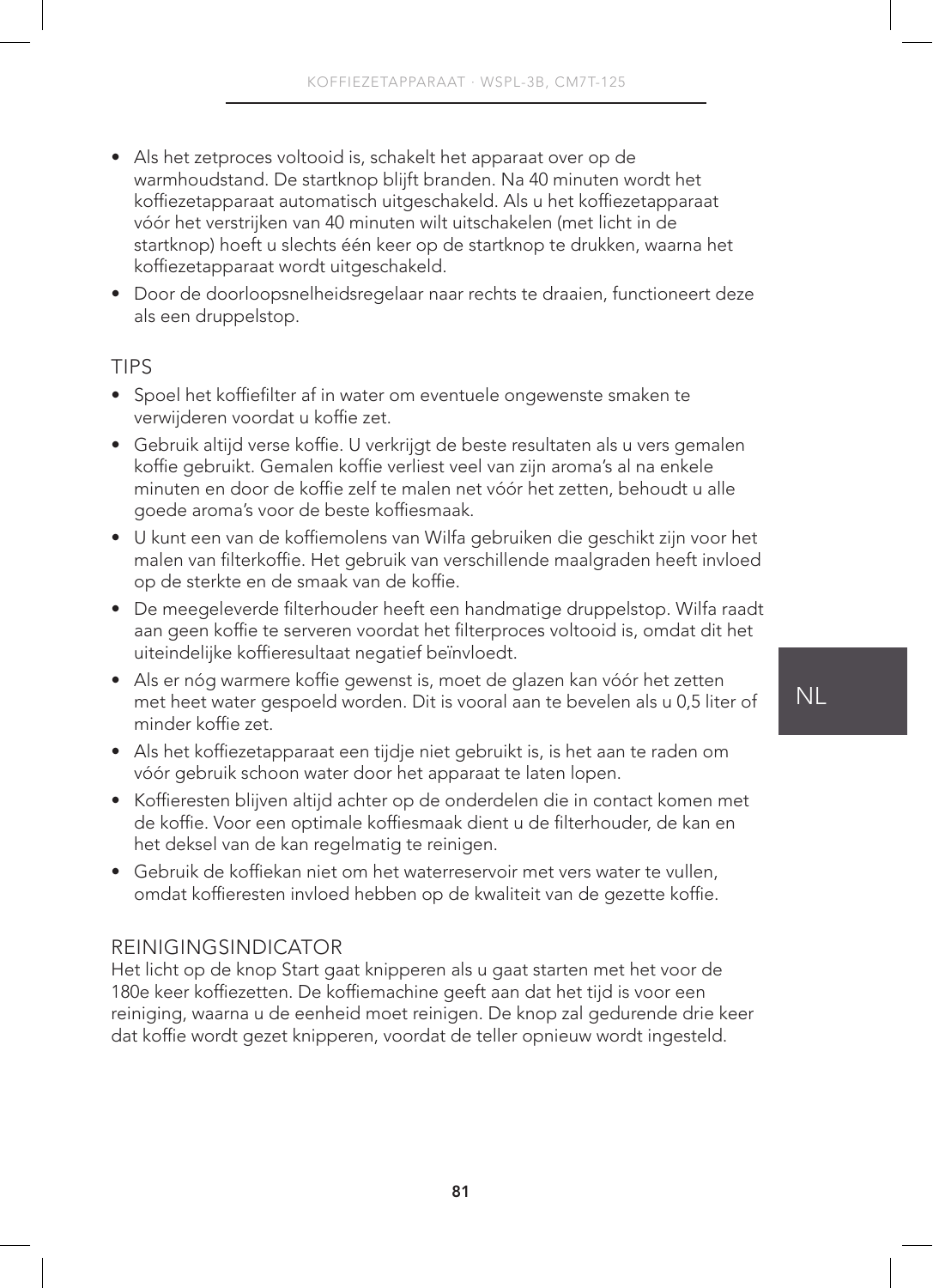# REINIGING & ONDERHOUD

#### REINIGING

- Gebruik een reinigingsmiddel, zoals Cleandrop of andere reinigingsmiddelen die bedoeld zijn voor het reinigen van koffiezetapparaten. Vergeet niet om na reiniging het apparaat eerst een cyclus met schoon water te laten doorlopen.
- Het apparaat kan, indien nodig, gereinigd worden met een vochtige doek zonder enige toevoegingen.
- Filterhouder, koffiekan en deksel kunnen in een heet sopje gereinigd worden, of in de bovenkant van de vaatwasmachine.
- Reinig nooit andere delen van het apparaat in de vaatwasmachine. Gebruik op geen enkel onderdeel van het koffiezetapparaat sterke reinigingsmiddelen, schuurmiddelen, staalwol of andere oplosmiddelen.

#### ONTKALKEN

- Gebruik een in de handel verkrijgbaar ontkalkingsmiddel.
- Ontkalking dient al naargelang de noodzaak uitgevoerd te worden. In gebieden met hard water dient ontkalking regelmatig uitgevoerd te worden.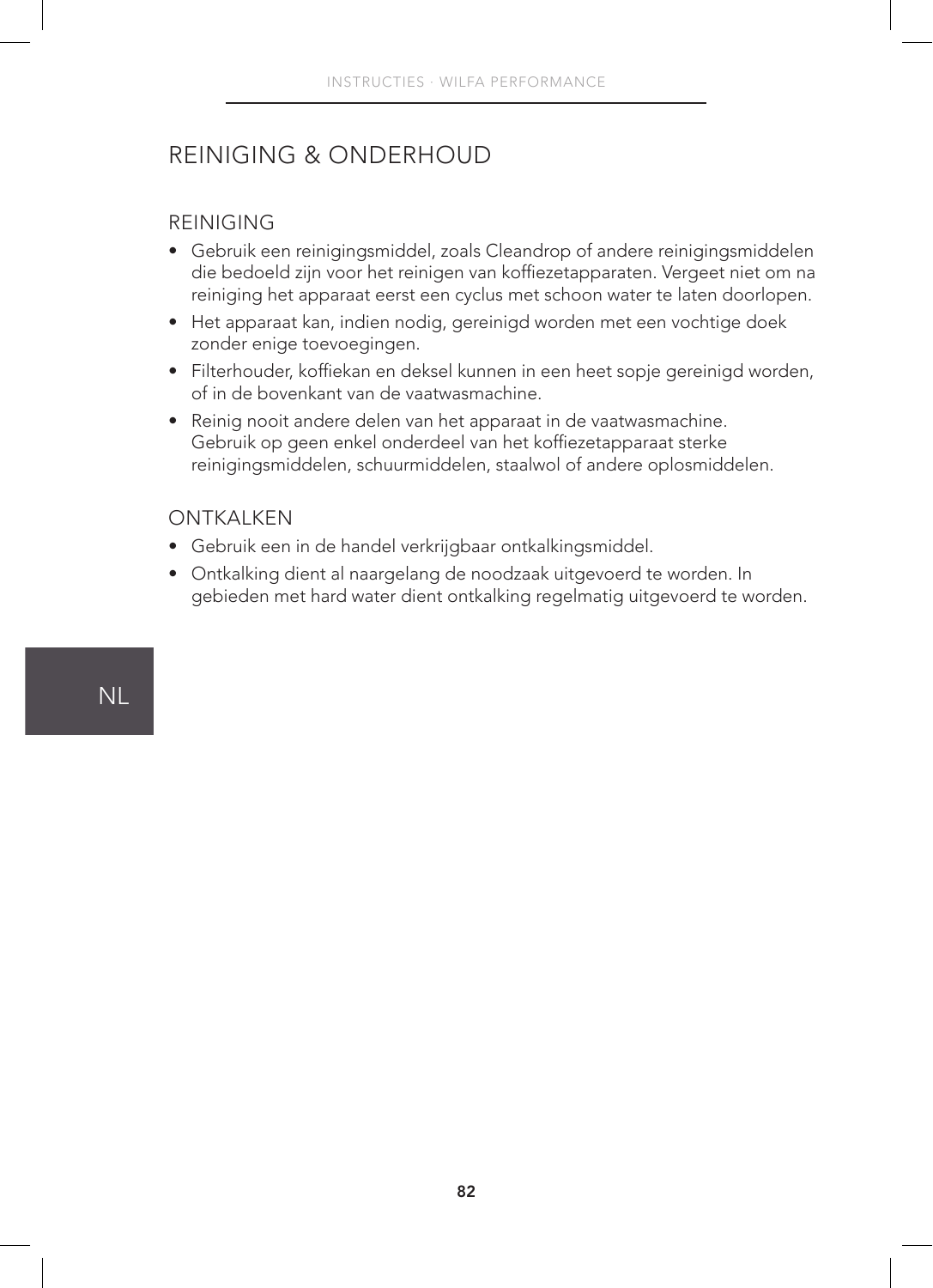# PROBLEEMOPLOSSING

| Probleem                         | Mogelijke oorzaken                                                                                       | Oplossingen                                                                                                           |
|----------------------------------|----------------------------------------------------------------------------------------------------------|-----------------------------------------------------------------------------------------------------------------------|
| Koffiezetapparaat<br>start niet  | De stekker zit niet in het<br>stopcontact.                                                               | Steek de stekker in het<br>stopcontact                                                                                |
|                                  | De aan-uitschakelaar<br>staat niet op 'aan'.                                                             | Schakel de aan-uitschakelaar in<br>(zie nr. 1 in de beschrijving).                                                    |
|                                  | Geen water in het<br>waterreservoir                                                                      | Vul het waterreservoir                                                                                                |
|                                  | De pomp is droog                                                                                         | Gebruik het apparaat met het<br>waterreservoir volledig gevuld<br>$(1,25L)$ .                                         |
| Koffiezetapparaat<br>stopt       | Kalk in het product                                                                                      | Ontkalk het koffiezetapparaat                                                                                         |
| De koffie is niet<br>warm genoeg | De glazen kan is erg<br>koud                                                                             | Spoel de kan met warm water                                                                                           |
| Filterhouder loopt<br>over       | Druppelstop is<br>vergrendeld                                                                            | Open de druppelstop                                                                                                   |
|                                  | Gemalen koffie verstopt<br>de doorloopsnelheids-<br>regelaar aan de onder-<br>zijde van de filterhouder. | Zet de doorloopsnelheids-<br>regelaar op 1,25 en spoel de<br>filterhouder door er water<br>doorheen te laten stromen. |
|                                  | Koffie te fijn gemalen                                                                                   | Gebruik filterkoffie                                                                                                  |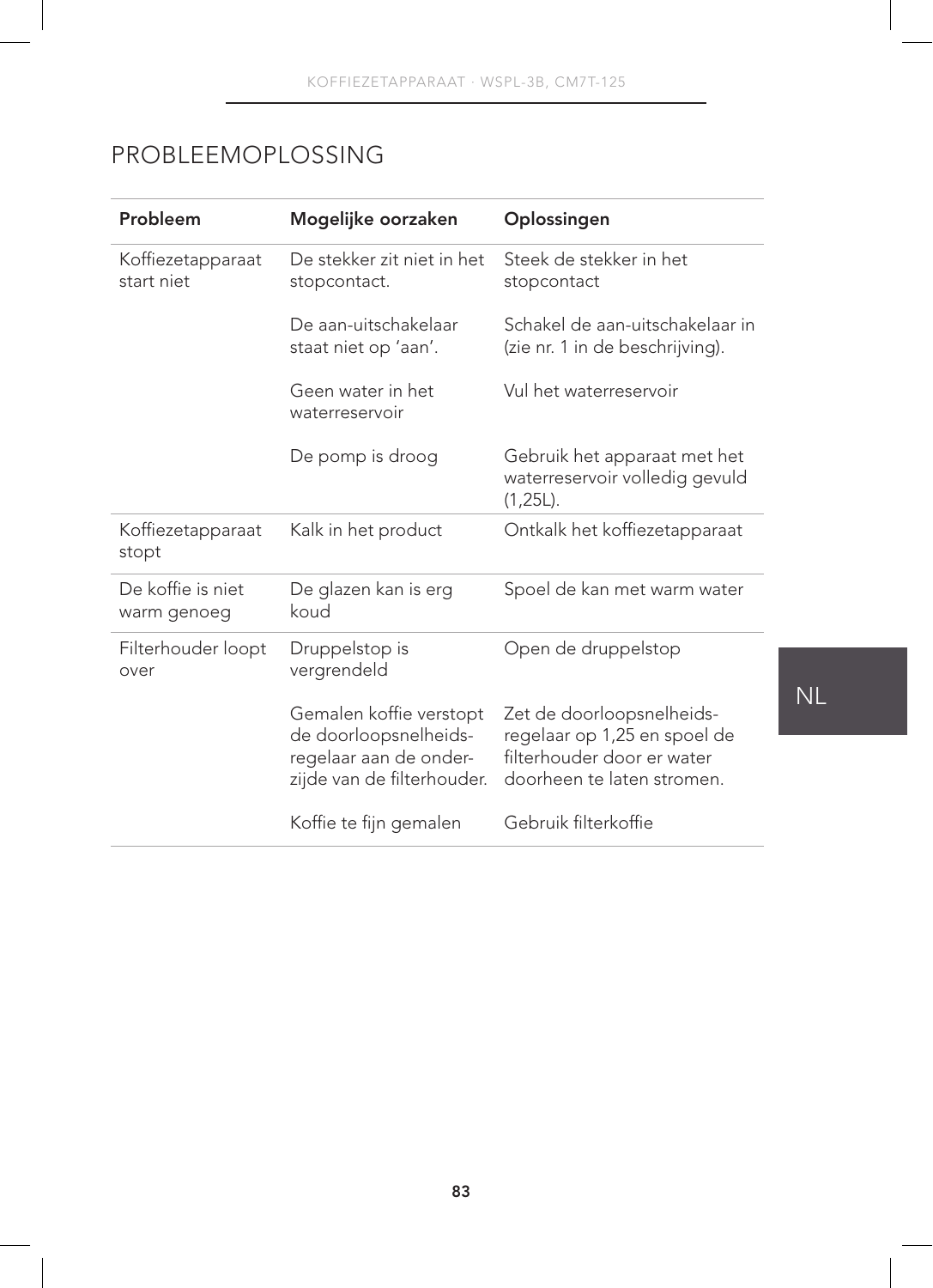

### GARANTIE

Wilfa biedt voor dit product een garantie van vijf jaar. Deze periode start op de dag van de aankoop. De garantie dekt productiefouten of defecten die tijdens de garantieperiode optreden. Uw aankoopbon is uw garantiebewijs voor de verkoper als u aanspraak maakt op de garantie.

De garantie is uitsluitend geldig voor producten die voor huishoudelijke toepassingen gekocht en gebruikt werden. De garantie is niet geldig als het product voor commerciële doeleinden gebruikt wordt. De garantie is niet geldig als het product onjuist of nalatig gebruikt werd, als de Wilfa-instructies niet opgevolgd zijn, als het apparaat werd gewijzigd of een onbevoegde reparatie werd uitgevoerd. De garantie is ook niet geldig voor normale slijtage van het product, verkeerd gebruik, gebrekkig onderhoud, gebruik van onjuiste elektrische spanning, of:

- Overbelasting van het product.
- Niet ontkalkt volgens de instructies in de handleiding
- Schade aan het glas
- Onderdelen die normaal versleten zijn.
- Onderdelen die regelmatig vervangen moeten worden (zoals filters, batterij enz.).

#### De gebruiksaanwijzing is ook beschikbaar op onze website wilfa.com.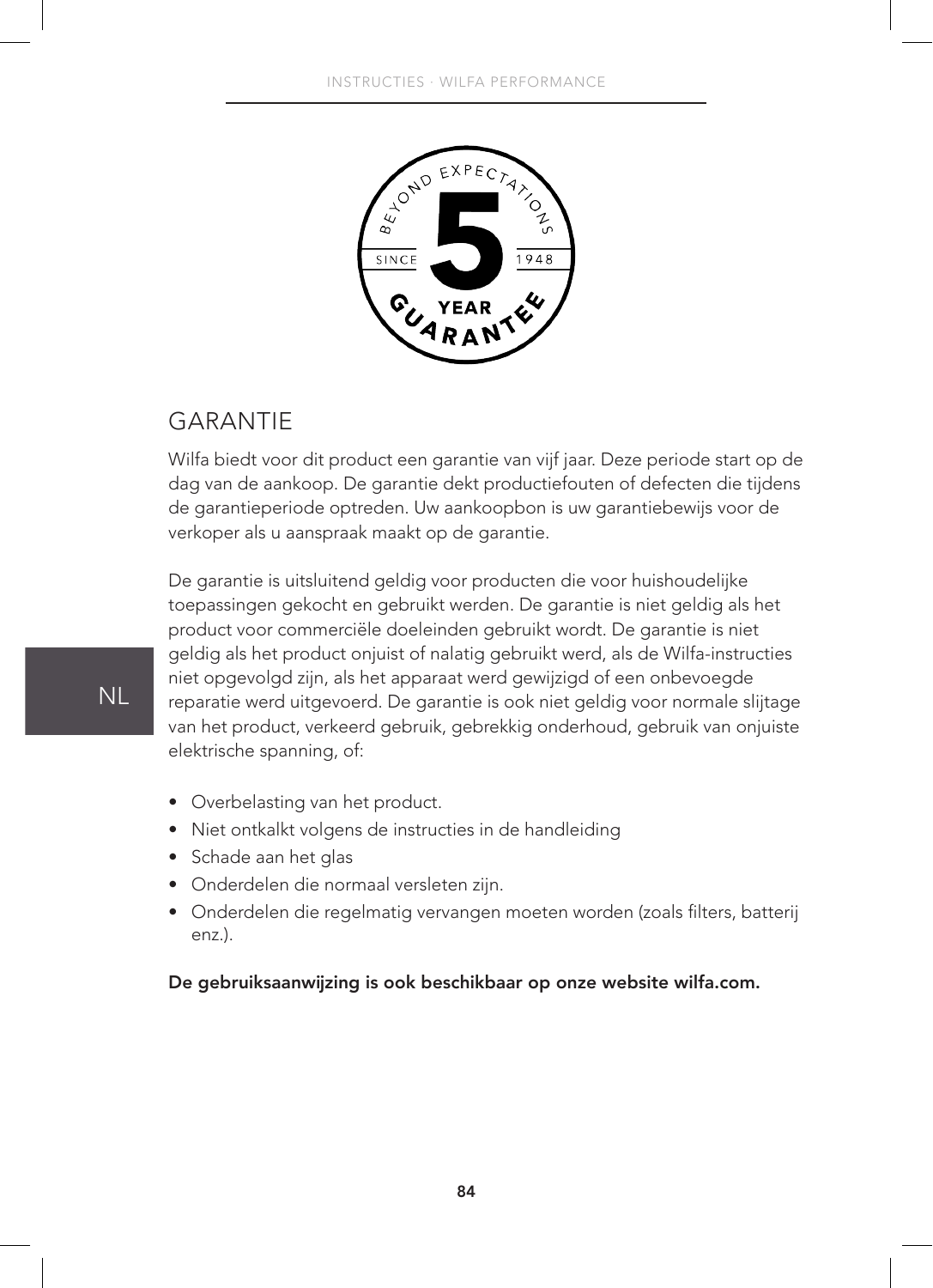### PRODUCTSPECIFICATIES

220-240V~ 50/60Hz, 1800 W

# ONDERSTEUNING EN RESERVEONDERDELEN

Ga voor ondersteuning naar wilfa.com en raadpleeg onze klantenservice-/ondersteuningspagina. Hier vindt u veelgestelde vragen, reserveonderdelen, tips en trucs en al onze contactgegevens.

### RECYCLEBAARHEID



Deze markering geeft aan dat u dit product in de gehele Europese Unie niet met ander huishoudelijk afval mag meegeven. Om mogelijke schade aan het milieu of de gezondheid van mensen als gevolg van ongecontroleerde afvalverwijdering te voorkomen, dient het product op een verantwoorde manier gerecycled te worden om duurzaam hergebruik

van materialen te stimuleren. Gebruik de retour- en inzamelingssystemen om uw gebruikte apparaat in te leveren, of neem contact op met de winkel waar u het product gekocht hebt. De winkel kan het product terugnemen om het op veilige en milieuverantwoorde wijze te recyclen.

NL

AS Wilfa Nydalsveien 24, 0484 Oslo, Norway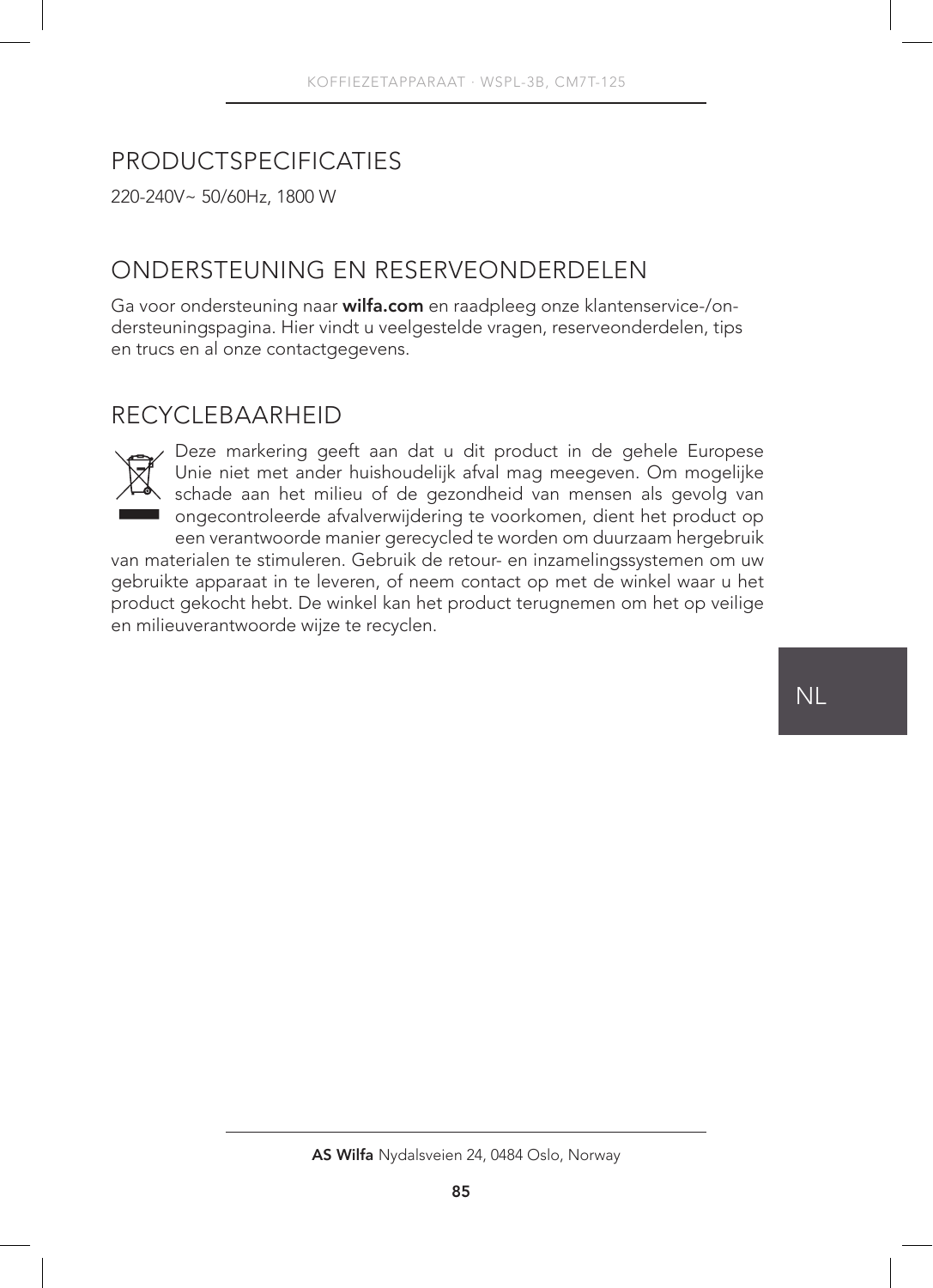INSTRUKCJE · WILFA PERFORMANCE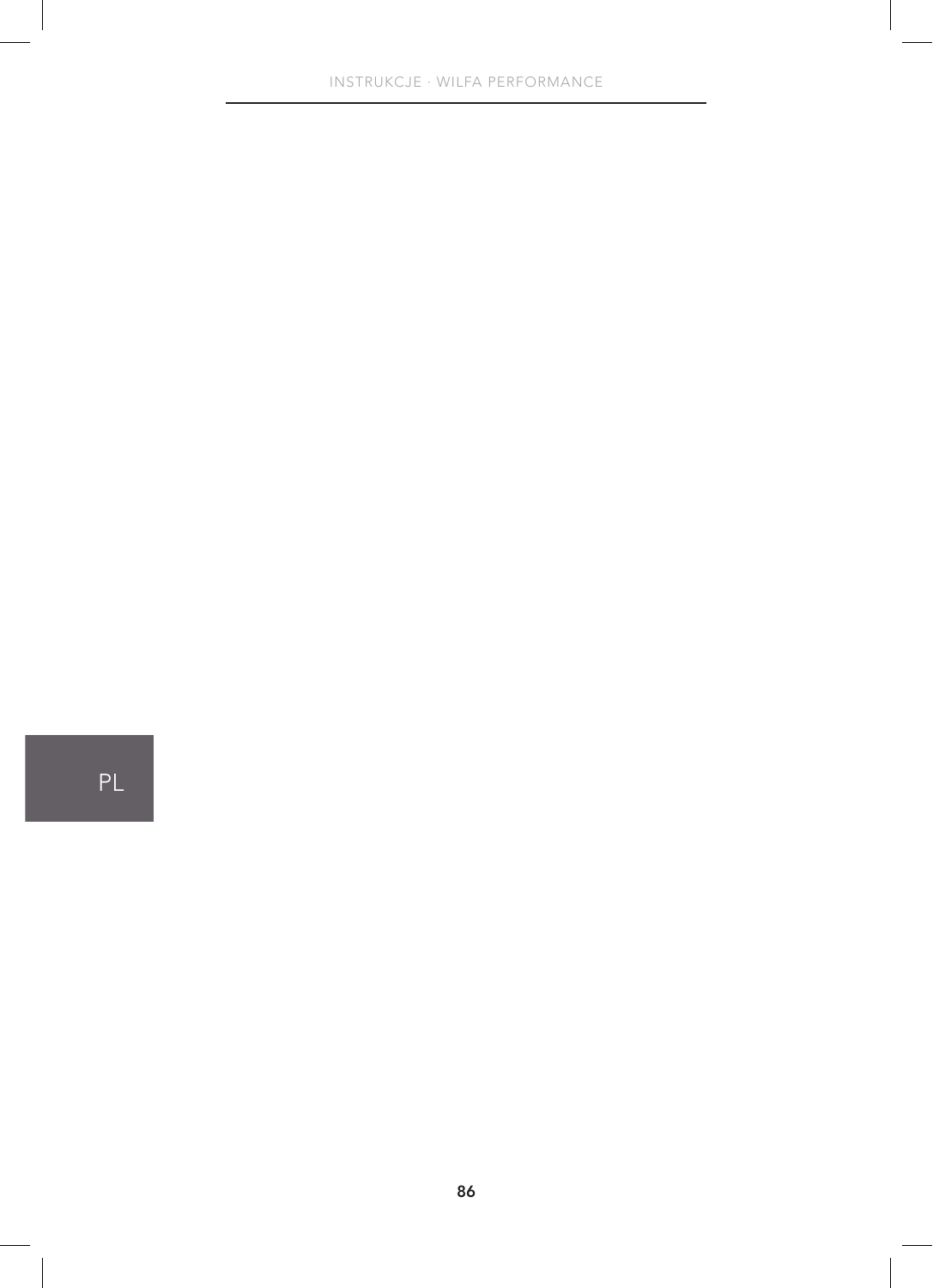# SPIS TREŚCI

- WAŻNE INSTRUKCJE DOTYCZĄCE BEZPIECZEŃSTWA
- SPECJALNE INSTRUKCJE BEZPIECZEŃSTWA DLA TEGO URZĄDZENIA
- OPIS OGÓLNY PRODUKTU
- PRZED UŻYCIEM
- OBSŁUGA
- CZYSZCZENIE I KONSERWACJA
- ROZWIĄZYWANIE PROBLEMÓW
- GWARANCJA
- DANE TECHNICZNE PRODUKTU
- POMOC TECHNICZNA I CZĘŚCI ZAMIENNE
- MOŻLIWOŚĆ RECYKLINGU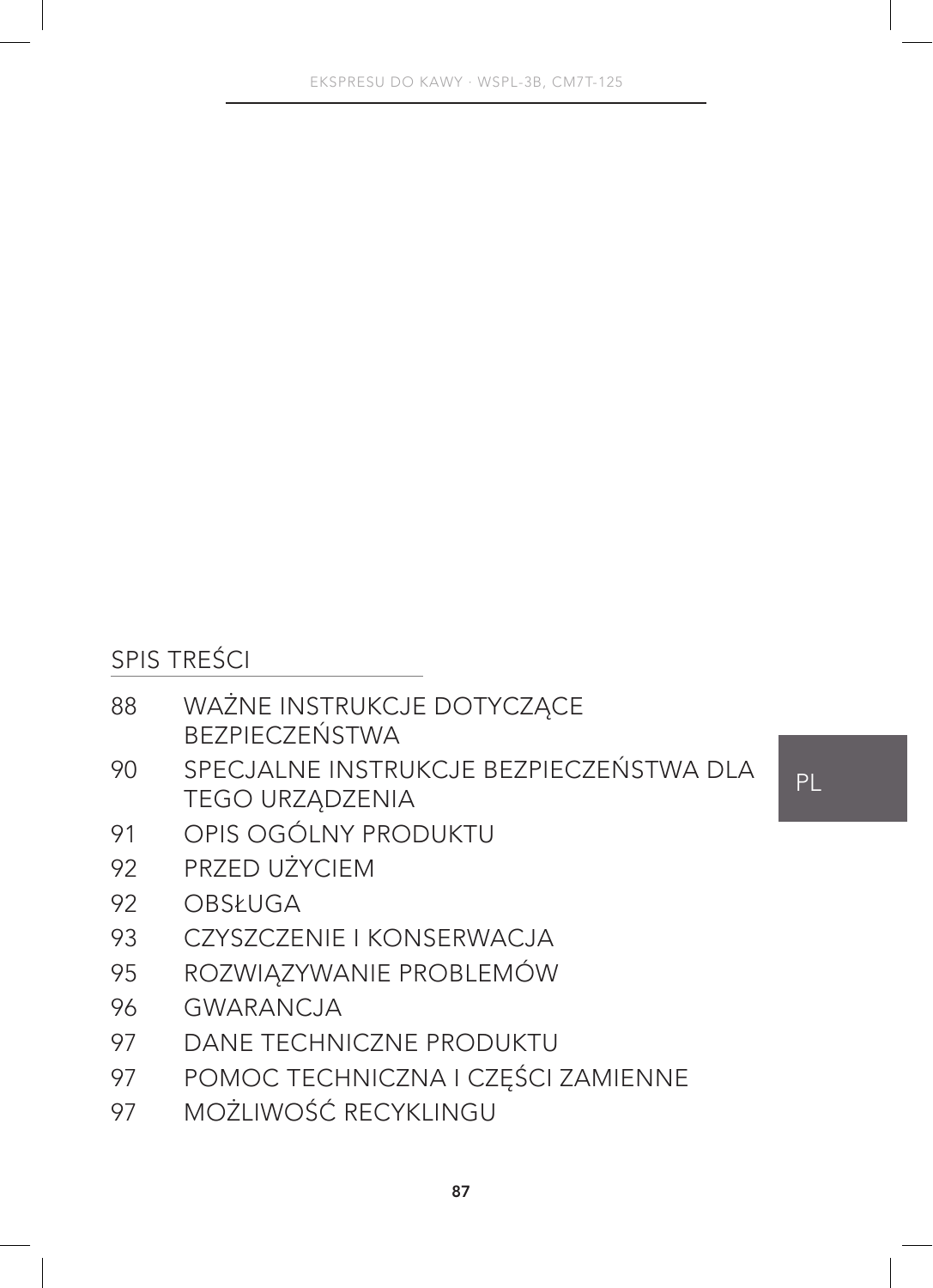# WAŻNE INSTRUKCJE DOTYCZĄCE BEZPIECZEŃSTWA

- To urządzenie może być używane przez dzieci od lat 8, pod warunkiem zapewnienia nadzoru lub udzielenia instrukcji dotyczących korzystania z urządzenia w bezpieczny sposób i o ile dziecko zdaje sobie sprawę z ewentualnych zagrożeń. Czynności związane z czyszczeniem oraz konserwacją w zakresie użytkownika nie powinny być wykonywane przez dzieci, chyba że ukończyły 8 lat i pozostają pod nadzorem. Przechowuj urządzenie wraz z przewodem poza zasięgiem dzieci młodszych niż 8 lat.
- Urządzenia mogą być używane przez osoby z niepełnosprawnością fizyczną, sensoryczną i umysłową oraz brakiem doświadczenia i wiedzy, pod warunkiem zapewnienia nadzoru lub udzielenia instrukcji dotyczących korzystania z urządzenia w bezpieczny sposób oraz o ile taka osoba zdaje sobie sprawę z ewentualnych zagrożeń.
- Dzieci nie mogą używać urządzenia do zabawy.
- Pamiętaj, że płyta grzewcza może być gorąca jeszcze przez pewien czas po jej użyciu.
- To urządzenie jest przeznaczone wyłącznie do użytku w pomieszczeniach, na potrzeby gospodarstwa domowego; nie jest ono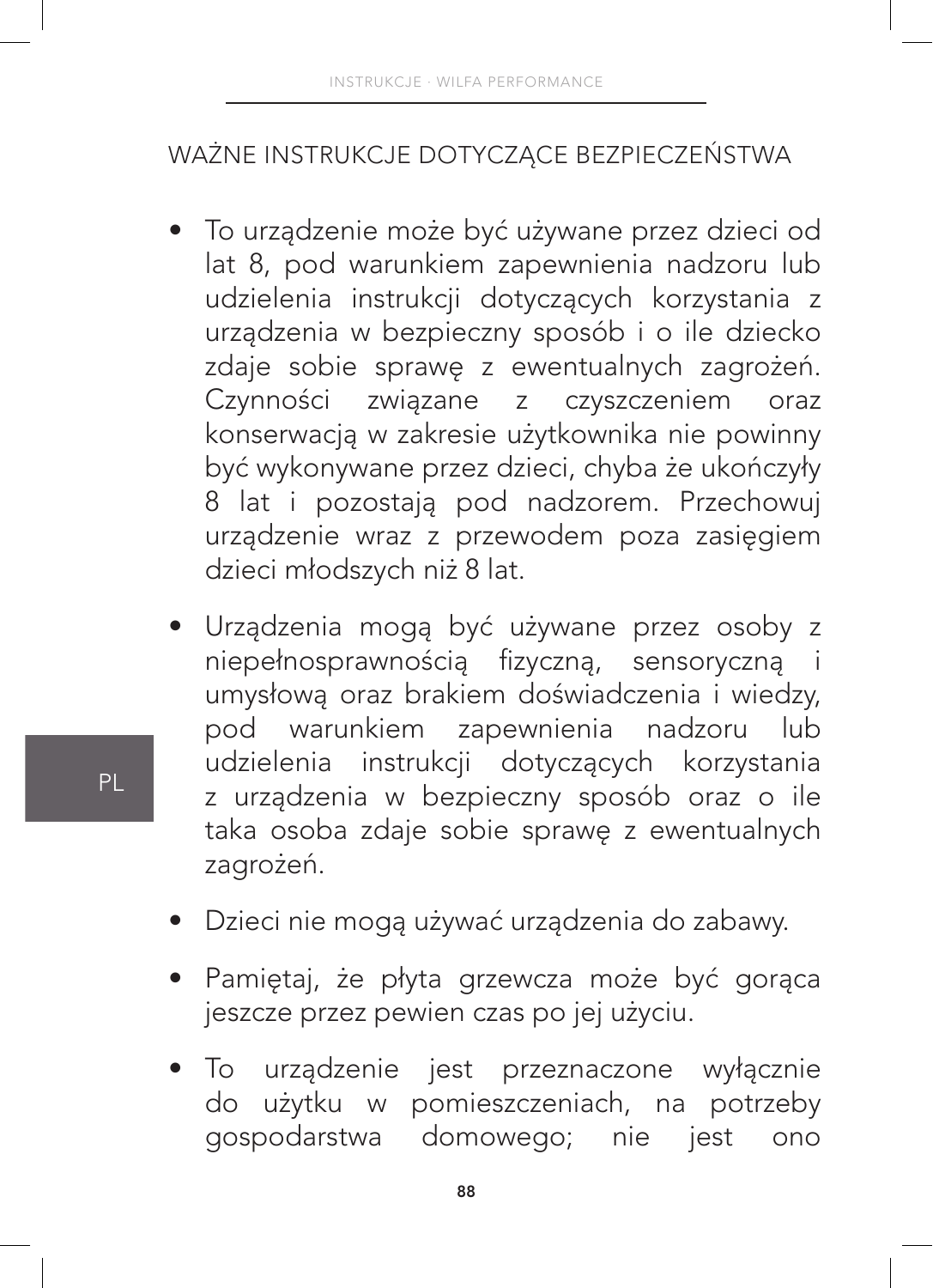przeznaczone do zastosowań komercyjnych ani przemysłowych.

- Po użyciu i przed czyszczenia zawsze odłącz urządzeniu z prądu.
- Regularnie kontroluj urządzenie i przewód pod kątem uszkodzeń. Nie używaj urządzenia w przypadku stwierdzenia uszkodzenia.
- Jeśli przewód zasilający zostanie uszkodzony, musi zostać wymieniony przez producenta, autoryzowany serwis lub osoby o odpowiednich kwalifikacjach, aby uniknąć zagrożenia.
- W razie konieczności sprawdzenia lub naprawy, zawsze oddawaj urządzenie do sklepu lub punktu serwisowego. Nie próbuj samodzielnie naprawiać urządzenia; to może doprowadzić do unieważnienia gwarancji.
- Urządzenie powinno znajdować się z dala od źródeł ciepła, bezpośredniego nasłonecznienia, wilgoci i ostrych krawędzi.
- Nie dotykaj mokrymi dłońmi. W przypadku zawilgocenia lub zmoczenia urządzenia, natychmiast odłącz je od zasilania. Nie zanurzaj w wodzie.
- Czyszcząc urządzenie po użyciu nie wolno go zanurzać w wodzie ani w żadnym innym płynie.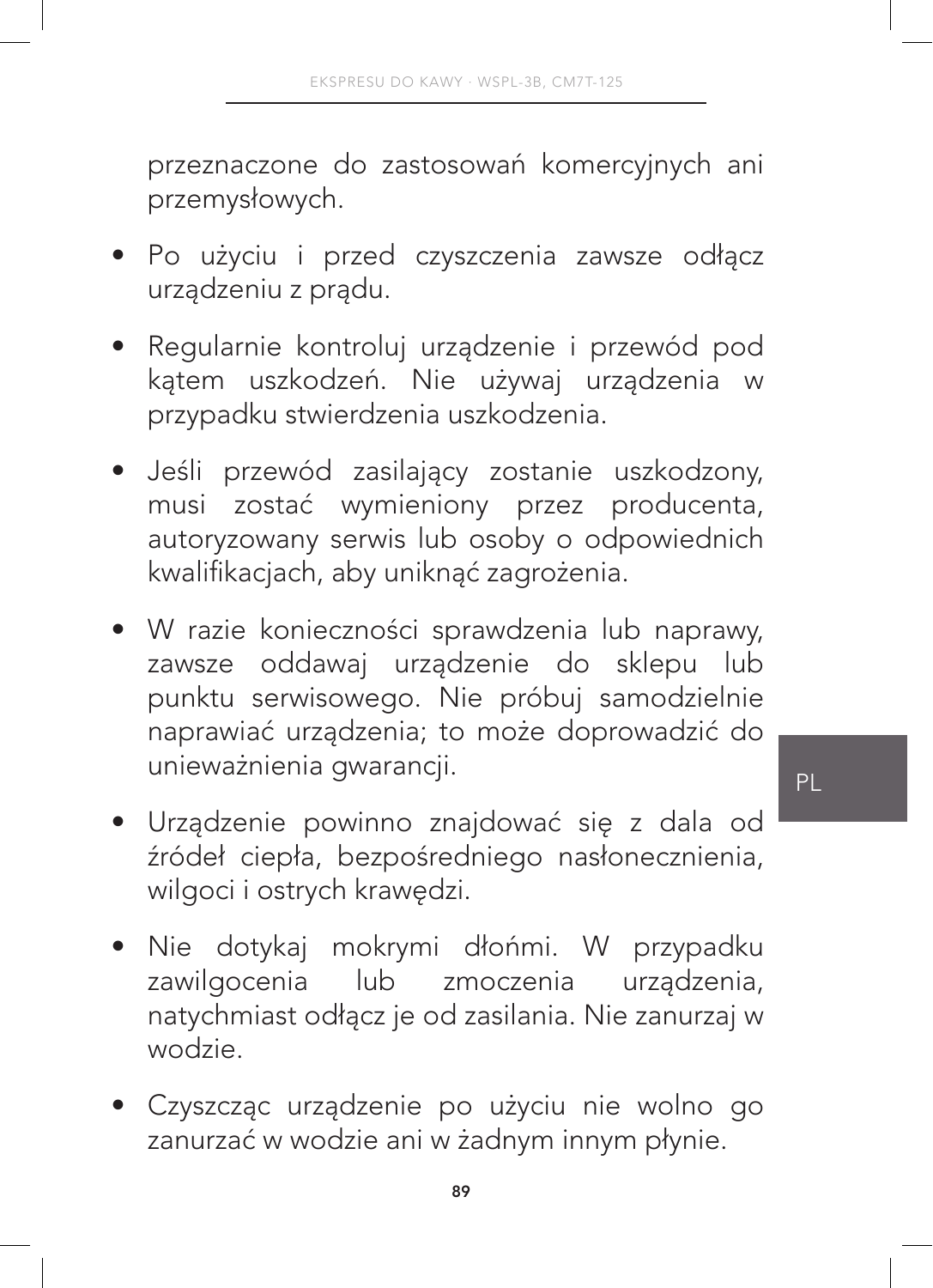• W szczególności przestrzegaj "specjalnych instrukcji bezpieczeństwa" podanych poniżej.

SPECJALNE INSTRUKCJE BEZPIECZEŃSTWA DLA TEGO **URZADZENIA** 

- Urządzenie napełniaj wyłącznie świeżą wodą.
- Wyciągaj wtyczkę z gniazdka, kiedy urządzenie nie jest używane.
- Używaj wyłącznie oryginalnych części zamiennych.
- Nigdy nie używaj szklanego dzbanka na płytach grzewczych ani w kuchence mikrofalowej.
- Zawsze wyciągaj wtyczkę z gniazdka przed czyszczeniem.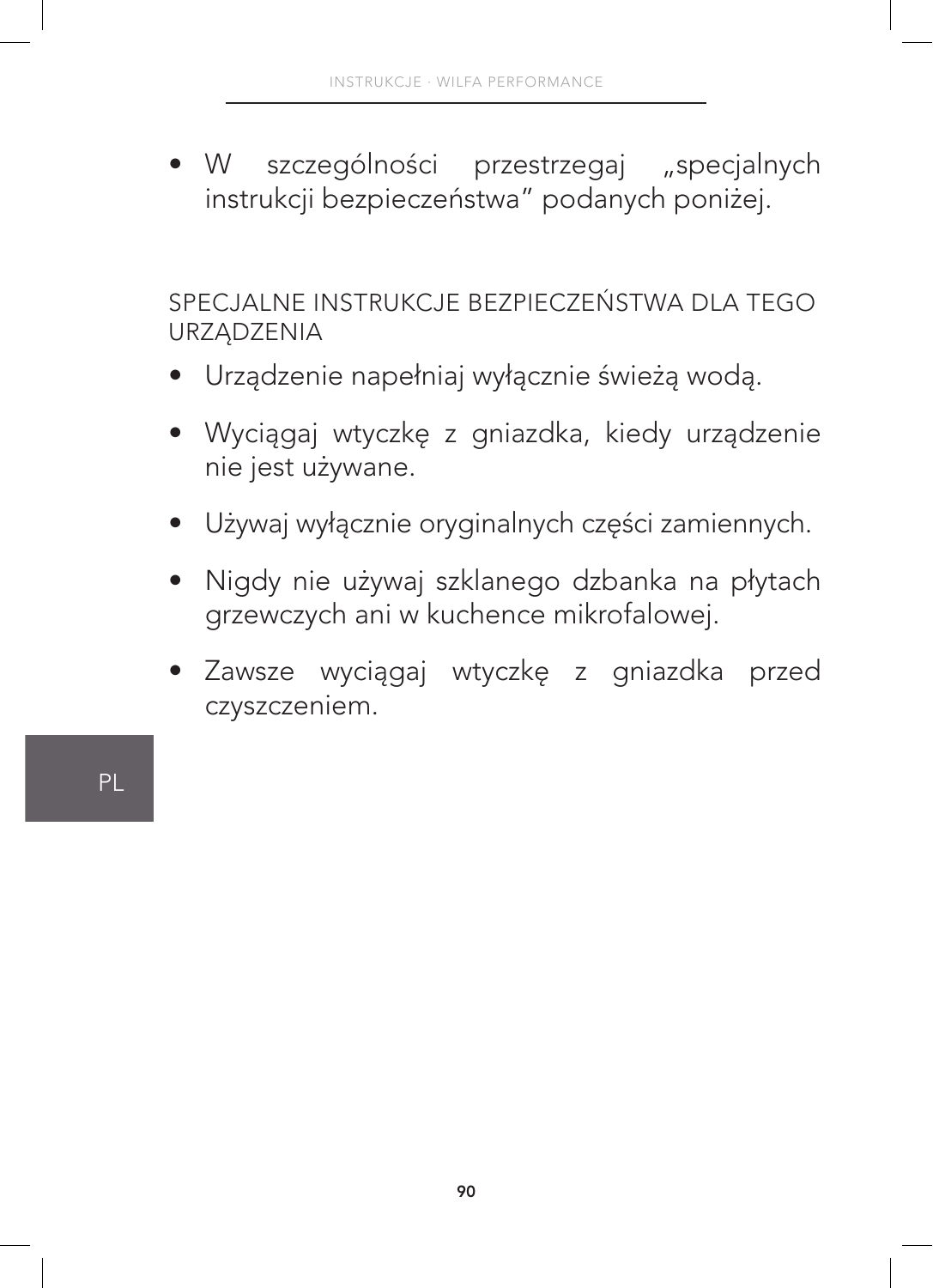# OPIS OGÓLNY PRODUKTU



- 1. Wyłącznik zasilania
- 2. Zdejmowany zbiornik na
- wodę
- 3. Dzbanek na kawę
- 4. Uchwyt filtru
- 5. Regulacja przepływu i
	- blokada kapania
- 6. Przycisk start<br>7. Przewód zasil
- 5. Frzewód zasilania<br>7. Przewód zasilania<br>8. Miarka
	- **Miarka**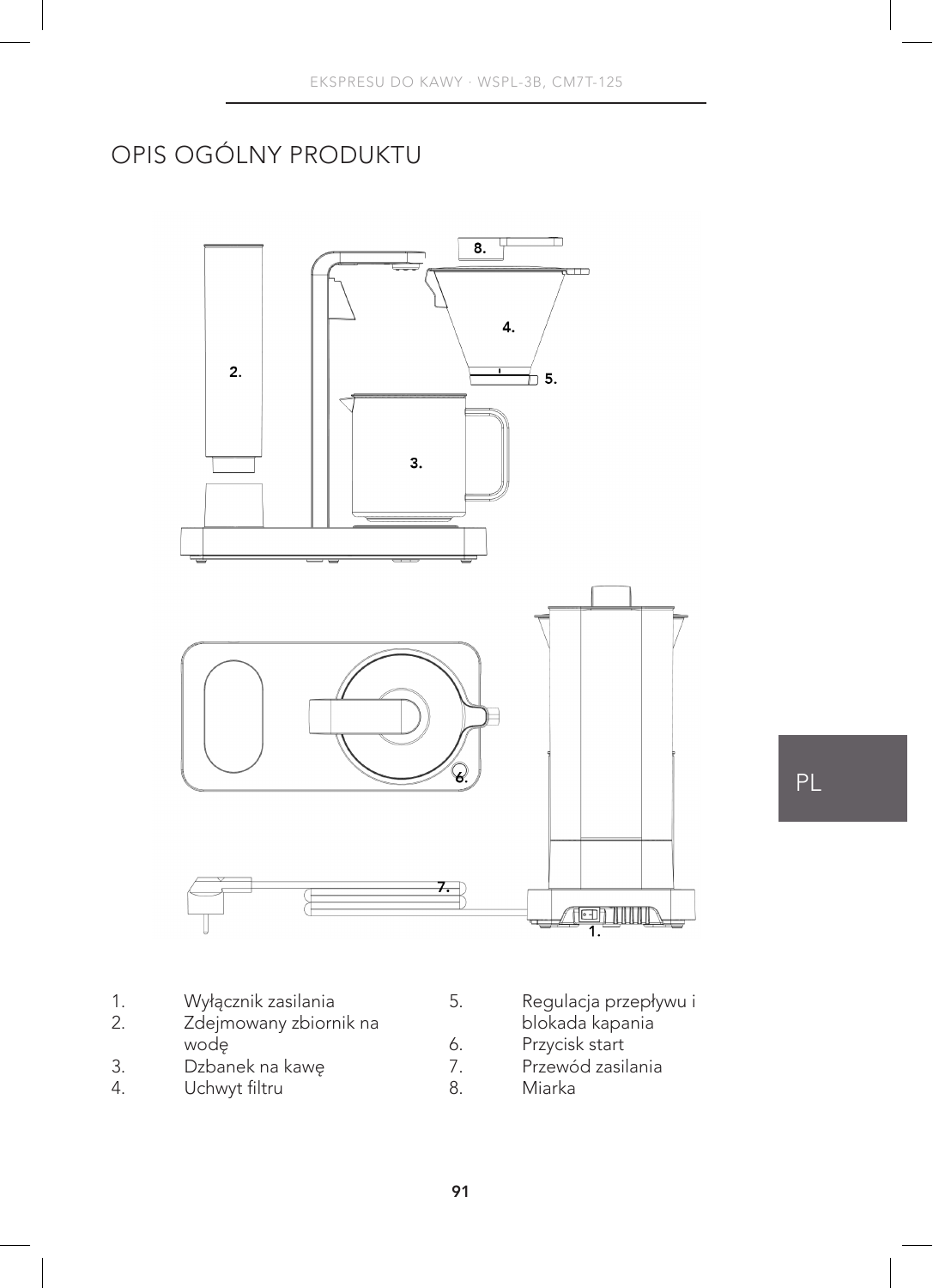# PRZED UŻYCIEM

#### POŁĄCZENIE ELEKTRYCZNE

Sprawdzić, czy napięcie sieciowe w miejscu, w którym urządzenie ma być używane, jest takie samo jak podane na urządzeniu. Szczegóły można znaleźć na etykiecie znajdującej się na płycie podstawy urządzenia.

#### PRZED PIERWSZYM UŻYCIEM

Zanim użyjesz urządzenia po raz pierwszy, przepuść 1,25L przez nie świeżą wodę — nie zakładaj filtru ani nie syp kawy.

### OBSŁUGA

- Postaw ekspres Wilfa Performance na płaskiej powierzchni. Podłącz przewód zasilający do gniazdka.
- Włącz urządzenie. Przycisk Start mignie dwa razy i zostanie wyemitowany sygnał dźwiękowy.
- Nalej odpowiednią ilość świeżej wody do zbiornika. Włóż papierowy filtr (1x4) do uchwytu filtru. Nasyp odpowiednią ilość kawy do filtru.
- Zalecamy użycie kawy mielonej do ekspresów przelewowych w proporcji 60 g na litr wody. Podczas kilku pierwszych prób eksperymentuj z ilością kawy, aby znaleźć swoje optymalne proporcje.
- W celu uzyskania najlepszych wyników zalecamy także korzystanie z wagi marki Wilfa.
- Zamocuj uchwyt filtru do wspornika. Ustaw regulację przepływu odpowiednio do preferencji.
- Zalecamy stosowanie następujących proporcji wody i kawy (zwróć uwagę, że te proporcje zależą nieco od stopnia zmielenia i odmiany kawy):

| 1,25           | 75 g            |
|----------------|-----------------|
| 1 <sup>1</sup> | 60 <sub>g</sub> |
| 0,751          | 45g             |
| 0,501          | 30 <sub>g</sub> |

- Naciśnij przycisk Start, aby rozpocząć proces parzenia. Ekspres Wilfa Performance jest wyposażony w unikatowy mechanizm pompy, który tłoczy wodę przez urządzenie w optymalnej temperaturze, od pierwszej do ostatniej kropli.
- Po zakończeniu parzenia urządzenie przełączy się w tryb podgrzewacza. Przycisk Start pozostanie podświetlony. Po upływie 40 minut ekspres do kawy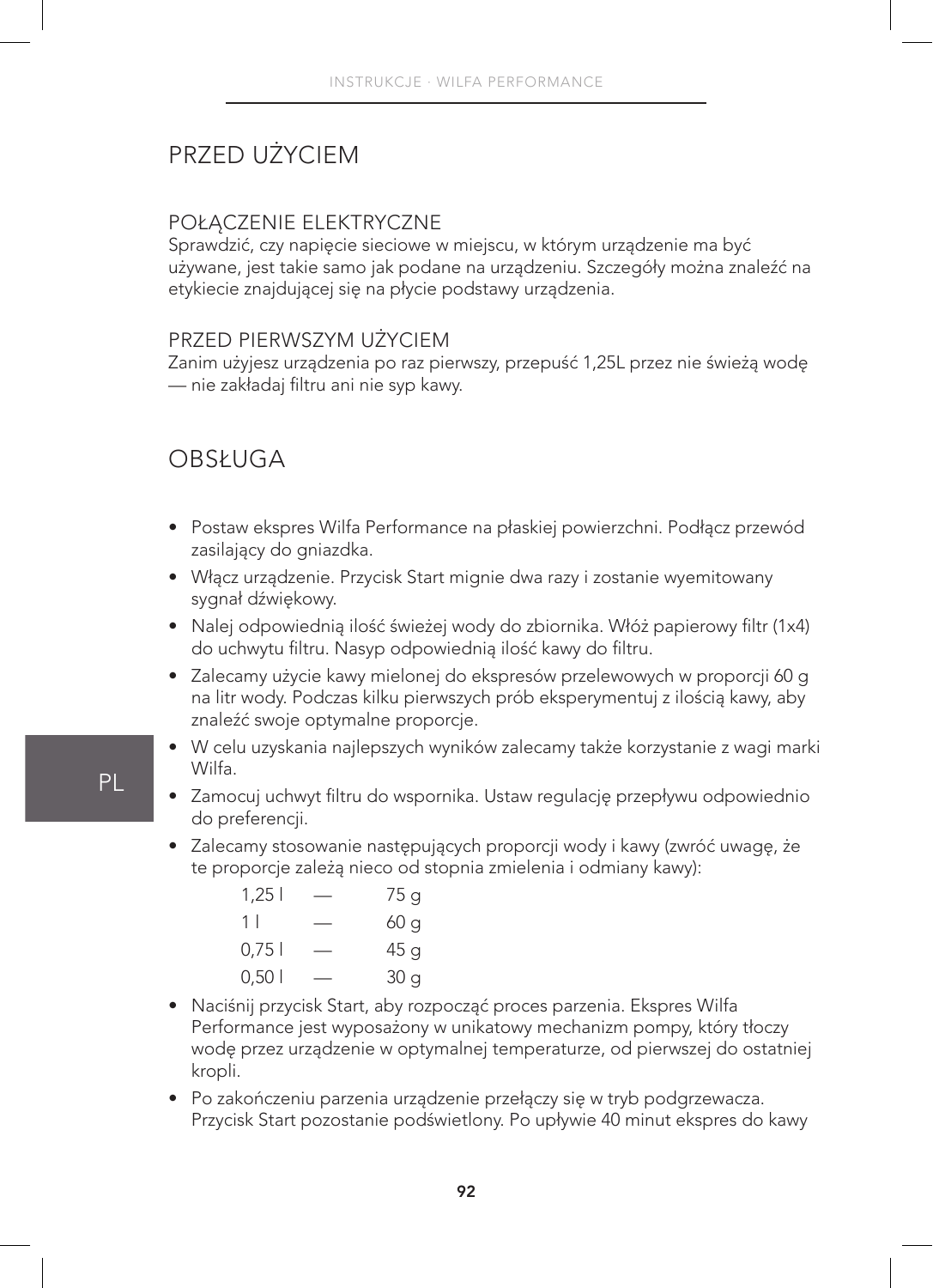wyłączy się. Aby wyłączyć urządzenie przed upływem 40 minut, naciśnij jeden raz świecący się przycisk Start.

• Regulacja przepływu skręcona w prawo pełni funkcję blokady kapania.

#### **PORADY**

- Przed przystąpieniem do parzenia przelej filtr wodą w celu pozbycia się niepożądanego posmaku.
- Zawsze używaj świeżej kawy. Najlepsze rezultaty uzyskasz, gdy kawa będzie świeżo mielona. Zmielona kawa traci wiele ze swego aromatu już po kilku minutach, dlatego mieląc kawę samodzielnie tuż przed jej zaparzeniem, zachowasz pełny aromat i zagwarantujesz najlepszy smak kawy.
- Najlepiej użyć jednego z młynków marki Wilfa odpowiednich do mielenia kawy do parzenia w ekspresie przelewowym. Stopień zmielenia ziaren ma wpływ na moc i smak kawy.
- Znajdujący się w zestawie uchwyt filtru ma ręczną blokadę kapania. Firma Wilfa nie zaleca podawania kawy zanim zakończy się proces przelewania wody przez filtr, ponieważ to niekorzystnie wpłynie na końcowy smak kawy.
- Jeśli lubisz naprawdę gorącą kawę, przepłucz szklany dzbanek gorącą wodą przed parzeniem. Wykonanie tej czynności jest szczególnie zalecane, kiedy objętość zaparzanej kawy nie przekracza 0,5 litra.
- Jeśli ekspres do kawy nie będzie używany przez pewien czas, przed kolejnym użyciem zaleca się przepuszczenie przez niego czystej wody.
- Pozostałości kawy zawsze pozostaną na elementach, które mają kontakt z naparem. W celu uzyskania optymalnego smaku kawy należy regularnie czyścić uchwyt filtru, dzbanek i pokrywkę dzbanka.
- Nie używaj dzbanka do kawy do napełniania zbiornika na wodę, ponieważ pozostałości kawy wpłyną na jakość parzonej kawy.

#### WSKAŹNIK CZYSZCZENIA

Użycie zaparzacza po raz 180 jest sygnalizowane miganiem przycisku start. Jest to sygnał, że ekspres wymaga czyszczenia i konieczne jest wykonanie tej czynności. Przycisk będzie migać w trakcie trzech procesów parzenia, a następnie licznik zostanie wyzerowany.

### CZYSZCZENIE I KONSERWACJA

#### **CZYSZCZENIE**

• Używaj środków czyszczących, takich jak Clean drop, lub innych detergentów przeznaczonych do mycia ekspresów do kawy. Pamiętaj, aby po czyszczeniu przepuścić przez ekspres czystą wodę.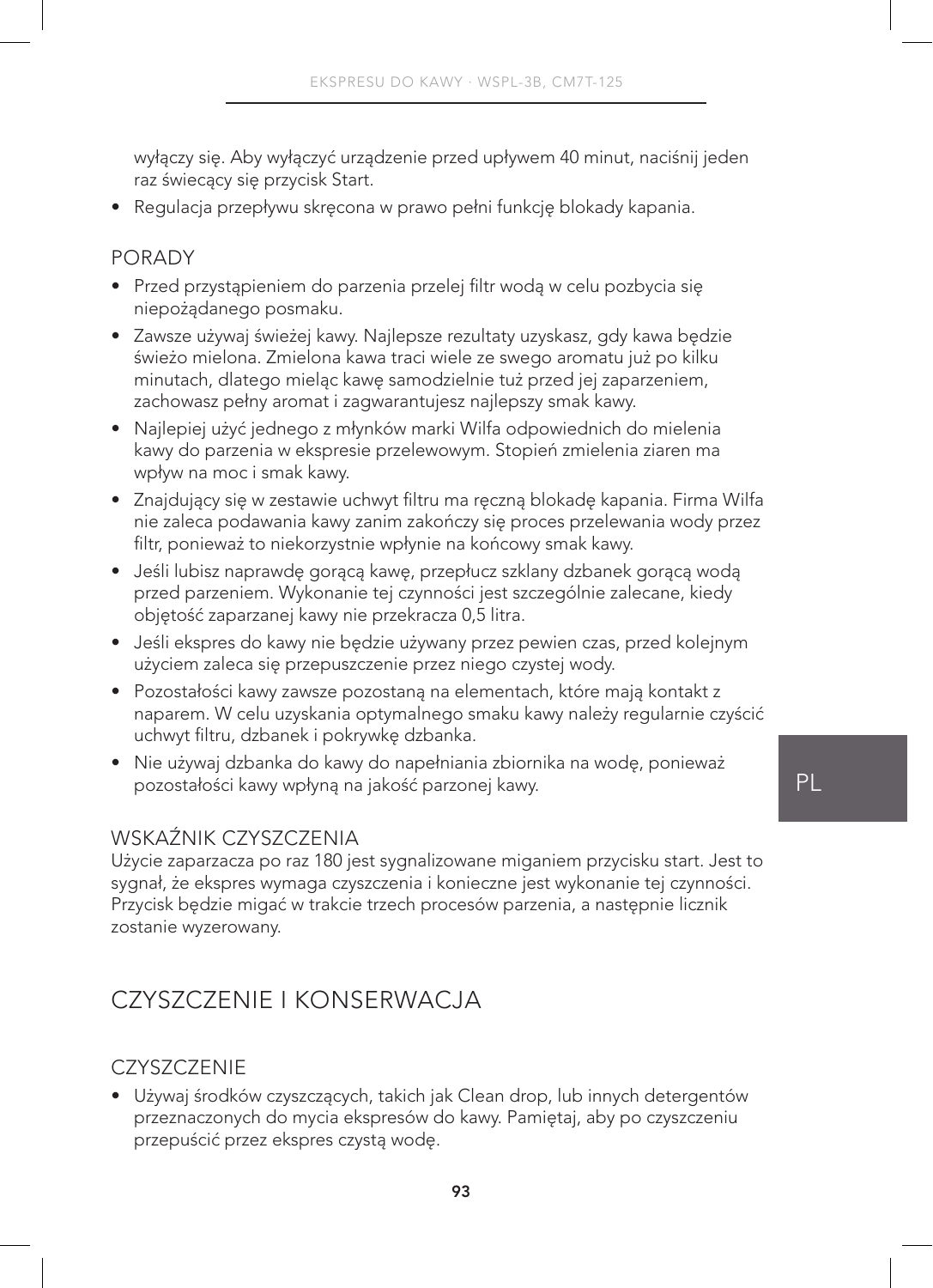- W razie potrzeby urządzenie można wyczyścić, używając wilgotnej szmatki bez żadnych dodatków.
- Uchwyt filtru, dzbanek na kawę i pokrywę można myć w gorącej wodzie z płynem do naczyń lub u góry w zmywarce.
- Nie wolno myć w zmywarce żadnych innych części urządzenia. Nigdy nie używaj silnych detergentów, proszku do szorowania, wełny stalowej ani innych środków do usuwania zabrudzeń podczas mycia jakiejkolwiek części ekspresu.

#### USUWANIE KAMIENIA

- Do usuwania kamienia używaj dostępnych w handlu środków.
- Usuwanie kamienia wykonuj w razie potrzeby. W przypadku wody o wysokiej twardości usuwanie kamienia musi być wykonywane regularnie.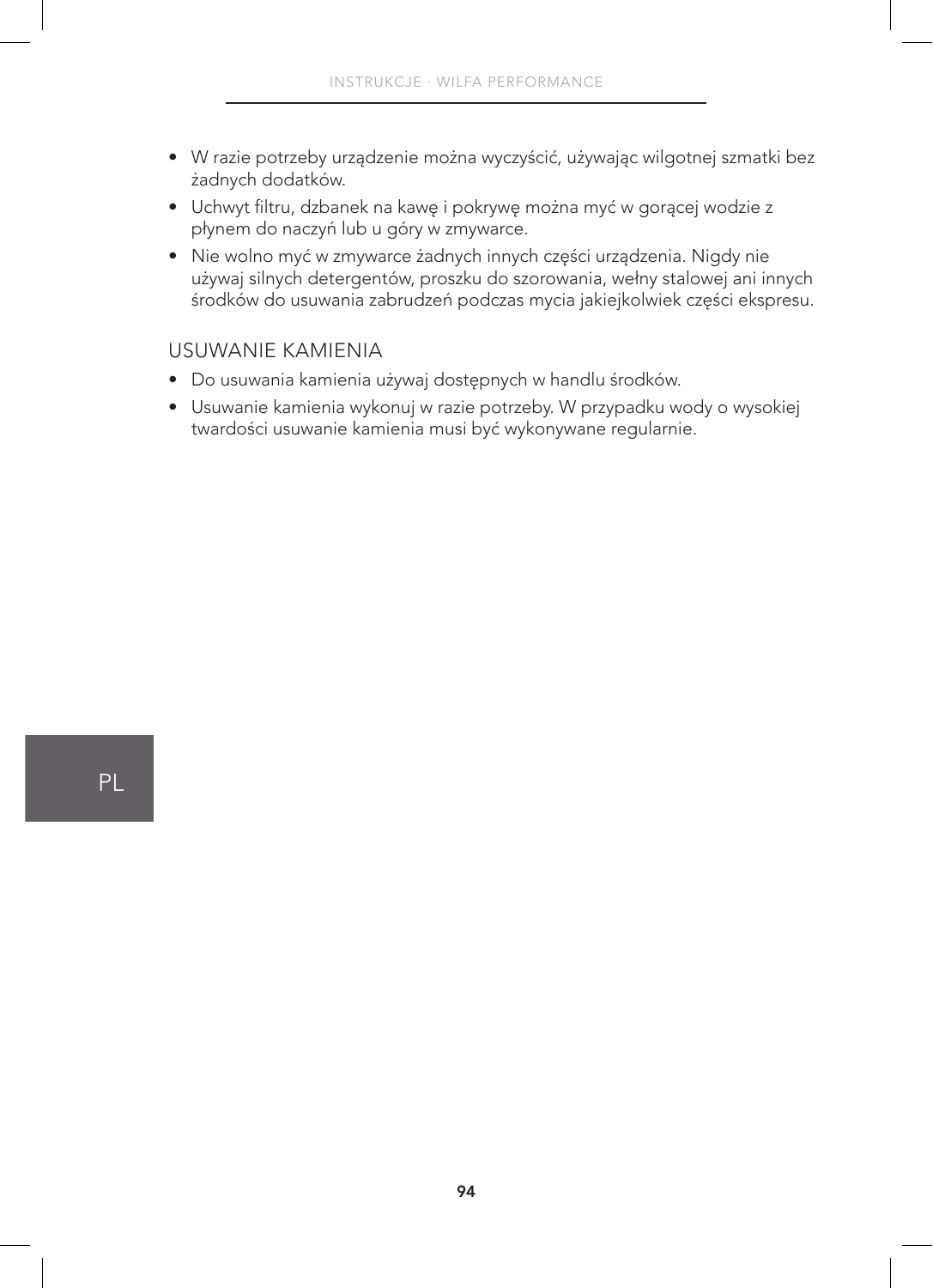# ROZWIĄZYWANIE PROBLEMÓW

| Problem                                  | Możliwe przyczyny                                                                | Rozwiązanie                                                                                            |
|------------------------------------------|----------------------------------------------------------------------------------|--------------------------------------------------------------------------------------------------------|
| Ekspres do kawy<br>nie włącza się        | Przewód zasilający jest<br>odłączony.                                            | Podłącz wtyczkę do gniazdka<br>sieci elektrycznej                                                      |
|                                          | Wyłącznik zasilania nie<br>jest w pozycji "On" (Wł.)                             | Włącz włącznik zasilania (patrz<br>poz. 1 w opisie)                                                    |
|                                          | Nie ma wody w<br>zbiorniku                                                       | Napełnij zbiornik wodą                                                                                 |
|                                          | Pompa jest sucha                                                                 | Uruchom urządzenie ze<br>zbiornikiem na wode<br>napełnionym do poziomu<br>maksymalnego (1,25 l)        |
| Ekspres do kawy<br>wyłącza się           | Wewnątrz urządzenia<br>osadził się kamień                                        | Usuń kamień z ekspresu do<br>kawy                                                                      |
| Kawa nie jest<br>wystarczająco<br>gorąca | Szklany dzbanek jest<br>bardzo zimny                                             | Wstępnie ogrzej dzbanek<br>gorącą wodą                                                                 |
| Woda przelewa się<br>przez uchwyt filtru | Zamknięta blokada<br>kapania                                                     | Otwórz blokadę kapania                                                                                 |
|                                          | Zmielona kawa zatyka<br>zawór sterowania<br>przepływem u dołu<br>uchwytu filtru. | Ustaw sterowanie przepływem<br>w pozycji 1,25 i przelej uchwyt<br>filtru wodą w celu wypłukania<br>go. |
|                                          | Zbyt drobno zmielona<br>kawa                                                     | Użyj kawy mielonej do filtru<br>przelewowego                                                           |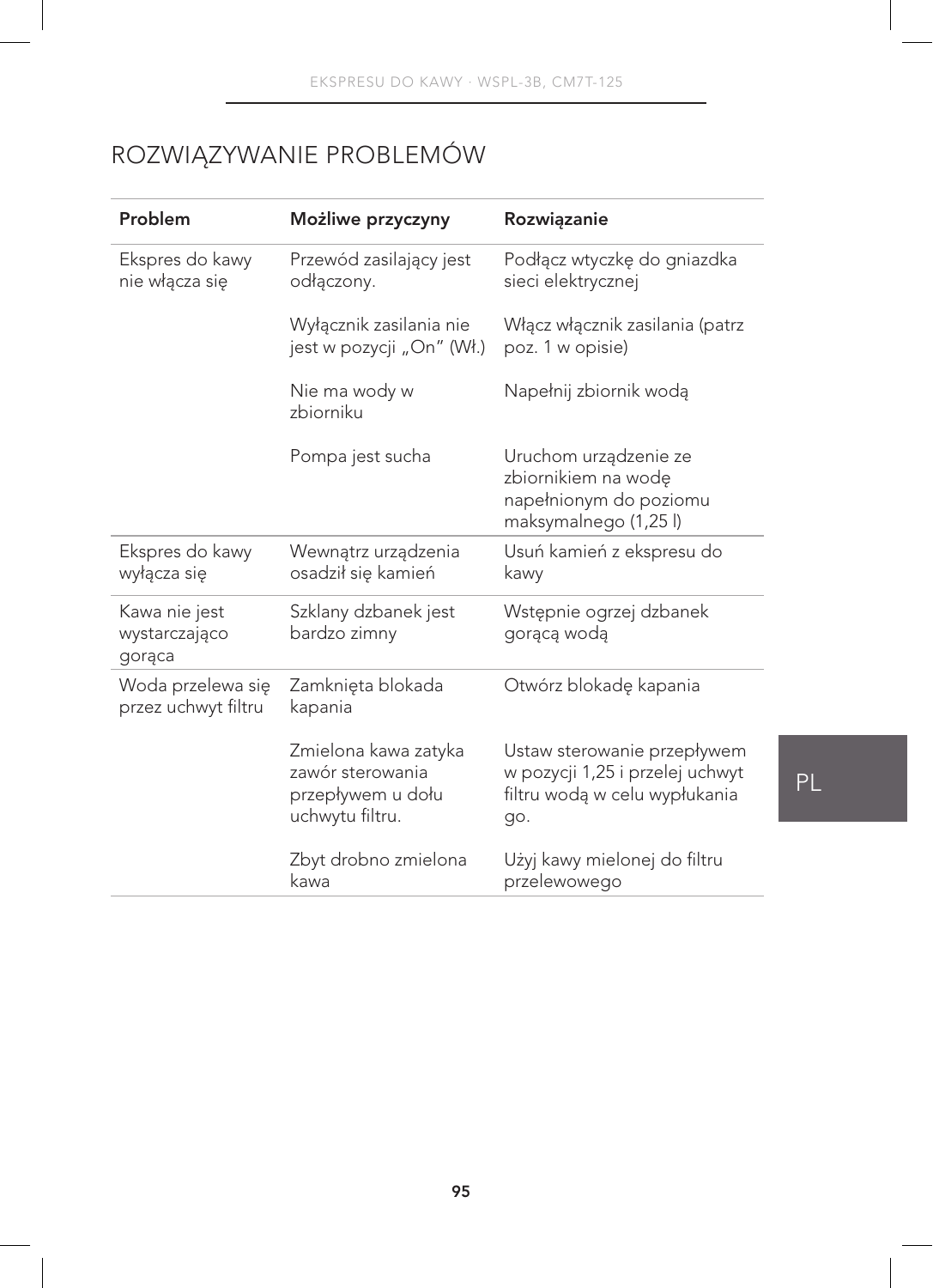

### GWARANCJA

Firma Wilfa obejmuje ten produkt 5-letnią gwarancją od daty zakupu. Gwarancja obejmuje wady produkcyjne lub usterki wynikłe w okresie gwarancji. W przypadku roszczeń z tytułu gwarancji dowodem dla sprzedawcy jest paragon lub inny dokument potwierdzający zakup.

Gwarancja obejmuje wyłącznie produkty zakupione i używane na potrzeby indywidualnych gospodarstw domowych. Komercyjna eksploatacja produktu powoduje unieważnienie gwarancji. Gwarancja zostanie unieważniona w przypadku niewłaściwego używania produktu, niedbałości, postępowania niezgodnego z instrukcjami podanymi przez firmę Wilfa, a także w przypadku modyfikacji produktu lub jego nieautoryzowanej naprawy. Gwarancja nie obejmuje ponadto normalnego zużycia, użycia niezgodnego z przeznaczeniem, braku konserwacji, podłączenia do nieprawidłowego napięcia elektrycznego oraz:

PL

- Przeciążenia produktu
- Usuwanie kamienia niezgodne z instrukcją obsługi
- Uszkodzeń szkła
- Części, które zużywają się w wyniku normalnej eksploatacji
- Części, które należy regularnie wymieniać (np. filtr, akumulator itp.)

### Instrukcja obsługi jest także dostępna na naszej stronie internetowej wilfa.com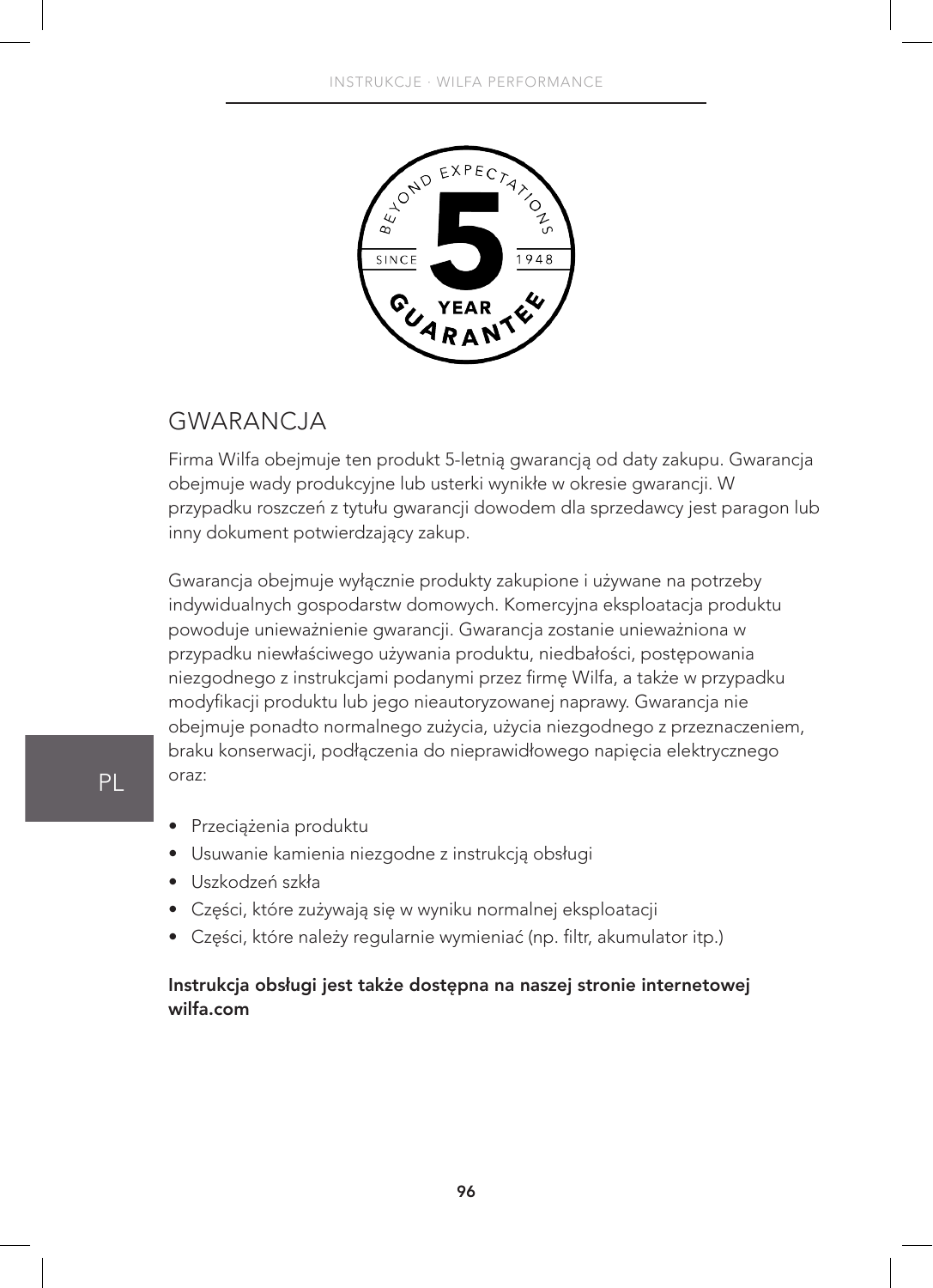### DANE TECHNICZNE PRODUKTU

220–240 V~ 50/60 Hz 1800 W

# POMOC TECHNICZNA I CZĘŚCI ZAMIENNE

Aby uzyskać pomoc techniczną, odwiedź stronę obsługi klienta/pomocy technicznej w naszej witrynie **wilfa.com**. Znajdziesz tam często zadawane pytania, listy części zamiennych, porady i wskazówki oraz wszystkie dane kontaktowe.

# MOŻLIWOŚĆ RECYKLINGU



Ten znak wskazuje, że w Unii Europejskiej to urządzenie nie może być wyrzucane wraz z odpadami z gospodarstw domowych. Aby zapobiec możliwemu skażeniu środowiska lub zagrożeniom dla zdrowia ludzi z uwagi na niekontrolowaną utylizację odpadów, należy odpowiedzialnie przekazać je do recyklingu w celu promocji zrównoważonej gospodarki

zasobami materiałowymi w zakresie ponownego użycia. Aby pozbyć się urządzenia po okresie eksploatacji, należy skorzystać z właściwego punktu zbiórki lub skontaktować się ze sprzedawcą, od którego kupiono produkt. W ten sposób produkt zostanie bezpłatnie przekazany do recyklingu bezpiecznego dla środowiska.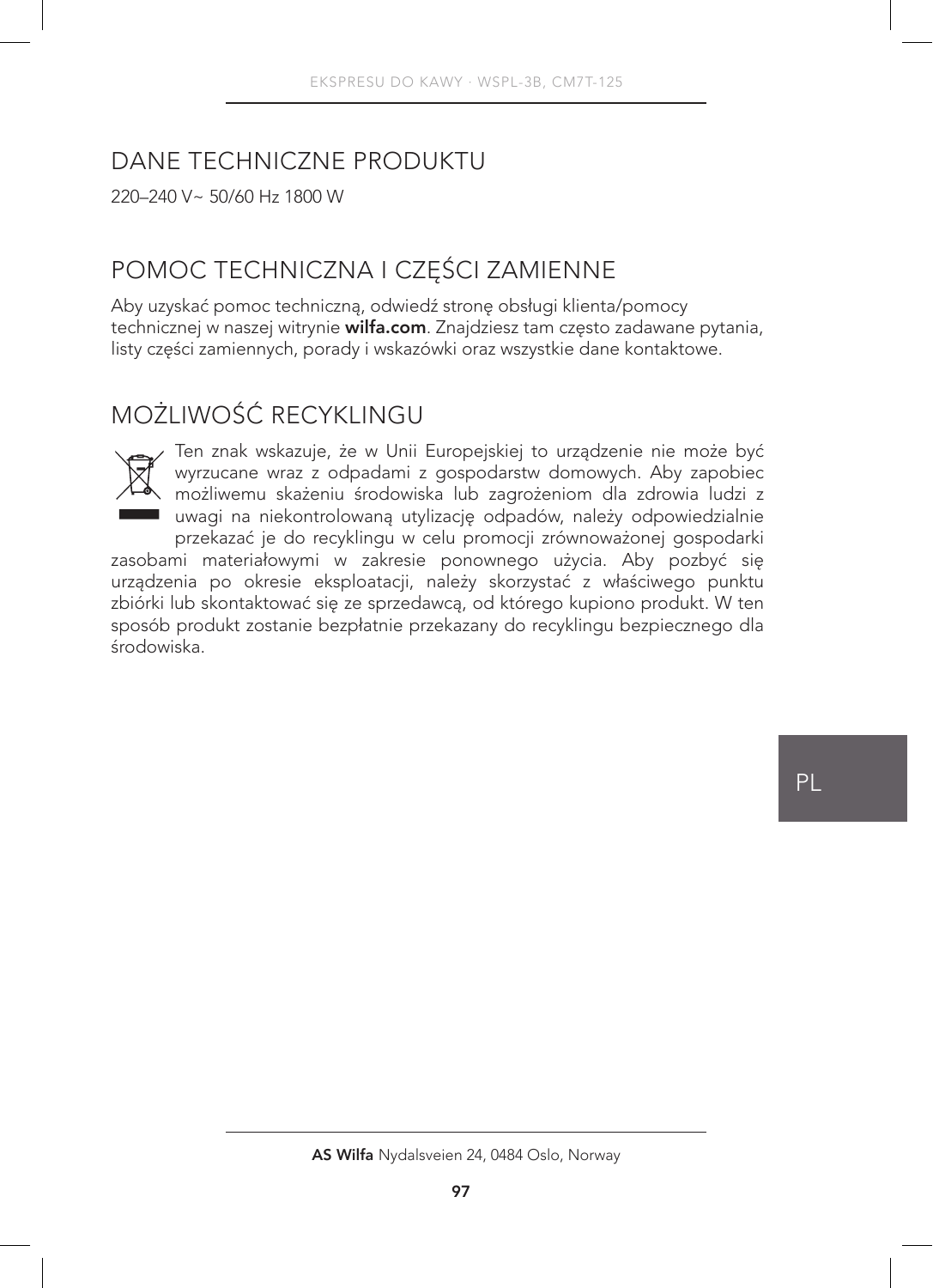INSTRUCTIONS · WILFA PERFORMANCE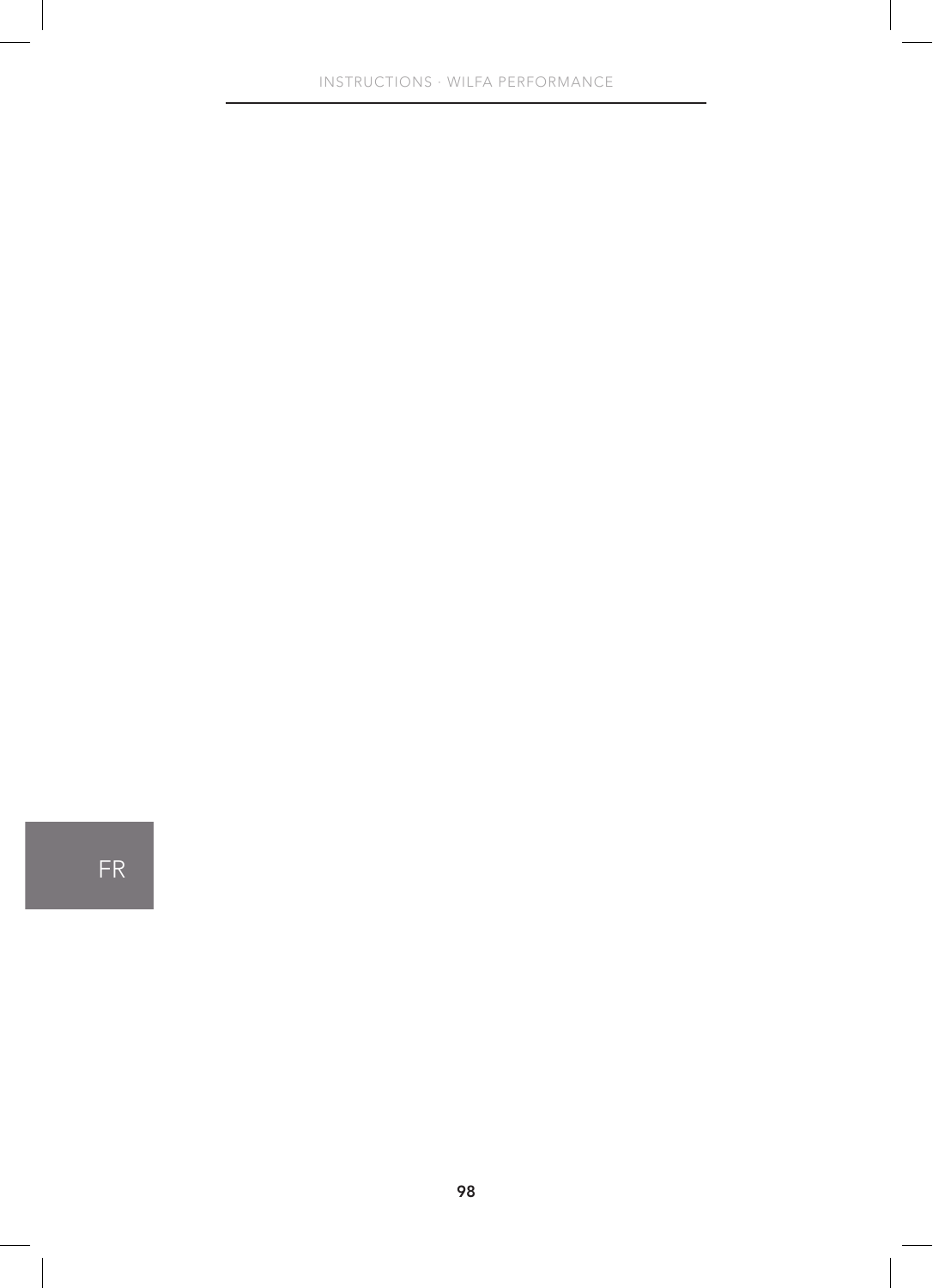### SOMMAIRE

- CONSIGNES DE SÉCURITÉ IMPORTANTES
- 102 CONSIGNES DE SÉCURITÉ SPÉCIFIQUES DE LA MACHINE
- APERÇU DU PRODUIT
- AVANT UTILISATION
- FONCTIONNEMENT
- NETTOYAGE ET ENTRETIEN
- DÉPANNAGE
- GARANTIE
- CARACTÉRISTIQUES DU PRODUIT
- ASSISTANCE ET PIÈCES DÉTACHÉES
- RECYCLAGE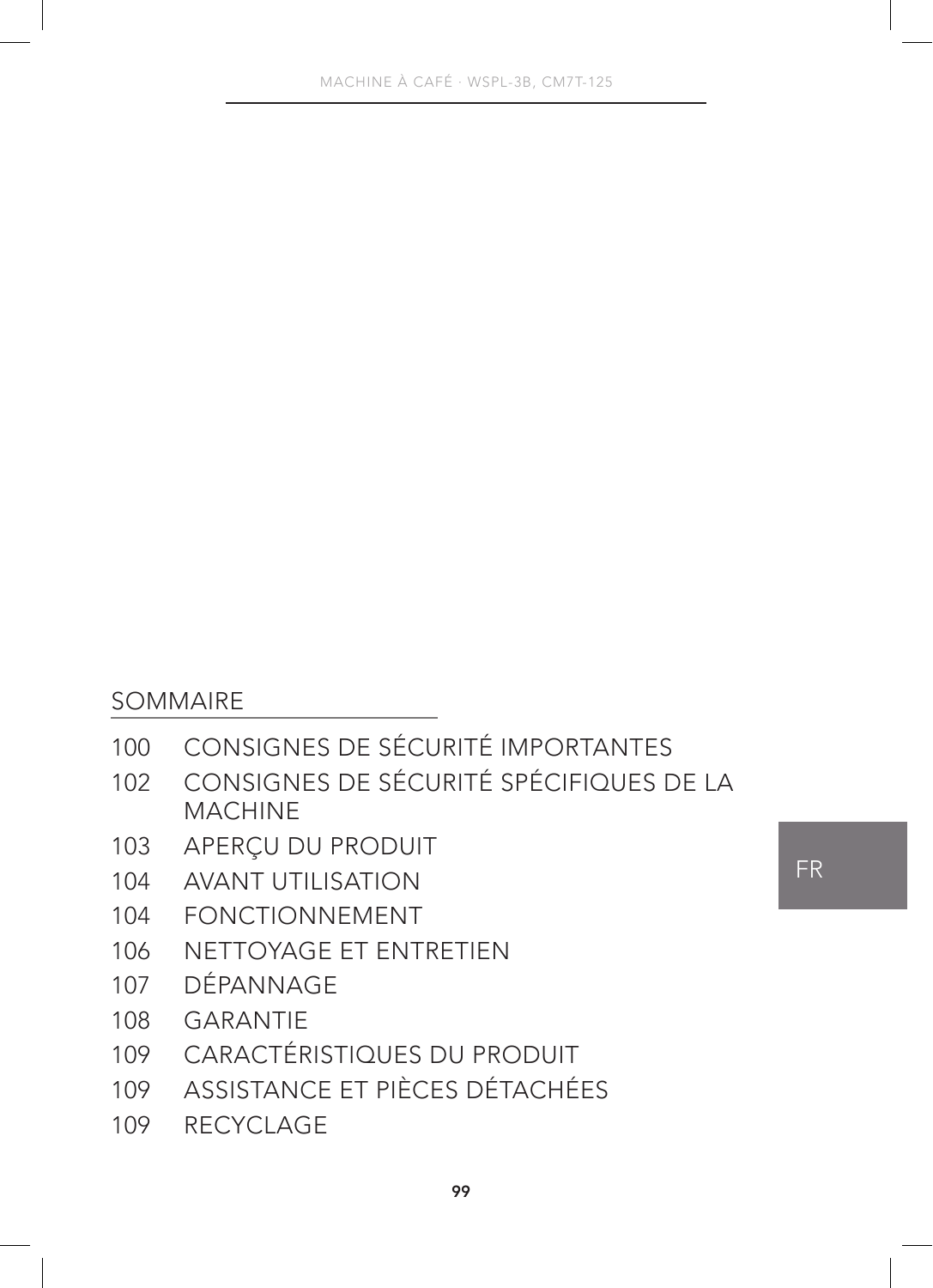# CONSIGNES DE SÉCURITÉ IMPORTANTES

- Cet appareil peut être utilisé par des enfants à partir de huit ans, s'ils sont sous la surveillance d'un adulte ou ont reçu des instructions sur l'utilisation sûre de l'appareil, et s'ils ont conscience des risques inhérents. Les enfants ne doivent pas procéder au nettoyage et à la maintenance de l'appareil, sauf s'ils ont plus de huit ans et sont surveillés par un adulte. Maintenir l'appareil et son cordon hors de portée des enfants âgés de moins de huit ans.
- Cet appareil peut être utilisé par des personnes en situation de handicap physique, mental ou sensoriel ou encore manquant de connaissances et d'expérience, si elles sont surveillées ou ont reçu des instructions sur l'utilisation sûre de la machine, et si elles ont conscience des risques inhérents.

- Interdiction aux enfants de jouer avec l'appareil.
- Sachez que la plaque de chauffage reste chaude pendant un moment après utilisation.
- Cet appareil est conçu pour un usage domestique intérieur uniquement ; et non pour une utilisation commerciale ou industrielle.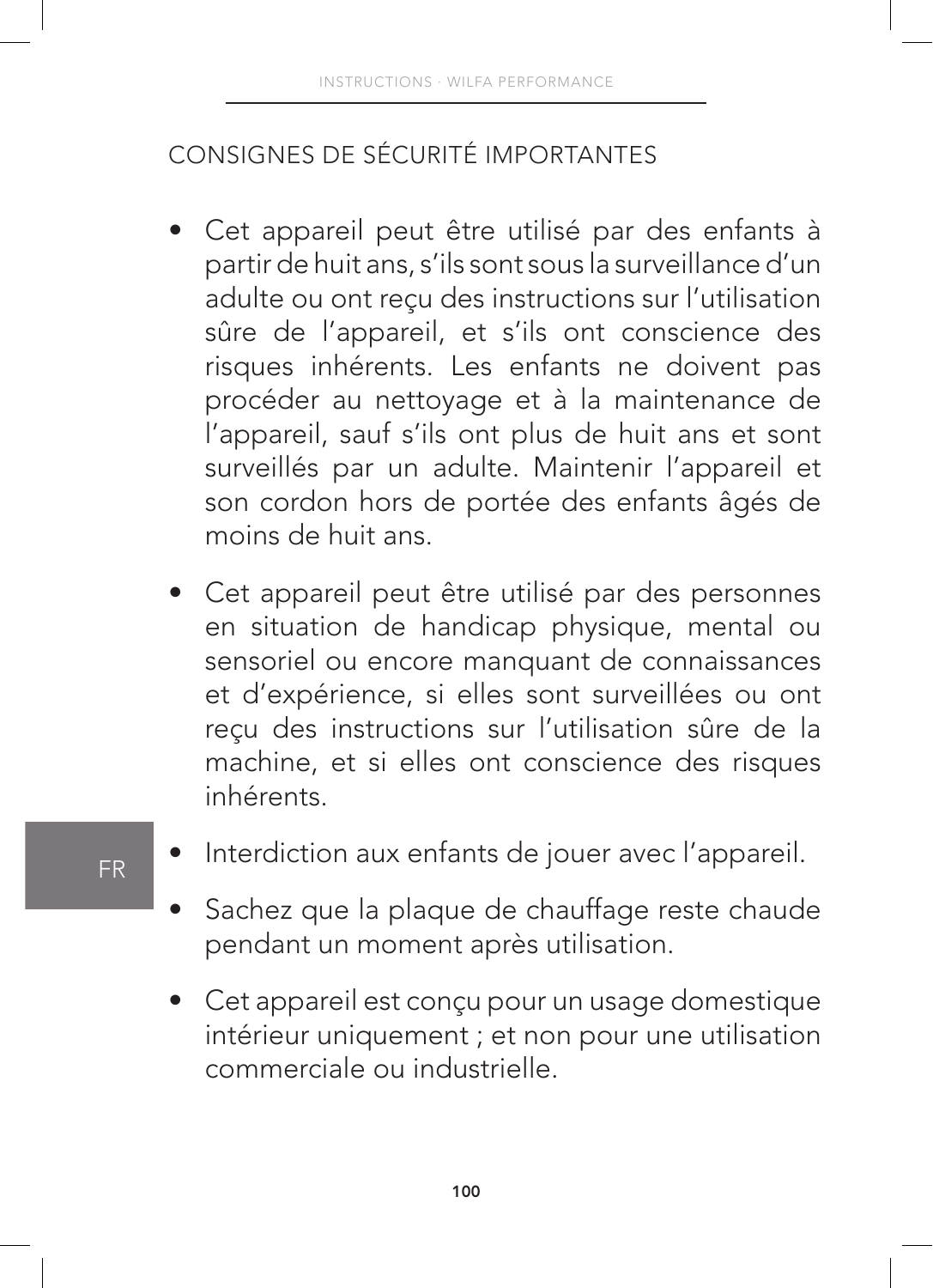- Toujours débrancher l'appareil après utilisation et avant le nettoyage.
- Vérifier l'absence de dommages sur la machine et le câble. Ne pas utiliser l'appareil s'il est endommagé.
- Si le cordon d'alimentation est endommagé, le faire remplacer par le fabricant, un technicien de service ou une autre personne de compétences similaires pour éviter tout danger.
- Toujours retourner l'appareil au magasin ou dans un centre de service pour le faire examiner ou réparer. Ne pas tenter de réparer l'appareil vousmême. Cela annulerait la garantie.
- Conserver l'appareil à l'abri de sources de chaleur, du rayonnement solaire direct, de l'humidité et de bords acérés.
- Ne pas utiliser avec des mains mouillées. Débrancher immédiatement si l'appareil est humide ou mouillé. Ne pas immerger dans l'eau.
- Pour le nettoyage de la machine après utilisation, ne jamais la plonger entièrement dans l'eau ou tout autre liquide.
- Prêter une attention particulière aux « consignes de sécurité spécifiques » ci-après.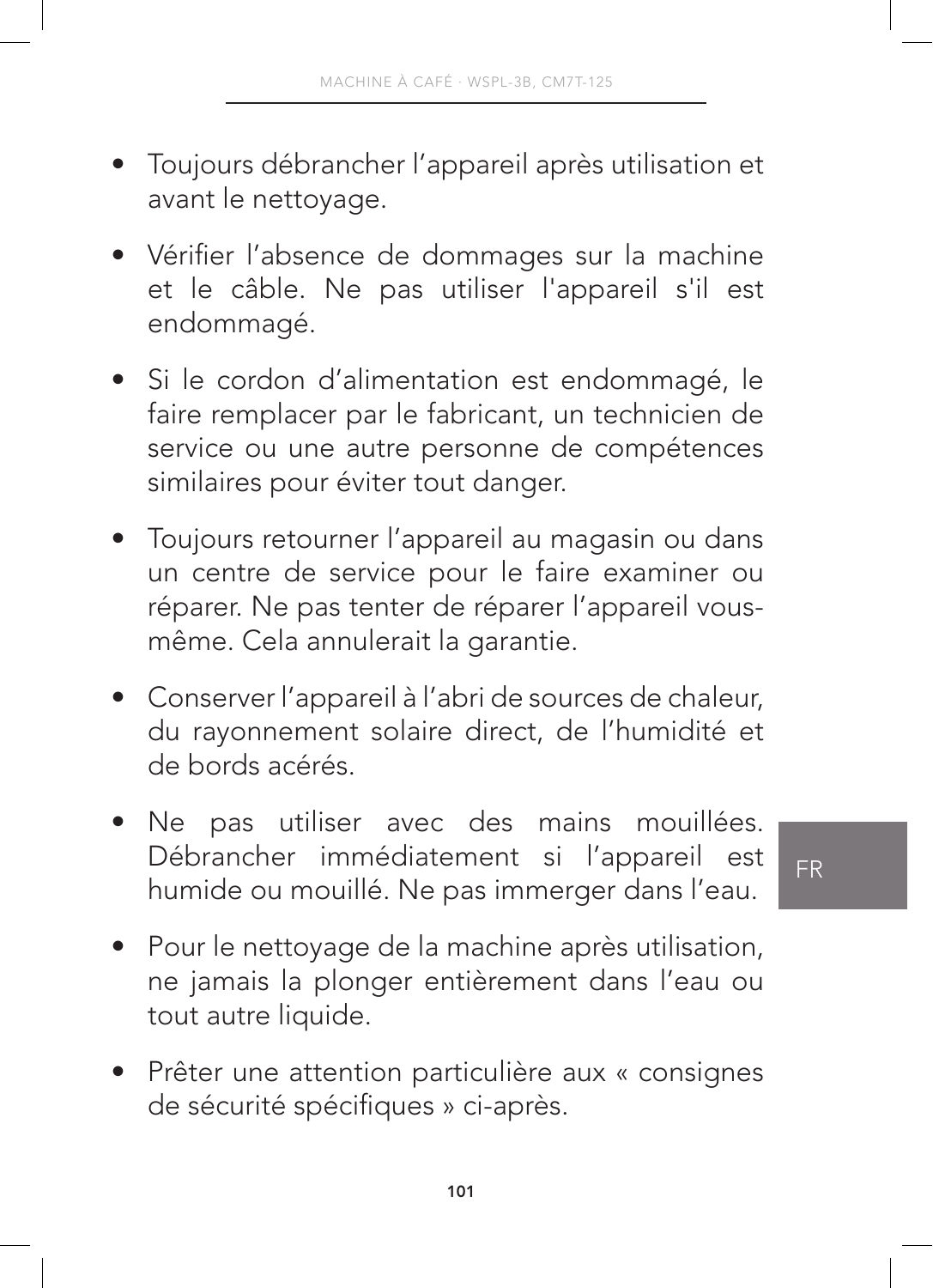CONSIGNES DE SÉCURITÉ SPÉCIFIQUES DE LA MACHINE

- Remplir l'appareil uniquement avec de l'eau froide.
- Toujours débrancher la machine quand elle n'est pas utilisée.
- N'utiliser que les pièces détachées d'origine.
- Ne jamais poser la carafe en verre sur une plaque chauffante ou dans un four à micro-ondes.
- Toujours débrancher la machine avant le nettoyage.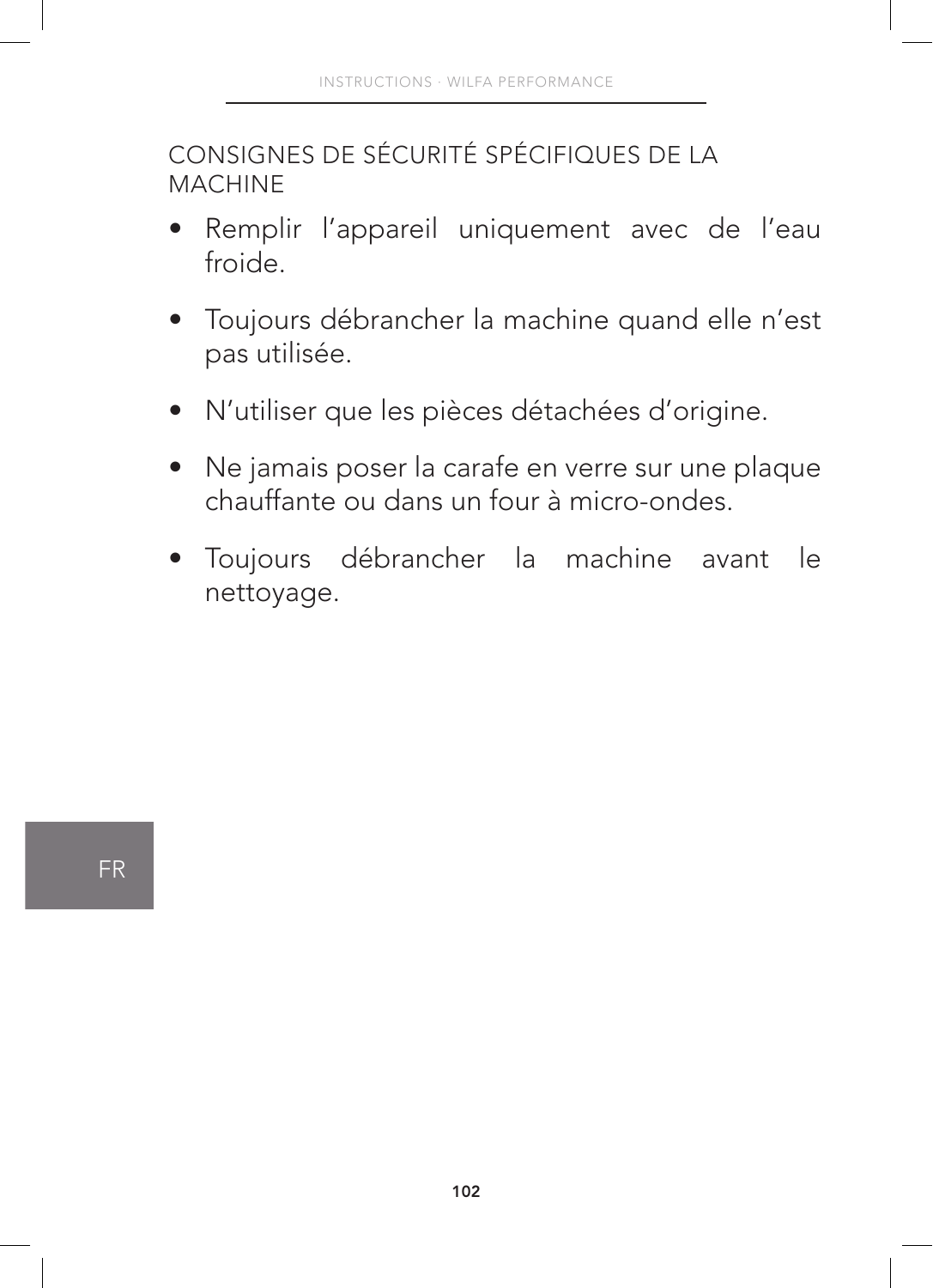# APERÇU DU PRODUIT



- 1. Interrupteur marche/arrêt
- 2. Réservoir d'eau amovible
- 3. Carafe<br>4. Porte-f
- Porte-filtre
- 5. Régulateur de débit et
	- antigoutte
- 6. Bouton de démarrage « Start »<br>7. Cordon d'alimentation
- 7. Cordon d'alimentation<br>8. Cuillère-mesure
	- Cuillère-mesure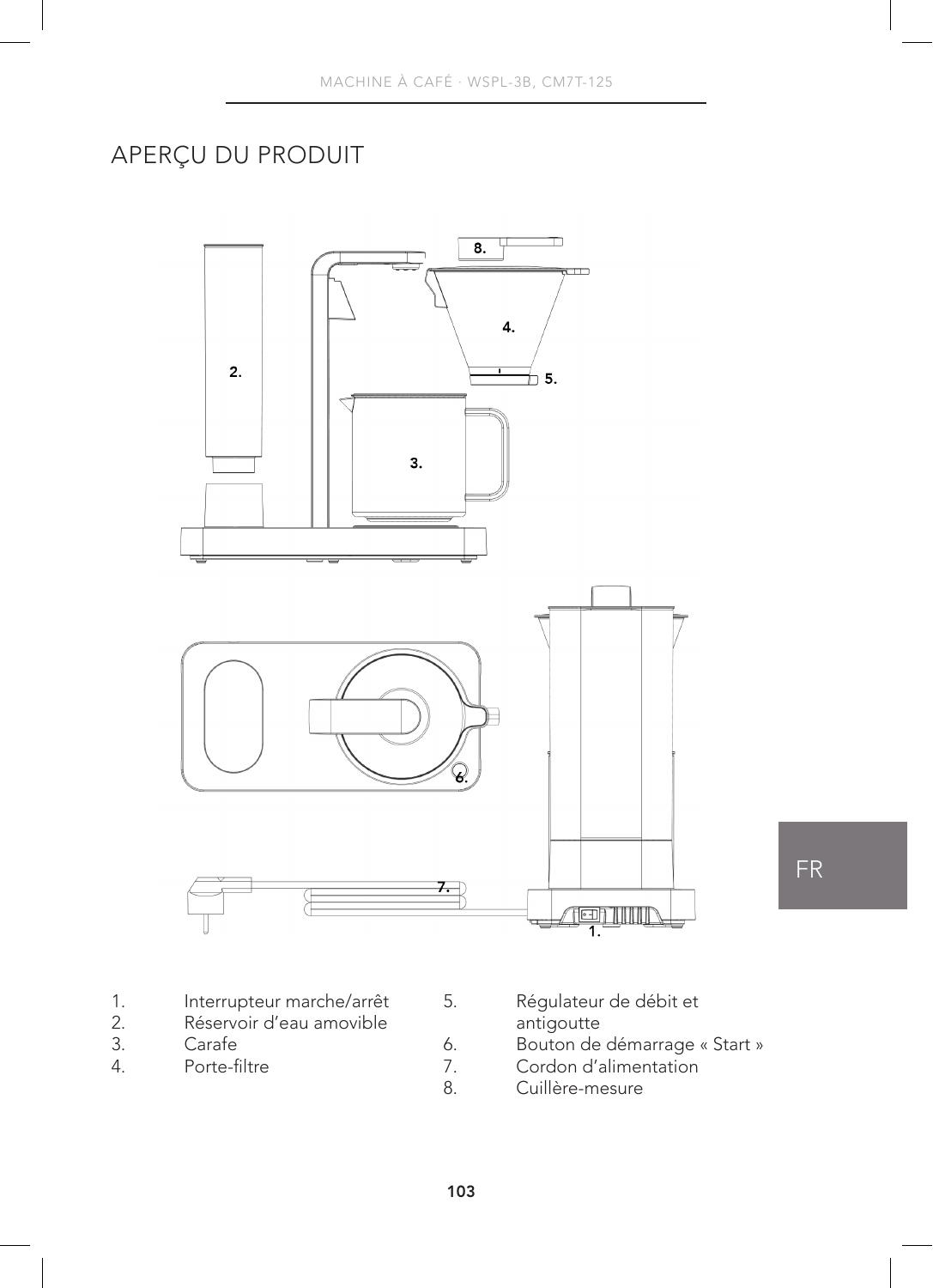### AVANT UTILISATION

#### BRANCHEMENT ÉLECTRIQUE

Vérifier que la tension électrique du lieu d'utilisation de la machine correspond à la tension spécifiée sur cette dernière. Informations sur l'étiquette de la plaque support.

#### PREMIÈRE UTILISATION

Faire 1,25L couler de l'eau froide dans la machine sans filtre, ni café avant la première utilisation.

### FONCTIONNEMENT

- Poser la Wilfa Performance sur une surface plane. Brancher la fiche dans la prise murale.
- Placer l'interrupteur d'alimentation en position Marche. Le bouton « Start » clignote deux fois et un bip est émis.
- Remplir le réservoir de la quantité d'eau froide désirée. Insérer un papier-filtre  $(1 \times 4)$  dans le porte-filtre. Introduire la quantité de café recommandée dans le filtre.
- Nous recommandons du café moulu pour filtre, à raison de 60 g par litre d'eau. Tester les quantités de café lors des premières utilisations avant de trouver celle qui vous paraît la meilleure.
- Nous recommandons également d'utiliser une balance Wilfa pour de meilleurs résultats.
- Fixer le porte-filtre au support. Régler le contrôle du débit selon vos goûts en matière d'infusion.
- Nous recommandons les ratios d'eau et de café suivants (notez que les différentes moutures et les différents types de café ont une influence sur ces ratios) :

| $1,25$ l |   | 75 g            |
|----------|---|-----------------|
| 1        |   | 60 <sub>g</sub> |
| 0,751    | - | 45g             |
| 0,501    |   | 30q             |

• Appuyer sur le bouton « Start » pour démarrer la filtration. La machine à café Wilfa Performance dispose de la pompe unique de Wilfa qui achemine l'eau à travers le système à une température optimale, de la première à la dernière goutte.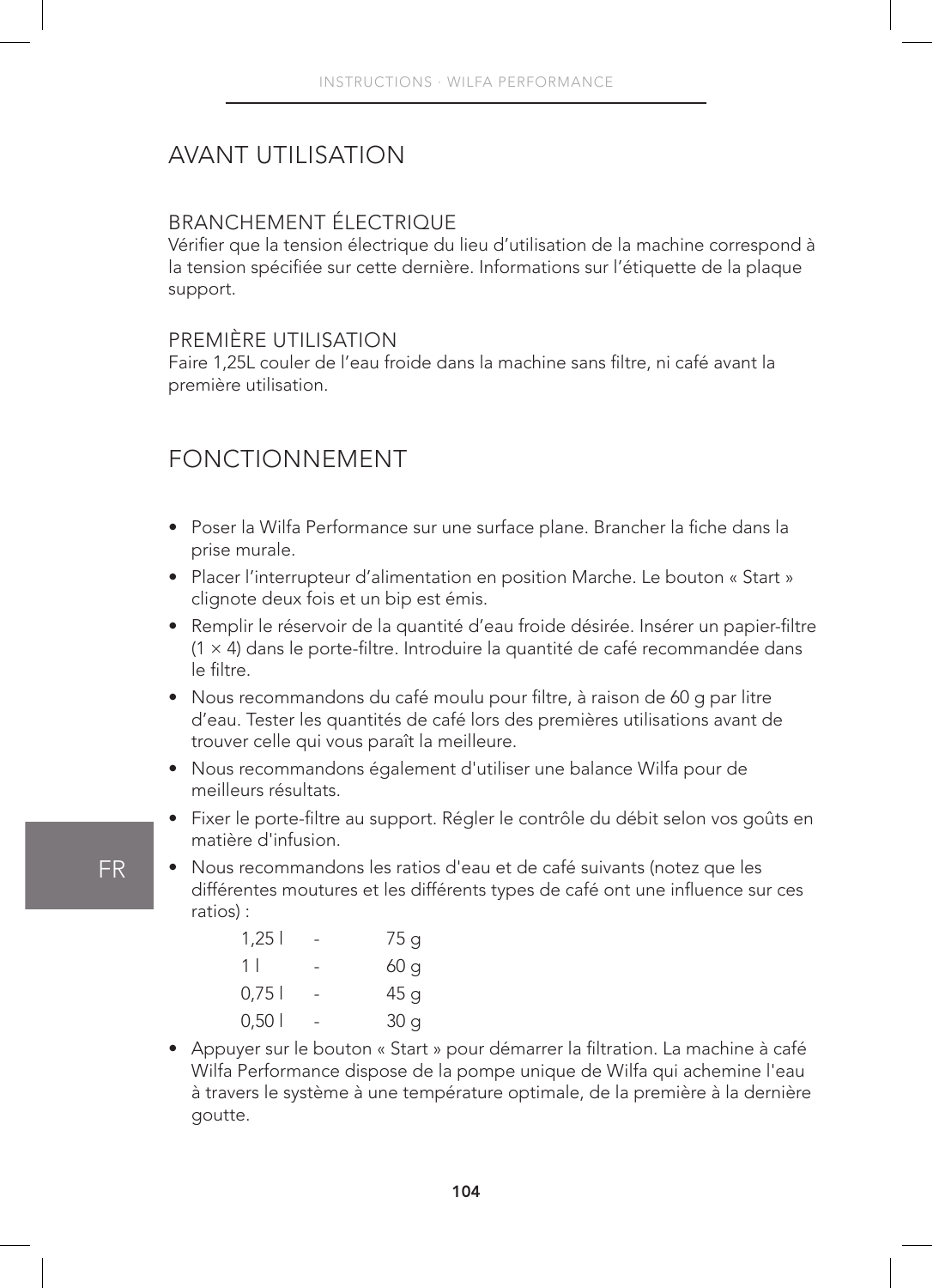- Une fois le filtrage terminé, la machine passe en mode de maintien au chaud. Le bouton « Start » (« Démarrer ») reste allumé. Au bout de 40 minutes, la machine à café s'éteint automatiquement. Pour éteindre la machine à café avant 40 minutes (avec le bouton Start allumé), appuyer sur le bouton de marche une fois. La machine s'éteint.
- Régler le contrôle de débit sur la droite pour actionner le système antigoutte.

#### ASTUCES

- Rincer le filtre à café afin dans de l'eau afin d'éliminer tout goût indésirable avant l'infusion.
- Toujours utiliser du café frais. Pour de meilleurs résultats, utiliser du café fraîchement moulu. Le café moulu perd une grande part de ses arômes en seulement quelques minutes. En le moulant vous-même, vous conservez tous les bons arômes pour savourer le meilleur café.
- Vous pouvez utiliser l'un des moulins à café de Wilfa adapté au café filtre. L'utilisation de cafés moulus à différents degrés a un impact sur la puissance et l'arôme du café.
- Le porte-filtre inclus dispose d'une fonction antigoutte manuelle. Wilfa ne recommande pas de servir le café avant la fin du filtrage afin de préserver la qualité du résultat final.
- Pour un café plus chaud, rincer la carafe de verre à l'eau chaude avant l'infusion. Cela est notamment recommandé pour tout volume de café inférieur ou égal à 0,5 litre.
- Si la machine à café n'a pas été utilisée pendant un certain temps, il est recommandé de verser de l'eau propre dans la machine avant de l'utiliser à nouveau.
- Il reste toujours des résidus de café sur les parties en contact avec le café. Pour un arôme optimal, nettoyer régulièrement le porte-filtre, la carafe et son couvercle.
- Ne pas utiliser la carafe pour remplir le réservoir d'eau avec de l'eau fraîche car les résidus de café altèrent la qualité du café filtré.

#### INDICATEUR DE NETTOYAGE

La lumière du bouton de marche s'allumera au début de la 180ème infusion. La machine à café indique quand le nettoyage s'impose. Ce bouton s'allumera pendant trois infusions avant de réinitialiser le compteur.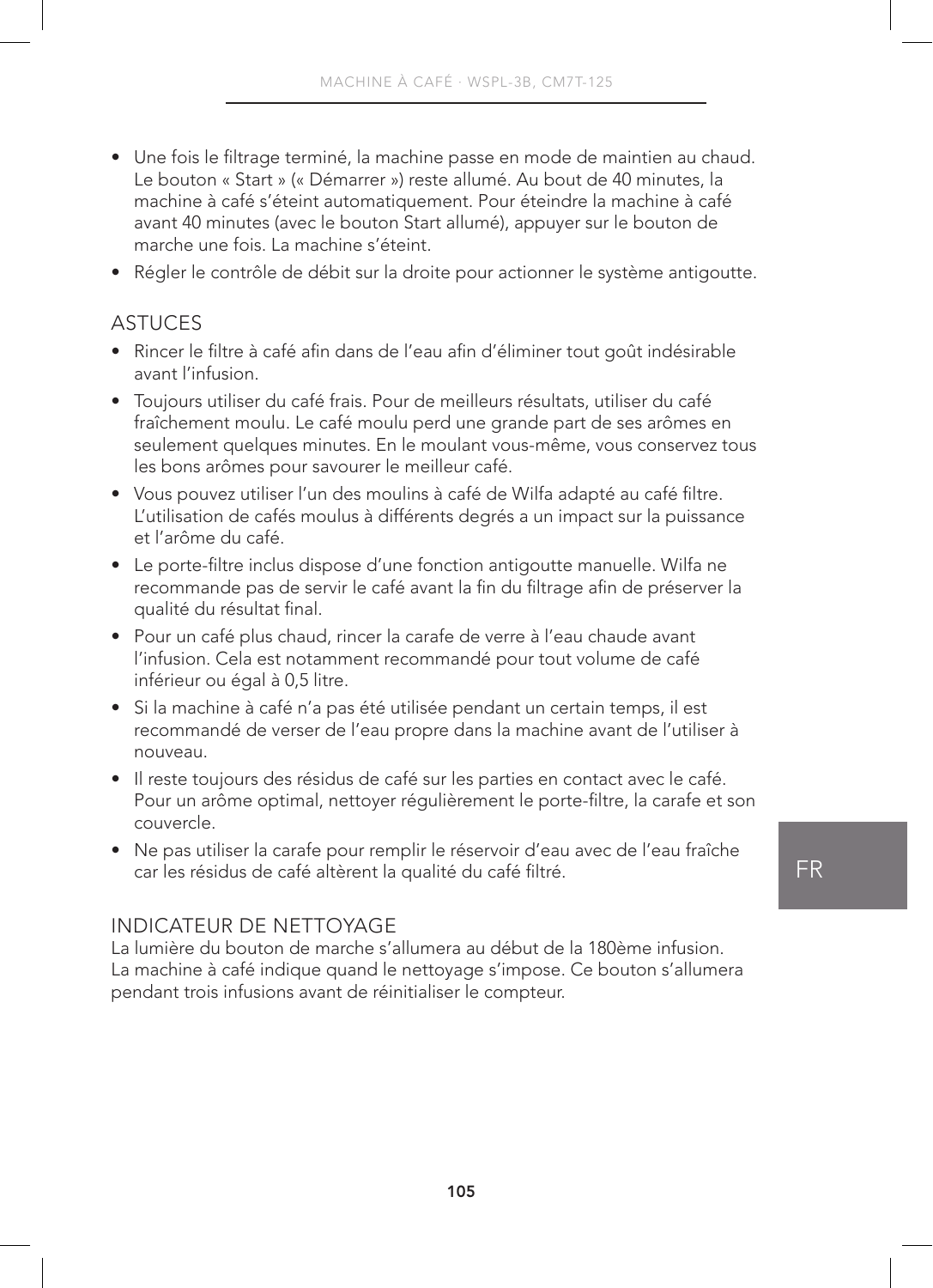# NETTOYAGE ET ENTRETIEN

#### NETTOYAGE

- Utiliser un produit de nettoyage, comme Clean drop ou d'autres détergents conçus pour le nettoyage des machines à café. Penser à effectuer un cycle de filtration à vide avec de l'eau propre après le nettoyage.
- Si nécessaire, la machine peut être nettoyée avec un chiffon humide sans utiliser d'additif.
- Le porte-filtre, la carafe et le couvercle peuvent être nettoyés à l'eau chaude savonneuse ou placés dans le panier supérieur du lave-vaisselle.
- Ne jamais mettre d'autres composants de l'appareil au lave-vaisselle. Ne jamais utiliser de détergent trop fort, poudre à récurer, laine d'acier ou autre substance abrasive sur la moindre pièce ou partie de la machine à café.

#### DÉTARTRAGE

- Utiliser un détartrant disponible dans le commerce.
- Détartrer si nécessaire. Dans les zones d'eau dure, le détartrage doit avoir lieu régulièrement.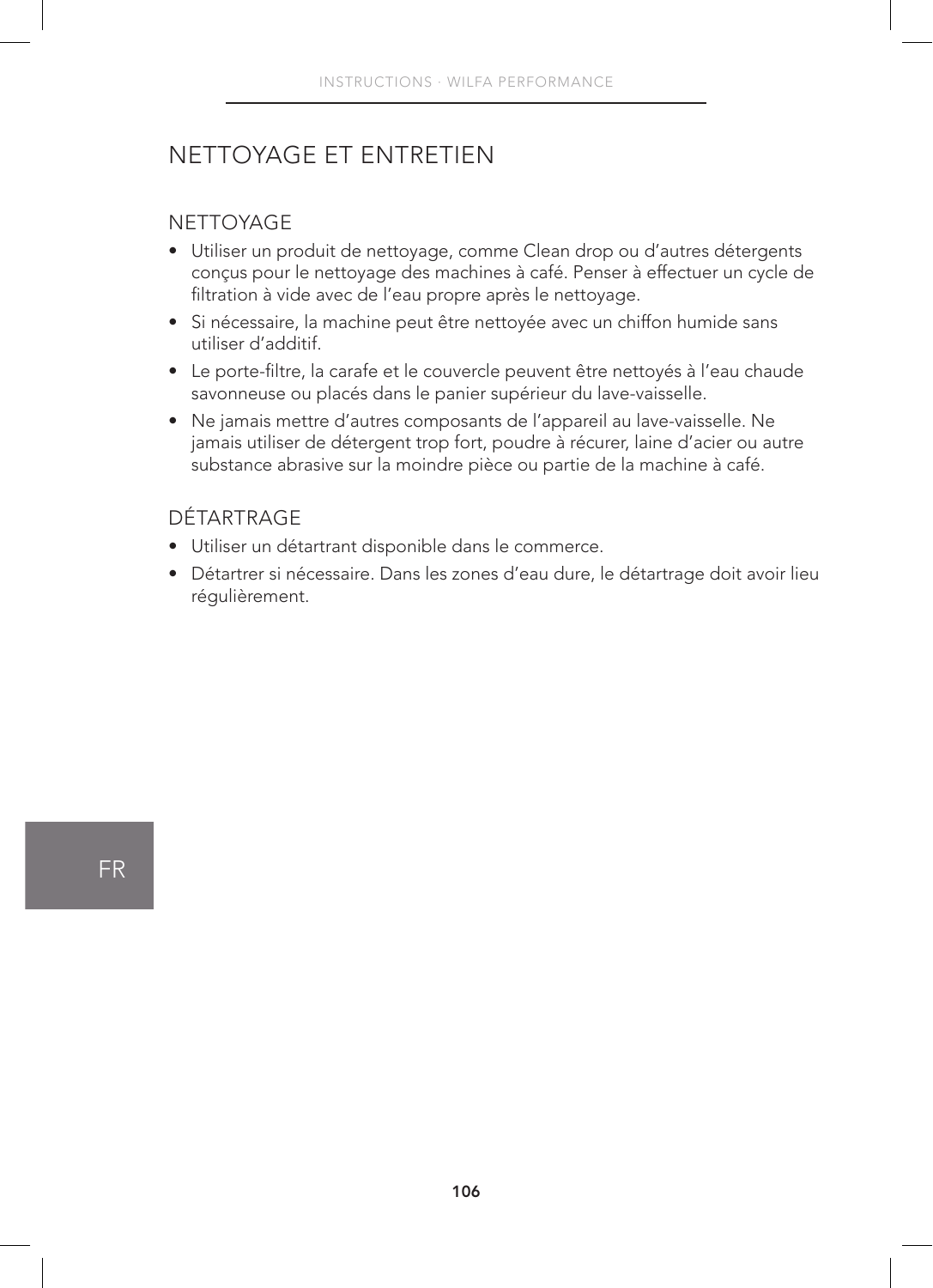# DÉPANNAGE

| Problème                            | Raisons possibles                                                                    | <b>Solutions</b>                                                                                    |
|-------------------------------------|--------------------------------------------------------------------------------------|-----------------------------------------------------------------------------------------------------|
| La machine à café<br>ne démarre pas | Le cordon<br>d'alimentation n'est pas<br>branché.                                    | Brancher l'appareil dans la<br>prise d'alimentation secteur                                         |
|                                     | L'interrupteur<br>d'alimentation n'est pas<br>en position de marche.                 | Mettre l'interrupteur<br>d'alimentation sur la position<br>Marche (voir n°1 dans la<br>description) |
|                                     | Il n'y a pas d'eau dans le<br>réservoir.                                             | Remplir le réservoir d'eau                                                                          |
|                                     | La pompe est sèche                                                                   | Utiliser l'appareil avec le<br>réservoir d'eau rempli jusqu'à<br>la limite maximum (1,25 l).        |
| La machine à café<br>s'arrête       | Calcaire dans le produit                                                             | Détartrer la machine à café                                                                         |
| Le café n'est pas<br>assez chaud    | La carafe en verre est<br>très froide                                                | Préchauffer la carafe en verre<br>avec de l'eau chaude                                              |
| Le porte-filtre<br>déborde          | L'antigoutte est<br>verrouillé                                                       | Ouvrir l'antigoutte                                                                                 |
|                                     | Du café moulu bloque<br>la vanne de réglage du<br>débit au fond du porte-<br>filtre. | Régler le contrôle du débit sur<br>1,25 et rincer le porte-filtre à<br>l'eau.                       |
|                                     | Le café est trop<br>finement moulu                                                   | Utiliser du café moulu pour<br>filtre                                                               |

FR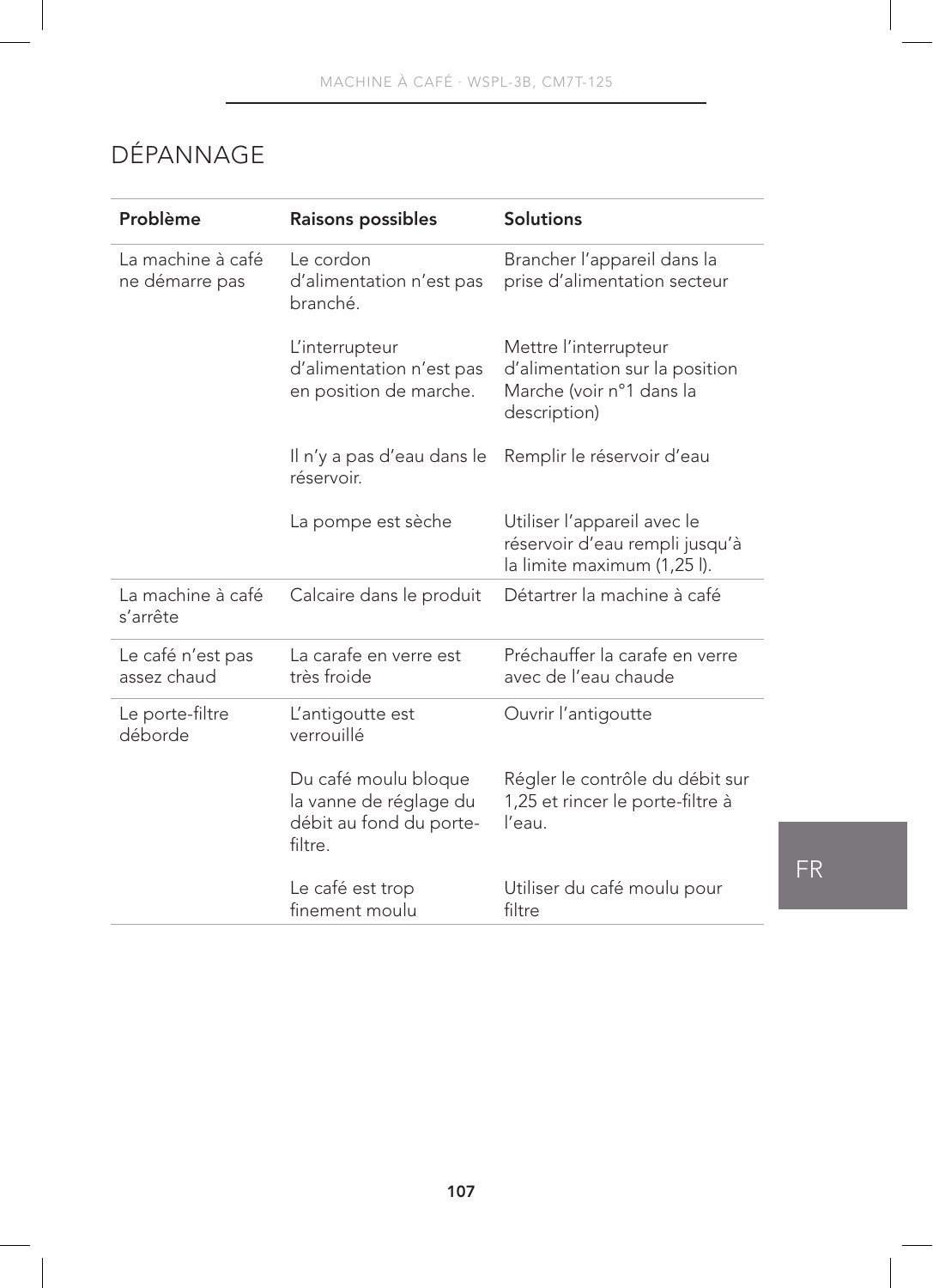

### GARANTIE

Wilfa offre une garantie de 5 ans sur ce produit à compter de la date d'achat. La garantie prend en charge les anomalies ou défauts de production survenant durant la période de garantie. Le reçu d'achat constitue votre preuve d'achat pour le revendeur en cas de recours à la garantie.

La garantie n'est valide que sur les produits achetés et utilisés pour un usage domestique. Elle n'est pas valide en cas d'utilisation commerciale du produit. La garantie ne s'applique pas en cas de mauvaise utilisation du produit, de négligence, de non-respect des consignes de Wilfa, de modification ou de réparation non autorisée. La garantie ne s'applique pas non plus en cas d'usure naturelle du produit, de mauvaise utilisation, de défaut d'entretien ou d'utilisation d'une tension électrique non adaptée ou :

- En cas de surcharge du produit
- Pas de détartrage conformément au manuel d'instruction
- Dommages survenus sur le verre
- Aux pièces concernées par une usure naturelle
- Aux pièces devant être remplacées régulièrement (par exemple, filtre, batterie, etc.)

### Cette notice d'utilisation est également disponible sur notre site Web : wilfa.com

### FR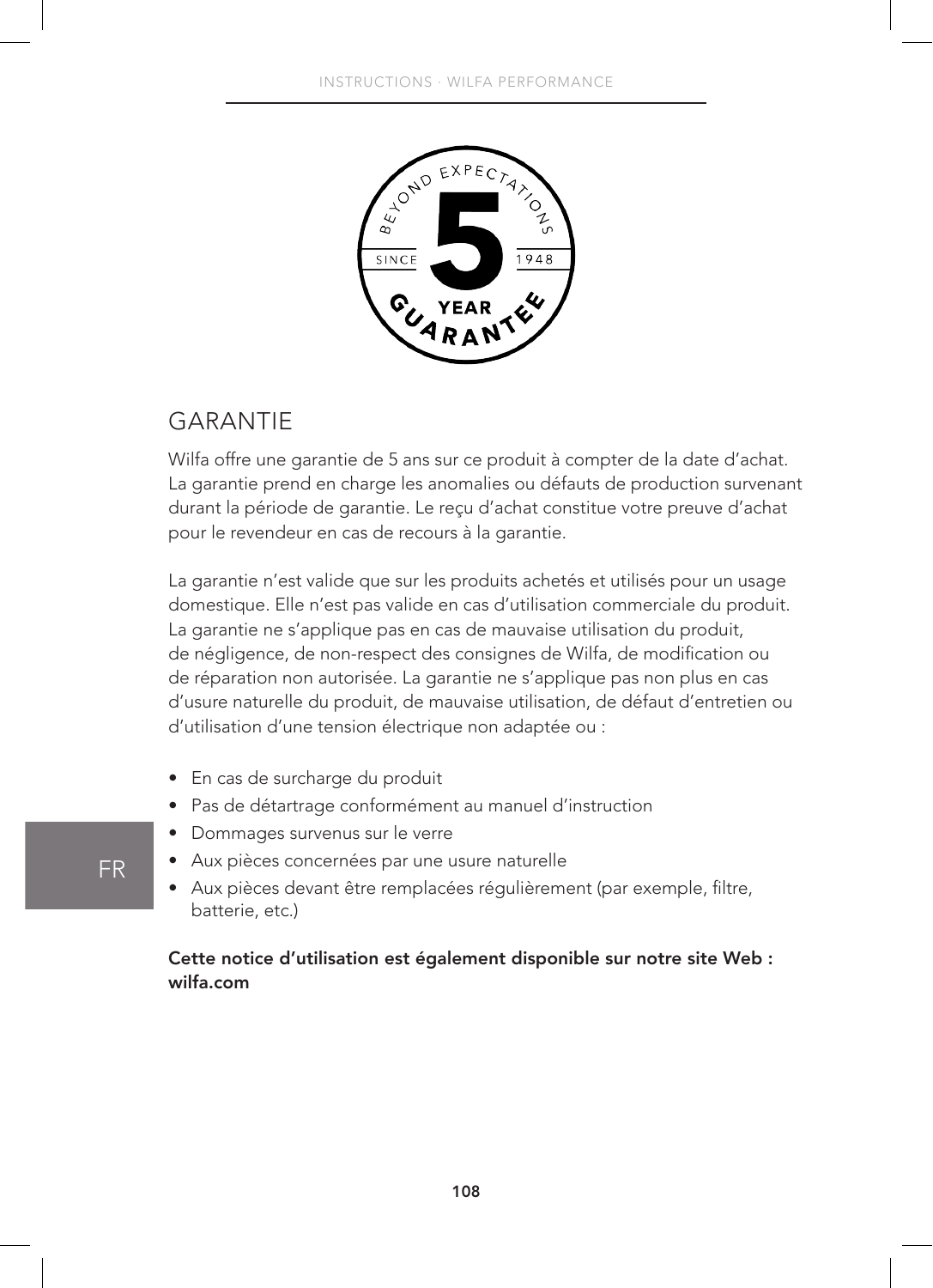# CARACTÉRISTIQUES DU PRODUIT

220-240 V~ 50/60 Hz, 1 800 W

# ASSISTANCE ET PIÈCES DÉTACHÉES

Pour obtenir de l'aide, consulter le site wilfa.com et la page de notre service client/d'assistance. Cette page propose des réponses aux questions les plus fréquentes, des informations sur les pièces détachées, des conseils et astuces ainsi que toutes nos coordonnées.

## RECYCLAGE



Ce marquage indique que la mise au rebut de ce produit avec les déchets ménagers est proscrite dans toute l'Union européenne. Pour éviter tout effet négatif sur l'environnement ou la santé humaine en raison d'une élimination inadéquate des déchets, recycler l'appareil de manière responsable, afin d'encourager la réutilisation durable des ressources

matérielles. Pour retourner l'appareil usagé, recourir aux systèmes de retour et de collecte ou contacter le revendeur auprès duquel le produit a été acheté. Celui-ci pourra reprendre le produit pour un recyclage gratuit, respectueux de l'environnement.

### FR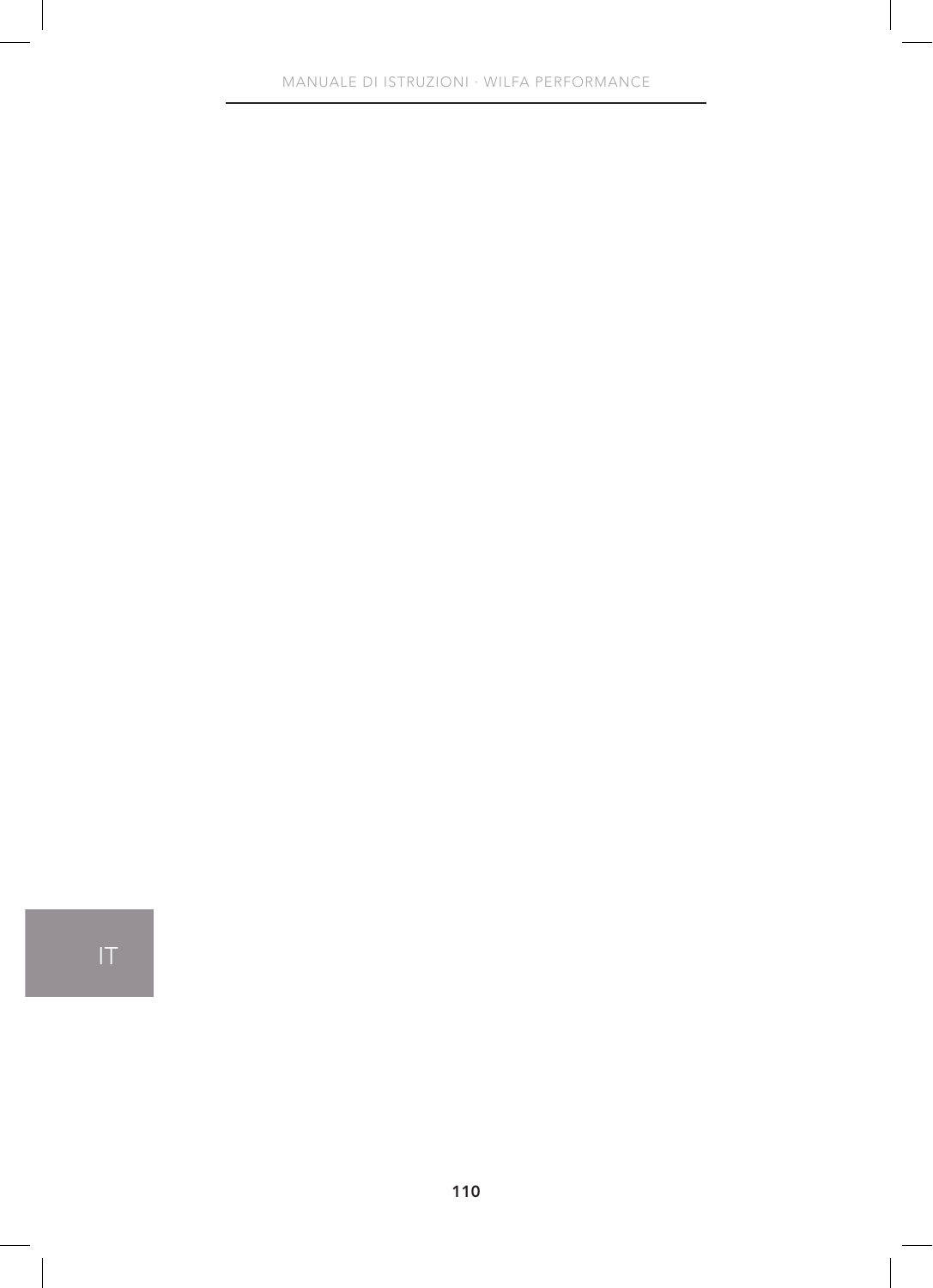### SOMMARIO

- IMPORTANTI ISTRUZIONI DI SICUREZZA
- 114 ISTRUZIONI DI SICUREZZA SPECIFICHE PER QUESTA UNITÀ
- COMPONENTI DELLA MACCHINA
- PRIMA DELL'UTILIZZO
- FUNZIONAMENTO
- PULIZIA E MANUTENZIONE
- RISOLUZIONE DEI PROBLEMI
- GARANZIA
- SPECIFICHE DEL PRODOTTO
- ASSISTENZA E RICAMBI
- RICICLABILITÀ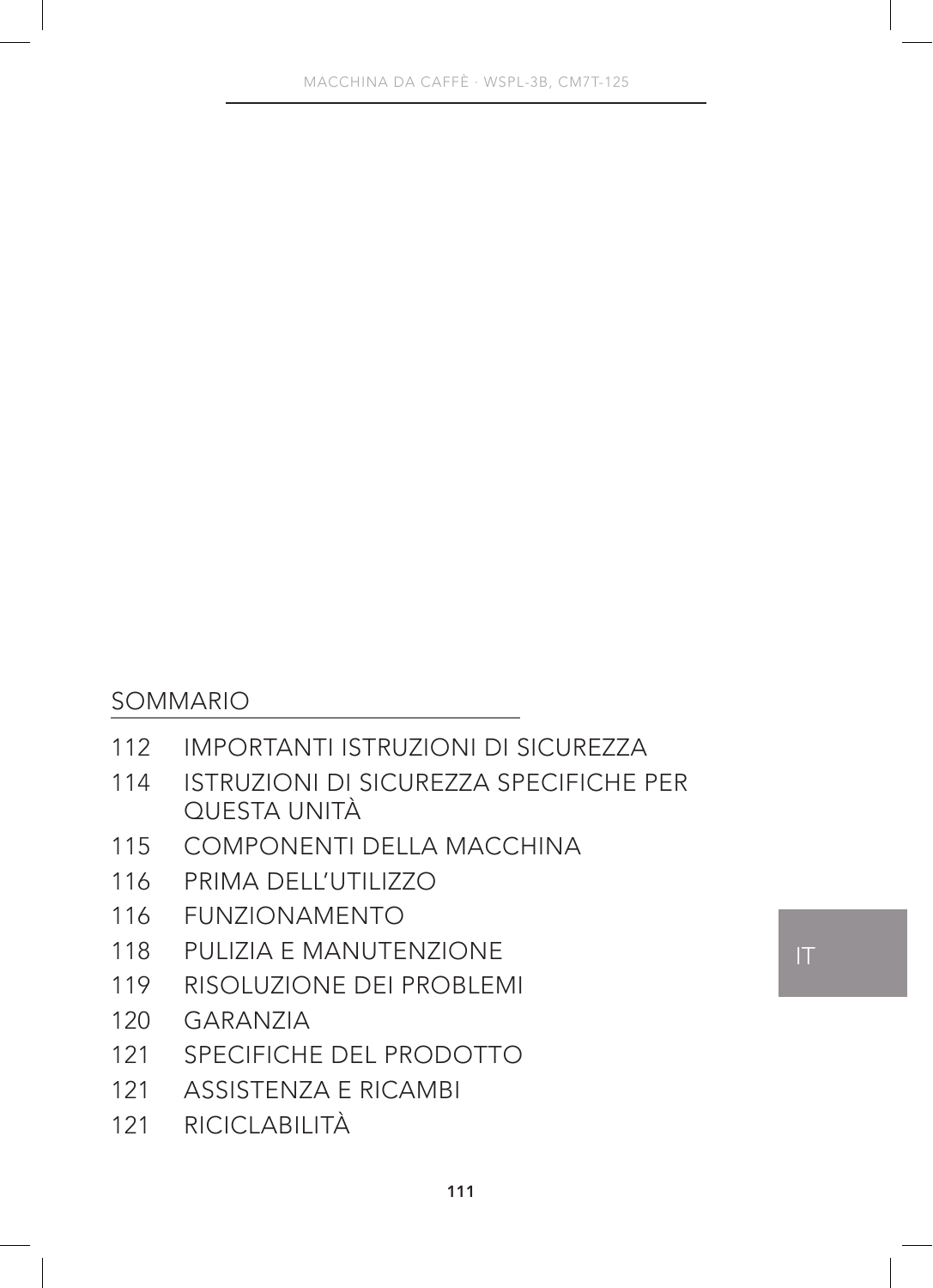# IMPORTANTI ISTRUZIONI DI SICUREZZA

- L'apparecchio può essere utilizzato da bambini di età non inferiore a 8 anni purché siano sorvegliati o abbiano ricevuto istruzioni concernenti l'uso sicuro dell'apparecchio e ne comprendano i pericoli. La pulizia e la manutenzione da parte dell'utente non devono essere effettuate da bambini, a meno che non abbiano più di 8 anni e siano supervisionati. Tenere l'apparecchio e il relativo cavo fuori dalla portata dei bambini di età inferiore a 8 anni.
- L'apparecchio può essere utilizzato da persone con ridotte capacità fisiche, sensoriali, mentali, o prive di esperienza o della necessaria conoscenza, purché siano sorvegliate o abbiano ricevuto istruzioni relative all'uso sicuro dell'apparecchio e ne comprendano i pericoli.
- I bambini non devono giocare con l'apparecchio.
- Tenere presente che la piastra di riscaldamento sarà calda per un certo periodo di tempo dopo l'uso.
- Questo prodotto è destinato esclusivamente all'utilizzo in ambiente interno, non industriale, non commerciale; utilizzarlo solo in ambiente domestico.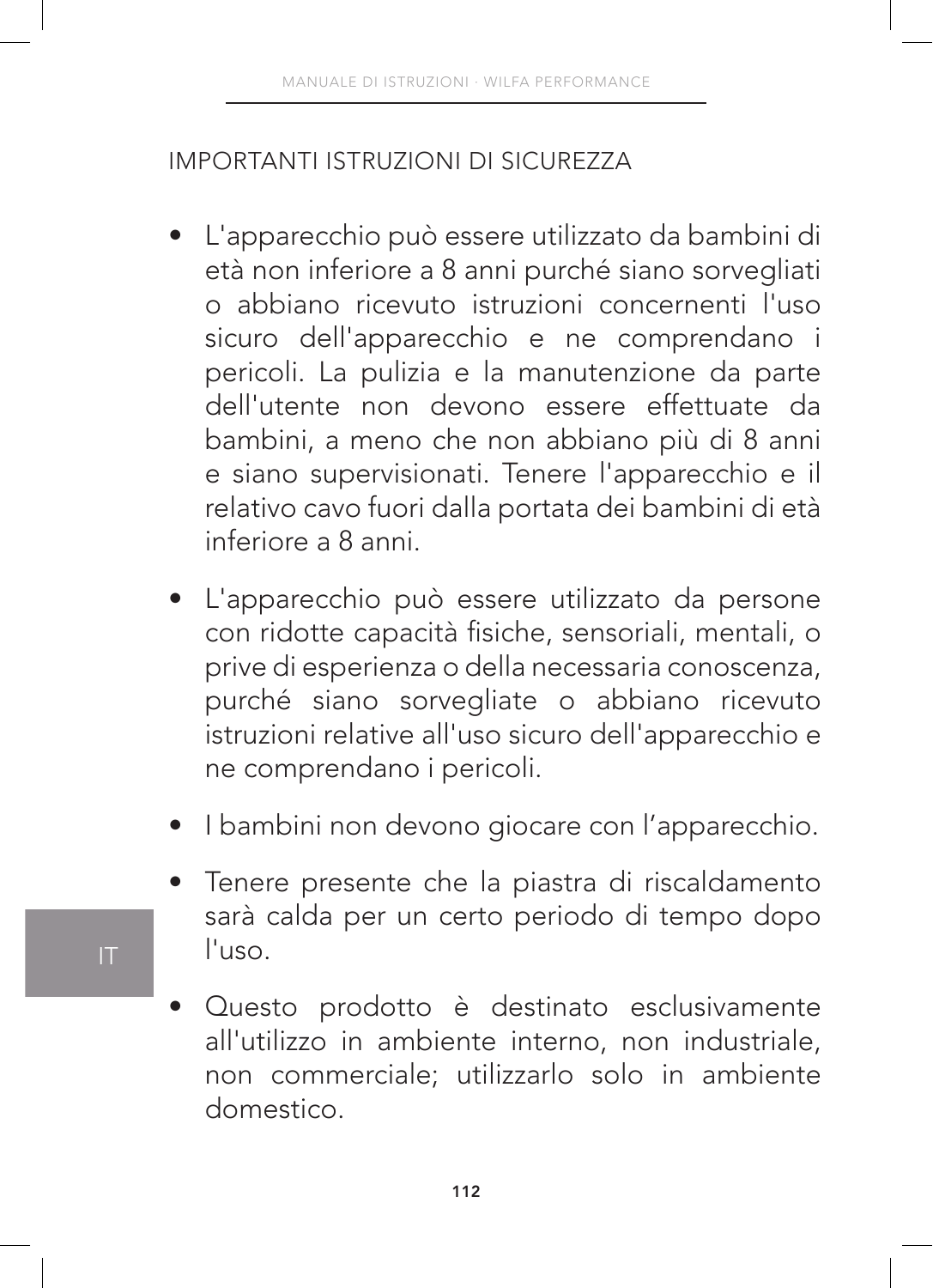- Scollegare sempre l'apparecchio dall'alimentazione dopo l'uso e prima della pulizia.
- Controllare regolarmente che il dispositivo e il cavo non presentino danni. Non utilizzare se è danneggiato.
- Se il cavo di alimentazione è danneggiato, la sostituzione spetta al produttore, a un suo addetto alla manutenzione o a un tecnico ugualmente qualificato al fine di evitare pericoli.
- Restituire sempre l'apparecchio al negozio o a un centro di assistenza per sottoporlo a ispezione o riparazione. Non tentare di riparare l'apparecchio da soli poiché altrimenti la garanzia non sarà più valida.
- Tenere l'apparecchio lontano da fonti di calore, luce solare diretta, umidità e bordi taglienti.
- Non utilizzare con le mani bagnate. Scollegare immediatamente se l'unità è umida o bagnata. Non immergere in acqua.
- Dopo ciascun impiego, pulire l'unità e non immergerla in acqua o in altri liquidi.
- Prestare particolare attenzione alle "istruzioni di sicurezza specifiche" riportate di seguito.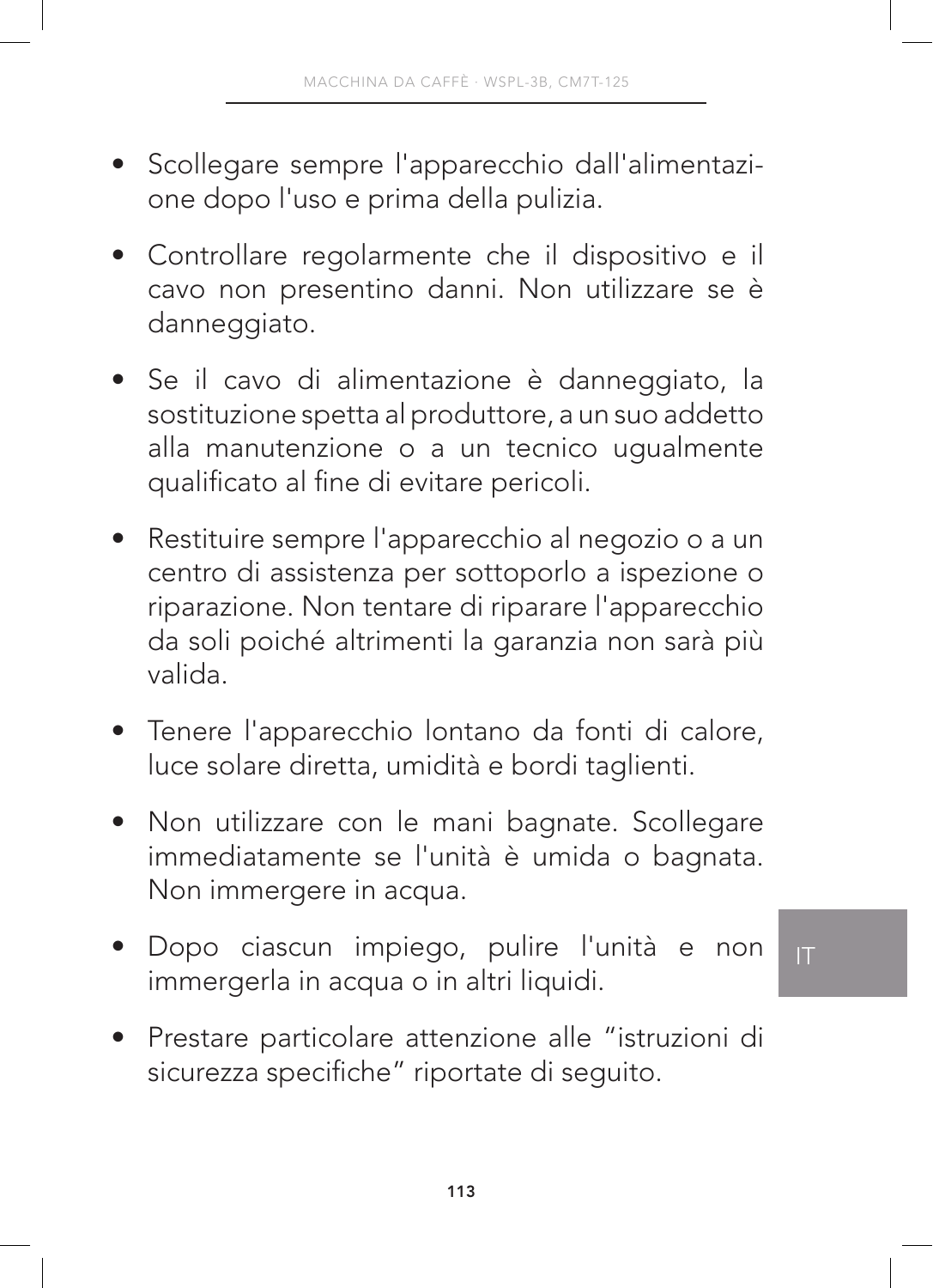ISTRUZIONI DI SICUREZZA SPECIFICHE PER QUESTA UNITÀ

- Versare esclusivamente acqua pulita all'interno dell'unità.
- Estrarre la spina quando l'unità non è in uso.
- Utilizzare solo ricambi originali.
- Non utilizzare mai la caraffa di vetro su piatti caldi o in un forno a microonde.
- Prima della pulizia, rimuovere sempre la spina dalla presa di corrente.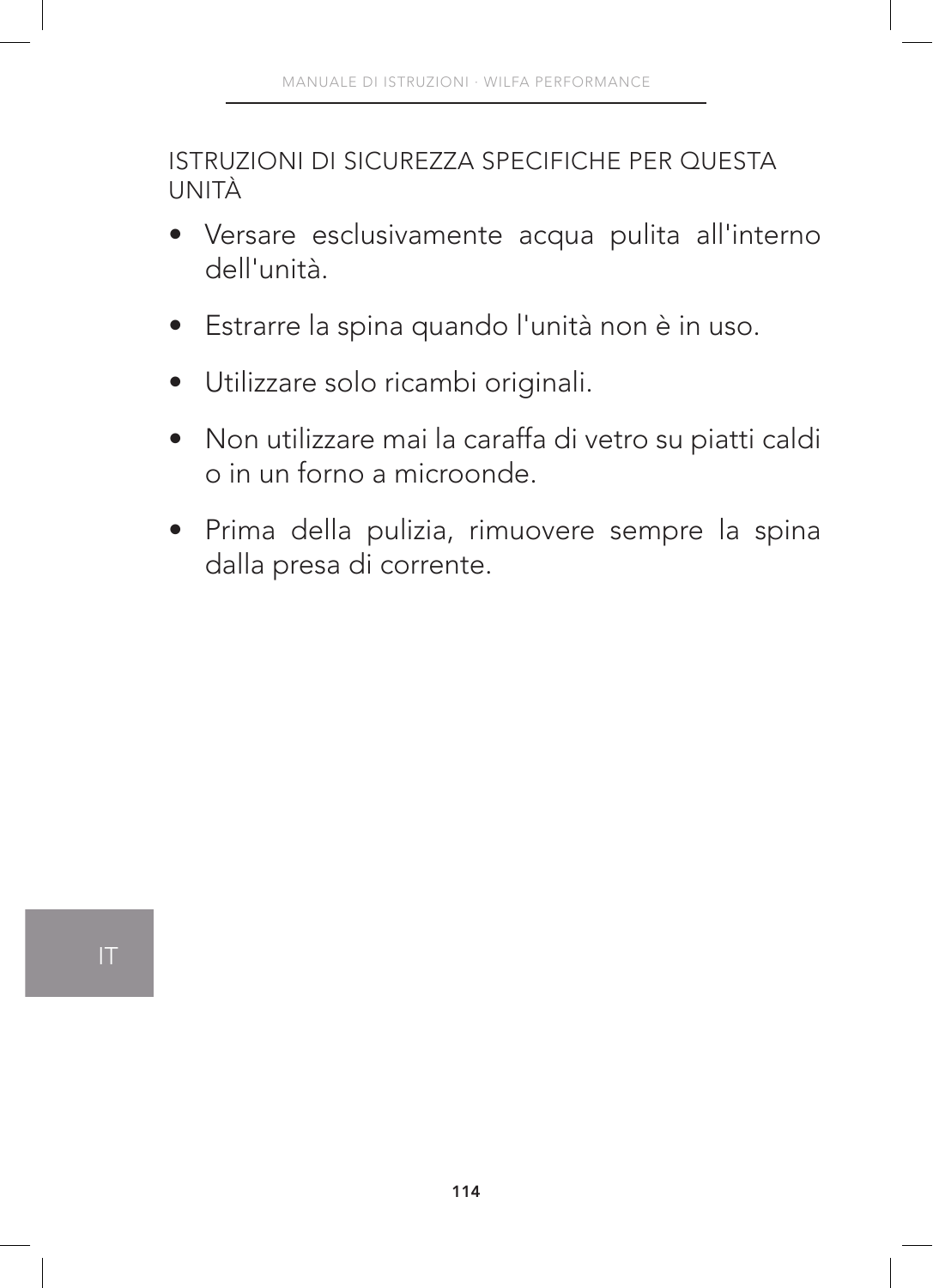# COMPONENTI DELLA MACCHINA



- 1. Interruttore di alimentazione on/off
- 2. Serbatoio dell'acqua
- rimovibile
- 3. Caraffa<br>4. Portafilt Portafiltro
- 5. Controllo del flusso
	- e dispositivo anti-
- gocciolamento 6. Pulsante di avvio
	-
- 7. Cavo di alimentazione<br>8. Cucchiaio dosatore Cucchiaio dosatore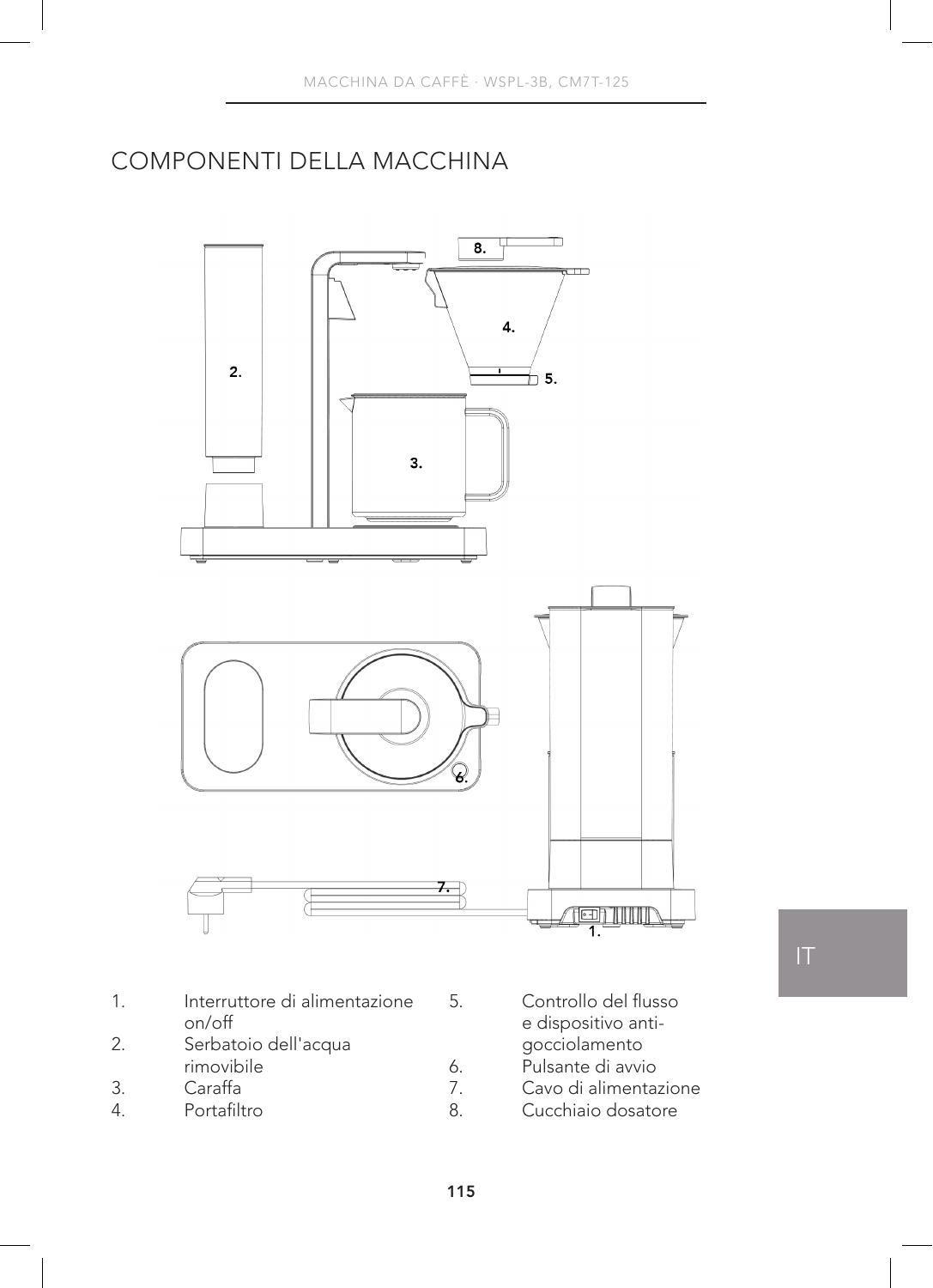### PRIMA DELL'UTILIZZO

### COLLEGAMENTO ELETTRICO

Verificare che la tensione di utilizzo dell'unità corrisponda a quella specificata sull'unità. I dettagli sono riportati sull'etichetta sulla piastra di base dell'unità.

#### PRIMO UTILIZZO DELL'UNITÀ

Prima di utilizzare l'unità per la prima volta, far scorrere 1,25 l di acqua fresca attraverso l'unità senza utilizzare un filtro per caffè o del caffè.

### FUNZIONAMENTO

- Posizionare Wilfa Performance su una superficie piana. Inserire il cavo di alimentazione nella presa.
- Attivare/disattivare l'interruttore di alimentazione. Il pulsante di avvio lampeggerà due volte e verrà emesso un segnale acustico.
- Riempire il serbatoio dell'acqua con acqua pulita fino alla quantità desiderata. Posizionare una carta da filtro (1x4) nel portafiltro. Inserire la quantità consigliata di caffè nel filtro.
- Si consiglia di utilizzare caffè macinato con filtro, 60 g per litro d'acqua. Per ottenere la quantità che ritieni ottimale, sperimenta con diverse quantità di caffè per le prime erogazioni.
- Per ottenere i migliori risultati, consigliamo inoltre di utilizzare una bilancia Wilfa.
- Fissare il portafiltro alla staffa. Impostare il controllo del flusso in base alle preferenze di erogazione.
- Raccomandiamo le seguenti proporzioni di acqua e caffè (diversi tipi di macinatura e caffè incideranno in qualche modo su tali proporzioni):

| $1,25$ l       | 75 g |
|----------------|------|
| 1 <sup>1</sup> | 60g  |
| 0,751          | 45 g |
| 0,50 l         | 30g  |

• Premere il pulsante di avvio per avviare il processo di erogazione. Wilfa Performance dispone dell'esclusivo sistema di pompaggio Wilfa che trasporta l'acqua attraverso il sistema a una temperatura ottimale dalla prima all'ultima goccia.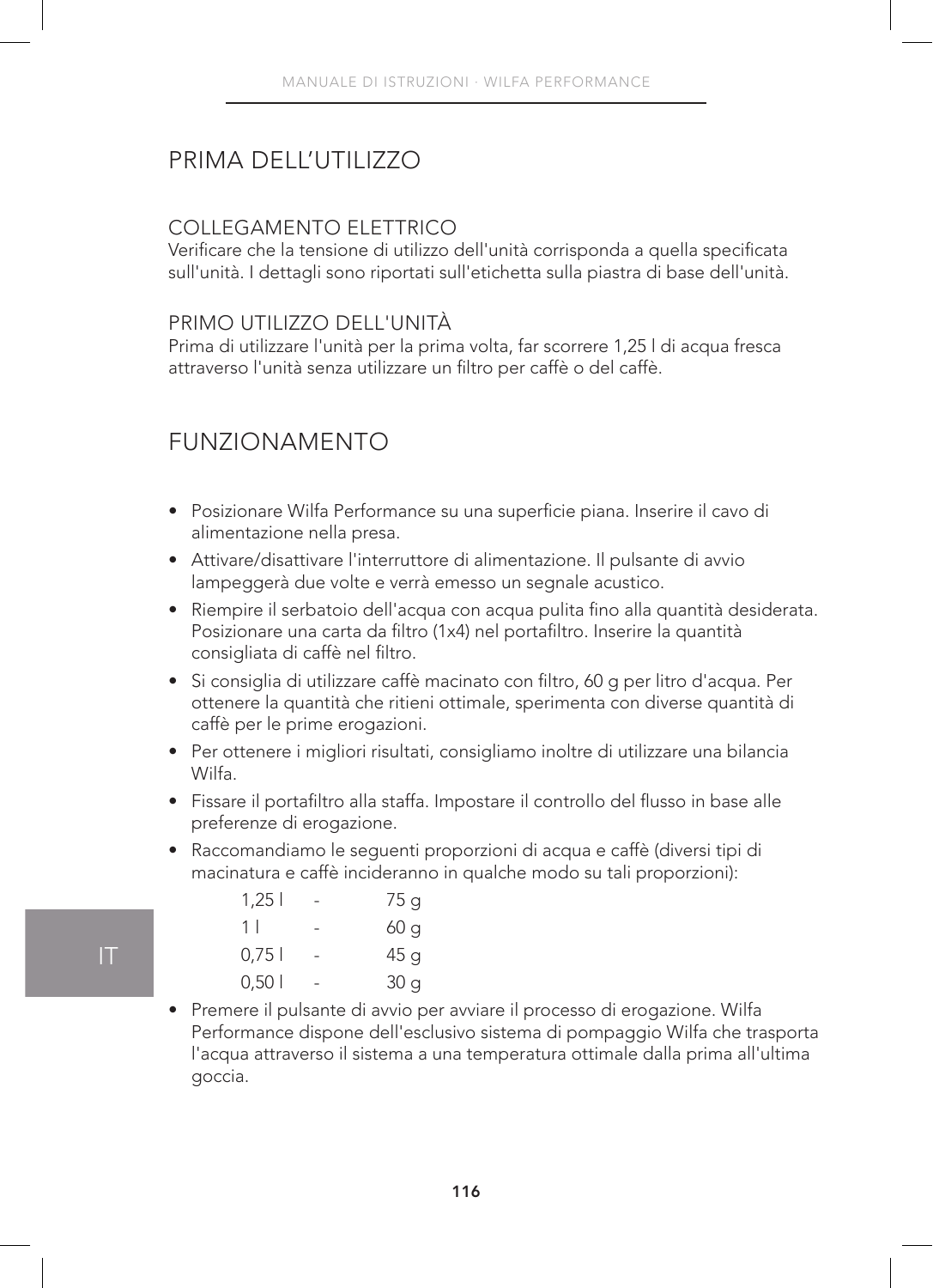- Una volta completato il processo di erogazione, l'unità passa allo stato Keep Warm (Mantieni caldo). Il pulsante di avvio rimarrà acceso. Dopo 40 minuti la macchina da caffè si spegne automaticamente. Per spegnere la macchina da caffè entro 40 minuti (verificare che la luce sul pulsante di avvio sia accesa) è sufficiente premere il pulsante di avvio una volta e si spegnerà.
- Il controllo del flusso impostato verso destra funge da dispositivo antigocciolamento.

### SUGGERIMENTI

- Sciacquare il filtro del caffè con acqua per rimuovere eventuali sapori indesiderati prima dell'erogazione.
- Utilizzate sempre caffè fresco. Utilizzare caffè appena macinato per ottenere i migliori risultati. Il caffè macinato perde molti dei suoi aromi dopo pochi minuti dalla macinazione e, macinando il caffè poco prima dell'erogazione, è possibile conservare tutti gli aromi per un caffè dal gusto ottimale.
- È possibile utilizzare una delle macinatrici per caffè Wilfa adatte per macinare il caffè filtro. L'utilizzo di diversi gradi di macinazione influirà sull'intensità e sul gusto del caffè.
- Il portafiltro in dotazione è dotato di un dispositivo anti-gocciolamento manuale. Wilfa sconsiglia di servire il caffè prima del completamento del processo di filtrazione, poiché tale azione comprometterebbe il risultato finale del caffè.
- Se si desidera un caffè ancora più caldo, sciacquare la caraffa di vetro con acqua calda prima dell'erogazione. Questa procedura è particolarmente consigliata per erogazioni da 0,5 litri di caffè o inferiori.
- Se la macchina da caffè non è stata utilizzata per un certo periodo di tempo, si consiglia di far scorrere acqua pulita attraverso l'unità prima dell'uso.
- I residui di caffè rimarranno sempre sulle parti a contatto con il caffè. Per un gusto ottimale del caffè, pulire regolarmente il portafiltro, la caraffa e il coperchio della caraffa.
- Non utilizzare la caraffa per riempire il serbatoio dell'acqua con acqua dolce, poiché i residui di caffè influiranno sulla qualità del caffè erogato.

### SPIA DI PULIZIA

Quando si avvia il 180° processo di erogazione, la spia sul pulsante di avvio lampeggia lentamente. La macchina da caffè indica che è il momento di pulirla, e che è possibile procedere con la pulizia. Il pulsante si illumina per tre cicli di erogazione prima del ripristino automatico del contatore.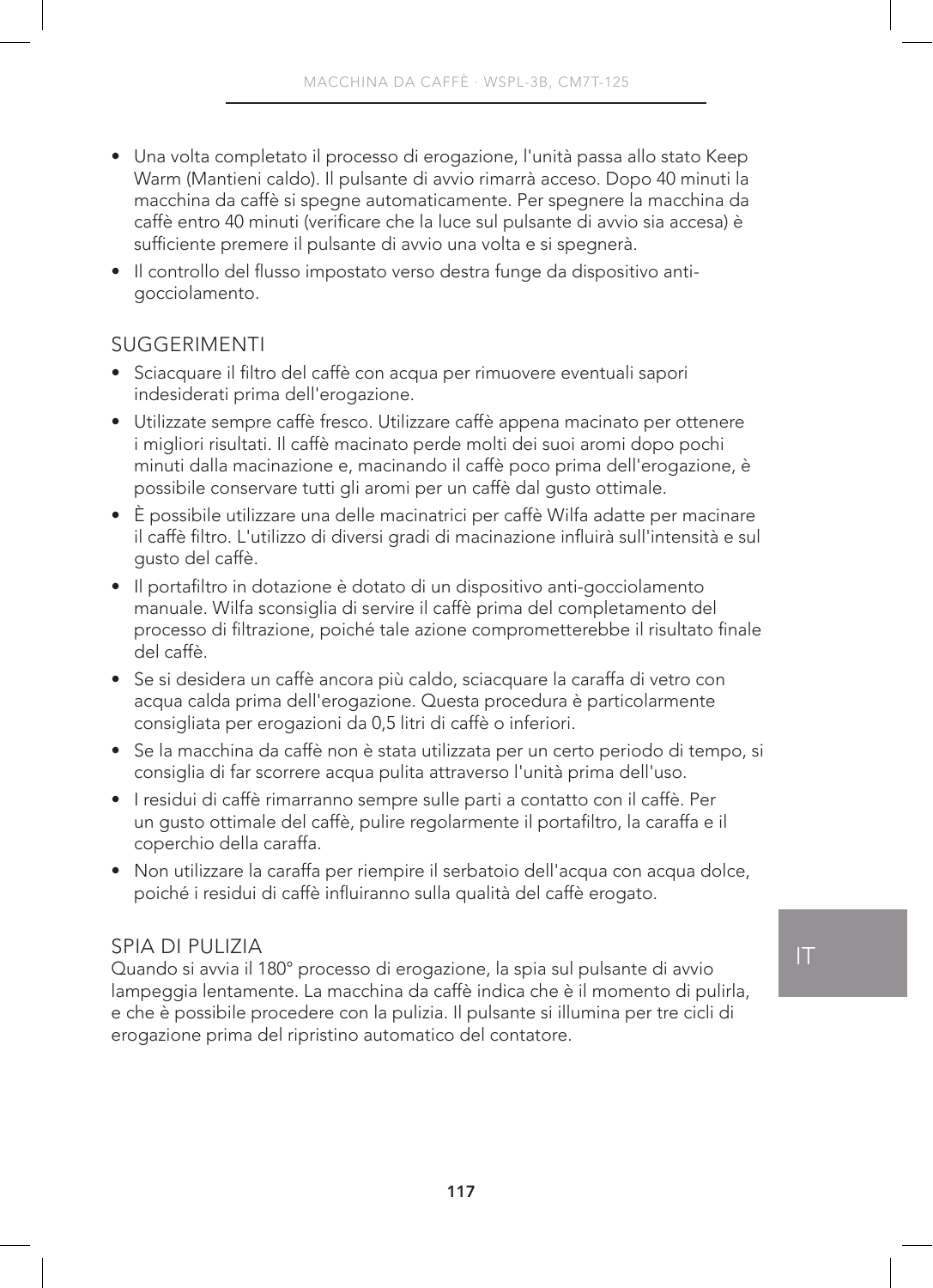## PULIZIA E MANUTENZIONE

### PULIZIA

- Utilizzare un prodotto detergente, come Clean Drop o altri detergenti per macchine da caffè. Ricordarsi di effettuare un'erogazione di acqua pulita dopo il processo di pulizia.
- Se necessario, è possibile pulire il dispositivo con un panno umido senza additivi.
- È possibile lavare il portafiltro, la caraffa e il coperchio in acqua calda saponata o in lavastoviglie.
- Non lavare mai altre parti del dispositivo in lavastoviglie. Non usare mai detergenti aggressivi, polveri abrasive, lana d'acciaio o altri disarmanti su nessuna parte della macchina da caffè.

### DECALCIFICAZIONE

- Utilizzare un detergente anticalcare disponibile in commercio.
- Se necessario, eseguire la decalcificazione. Nelle aree con acqua calcarea, è necessario effettuare la decalcificazione regolarmente.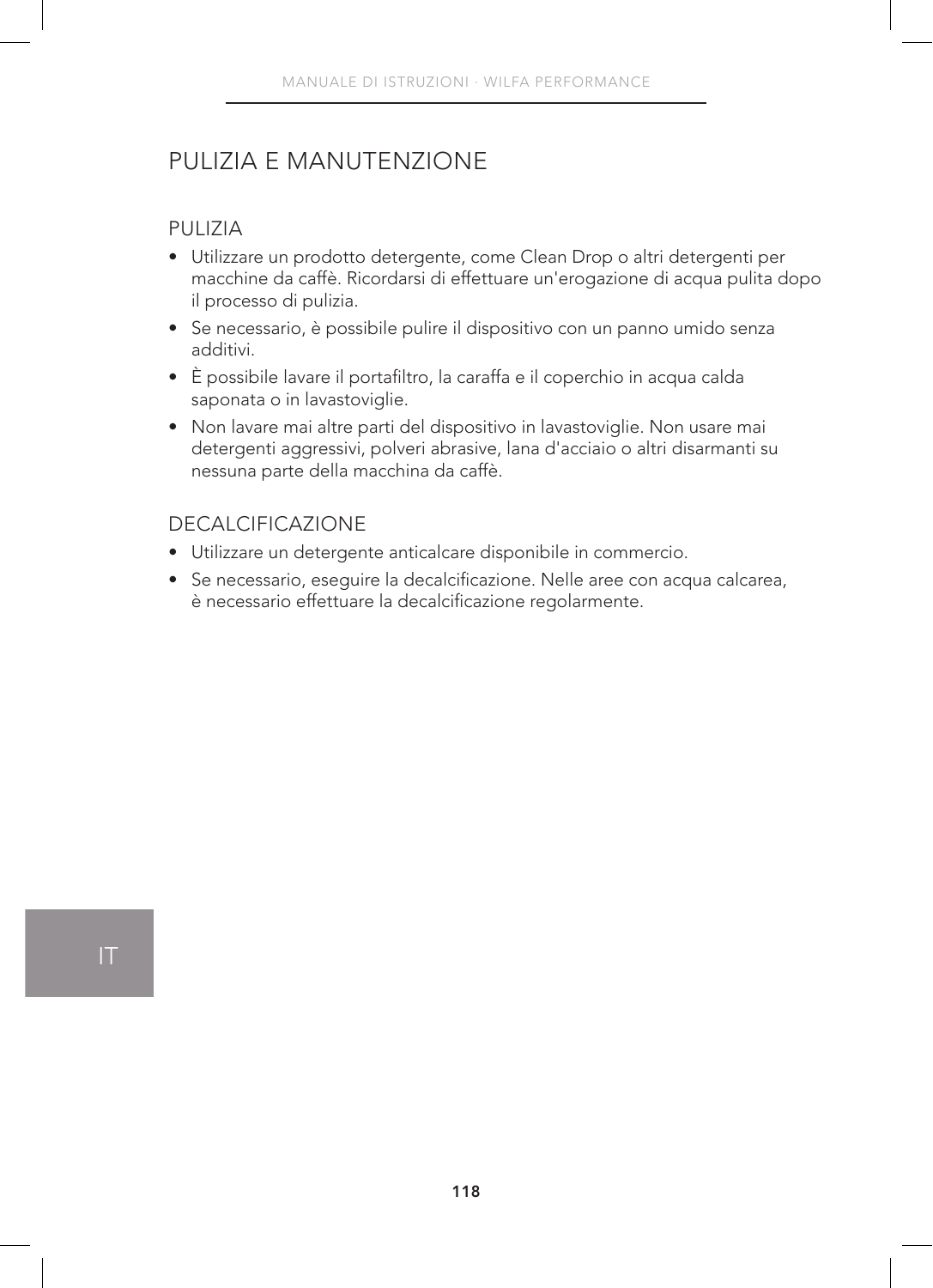# RISOLUZIONE DEI PROBLEMI

| Problema                            | Possibili cause                                                                            | Soluzione                                                                                       |
|-------------------------------------|--------------------------------------------------------------------------------------------|-------------------------------------------------------------------------------------------------|
| La macchina d<br>caffè non si avvia | Il cavo di alimentazione<br>non è collegato.                                               | Inserire la spina nella presa di<br>corrente                                                    |
|                                     | L'interruttore di<br>alimentazione non è in<br>posizione "on"                              | Accendere l'interruttore di<br>alimentazione (vedere il punto<br>n. 1 nella descrizione)        |
|                                     | Acqua assente nel<br>serbatoio dell'acqua                                                  | Riempire il serbatoio<br>dell'acqua                                                             |
|                                     | La pompa è asciutta                                                                        | Azionare l'unità con il<br>serbatoio dell'acqua pieno fino<br>alla capacità massima (1,25 l)    |
| La macchina da<br>caffè si arresta  | Calcare nel prodotto                                                                       | Rimuovere il calcare dalla<br>macchina da caffè                                                 |
| Il caffè non è<br>abbastanza caldo  | La caraffa di vetro è<br>molto fredda                                                      | Preriscaldare la caraffa con<br>acqua calda                                                     |
| Portafiltro<br>traboccante          | Dispositivo anti-<br>gocciolamento bloccato                                                | Aprire il dispositivo anti-<br>gocciolamento                                                    |
|                                     | Caffè che ostruisce la<br>valvola di controllo del<br>flusso sul fondo del<br>portafiltro. | Impostare il controllo del<br>flusso su 1,25 e sciacquare il<br>portafiltro con acqua corrente. |
|                                     | Caffè macinato troppo<br>finemente                                                         | Usare filtro caffè                                                                              |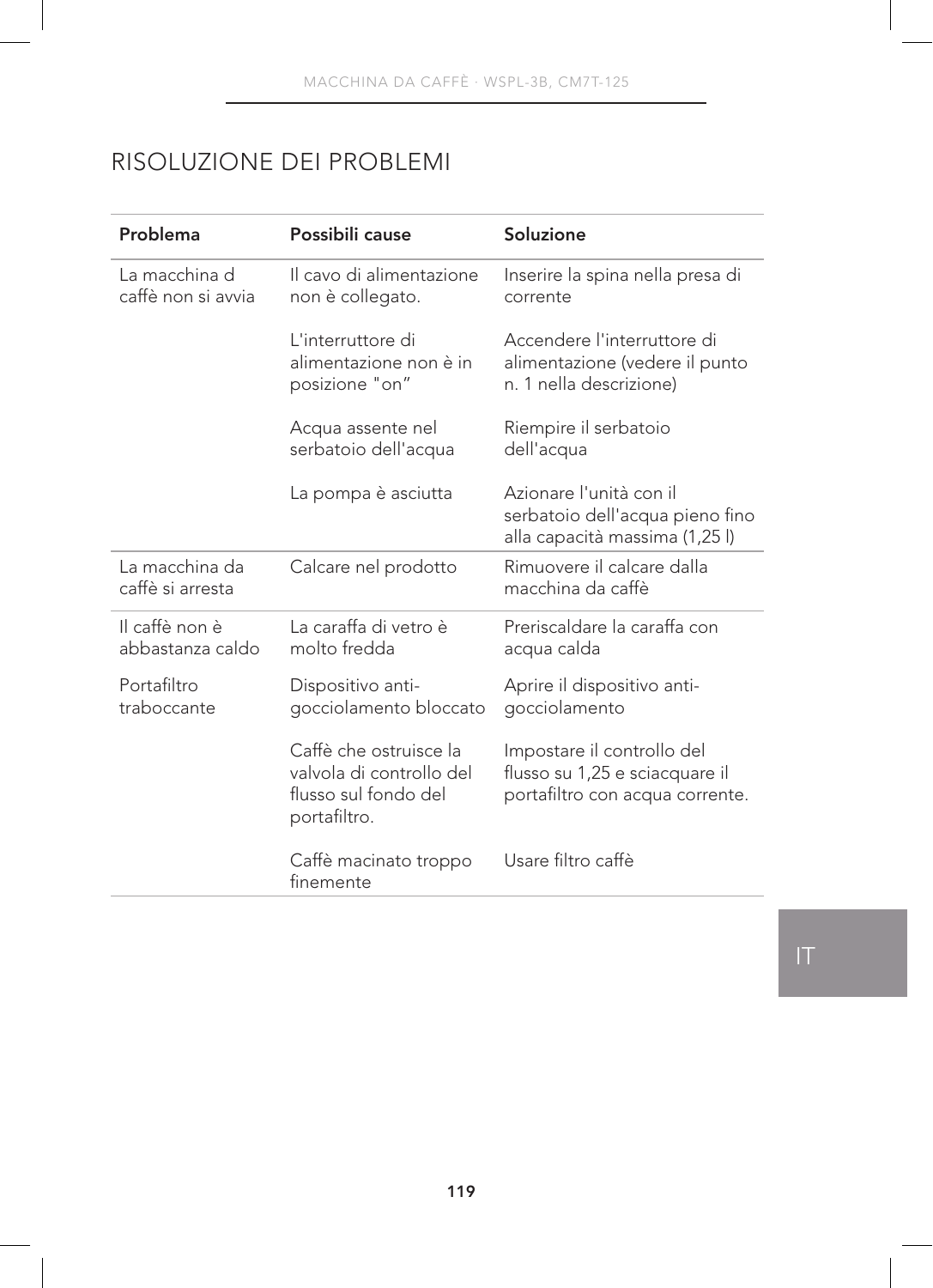

### GARANZIA

Wilfa rilascia una garanzia di 5 anni su questo prodotto a partire dal giorno dell'acquisto. La garanzia copre i guasti o i difetti di produzione che si verificano durante il periodo di garanzia. La ricevuta d'acquisto funge da prova nei confronti del rivenditore in caso di richiesta di garanzia.

La garanzia è valida solo per i prodotti acquistati e utilizzati in abitazioni private. La garanzia non è valida se il prodotto viene utilizzato per scopi commerciali. La garanzia non è valida se il prodotto viene utilizzato in modo improprio o negligente, se le istruzioni fornite da Wilfa non vengono rispettate, se viene modificato o se viene effettuata una riparazione non autorizzata. La garanzia non è valida anche in caso di normale usura del prodotto, uso improprio, mancanza di manutenzione, uso di tensioni elettriche errate o:

- Sovraccarico del prodotto
- Parti normalmente usurate
- Decalcificazione effettuata in maniera non conforme al manuale di istruzioni
- Danni al vetro
- Componenti di cui si prevede la regolare sostituzione (ad es. filtro, batteria, ecc.)

### Il manuale di istruzioni è disponibile anche sul nostro sito web wilfa.com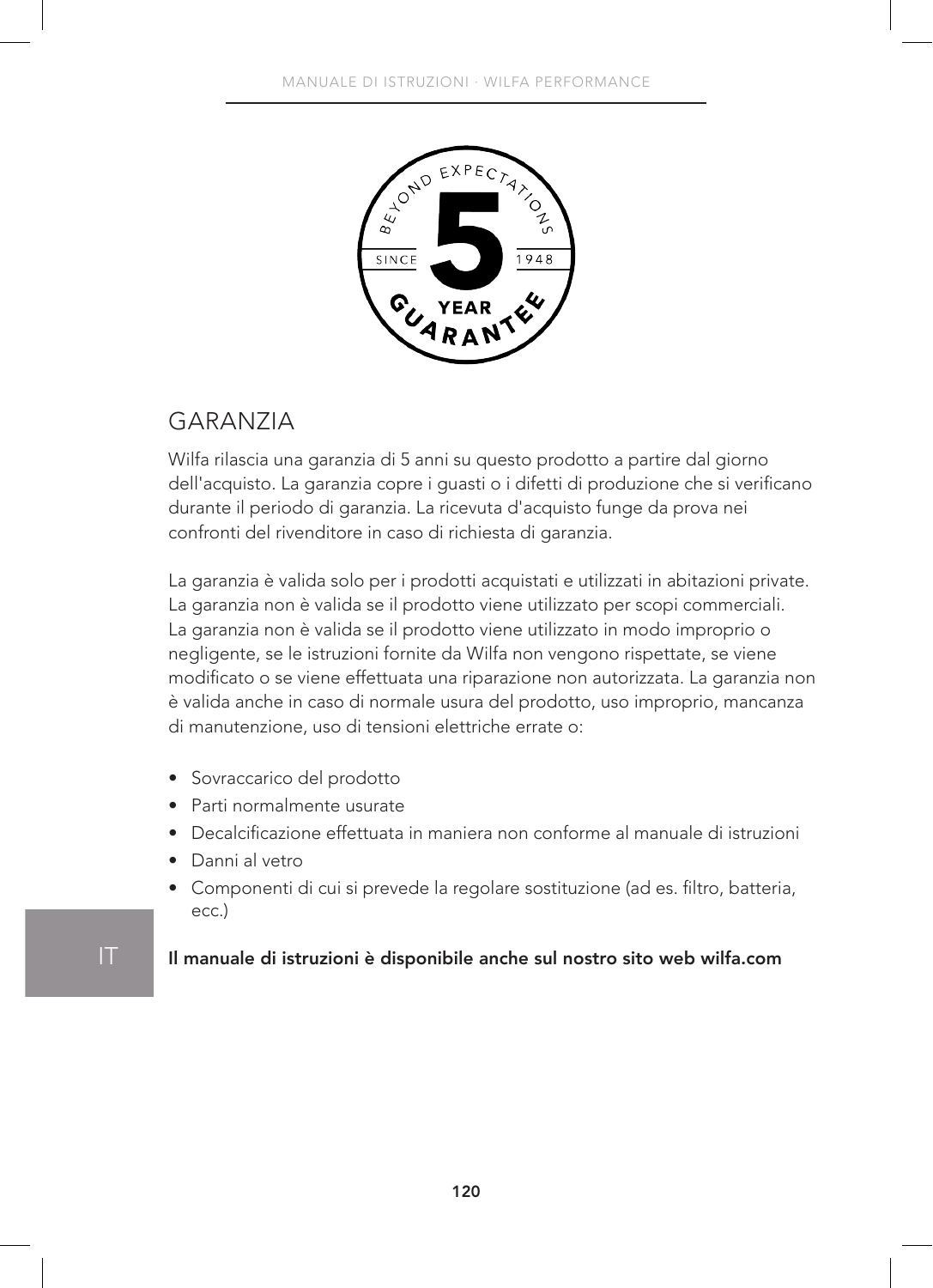# SPECIFICHE DEL PRODOTTO

220-240 V ~ 50/60 Hz, 1800 W

## ASSISTENZA E RICAMBI

Per ricevere assistenza, visitare il sito wilfa.com e consultare la nostra pagina dedicata all'assistenza clienti. In questa sezione è possibile trovare domande frequenti, ricambi, consigli, suggerimenti e tutte le nostre informazioni di contatto.

## RICICLABILITÀ



Questo marchio indica che il prodotto non deve essere smaltito insieme ad altri rifiuti domestici nell'intera area UE. Al fine di evitare possibili danni all'ambiente o alla salute umana derivanti dallo smaltimento incontrollato dei rifiuti, riciclare in modo responsabile allo scopo di promuovere il riutilizzo sostenibile delle risorse materiali. Per restituire un dispositivo

dismesso, servirsi dei sistemi di restituzione e raccolta o contattare il rivenditore presso il quale è stato acquistato il prodotto. Questo prodotto può essere smaltito presso un centro di riciclaggio ecologico gratuito.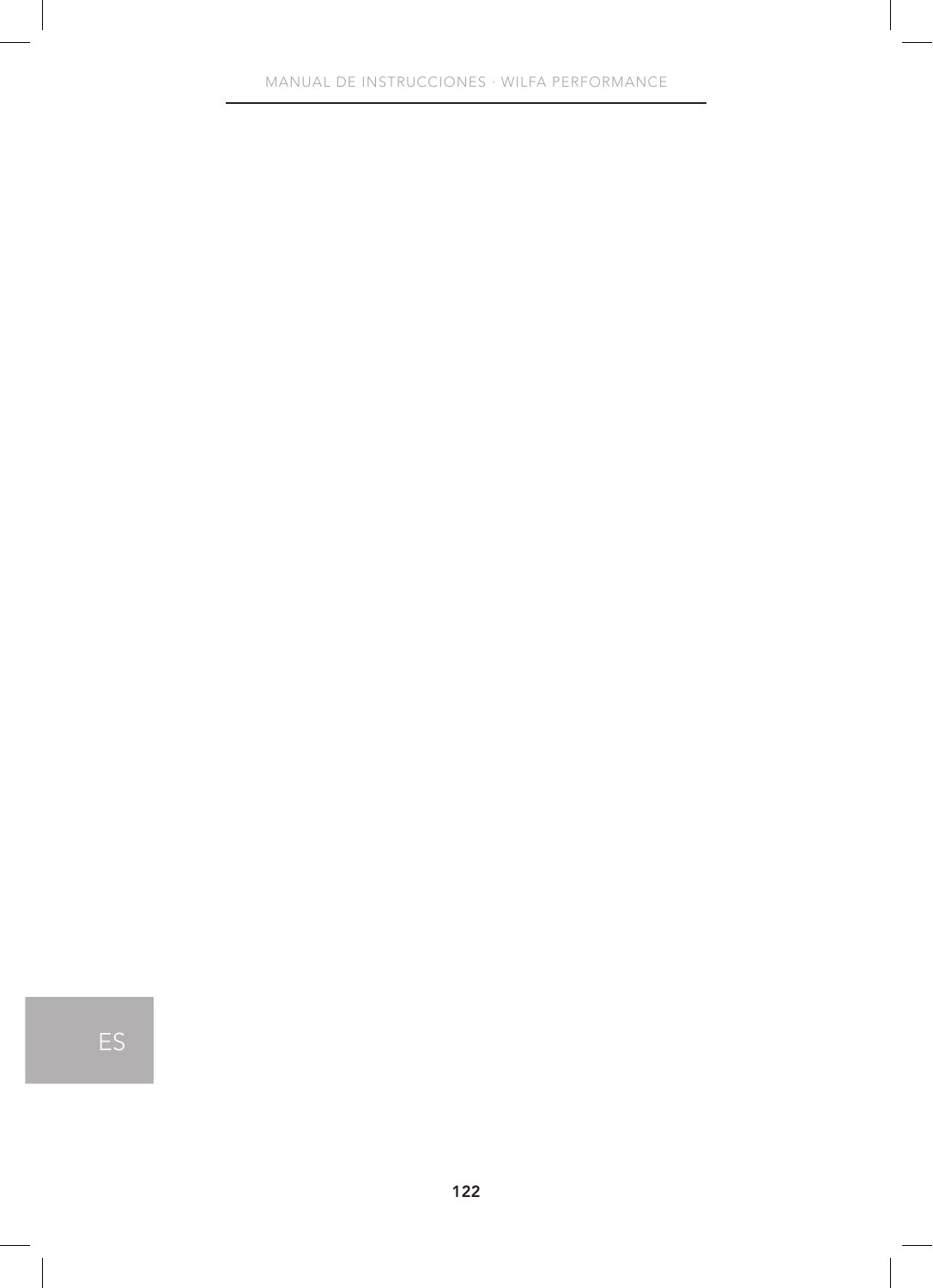### CONTENIDO

- INSTRUCCIONES DE SEGURIDAD IMPORTANTES
- 126 INSTRUCCIONES ESPECIALES DE SEGURIDAD PARA ESTA UNIDAD
- VISTA GENERAL DEL PRODUCTO
- ANTES DE SU USO
- FUNCIONAMIENTO
- LIMPIEZA Y MANTENIMIENTO
- SOLUCIÓN DE PROBLEMAS
- GARANTÍA
- ESPECIFICACIONES DEL PRODUCTO
- ASISTENCIA Y REPUESTOS
- RECICLADO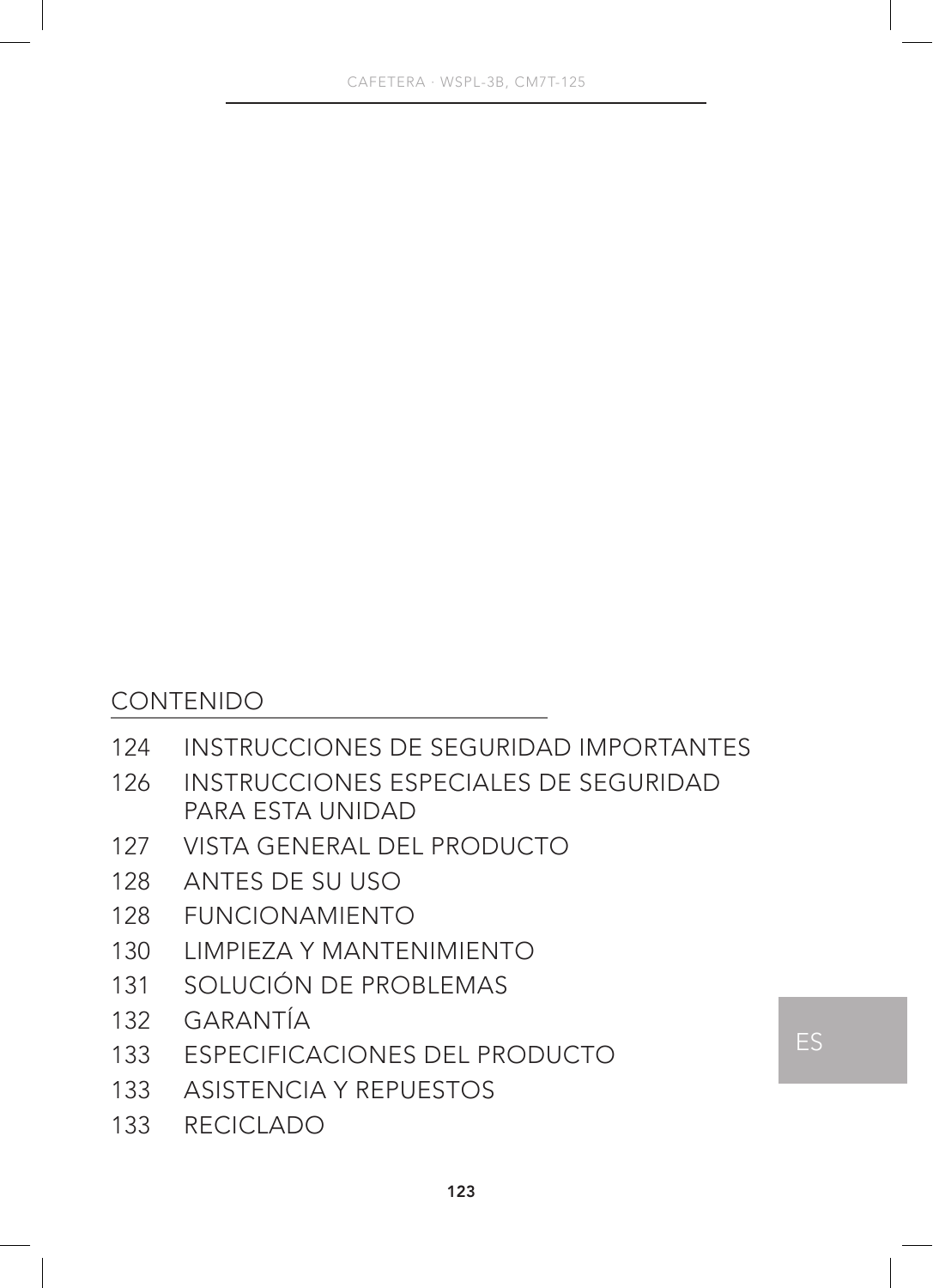## INSTRUCCIONES DE SEGURIDAD IMPORTANTES

- Este aparato puede ser utilizado por niños a partir de 8 años, si lo hacen bajo supervisión o se les ha instruido adecuadamente para hacerlo de un modo seguro y comprenden los riesgos que entraña utilizarlo. La limpieza y el mantenimiento no lo deben realizar niños a menos que sean mayores de 8 años y estén bajo supervisión. Mantenga el aparato y su cable fuera del alcance de niños menores de 8 años.
- Los aparatos electrodomésticos pueden ser utilizados por personas con discapacidad física, sensorial o mental, o falta de experiencia y conocimientos, si se les supervisa o se les instruye sobre el uso seguro del aparato y si entienden los peligros.
- Los niños no deben jugar con el aparato.
- Tenga en cuenta que la placa calefactora estará caliente durante algún tiempo después de su uso.
- Este producto se ha diseñado exclusivamente para uso doméstico en interiores en el hogar y no para uso industrial o comercial.
- Desenchufe siempre el aparato después de usarlo y antes de limpiarlo.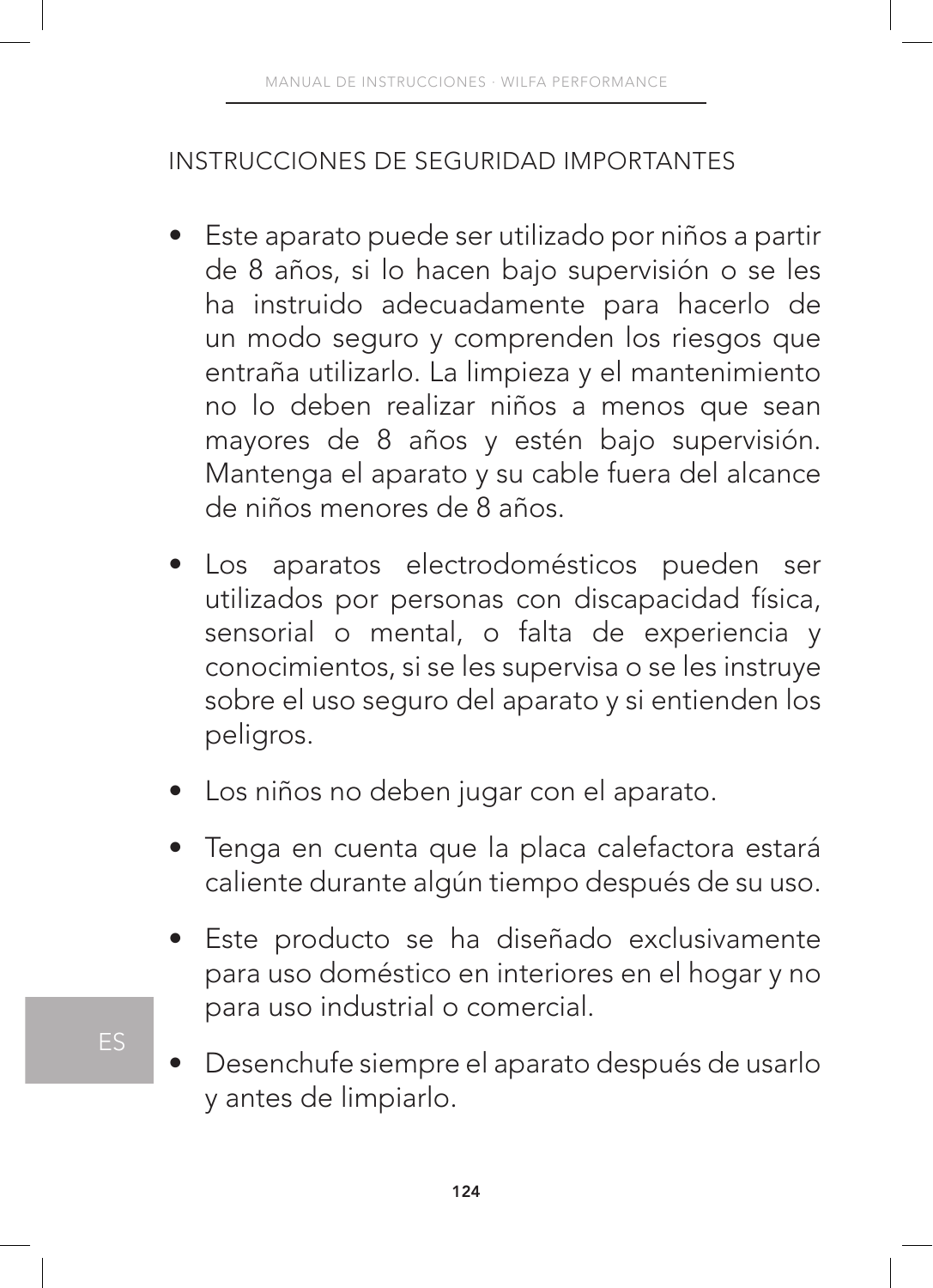- Compruebe periódicamente si el aparato y el cable presentan daños. No lo utilice si está dañado.
- Si el cable de alimentación está dañado, debe sustituirlo el fabricante, su representante de servicio u otras personas cualificadas para evitar cualquier riesgo.
- Devuelva siempre el aparato a la tienda o a un centro de servicio técnico para su examen o reparación. No intente reparar el aparato usted mismo, ya que de lo contrario, la garantía quedará anulada.
- Mantenga el aparato alejado de fuentes de calor, de la luz directa del sol, la humedad y bordes afilados.
- No lo utilice con las manos mojadas. y desconéctelo inmediatamente si está húmedo o se ha mojado. No sumerja la unidad en agua.
- Cuando la unidad se limpie después de su uso, no debe sumergirse en agua ni en ningún otro líquido.
- Preste especial atención a las "Instrucciones especiales de seguridad" que se detallan a continuación.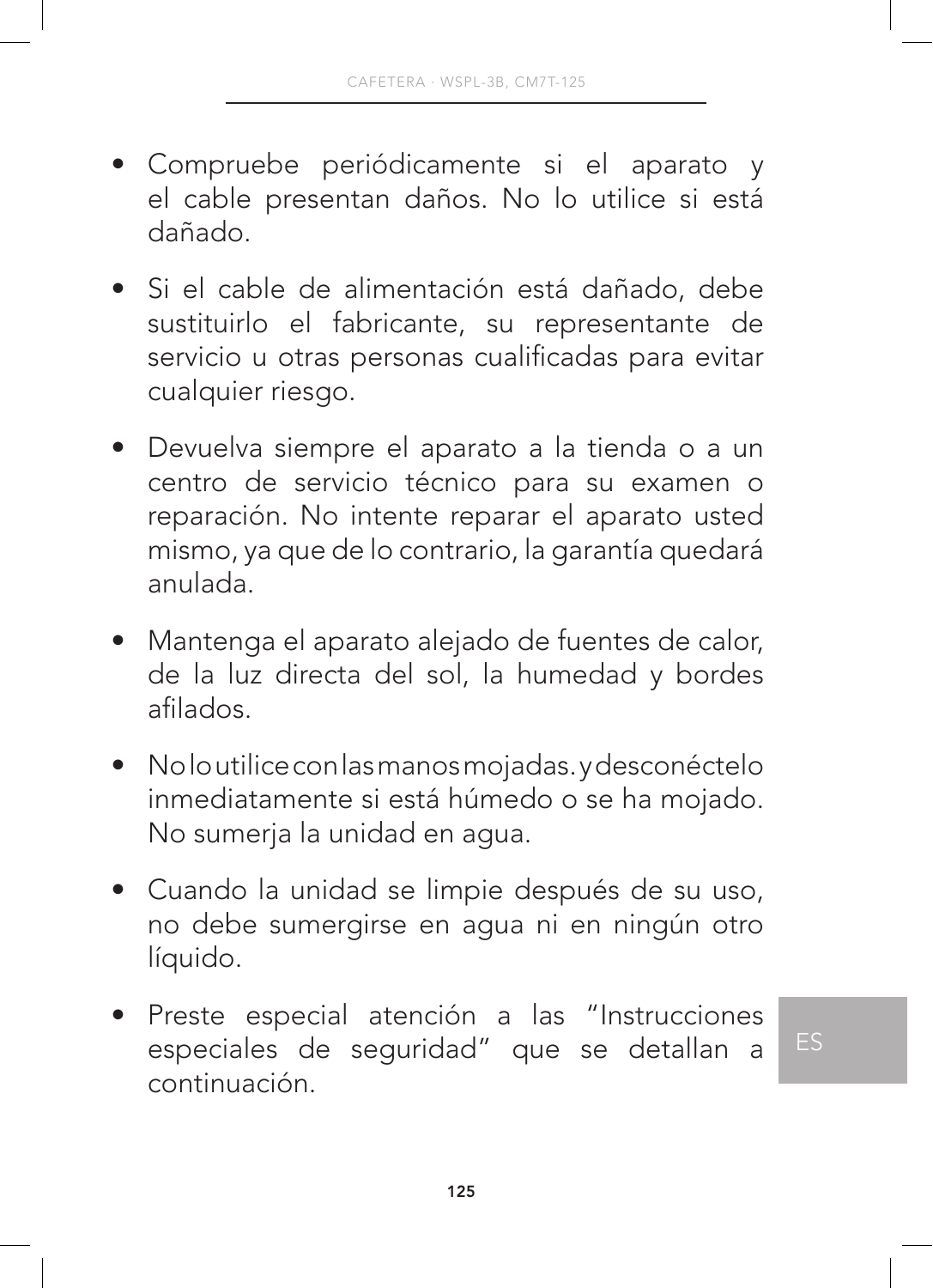INSTRUCCIONES ESPECIALES DE SEGURIDAD PARA ESTA UNIDAD

- La unidad solo debe llenarse con agua limpia.
- Desconecte el enchufe cuando la unidad no esté en uso.
- Utilice solamente piezas de repuesto originales.
- No coloque nunca la jarra de vidrio sobre placas calientes ni la introduzca en un horno microondas.
- Desconecte siempre el enchufe de la toma de corriente antes de limpiar el aparato.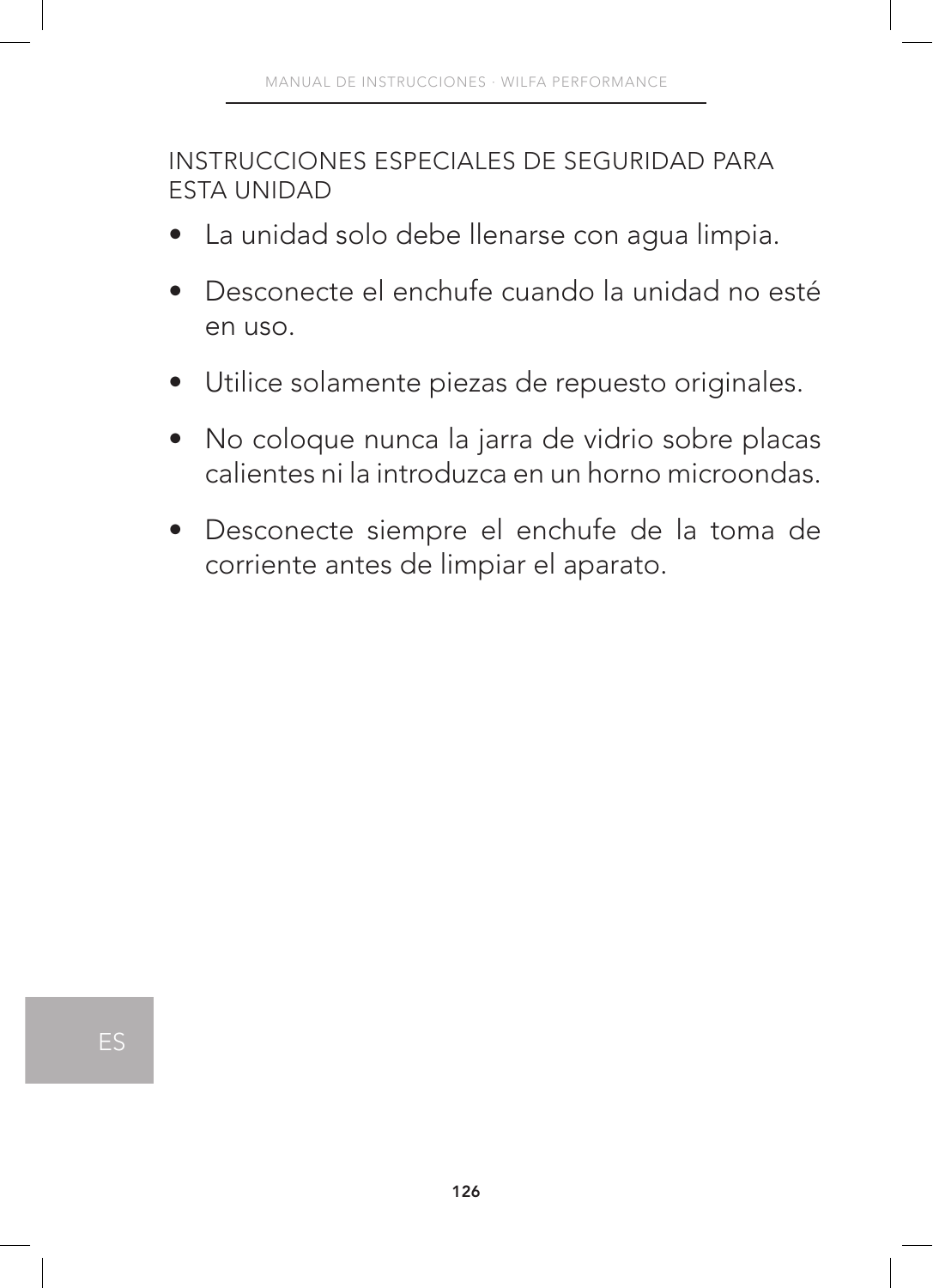# VISTA GENERAL DEL PRODUCTO



- 1. Interruptor de conexión/ desconexión
- 2. Depósito de agua
- desmontable
- 3. Jarra de café Soporte del filtro
- 5. Control de flujo y sistema antigoteo

- 6. Botón de encendido
- 7. Cable de alimentación<br>8. Cucharilla dosificadora
	- Cucharilla dosificadora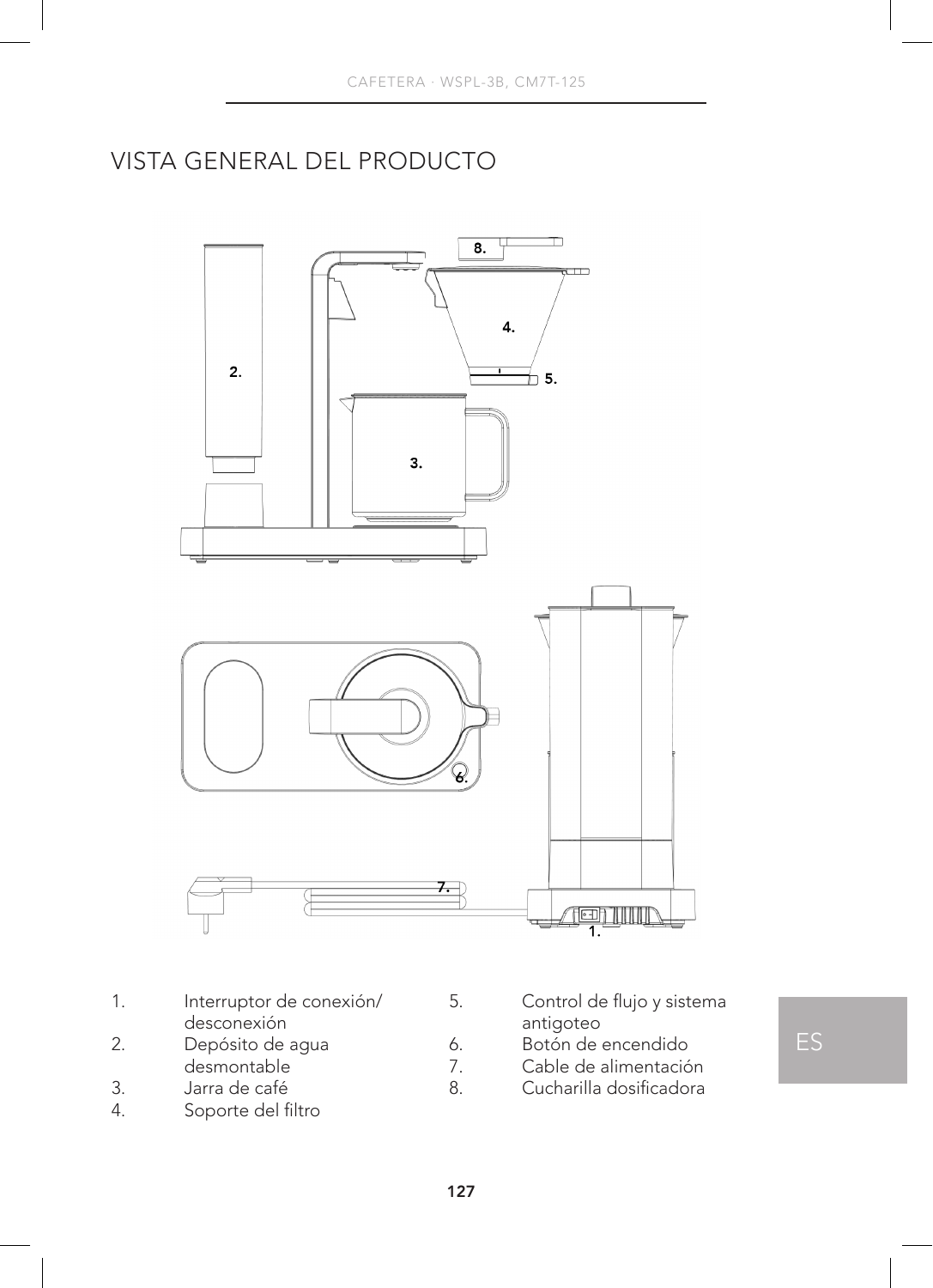### ANTES DE SU USO

### CONEXIÓN ELÉCTRICA

Compruebe que la tensión donde utilizará la unidad sea la misma que la especificada en la unidad. Encontrará los detalles en la etiqueta que se encuentra en la placa base de la unidad.

#### AL UTILIZAR LA UNIDAD POR PRIMERA VEZ

Haga pasar 1,25 litros de agua limpia por la unidad sin utilizar un filtro de café ni café antes de usarla por primera vez.

### FUNCIONAMIENTO

- Coloque la cafetera Wilfa Performance sobre una superficie plana. Enchufe el cable de alimentación a la toma de corriente.
- Encienda el interruptor de encendido/apagado. El botón de encendido parpadeará dos veces y se oirá un pitido.
- Llene el depósito de agua con agua limpia hasta la cantidad deseada. Coloque un filtro de papel (1x4) en el soporte del filtro. Agregue en el filtro la cantidad de café recomendada.
- Recomendamos utilizar café molido de filtro, 60 g por litro de agua. La primeras veces que haga café, pruebe con las cantidades hasta determinar la cantidad que considere óptima.
- También le recomendamos que utilice una báscula Wilfa para obtener los mejores resultados.
- Coloque el soporte del filtro en el soporte. Ajuste el control de flujo en función de sus preferencias.
- Recomendamos las siguientes proporciones de agua y café (tenga en cuenta que estas proporciones se verán afectadas en cierta medida por los tipos de café y de molido):

| $1,25$ l | 75 g            |
|----------|-----------------|
| 1 I      | 60 <sub>g</sub> |
| 0,75 l   | 45 g            |
| 0,501    | 30 g            |

ES

• Pulse el botón de inicio para comenzar el ciclo de preparación del café. Wilfa Performance cuenta con el exclusivo sistema de bombeo de Wilfa, que transporta el agua a través del sistema a una temperatura óptima desde la primera hasta la última gota.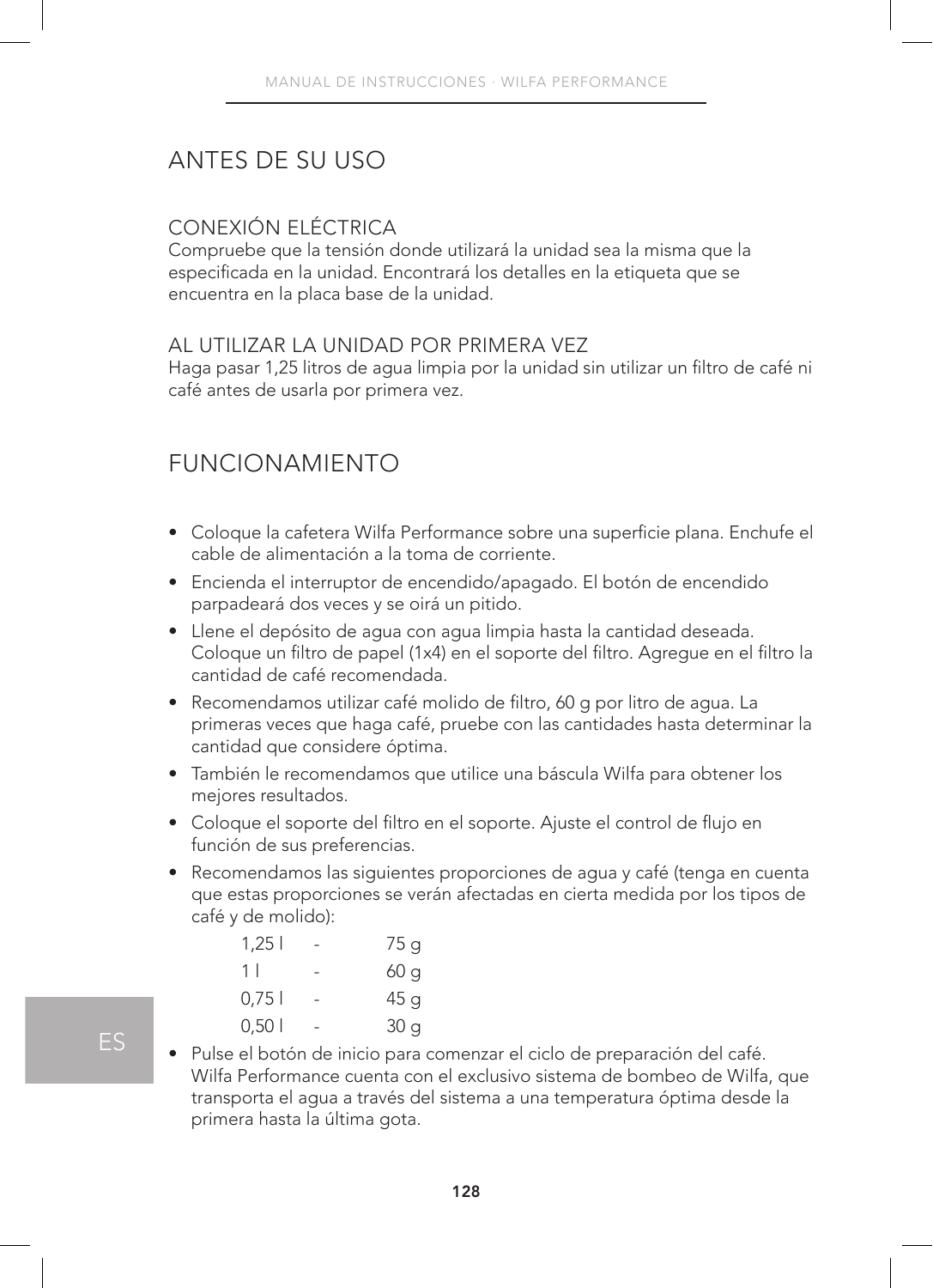- Una vez finalizado el proceso de preparación del café, la unidad cambiará al estado de mantenimiento en caliente. El botón de inicio permanecerá encendido. Transcurridos 40 minutos, la cafetera se apagará automáticamente. Si desea apagar la cafetera antes de que transcurran 40 minutos (con luz en el botón de encendido), solo tiene que pulsar el botón de encendido una vez y la cafetera se apagará.
- Al ajustar el control de flujo a la derecha, este funcionará como sistema antigoteo.

### CONSEJOS

- Enjuague el filtro de café en agua para eliminar cualquier sabor no deseado antes de proceder a la preparación del café.
- Utilice siempre café fresco. Obtendrá los mejores resultados si el café que utiliza está recién molido. El café molido pierde muchos de sus aromas en tan solo unos minutos, por lo que si muele el café usted mismo justo antes de prepararlo, conservará todos los aromas y disfrutará de un café con el mejor sabor.
- Puede utilizar uno de los molinillos de café Wilfa adecuados para moler café de filtro. El uso de distintos grados de molienda afectará a la intensidad y el sabor del café.
- El soporte de filtro incluido posee un sistema antigoteo manual. Wilfa no recomienda servir el café hasta que no haya finalizado completamente el proceso de filtración, ya que esto afectará al resultado final del café.
- Si desea que el café esté aún más caliente, enjuague la jarra de vidrio con agua caliente antes de prepararlo. Esto es especialmente recomendable si va a preparar 0,5 litros de café o menos.
- Si la cafetera no se ha utilizado durante un tiempo, se recomienda hacer circular agua limpia por la unidad antes de usarla.
- Siempre quedan residuos de café en las piezas que están en contacto con el café. Para disfrutar de un café con un buen sabor, debe limpiar el soporte del filtro, la jarra y la tapa de la jarra con regularidad.
- No utilice la jarra de café para llenar el depósito de agua limpia, ya que los residuos de café influirán en la calidad del café elaborado.

#### INDICADOR DE LIMPIEZA

La luz del botón de encendido parpadeará lentamente al iniciar el proceso de preparación de café n.º 180. La cafetera le indica que es hora de la limpieza, por lo que debe limpiar la unidad. El botón parpadeará durante tres ciclos de preparación y, a continuación, el contador se reiniciará automáticamente.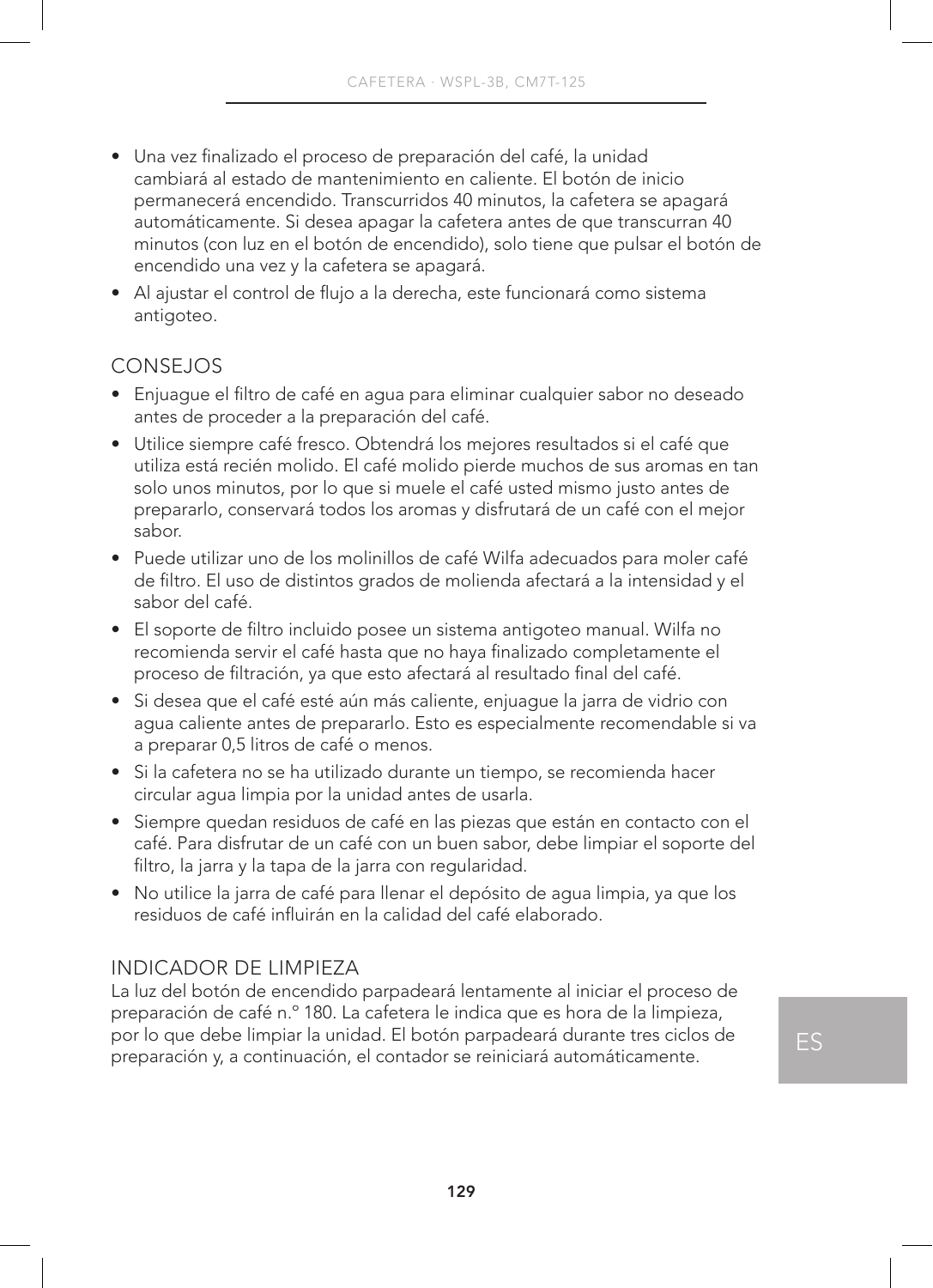## LIMPIEZA Y MANTENIMIENTO

### LIMPIEZA

- Utilice un producto de limpieza, como Clean Drop u otros detergentes específicos para la limpieza de cafeteras. Tras la limpieza, no se olvide de realizar un proceso de preparación solo con agua limpia y sin café.
- Si es necesario, el exterior de la cafetera puede limpiarse con un paño humedecido en agua sin ningún otro aditivo.
- El soporte del filtro, la jarra del café y la tapa pueden lavarse en agua con jabón o bien, en la bandeja superior del lavavajillas.
- No lave ninguna otra pieza de esta cafetera en el lavavajillas. No utilice detergentes, productos abrasivos, estropajos de acero ni otros agentes desincrustantes en ningún componente de la cafetera.

### DESCALCIFICACIÓN

- Use un detergente descalcificador normal.
- Realice la descalcificación siempre que sea necesario. En zonas de agua dura, la descalcificación debe realizarse con regularidad.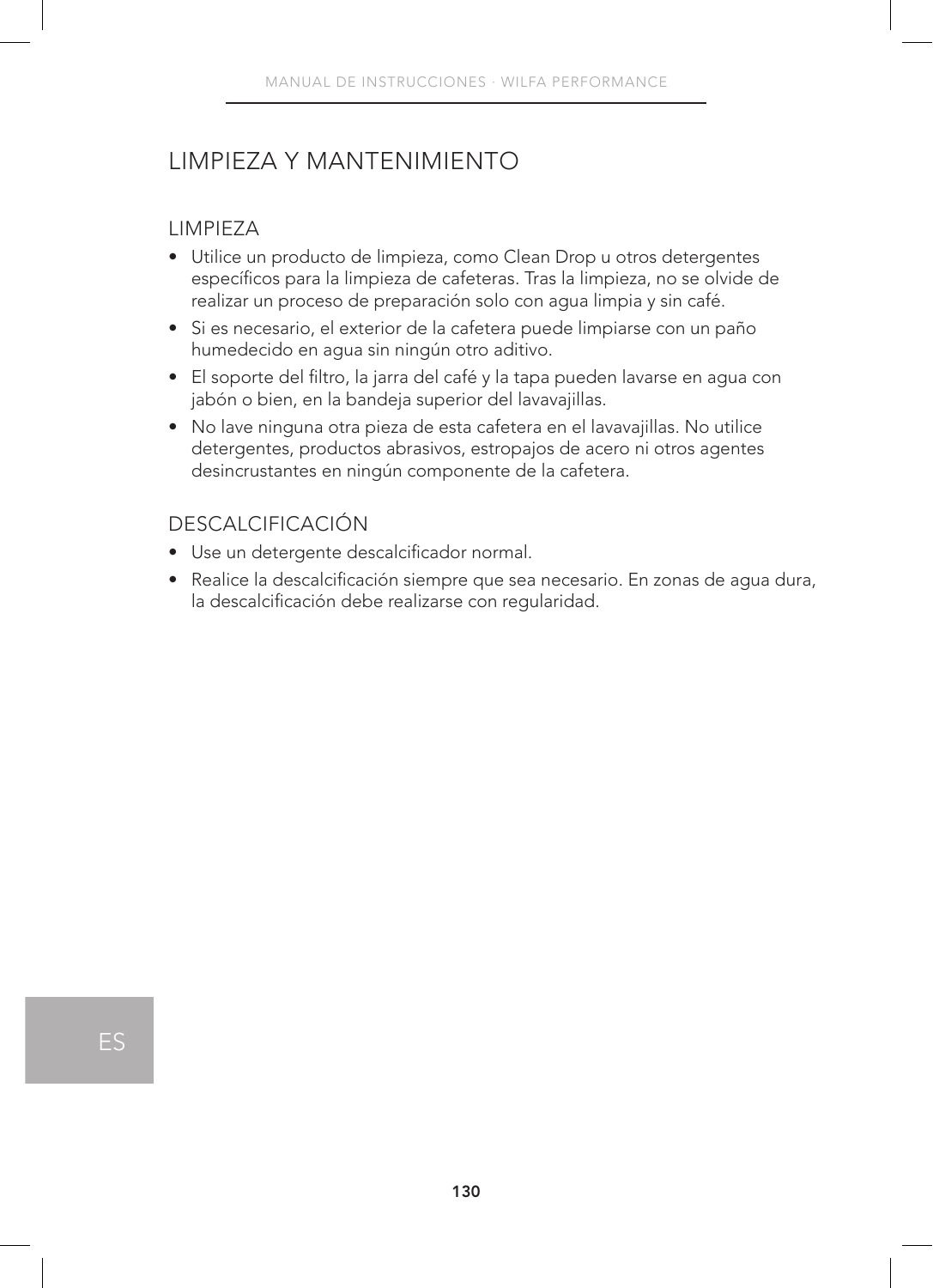# SOLUCIÓN DE PROBLEMAS

| Problema                                          | Posibles razones                                                                                                        | Solución                                                                                                             |
|---------------------------------------------------|-------------------------------------------------------------------------------------------------------------------------|----------------------------------------------------------------------------------------------------------------------|
| La cafetera no se<br>enciende                     | El cable de alimentación<br>no está enchufado.                                                                          | Conecte el enchufe a la toma<br>de corriente                                                                         |
|                                                   | El interruptor de<br>encendido no está en la<br>posición "on"                                                           | Accione el interruptor de<br>encendido (consulte el n.º 1 de<br>la descripción)                                      |
|                                                   | No hay agua en el<br>depósito de agua                                                                                   | Llene el depósito de agua                                                                                            |
|                                                   | La bomba está seca                                                                                                      | Encienda la unidad con el<br>depósito de agua lleno hasta<br>el máximo (1,25 l)                                      |
| La cafetera se<br>detiene                         | Presencia de cal en el<br>producto                                                                                      | Descalcifique la cafetera                                                                                            |
| El café no está lo<br>suficientemente<br>caliente | La jarra de cristal está<br>muy fría                                                                                    | Precaliente la jarra con agua<br>caliente                                                                            |
| Desbordamiento<br>del soporte del<br>filtro       | El dispositivo antigoteo<br>está bloqueado                                                                              | Abra el dispositivo antigoteo                                                                                        |
|                                                   | El café molido obstruye<br>la válvula de control de<br>flujo que hay en la parte<br>inferior del soporte del<br>filtro. | Ajuste el control de flujo a 1,25<br>y enjuague el soporte del filtro<br>haciendo circular agua a través<br>de este. |
|                                                   | Café demasiado molido                                                                                                   | Use café de filtro                                                                                                   |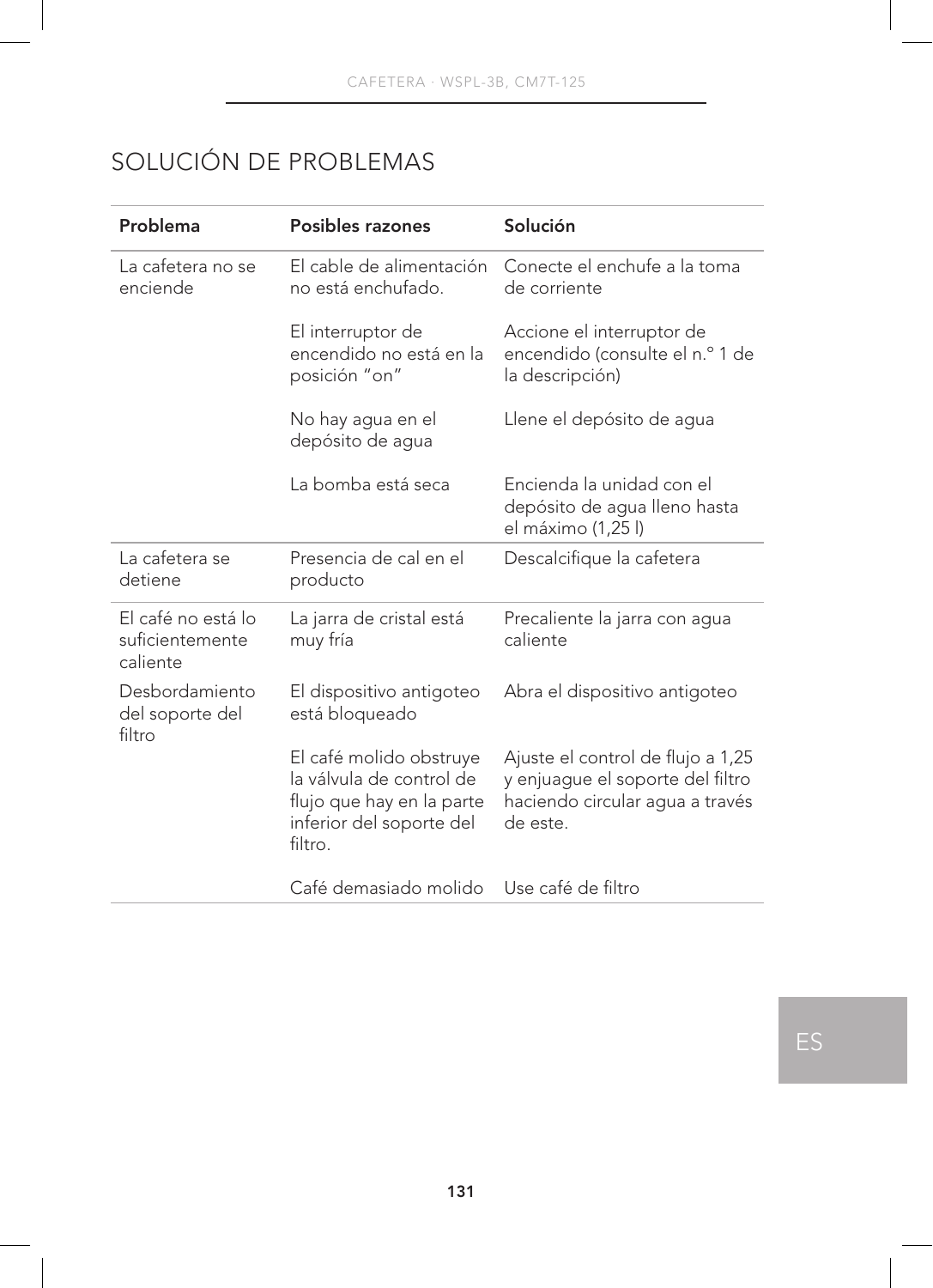

# GARANTÍA

Wilfa ofrece una garantía de 5 años para este producto desde el día de la compra. La garantía cubre los fallos o los defectos de fabricación que surjan durante el periodo de garantía. Su recibo de compra sirve de prueba para el minorista en caso de reclamación de la garantía.

La garantía solo es válida para productos comprados y utilizados en el hogar. La garantía perderá su validez si el producto se utiliza comercialmente. La garantía perderá su validez si se hace un mal uso del producto, se utiliza de forma negligente, si no se siguen las instrucciones de Wilfa, si se modifica o si se realizan reparaciones no autorizadas. La garantía tampoco cubre el desgaste normal del producto, si se hace un mal uso del producto, la falta de mantenimiento, o el uso de una tensión eléctrica incorrecta o en caso de:

- Sobrecarga del producto
- Piezas que se desgastan normalmente
- No descalcificado según el manual de instrucciones
- Daños en el cristal
- Piezas que se deben sustituir con regularidad (por ejemplo, filtro, batería, etc.)

### El manual de instrucciones también está disponible en nuestra página web en wilfa.com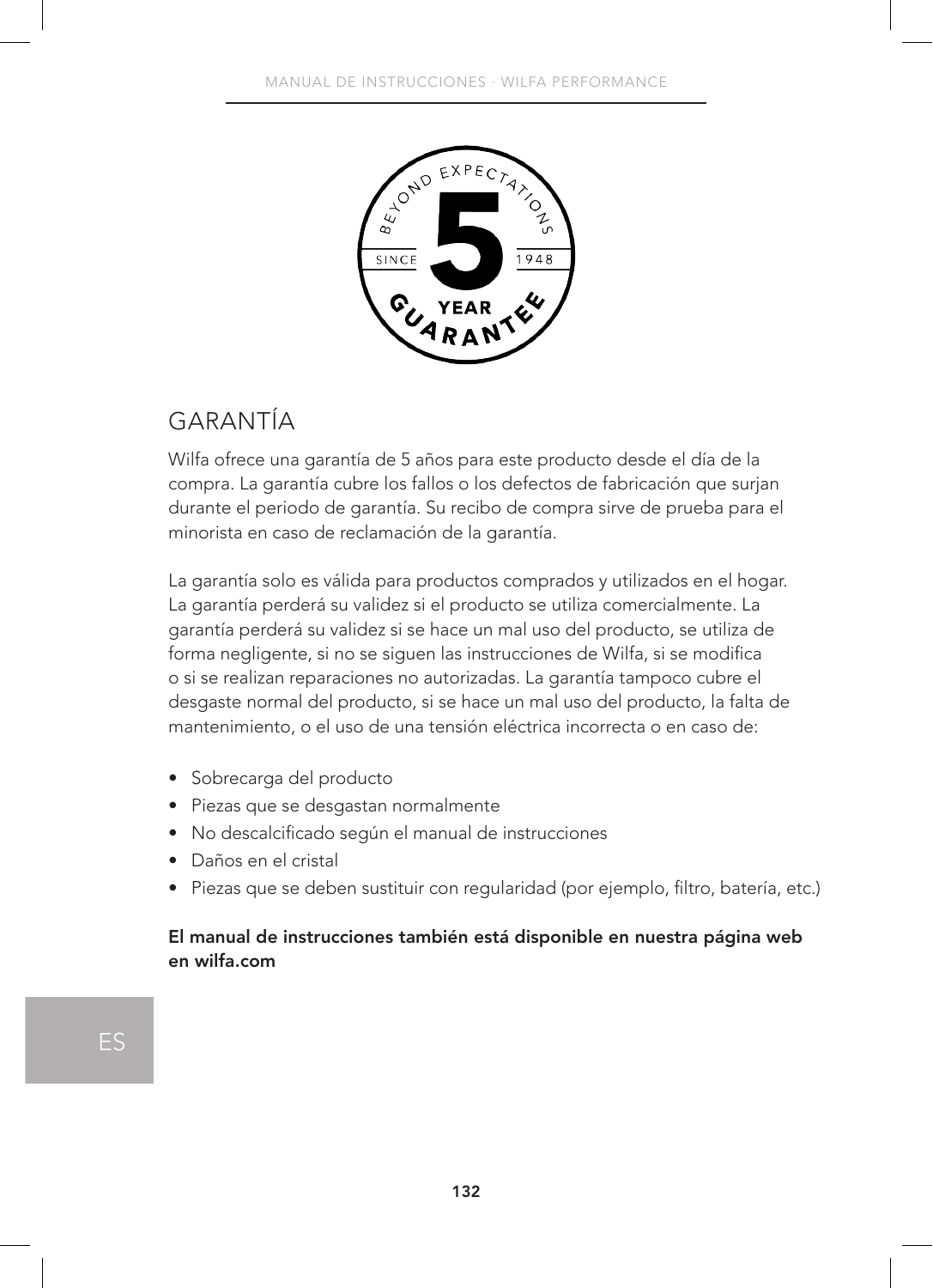# ESPECIFICACIONES DEL PRODUCTO

220-240 V~ 50/60 Hz, 1800 W

# ASISTENCIA Y REPUESTOS

Si necesita asistencia, visite wilfa.com y consulte nuestra página de asistencia/ atención al cliente. Aquí encontrará preguntas frecuentes, repuestos, consejos y trucos, así como nuestra información de contacto.

# RECICLADO



Esta marca indica que el producto no debe eliminarse junto con otros residuos domésticos en toda la UE. Para evitar posibles daños en el medio ambiente o la salud humana por la eliminación incontrolada de residuos, recicle de forma responsable para fomentar la reutilización sostenible de los recursos materiales. Para devolver el producto usado, utilice los

sistemas de devolución y recogida o póngase en contacto con el distribuidor donde lo adquirió. Ellos podrán llevar este producto a un punto de reciclaje seguro para el medio ambiente de forma gratuita.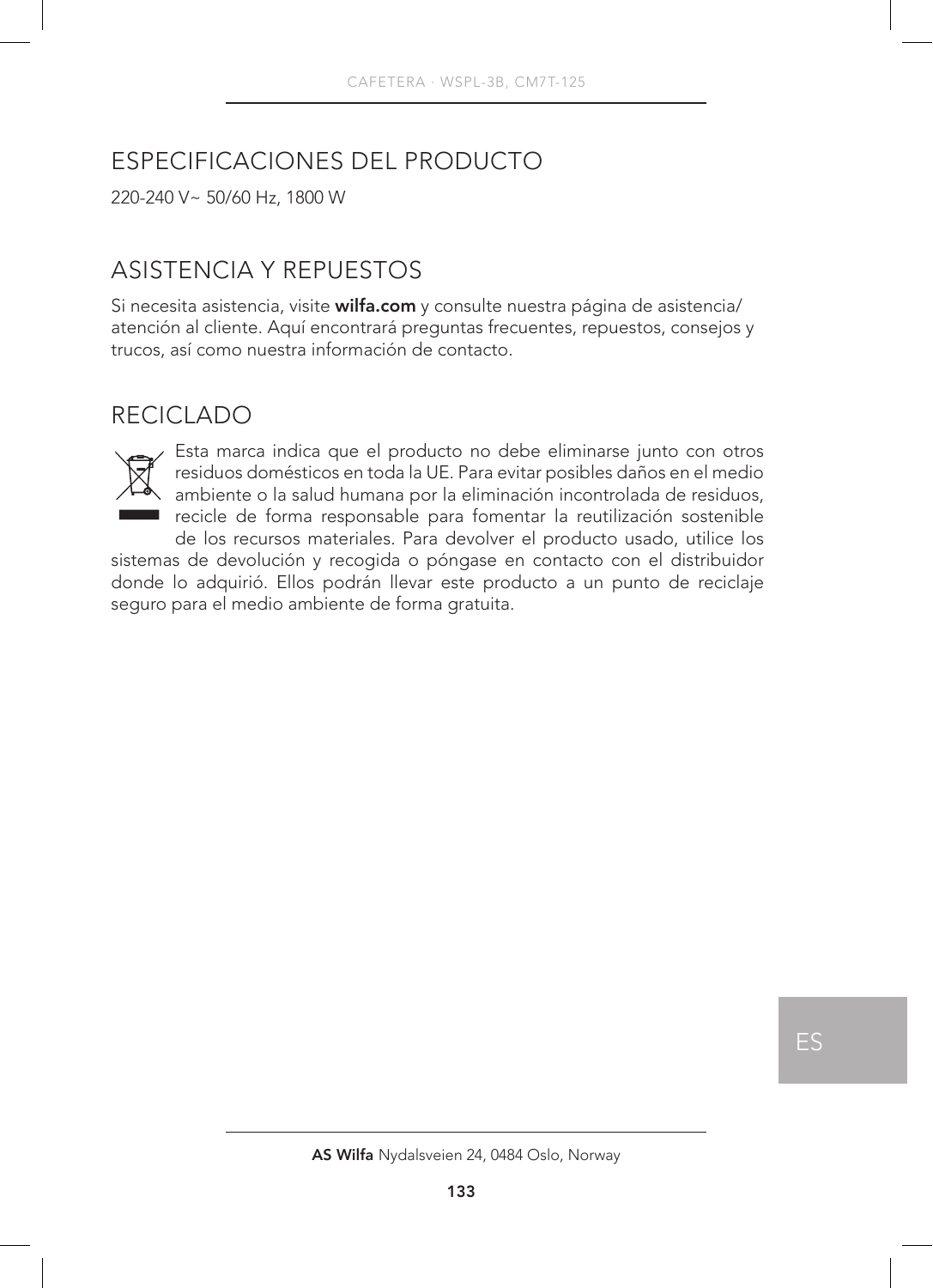## ВАЖНЫЕ ИНСТРУКЦИИ ПО ТЕХНИКЕ БЕЗОПАСНОСТИ

- Данные устройства могут использоваться детьми старше 8 лет, если они находятся под присмотром или были проинструктированы относительно безопасного использования устройства и понимают опасность, связанную с его эксплуатацией. Очистка и обслуживание устройства может осуществляться детьми старше 8 лет, под присмотром взрослых. Храните устройство и шнур в недоступном месте для детей младше 8 лет.
- Устройством могут пользоваться лица с ограниченными физическими, сенсорными или умственными способностями, а также лицами, не обладающие необходимым опытом и знаниями, если они находятся под присмотром или были проинструктированы относительно безопасного использования устройства, и если они понимают опасность, связанную с его эксплуатацией.
- Не разрешайте детям играть с устройством.
- Помните, что нагревательная пластина будет оставаться нагретой в течение некоторого времени после использования.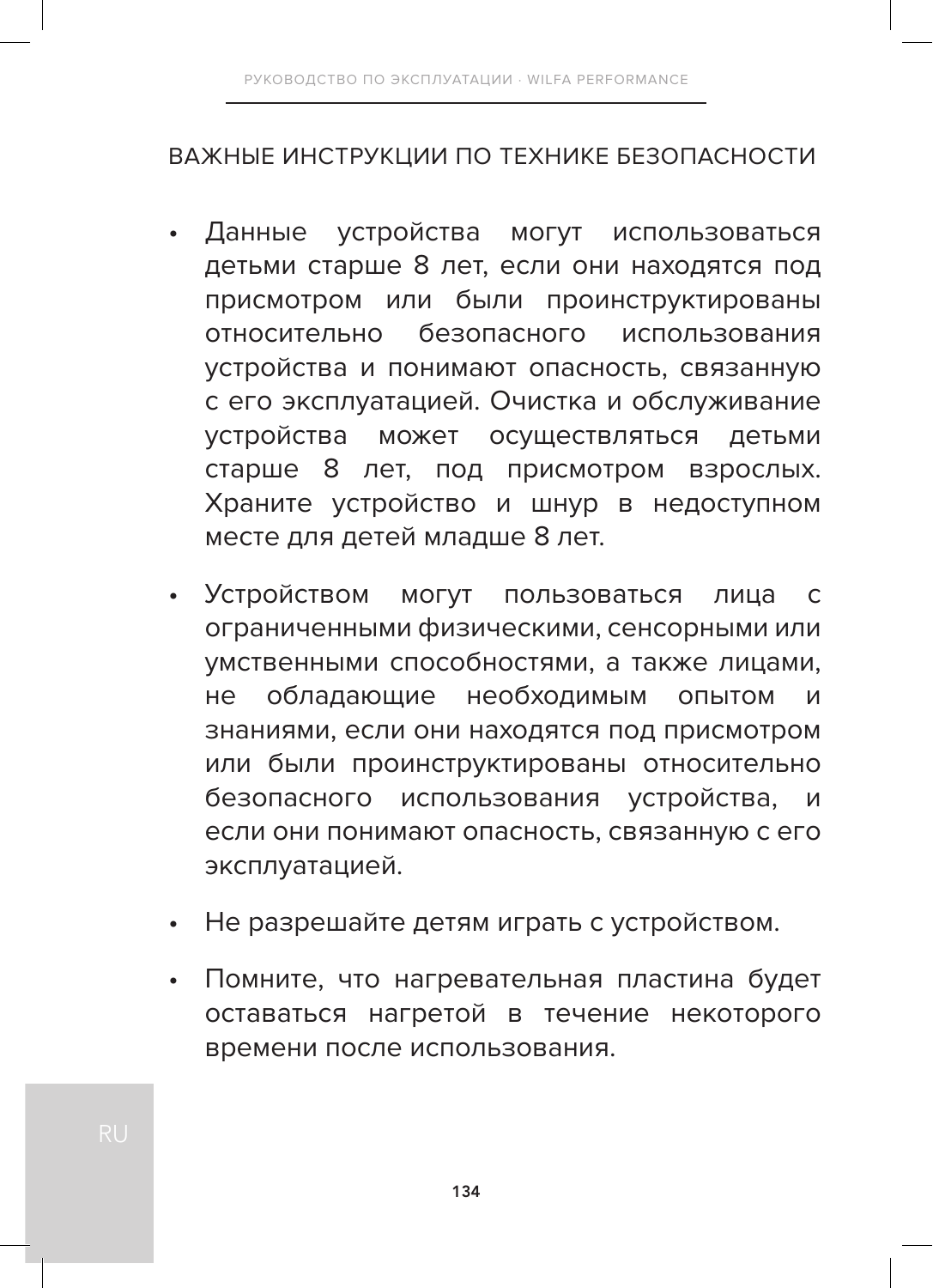- Данное изделие предназначено только для применения внутри помещений в не промышленных, некоммерческих и бытовых целях.
- Всегда отключайте устройство от сети после использования и перед очисткой.
- Регулярно проверяйте аппарат и кабель на наличие повреждений. Не используйте в случае повреждения.
- Во избежание возникновения опасной ситуации в случае повреждения сетевого шнура его замена должна осуществляться производителем, его сервисным агентом или лицами, обладающими соответствующей квалификацией.
- Всегда пользуйтесь услугами магазина или сервисного центр для осмотра или ремонта устройства. Не пытайтесь ремонтировать устройство самостоятельно, в противном случае гарантия прекратит свое действие.
- Не подвергайте устройство воздействию источников тепла, прямых солнечных лучей, влаги и заостренных краев.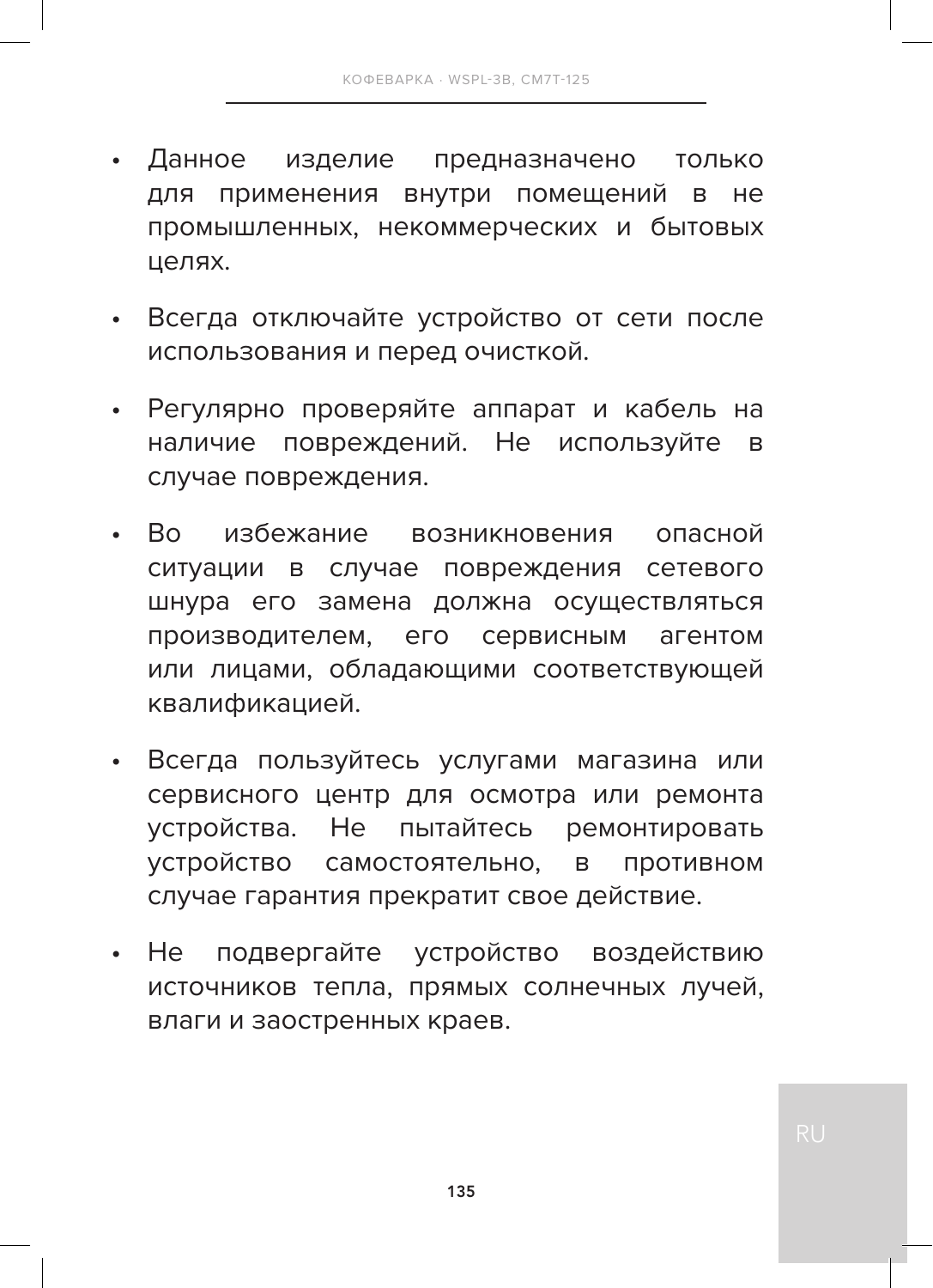- Не используйте изделие влажными руками. Если прибор был залит или влажный, немедленно отключите его от сети питания. Не погружать в воду.
- При очистке прибора после использования запрещается погружать его в воду или другую жидкость.
- Обратите особое внимание на приведенные ниже «Особые инструкции по технике безопасности».

СПЕЦИАЛЬНЫЕ ИНСТРУКЦИИ ПО ТЕХНИКЕ БЕЗОПАСНОСТИ ДЛЯ ДАННОГО ПРИБОРА

- Прибор должен быть заполнен только свежей водой.
- Когда прибор не используется, отключите его от сети.
- Используйте только оригинальные запчасти.
- Никогда не ставьте стеклянный кувшин на конфорки или в микроволновые печи.
- Перед очисткой всегда вынимайте вилку из розетки.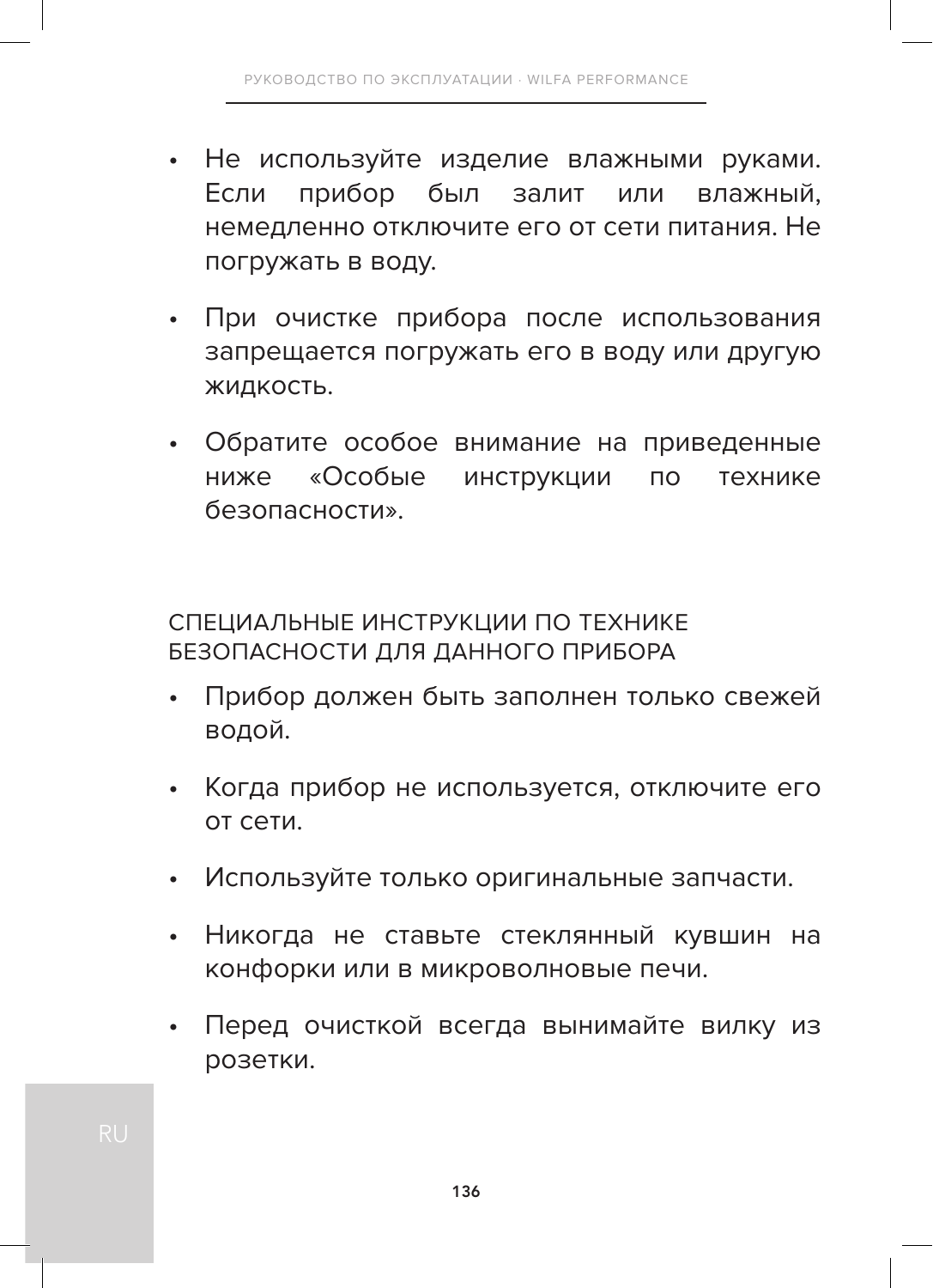# ОБЩИЕ СВЕДЕНИЯ ОБ УСТРОЙСТВЕ



- 1 Переключатель питания вкл/выкл
- 
- 2. Съемная емкость для воды<br>3. Кофейный кувшин 3. Кофейный кувшин
- 4. Держатель фильтра
- 5. Регулятор расхода и
	- ограничители капель
- 6. Кнопка пуска<br>7. Сетевой шнур
	- 7. Сетевой шнур
- 8. Измерительная ложка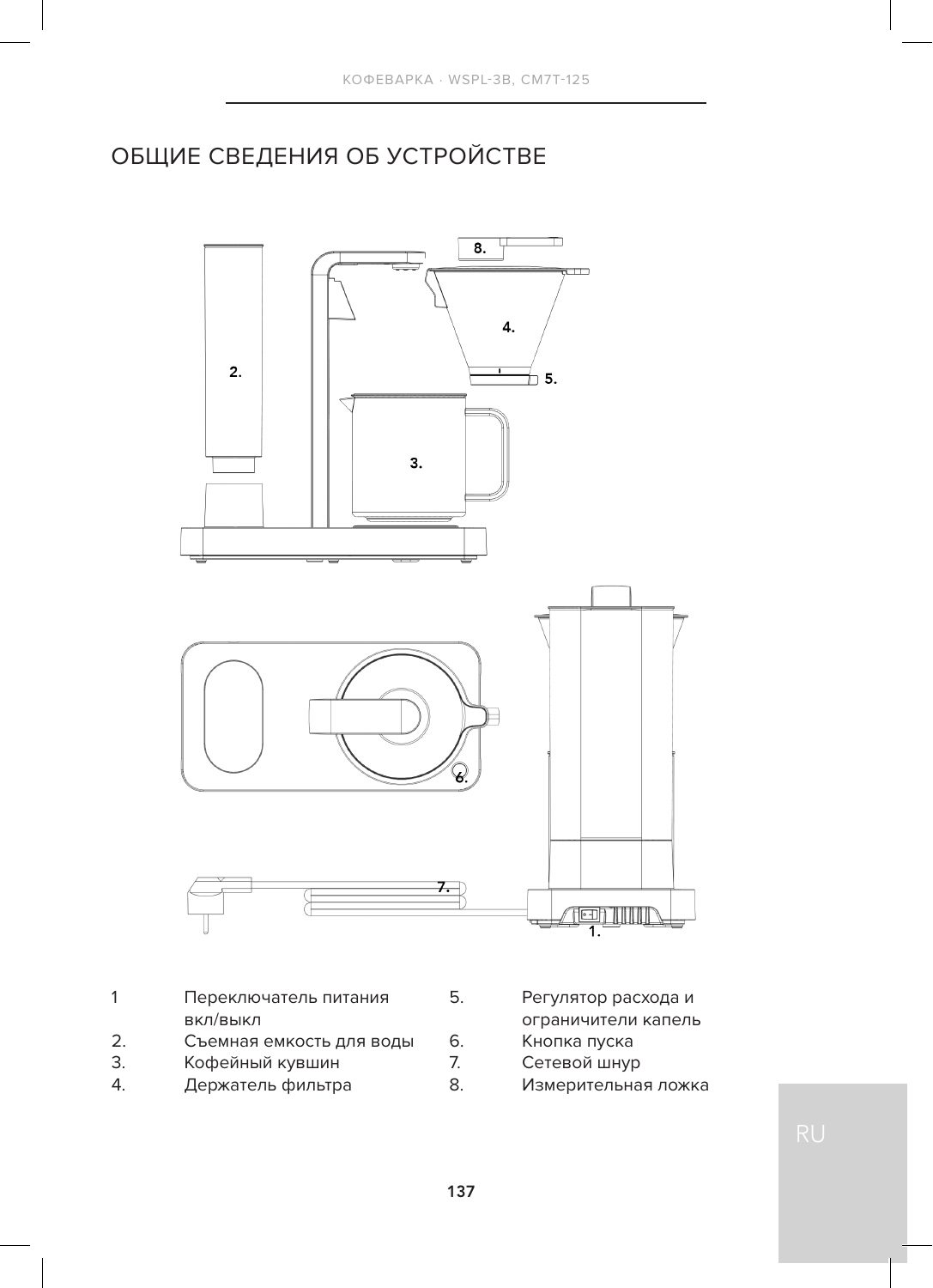### ПЕРЕД ИСПОЛЬЗОВАНИЕМ

#### ПОДКЛЮЧЕНИЕ ЭЛЕКТРОПИТАНИЯ

Убедитесь в том, что напряжение в месте использования прибора совпадает с напряжением, указанным на приборе. Подробная информация приведена на табличке, расположенной на основании прибора.

#### ПРИ ПЕРВОМ ВКЛЮЧЕНИИ ПРИБОРА

Перед первым включении прибора запустите его с использованием 1,25 литра свежей воды без использования кофейного фильтра или кофе.

### ЭКСПЛУАТАЦИЯ

- Поставьте Wilfa Performance на ровную поверхность. Подключите шнур питания к розетке.
- Включите переключатель питания. Кнопка "Пуск" дважды мигнет и прозвучит один звуковой сигнал.
- Залейте в емкость для воды необходимое количество свежей воды. Поместите бумажный фильтр (1x4) в специальный футляр для фильтра. Поместите рекомендуемое количество кофе в фильтр.
- Мы рекомендуем использовать зерновой молотый кофе, 60 г на литр воды. Попробуйте поэкспериментировать с количеством кофе для первых нескольких завариваний, чтобы найти оптимальное для вас количество.
- Для получения наилучших результатов мы также рекомендуем использовать шкалу Wilfa.
- Прикрепите держатель фильтра к кронштейну. Установите регулятор мощности потока в соответствии с желаемыми параметрами заваривания.
- Мы рекомендуем следующие соотношения воды и кофе (обратите внимание на то, что эти соотношения в некоторой степени зависят от степени помола и сорта кофе):
- 1,25 л 75 г
- 1л 60 г
- 0,75 л 45 г
- 0,50 л 30г
- Нажмите кнопку "Старт", чтобы начать процесс заваривания кофе. Wilfa Performance имеет уникальную насосную систему Wilfa, которая пропускает воду через систему при оптимальной температуре от первой до последней капли.

138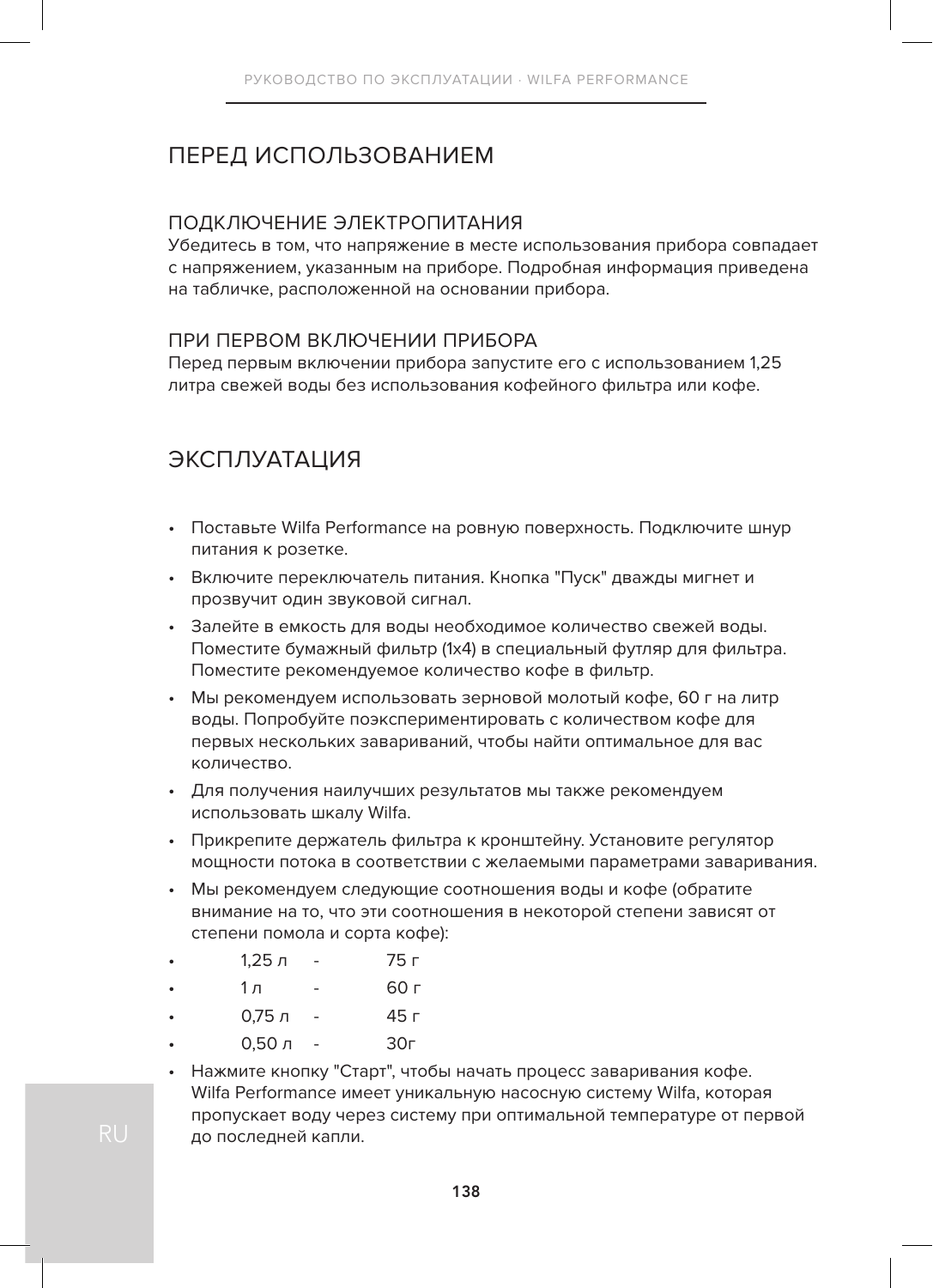- По завершении процесса приготовления кофе устройство перейдет в режим поддержания температуры. Кнопка пуска будет оставаться подсвеченной. Кофеварка автоматически отключается через 40 минут. Если вы хотите отключить кофеварку до истечения 40 минут (когда кнопка пуска будет подсвечена) просто нажмите кнопку пуска один раз, и кофеварка выключится.
- При установке регулятора расхода направо он остановит капание.

#### ПОДСКАЗКИ

- Перед варкой прополощите кофейный фильтр в воде, чтобы удалить посторонний вкус.
- Всегда используйте только свежий кофе. Вы получите наилучший результат при использовании свежемолотого кофе. Молотый кофе теряет многие из своих ароматов уже через несколько минут, а если молоть кофе непосредственно перед варкой, вы сохраните все приятные ароматы для наилучшего вкуса кофе.
- Вы можете использовать одну из кофемолок Wilfa, подходящую для измельчения зернового кофе. Использование разной степени помола влияет на крепость и вкус кофе.
- Прилагаемый держатель фильтра имеет ручной ограничитель капель. Компания Wilfa не рекомендует подавать кофе до завершения процесса фильтрации, поскольку это ухудшит конечный вкус приготовленного кофе.
- Если вы хотите получить еще более горячий кофе, перед приготовлением стеклянный кувшин следует ополоснуть горячей водой. Это особенно рекомендуется, если вы готовите 0,5 литра кофе или меньше.
- Если кофеварка не использовалась в течение некоторого времени, рекомендуется запустить устройство с чистой водой перед его использованием.
- Осадок кофе всегда будет оставаться на деталях, соприкасающихся с кофе. Для получения наилучшего вкуса кофе необходимо регулярно очищать футляр для фильтра, кувшин и крышку кувшина.
- Не используйте кувшин для кофе для заполнения свежей водой емкость для воды , так как остатки кофе будут влиять на качество сваренного кофе.

#### ИНДИКАТОР ОЧИСТКИ

Индикатор на кнопке запуска будет медленно мигать, когда вы начнете 180 й процесс заваривания. Кофеварка сигнализирует о том, что пришло время очистки, после чего следует очистить устройство. Кнопка будет мигать в течение трех циклов заваривания кофе, после чего счетчик автоматически обнулится.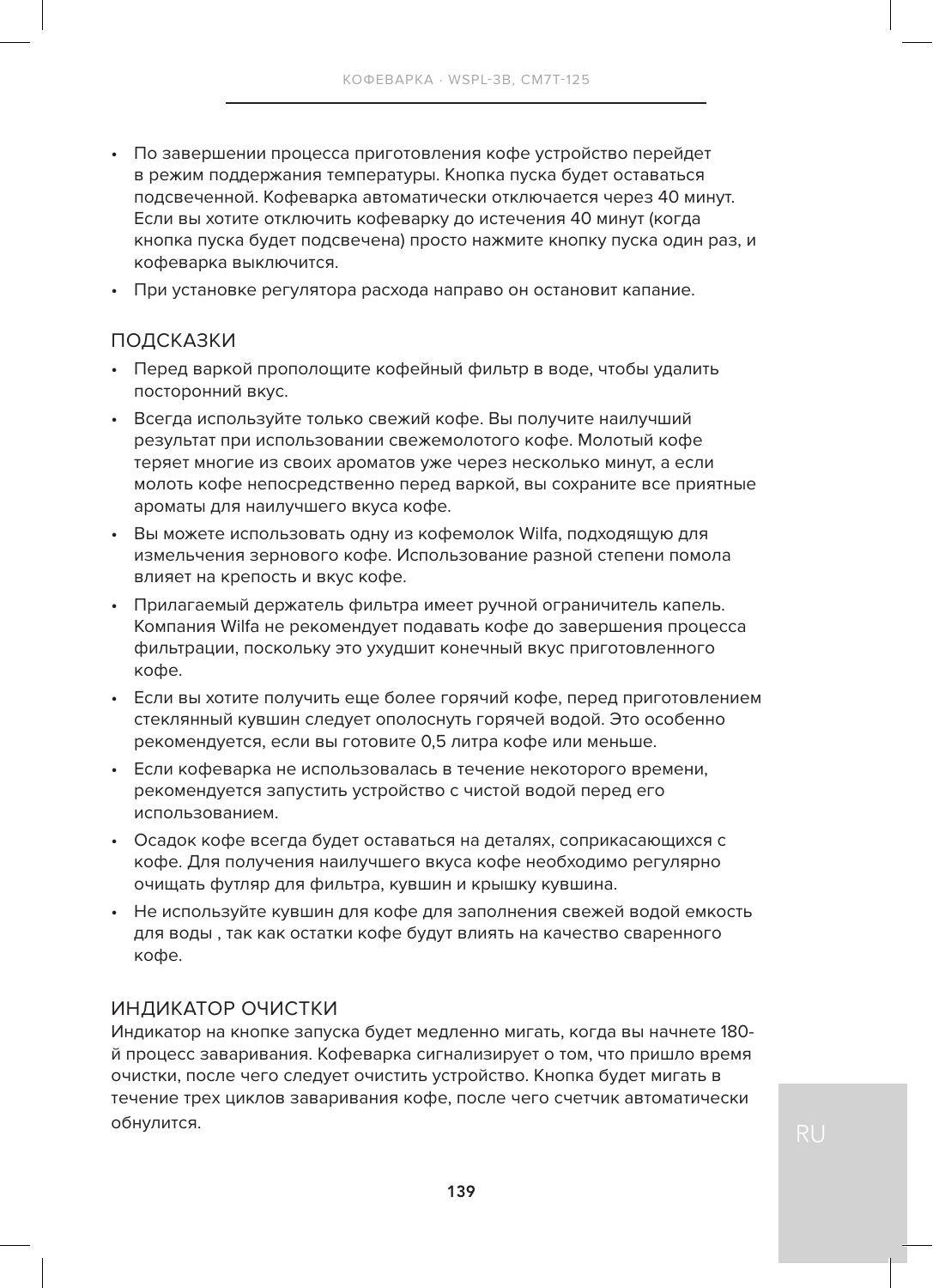## ОЧИСТКА И СЕРВИСНОЕ ОБСЛУЖИВАНИЕ

### ОЧИСТКА

- Используйте чистящее средство, например Clean drop или другие моющие средства, предназначенные для чистки кофеварок. После очистки не забудьте промыть чистой водой.
- При необходимости устройство можно очистить влажной тканью без каких-либо добавок.
- Футляр фильтра, кувшин для кофе и крышку можно мыть в горячей мыльной воде или поместить сверху в посудомоечную машину.
- Никогда не мойте другие детали устройства в посудомоечной машине. Никогда не используйте сильные моющие средства, чистящие порошки, чистящие порошки, металлическую проволоку или другие средства для удаления загрязнений с любой части кофеварки.

#### УДАЛЕНИЕ НАКИПИ

- Используйте имеющееся в продаже средства для удаления накипи.
- При необходимости следует удалить накипь. В областях с жесткой водой необходимо регулярно проводить очистку от накипи.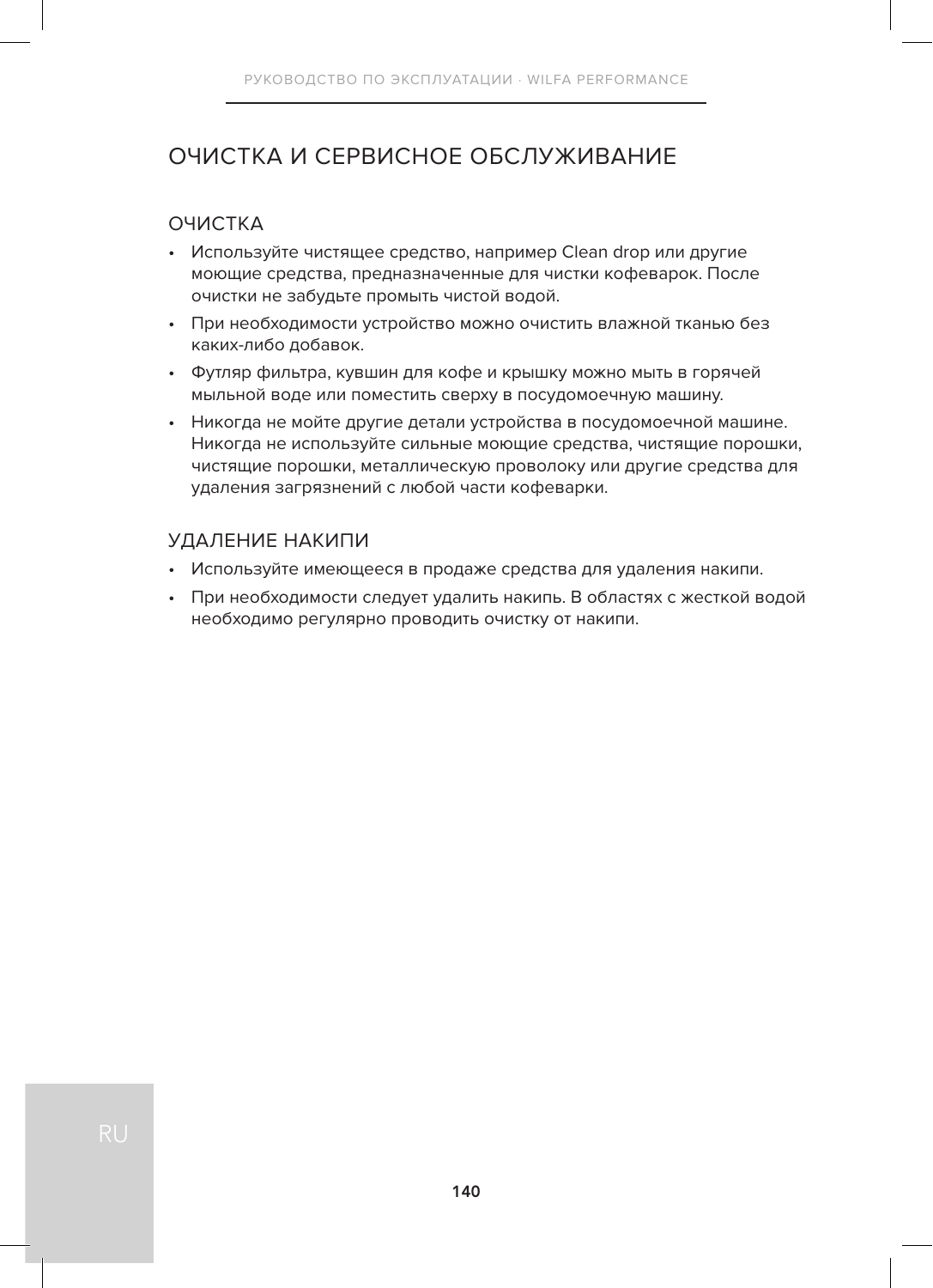## ПОИСК И УСТРАНЕНИЕ НЕИСПРАВНОСТЕЙ

| Проблема                             | Возможные причины                                                                         | Решения                                                                                                            |
|--------------------------------------|-------------------------------------------------------------------------------------------|--------------------------------------------------------------------------------------------------------------------|
| Кофеварка не<br>работает             | Шнур питания не<br>подключен.                                                             | Вставьте вилку в розетку                                                                                           |
|                                      | Переключатель<br>питания не включен                                                       | Включите переключатель<br>питания (см. описание в<br>разделе N°1)                                                  |
|                                      | В емкости для воды<br>нет воды                                                            | Заполните емкость для воды                                                                                         |
|                                      | Насос сухой                                                                               | Запустите устройство,<br>заполнив емкость для воды<br>до максимального уровня<br>$(1,25 \pi)$                      |
| Кофеварка<br>выключается             | Накипь в устройстве                                                                       | Удаление накипи с<br>кофеварки                                                                                     |
| Кофе<br>недостаточно<br>горячий      | Стеклянный кувшин<br>очень холодный                                                       | Нагрейте кувшин горячей<br>водой                                                                                   |
| Переполнение<br>держателя<br>фильтра | Клапан для подачи<br>воды заблокирован                                                    | Откройте клапан для подачи<br>воды                                                                                 |
|                                      | Молотый кофе забил<br>клапан регулировки<br>подачи в нижней части<br>футляра для фильтра. | Установите регулятор<br>расхода на значение 1,25<br>и промойте держатель<br>фильтра, пропуская через<br>него воду. |
|                                      | Кофе слишком мелко<br>помолот                                                             | Используйте фильтрованный<br>кофе                                                                                  |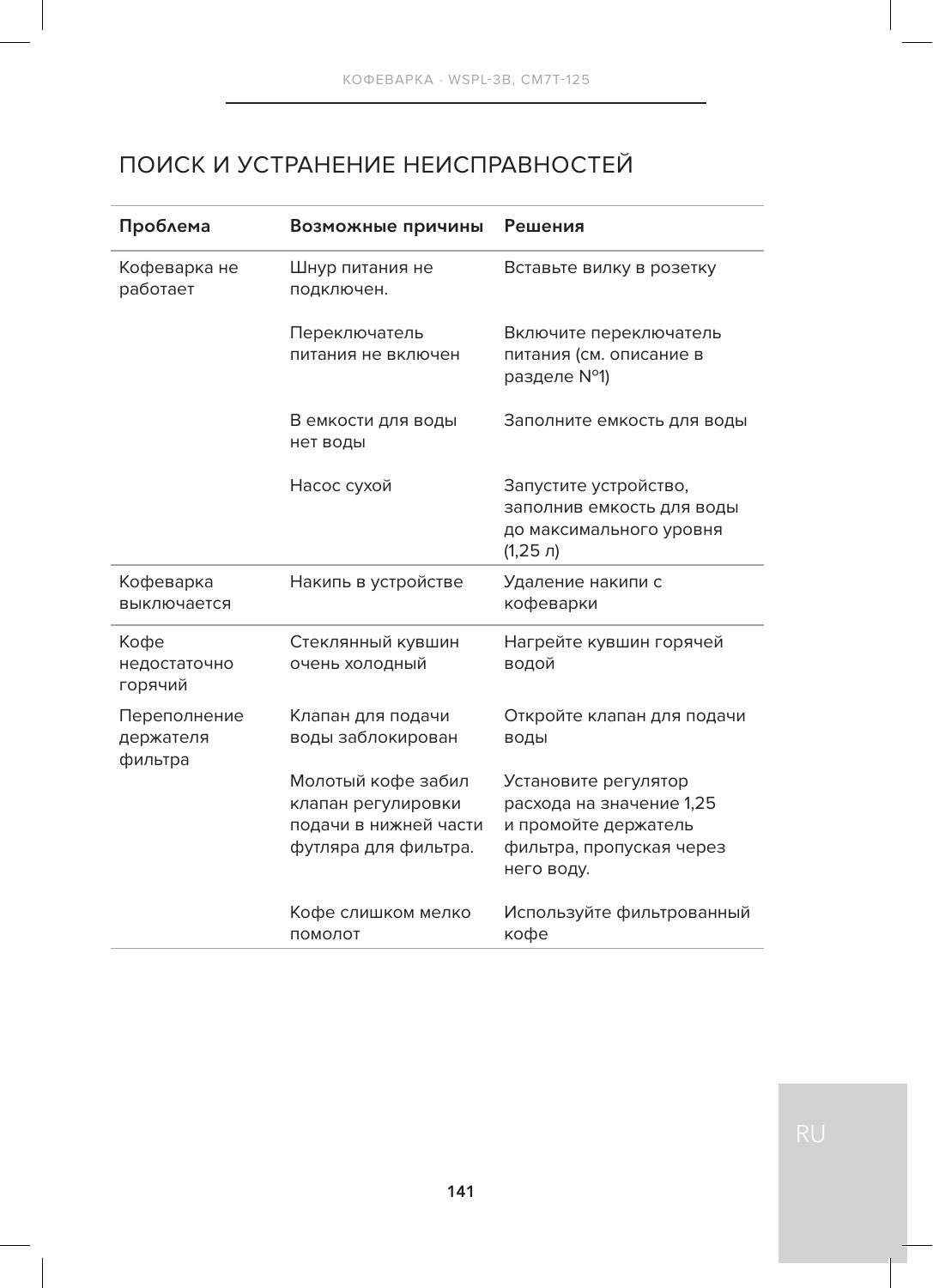

### ГАРАНТИЯ

Компания Wilfa предоставляет 5 летнюю гарантию на данное устройство, действующую со дня покупки. Гарантия распространяется на заводской брак или дефекты, возникающие в течение гарантийного периода. Товарный чек является подтверждением факта приобретения при предъявлении гарантийных претензий продавцу.

Гарантия распространяется только на изделия, приобретенные и используемые в частных домохозяйствах. Гарантия аннулируется в случае использования устройства в коммерческих целях. Гарантия аннулируется в случае неправильного или неосторожного использования устройства, несоблюдения инструкций компании Wilfa, внесения изменений в конструкцию или выполнения несогласованного ремонта. Гарантия также не распространяется на нормальный износ устройства, неправильную эксплуатацию, отсутствие надлежащего технического обслуживания, использование при неподходящем электрическом напряжении, а также на неисправности, вызванные:

- Избыточной нагрузкой на изделие
- удалении накипи не в соответствии с руководством по эксплуатации
- повреждении стекла
- Выход из строя изнашиваемых деталей
- Выход из строя компонентов, требующих регулярной замены (например, фильтров, аккумуляторов и т.д.)

#### Руководство по использованию также доступно на нашем сайте wilfa.com

### RU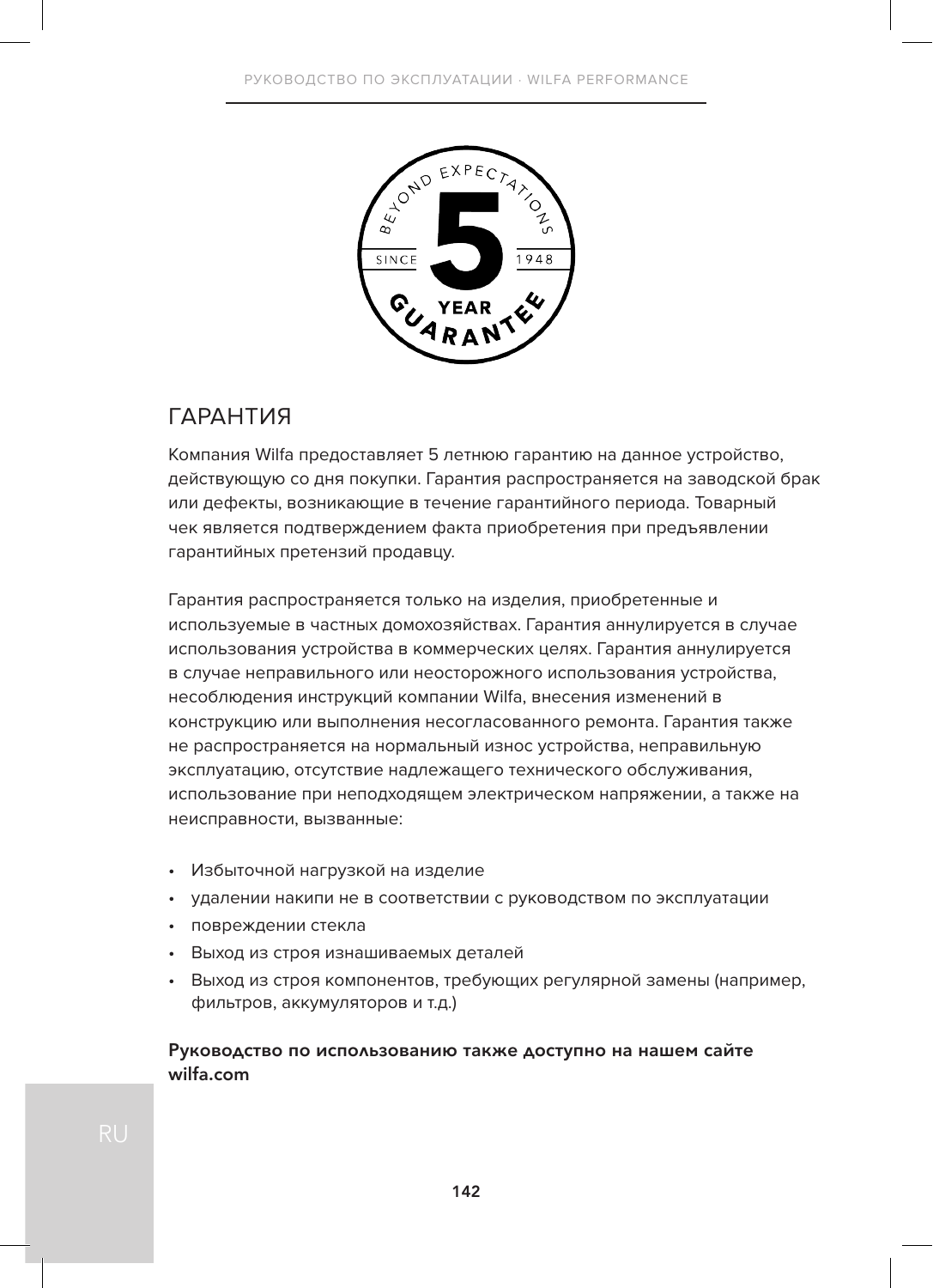## ТЕХНИЧЕСКИЕ ХАРАКТЕРИСТИКИ ИЗДЕЛИЯ

220-240 В~ 50/60 Гц, 1800 Вт

## ТЕХНИЧЕСКАЯ ПОДДЕРЖКА И ЗАПАСНЫЕ ЧАСТИ

Для получения технической поддержки посетите наш сайт wilfa.com, а также ознакомьтесь с нашей страницей обслуживания и поддержки клиентов. Здесь вы сможете найти ответы на часто задаваемые вопросы, перечень запасных частей, советы и рекомендации, а также всю нашу контактную информацию.

## ПРИГОДНОСТЬ К ПЕРЕРАБОТКЕ

Данная маркировка указывает на то, что на всей территории ЕС данное изделие не может быть утилизировано совместно с другими бытовыми отходами. Во избежание нанесения возможного вреда окружающей среде и здоровью человека в результате неорганизованной утилизации отходов отнеситесь к переработке изделия ответственно, способствуя экологически безопасному повторному использованию материальных ресурсов. Для возврата использованного устройства воспользуйтесь системой возврата и сбора или же обратитесь в магазин, где было приобретено данное устройство. Продавцы могут бесплатно утилизировать данное изделие без ущерба для окружающей среды.